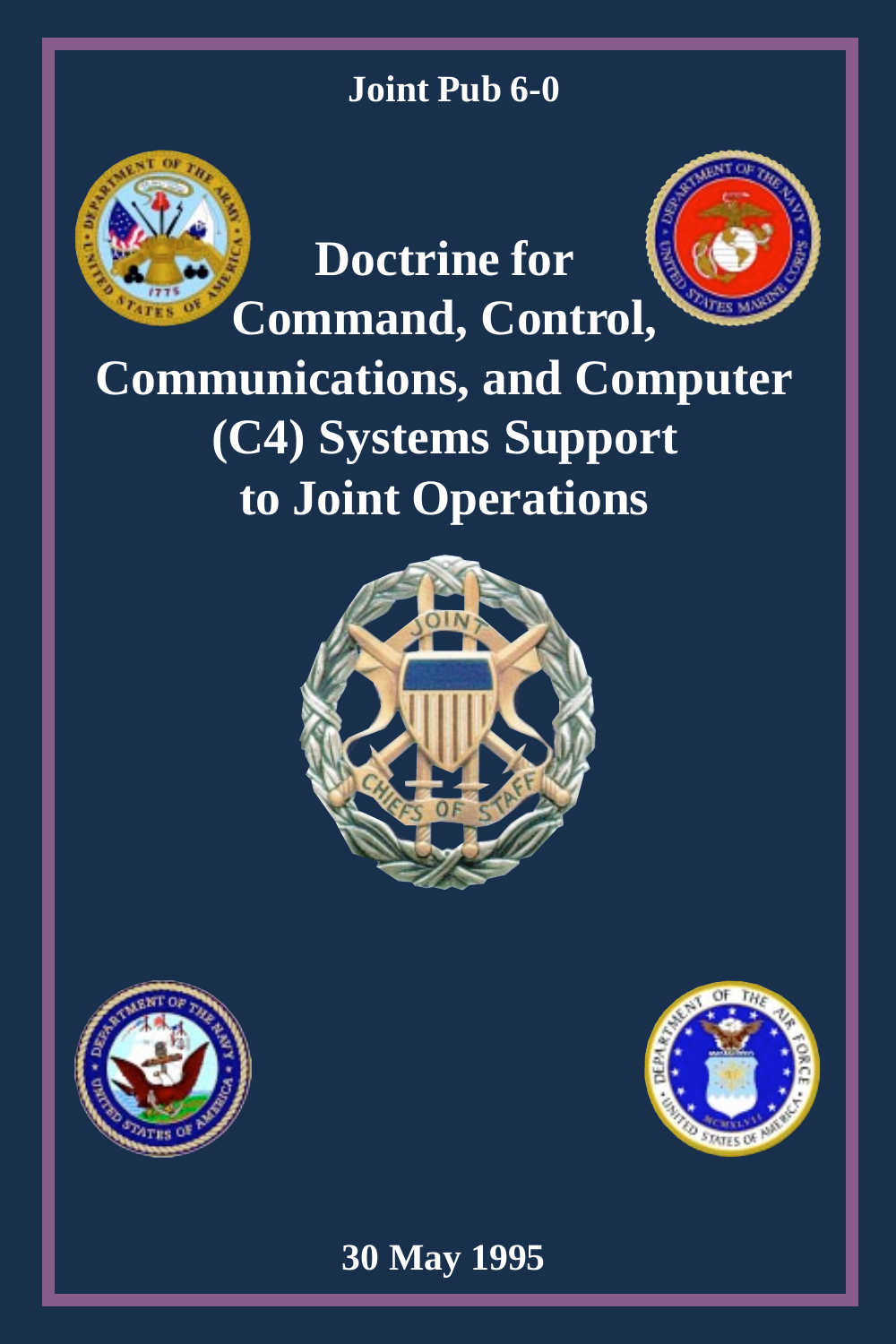

**T**his publication is the keystone document for C4 systems support to joint operations and provides guidelines to our commanders regarding automated information systems and networks.

A vast array of information, underpinned by joint doctrine, is utilized to employ combat power across the broad range of military operations. Command, control, communications, and computer (C4) networks and systems provide the means to synchronize joint forces.

Improved interoperability, greater reliability, and enhanced security achieved through rapid advances in information technology—are essential for effective command and control as we enter the 21st Century. Automated information systems and networks provide the predominant source from which the warfighter generates, receives, shares, and utilizes information. The synthesis of advanced C4 capabilities and sound doctrine leads to battlespace knowledge essential to success in conflict.

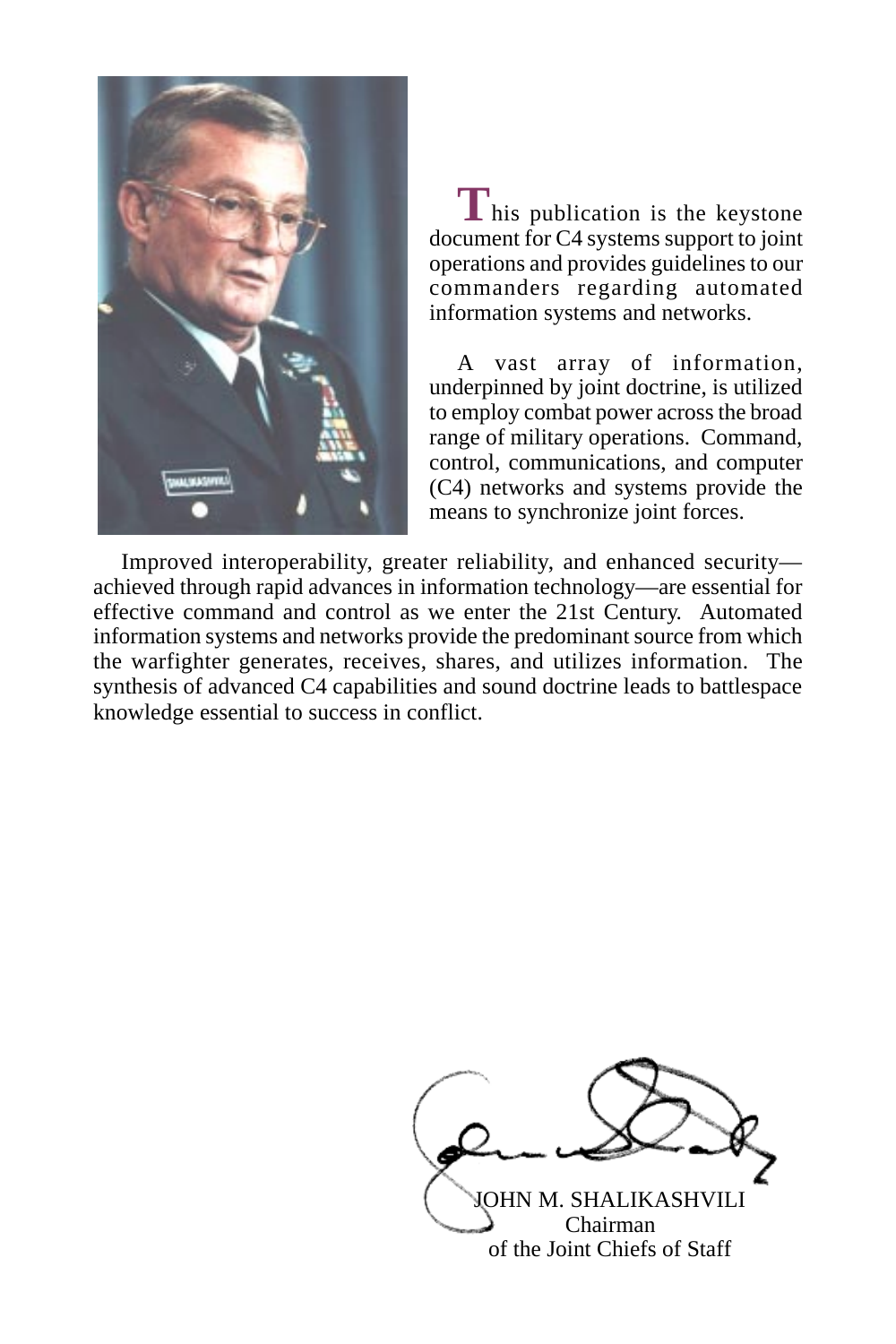# **PREFACE**

## **1. Scope**

This publication is the keystone document for the command, control, communications, and computer (C4) systems series of publications. Subordinate publications provide more detailed technical discussions of C4 systems. This publication identifies approved doctrine for C4 systems support to joint operations and outlines the responsibilities of Services, agencies, and combatant commands with respect to ensuring effective C4 support to commanders. It addresses how C4 systems support the commanders of joint forces in the conduct of joint operations, including, in general terms, how systems are to be configured, deployed, and employed.

## **2. Purpose**

This publication sets forth doctrine to govern the joint activities and performance of the Armed Forces of the United States in joint operations as well as the doctrinal basis for US military involvement in multinational and interagency operations. It provides military guidance for the exercise of authority by combatant commanders and other joint force commanders and prescribes doctrine for joint operations and training. It provides military guidance for use by the Armed Forces in preparing their appropriate plans. It is not the intent of this publication to restrict the authority of the joint force commander (JFC) from organizing the force and executing the mission in a manner the JFC deems most

appropriate to ensure unity of effort in the accomplishment of the overall mission.

### **3. Application**

a. Doctrine and guidance established in this publication apply to the commanders of combatant commands, subunified commands, joint task forces, and subordinate components of these commands. These principles and guidance also may apply when significant forces of one Service are attached to forces of another Service or when significant forces of one Service support forces of another Service.

b. The guidance in this publication is authoritative; as such, this doctrine will be followed except when, in the judgment of the commander, exceptional circumstances dictate otherwise. If conflicts arise between the contents of this publication and the contents of Service publications, this publication will take precedence for the activities of joint forces unless the Chairman of the Joint Chiefs of Staff, normally in coordination with the other members of the Joint Chiefs of Staff, has provided more current and specific guidance. Commanders of forces operating as part of a multinational (alliance or coalition) military command should follow multinational doctrine and guidance ratified by the United States. For doctrine and procedures not ratified by the United States, commanders should evaluate and follow the multinational command's doctrine and procedures, where applicable.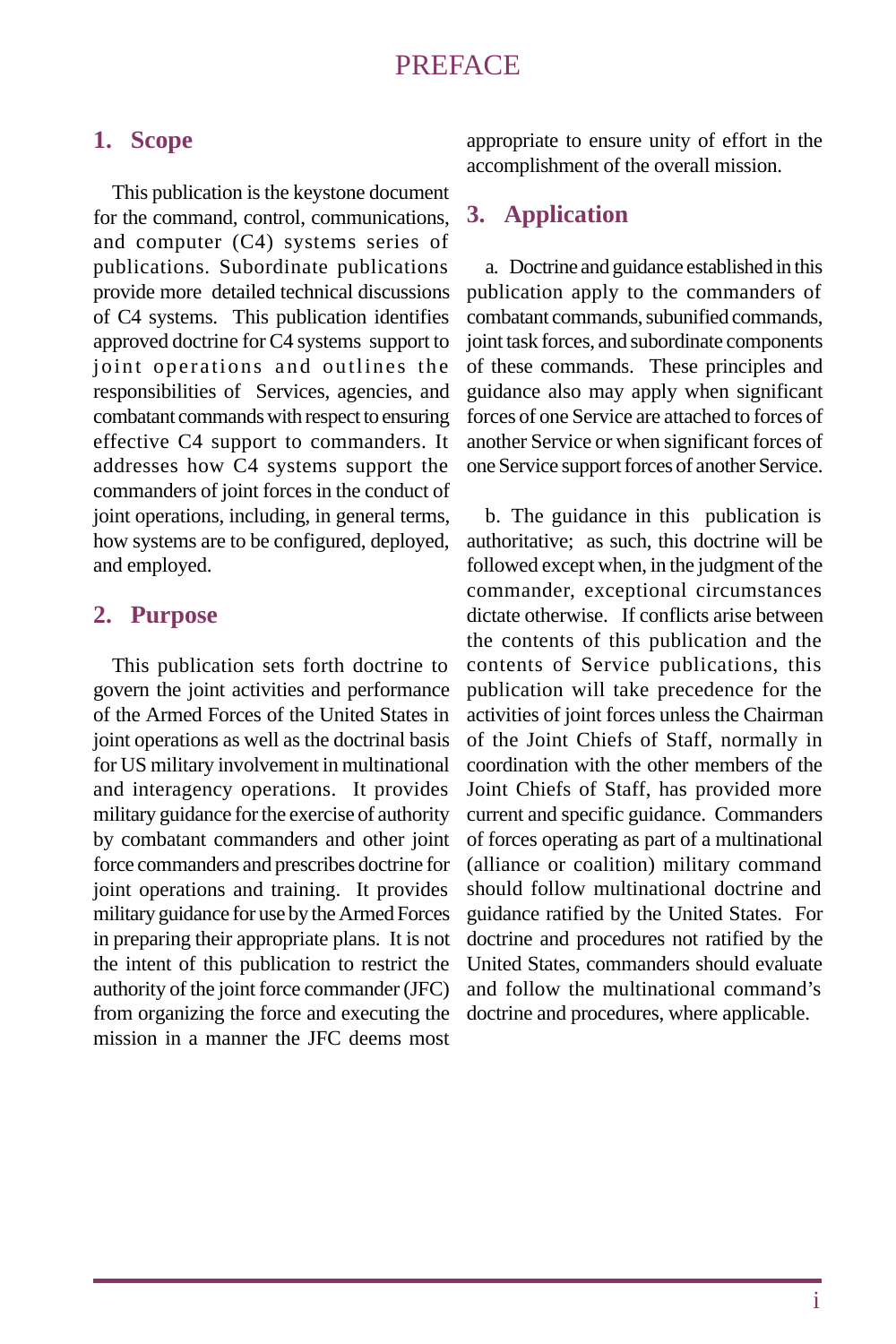Intentionally Blank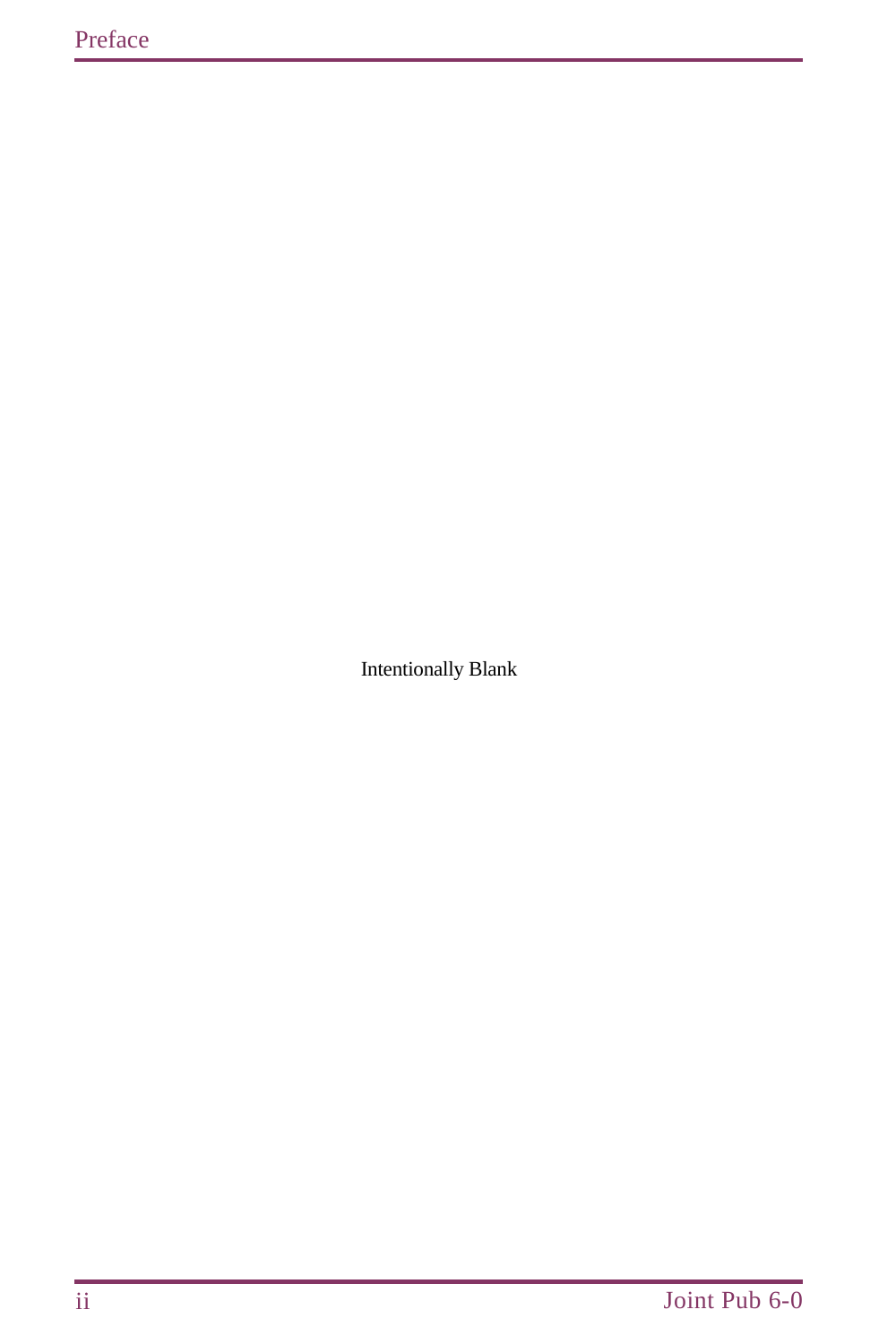# TABLE OF CONTENTS

## PAGE

<span id="page-4-0"></span>

| <b>CHAPTER I</b><br><b>INTRODUCTION</b>                                                          |
|--------------------------------------------------------------------------------------------------|
|                                                                                                  |
| <b>CHAPTER II</b><br><b>C4 SYSTEMS PRINCIPLES</b>                                                |
|                                                                                                  |
| <b>CHAPTER III</b><br>C4 SYSTEMS DOCTRINE FOR EMPLOYMENT,<br>CONFIGURATION, PLANS, AND RESOURCES |
|                                                                                                  |
| <b>CHAPTER IV</b><br>C4 SYSTEMS EMPLOYMENT RESPONSIBILITIES                                      |
| • Service and USCINCSOC Responsibilities and C4 Organizations  IV-2                              |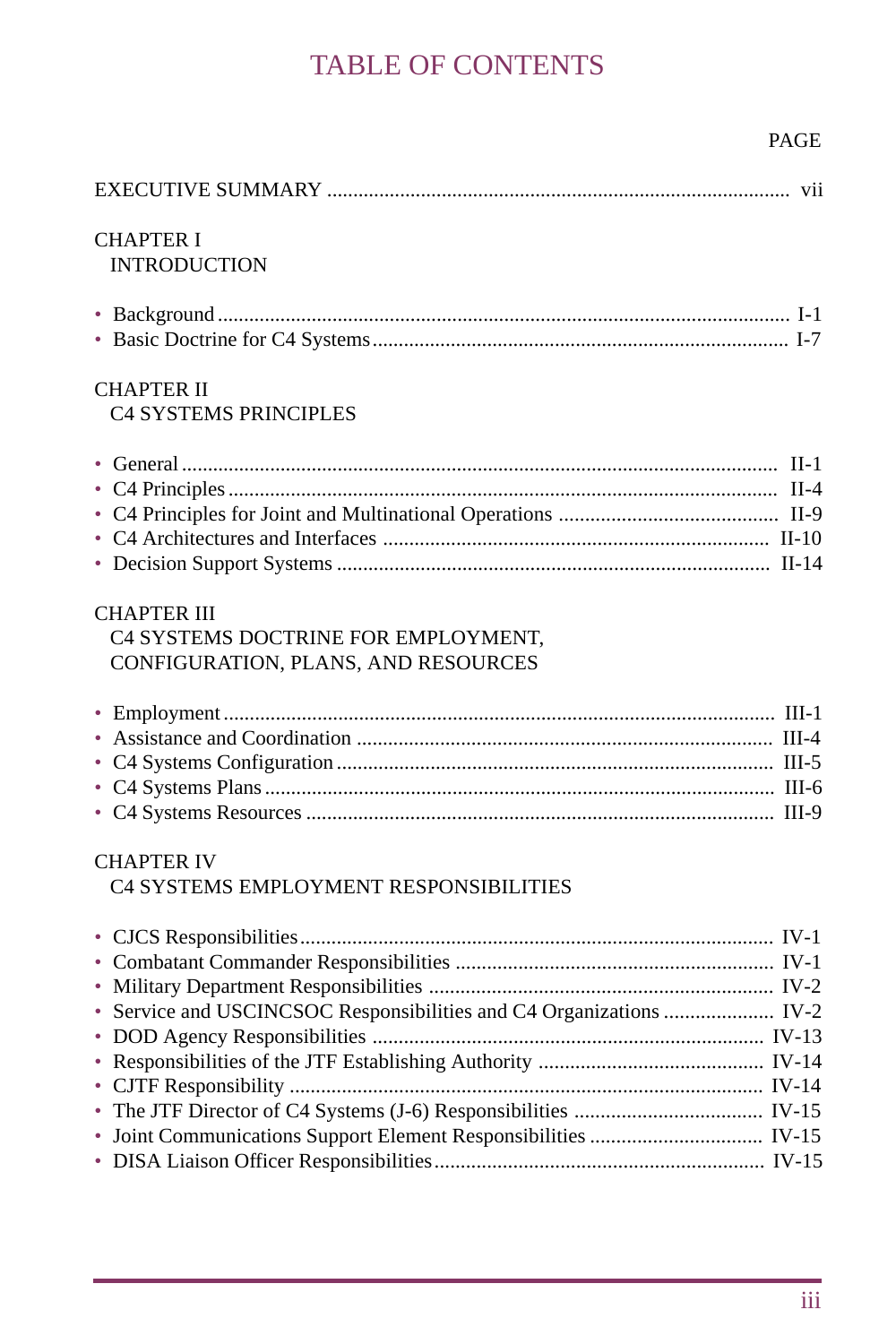## CHAPTER V JOINT AND MULTINATIONAL C4 SYSTEMS STANDARDIZATION AND PROCEDURES

## CHAPTER VI

| <b>GLOBAL C4 INFRASTRUCTURE</b> |  |
|---------------------------------|--|

## APPENDIX

## GLOSSARY

### FIGURE

| $I-1$   |                                                                 |  |
|---------|-----------------------------------------------------------------|--|
| $I-2$   | C4 Systems Support Information Exchange and Decision Support    |  |
|         |                                                                 |  |
| $I-3$   |                                                                 |  |
| $I-4$   |                                                                 |  |
| $I-5$   |                                                                 |  |
| $I-6$   |                                                                 |  |
| $II-1$  |                                                                 |  |
| $II-2$  |                                                                 |  |
| $II-3$  |                                                                 |  |
| $II-4$  |                                                                 |  |
| $III-1$ |                                                                 |  |
| $III-2$ | C4 Systems Responsibilities of the Combatant Commanders  III-5  |  |
| $IV-1$  |                                                                 |  |
| $IV-2$  |                                                                 |  |
| $IV-3$  |                                                                 |  |
| IV-4    |                                                                 |  |
| IV-5    | US Marine Corps Communications and Intelligence Overview  IV-10 |  |
|         |                                                                 |  |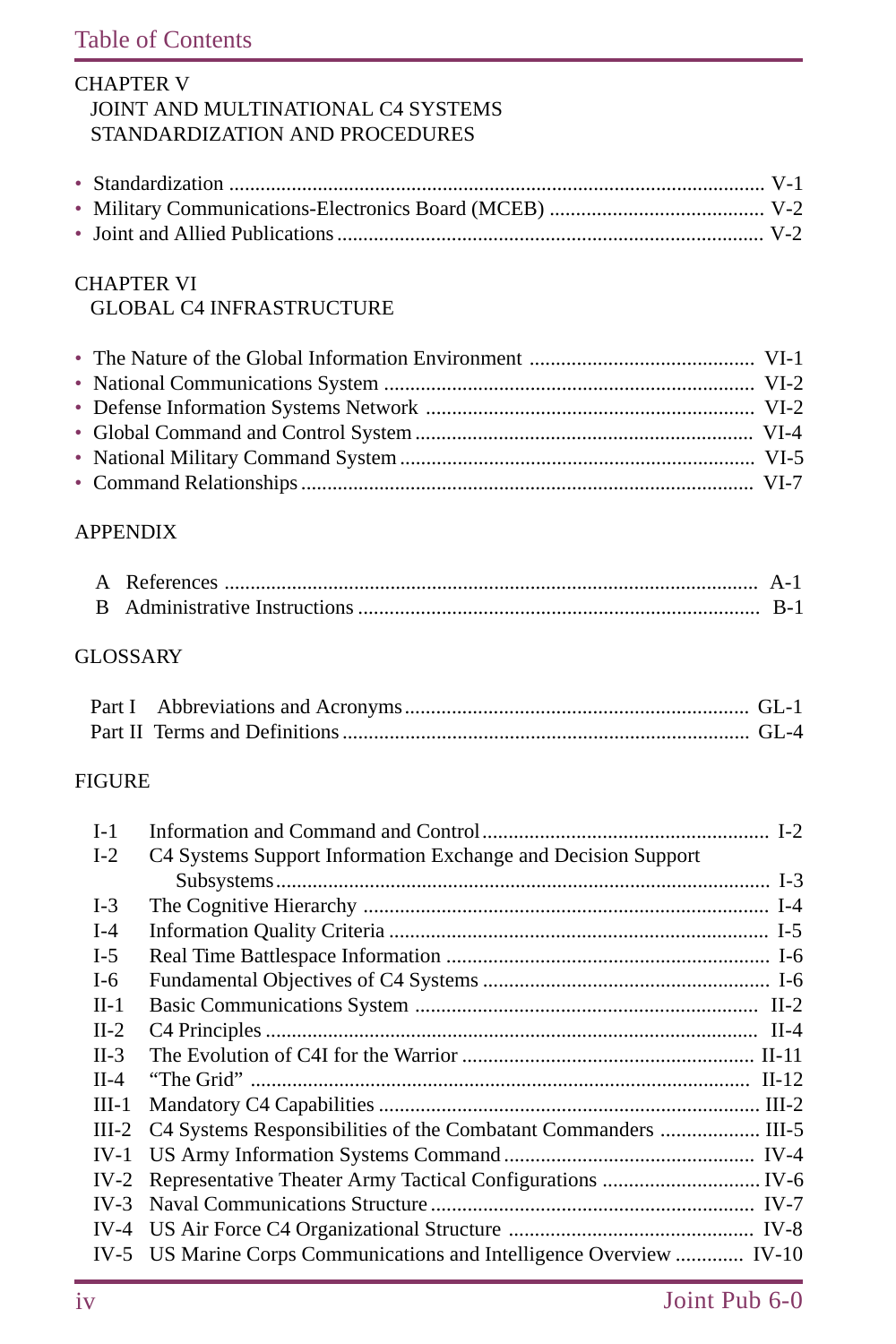| IV-6 Notional US Marine Corps Operational Backbone                      |  |
|-------------------------------------------------------------------------|--|
|                                                                         |  |
|                                                                         |  |
| VI-2 Basic Worldwide Military Command and Control System Elements  VI-5 |  |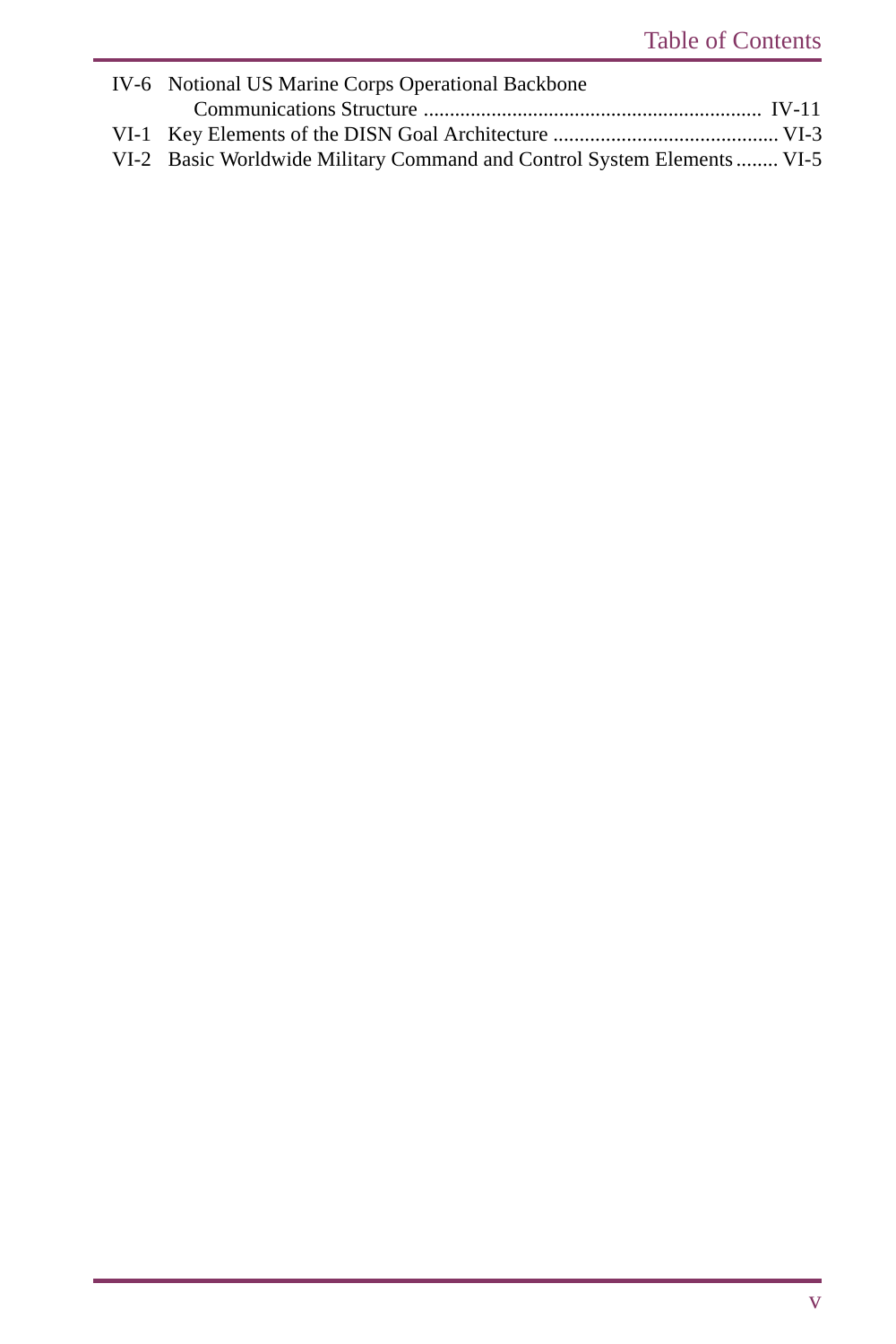Intentionally Blank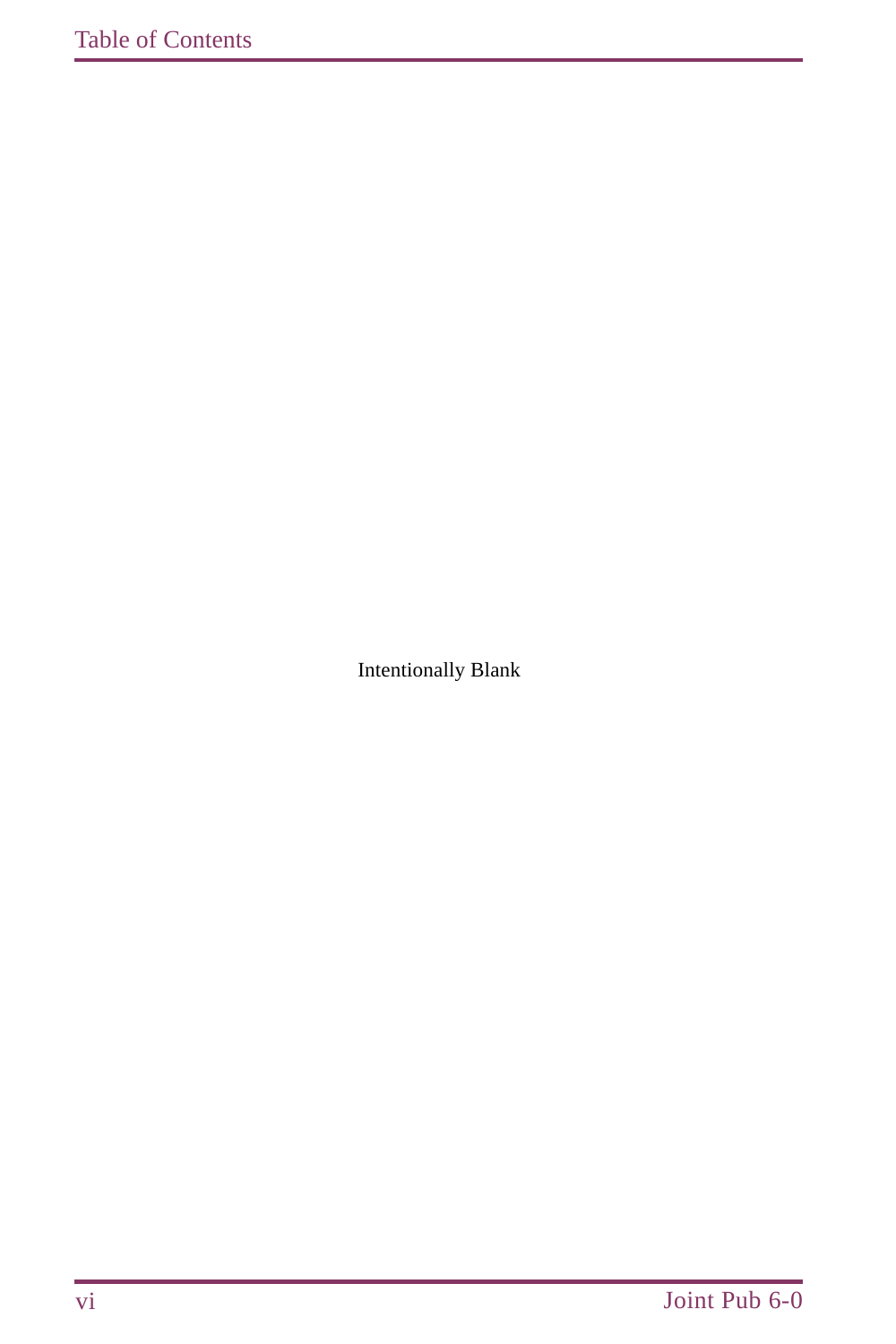# EXECUTIVE SUMMARY **COMMANDER'S OVERVIEW**

- <span id="page-8-0"></span>**Describes the Role of Command, Control, Communications, and Computer (C4) Systems •**
- **Outlines Objectives and Components •**
- **Provides Basic C4 Systems Principles •**
- **Explains C4 Systems Configuration and Infrastructure •**
- **Discusses the Planning Process and Employment Responsibilities •**
- **Outlines Joint and Multinational Standardization and Procedures •**
- **Covers the Global C4 Infrastructure •**

## **The Role of C4 Systems**

*Command, control, communications, and computer (C4) systems include both the communications and computer systems required to implement the command and control process.*

A command and control support (C2S) system, which includes supporting command, control, communications, and computer (C4) systems, is the joint force commander's (JFC's) principal tool used to collect, transport, process, disseminate and protect data and information. **C4 systems are the information exchange and decision support subsystems within the total force C2S system.** C4 systems are based upon the continuous need for information to support the JFC's operations. **The JFC controls the C2S system to ensure that data and information get to the right place on time** and in a form that is quickly usable by its intended recipients and generates appropriate actions. In this regard, **C4 systems play a critical role in the processing, flow, and quality of data supporting information requirements throughout the joint force**.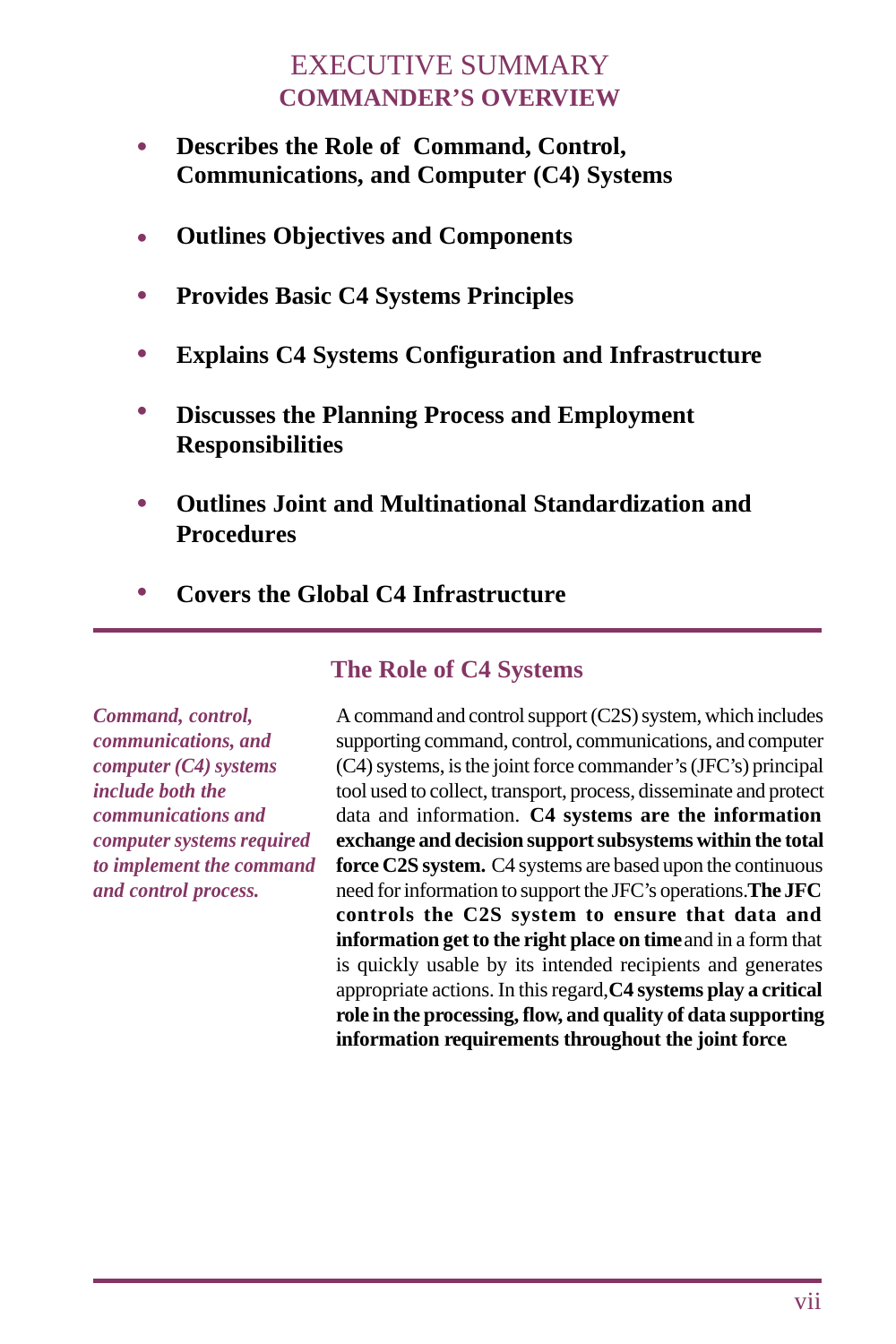*The fundamental objective of C4 systems is to get the critical and relevant information to the right place at the right time.*

# **C4 Systems Objectives**

**C4 systems must provide authorities at all levels and functions with timely and adequate data and information** to plan, direct, and control their activities, including operations, intelligence, logistics, personnel, and administration. **Specific objectives include:**

**Produce Unity of Effort.** C4 systems should help a military force and its supporting elements to combine the thoughts and impressions of multiple commanders and key warfighters to allow the views of many experts to be brought to bear on any given task.

**Exploit Total Force Capabilities.** C4 systems must be planned as extensions of human senses and processes to help the commanders form perceptions, make decisions, and react. This allows commanders to be effective during high-tempo operations.

**Properly Position Critical Information.** C4 systems must be able to respond quickly to requests for information and to place and maintain that information where it is needed.

**Information Fusion.** Fusing of information produces a picture of the battlespace that is accurate and meets the needs of warfighters. If they have concise, relevant, accurate, and timely information, unity of effort is improved and uncertainty is reduced. This enables the force as a whole to exploit opportunities and fight smarter.

# **C4 Systems and Networks**

#### **C4 systems include the following major components:**

**Terminal devices** such as telephones, fax machines, and computers are the most recognizable components of most C4 systems. Generally speaking, terminal devices transform information from forms comprehensible to the warfighter into a format for electronic transmission, or vice-versa.  *Terminal Devices;*

**Transmission media** connect terminal devices. There are three basic electronic transmission media: radio (including space based systems), metallic wire, and fiberoptic cable. Paths may be point-to-point if established  *Transmission Media;*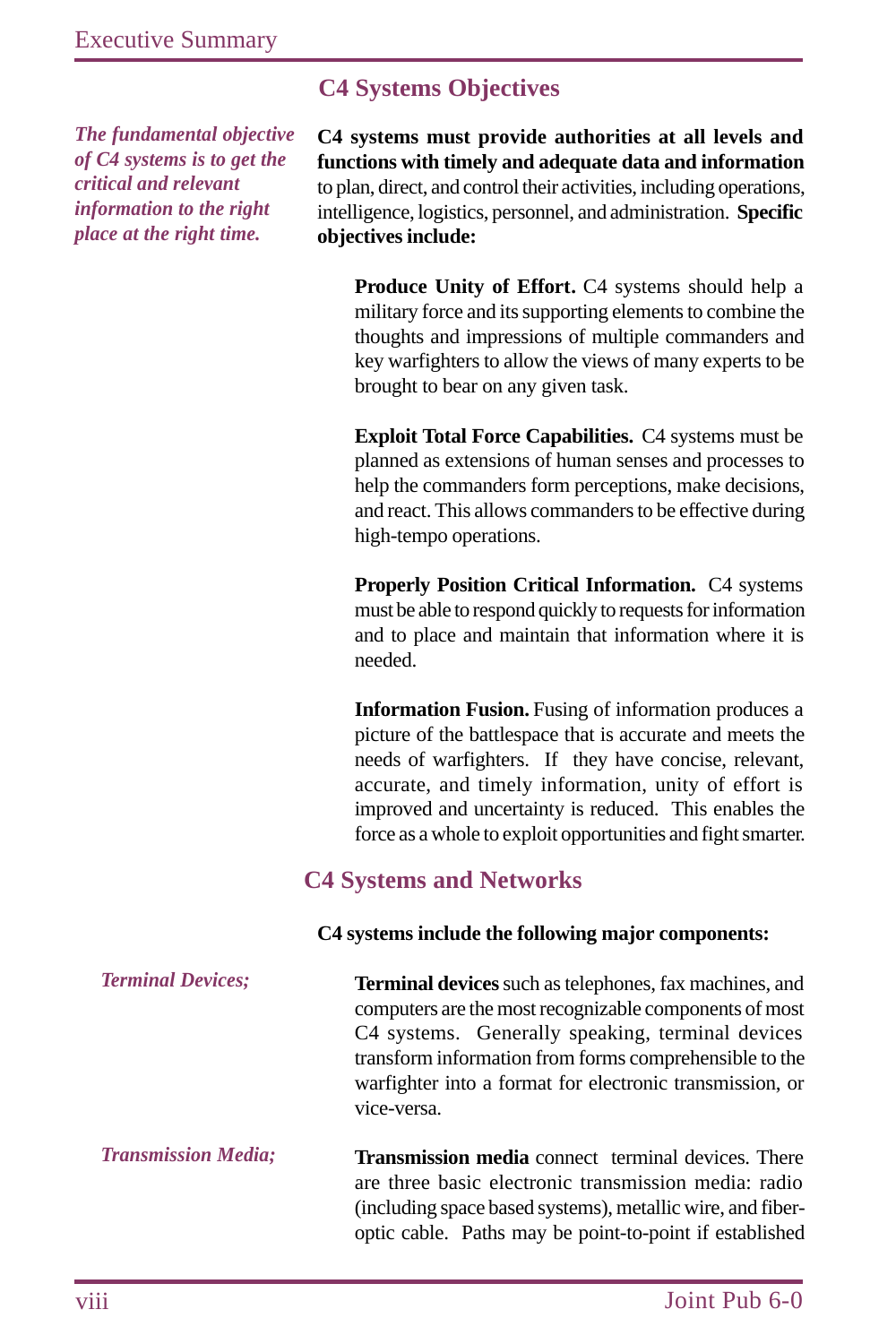between just two users, or they may be point-to-multipoint if the same path serves a community of subscribers.

 *Switches;* **Switches** route traffic through a network of transmission media. Switching may be manual or automatic; it may serve local subscribers or perform area network functions. There are basically two types of switches: circuit and message. Circuit switches generally support telephone traffic while message switches process data transmission.

 *and Control.* **There are two basic levels of control:** network and nodal. **Network control** provides management of area, regional, theater, or global networks. Its principle focus is in the management and configuration of long haul transmission media and switching centers transporting and routing bulk data between nodal facilities. **Nodal control** is concerned with the management of local C4 systems. Its principal focus is in the switching systems and terminal devices supporting warriors at locations such as command centers or C2 facilities.

*The C4 systems components provide access to Networks.*

**Networks** are formed when terminal devices and transmission media are inter-connected with switching equipment to ensure that information (voice, imagery, data, or message) is transported to appropriate locations. The **networks** that result from open systems architectures are called **information grids.** They allow warriors to gain access to, process, and transport information in near real time to anyone else on the network. Information grids are computer controlled networks that provide virtual connectivity on the demand of the warrior; they support local and area network operations. They are also the basic components of larger grid networks that support regional, theater, and ultimately a global grid that is also referred to as the **infosphere**.

# **C4 Principles**

The foundation for C4 is the continuous, uninterrupted flow and processing of information in support of warrior planning, decision, and execution. Warfighters must have C4 systems that are interoperable, flexible, responsive, mobile, disciplined, survivable, and sustainable. Information must be made accessible. In general, the value of information increases with the number of users.

C4 principles for joint and multinational operations are complex and bring together diverse military organizations to operate as one force. **Specific principles for joint and**

*There are several basic, enduring principles that govern the employment of C4 systems in support of the joint forces commander.*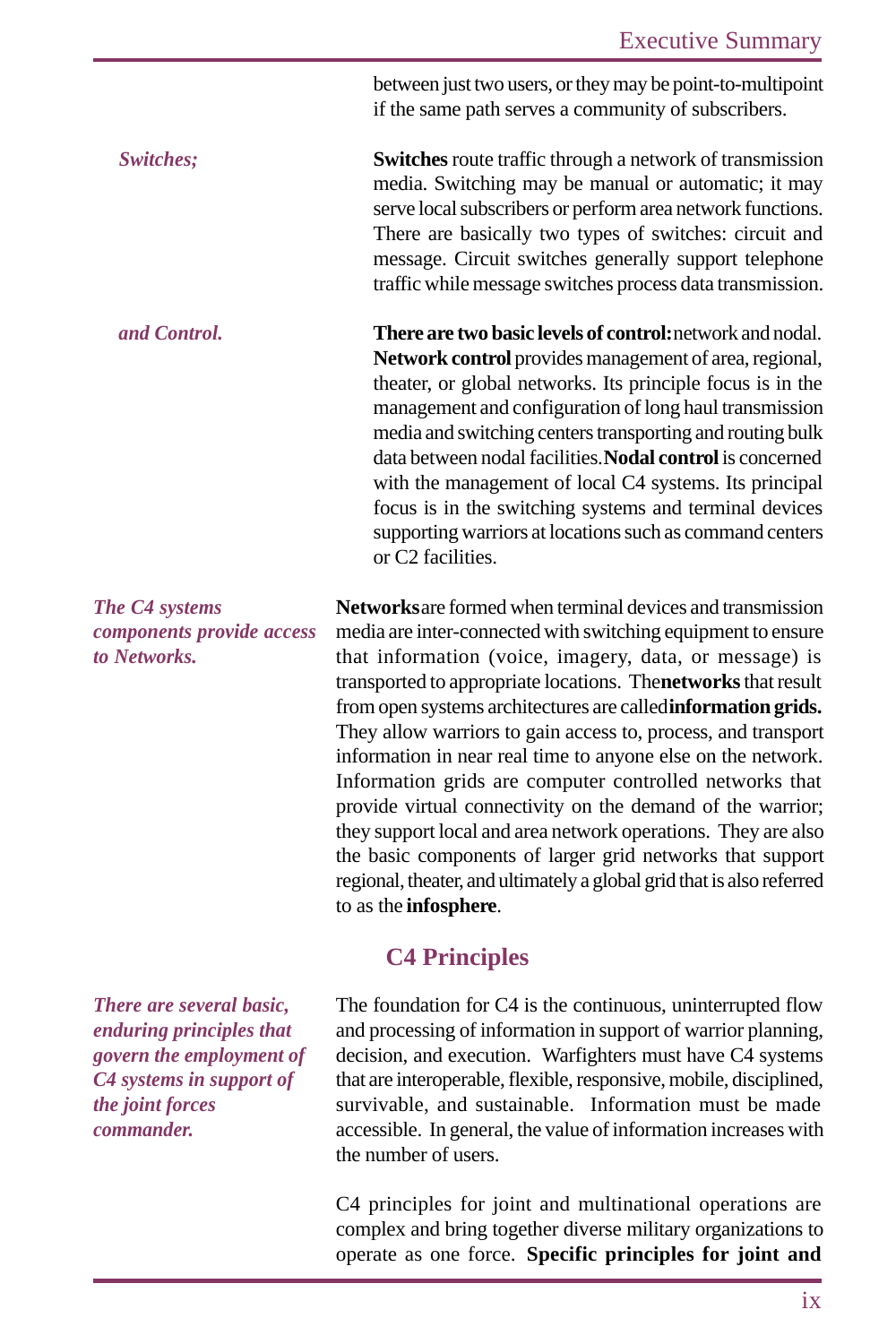**multinational operations are** (1) establish liaison early, (2) leverage limited C4 resources, (3) standardize operating principles, (4) agree on policy in advance of war, (5) use US interpreters, and (6) use common cryptographic systems.

# **Employment**

*The employment authority and responsibilities of the combatant commanders include control, review, and coordination of assigned C4 resources and actions affecting such resources within the geographic or functional area of responsibility of the command.*

*The C4 systems of the combatant commanders, Military Departments and Services are configured and operated to meet the necessary requirements of interoperability and the individual commands.*

The most **important guiding principle** for C4 systems in support of employment is that **they be designed to support wartime scenarios**. C4 systems planners must continually prioritize and choose from among the individual joint and Service system capabilities that support different needs in different conflict levels (across the range of military operations). However, the joint environment calls for designated joint systems. Conflict levels impose different, and sometimes contentious, requirements on the C4 systems that support them. Various conflict levels can occur simultaneously over a wide geographic area, each requiring different options and responses.

# **C4 Systems Configuration**

**The C4 systems of the combatant commands** are configured and operated generally to meet the requirements of interoperability and the command being served; however, the priority requirement will be to support the National Military Command System (NMCS). These systems provide the means through which the commanders send and receive information and exercise command and control over their forces.

**The C4 systems of the Service component commands** are configured and operated generally to meet the requirement of interoperability and the command being served; however, the priority requirement will be to support the NMCS. These systems provide the means through which the commanders send and receive information and support their forces.

**The C4 systems of the Military Departments and Services** are configured and operated generally to meet the requirements of interoperability and of individual Service commands and the requirement to provide serviceable wartime capabilities that can support existing forces logistically, generate new forces, establish force readiness levels adequate to deal with existing threats, and provide support for the NMCS. These systems facilitate coordination of the means by which US forces are sustained across the range of military operations.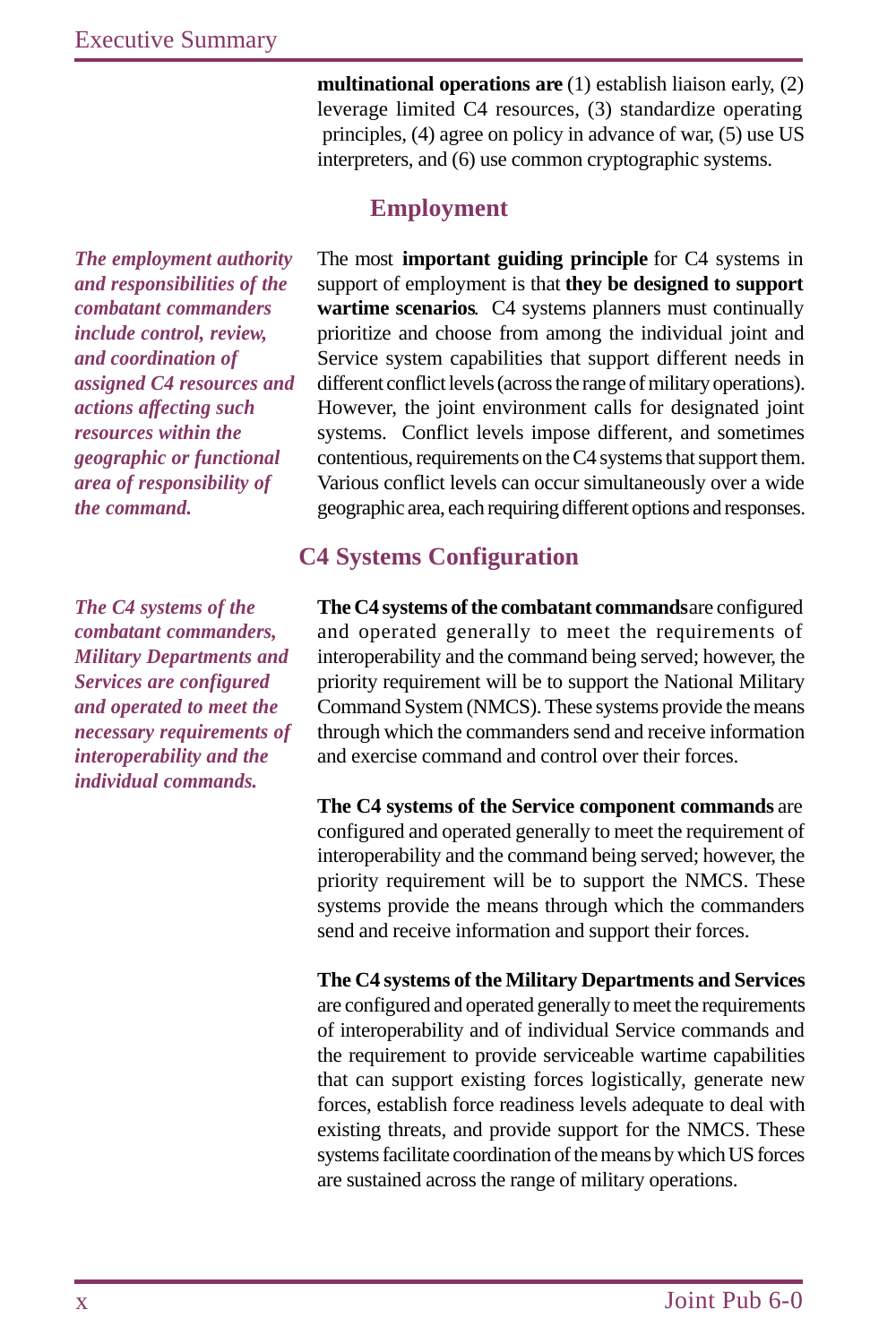**The C4 support systems of Department of Defense (DOD) agencies** are configured generally to meet the requirements of interoperability and the agency being served; however, the priority requirement will be to support the NMCS. These systems provide the means through which the directors control the automated flow and processing of information needed to accomplish the missions of their agencies.

## **C4 Systems Planning Process**

*The combatant commanders provide broad guidance for employment requirements of C4 systems that affect their communications posture and capabilities.*

The **combatant commanders review, coordinate, and**, when appropriate, **validate command initiated requirements** for systems, networks, projects, and related resources, including those of the component commands and combat and support forces. The **combatant commanders determine C4 system deficiencies** through operations and exercises, assess C4 system capabilities to support combatant commander missions, and compare current needs with current capabilities and planned needs with planned capabilities. **C4 systems support of joint operations is planned and operationally assessed within the chain of command that extends from the President to the combatant commanders** and is primarily the responsibility of the Chairman of the Joint Chiefs of Staff in conjunction with the combatant commanders.

## **C4 Systems Employment Responsibilities**

*The Chairman of the Joint Chiefs of Staff operates the National Military Command System (NMCS) for the Secretary of Defense to meet the needs of the National Command Authorities and establishes operational policies and procedures for all components of the NMCS and ensures their implementation.*

The **Chairman of the Joint Chiefs of Staff** functions within the chain of command by transmitting to the combatant commanders the orders of the President and the Secretary of Defense. **Combatant commander** responsibilities include submitting C4 system requirements, reporting incompatibilities among C4 systems, and planning for C4 systems. Each **Military Department or Military Service** provides interoperable and compatible C4 systems including personnel training and equipment maintenance. **DOD agency** responsibilities are carried out by the Defense Intelligence Agency, the Defense Information Systems Agency (DISA), and the National Security Agency. The **DISA liaison officer** serves as the interface between exercise or joint operation participants and DISA and also provides staff advice to the joint task force (JTF) Director of C4 Systems (J-6) on Defense Information Systems Network matters. The **JTF establishing authority** ensures that C4 systems requirements are supported; coordinates C4 activities; prepares C4 policy and guidance; and ensures compatibility of JTF C4 systems. The **Commander, Joint Task Force provides overall management**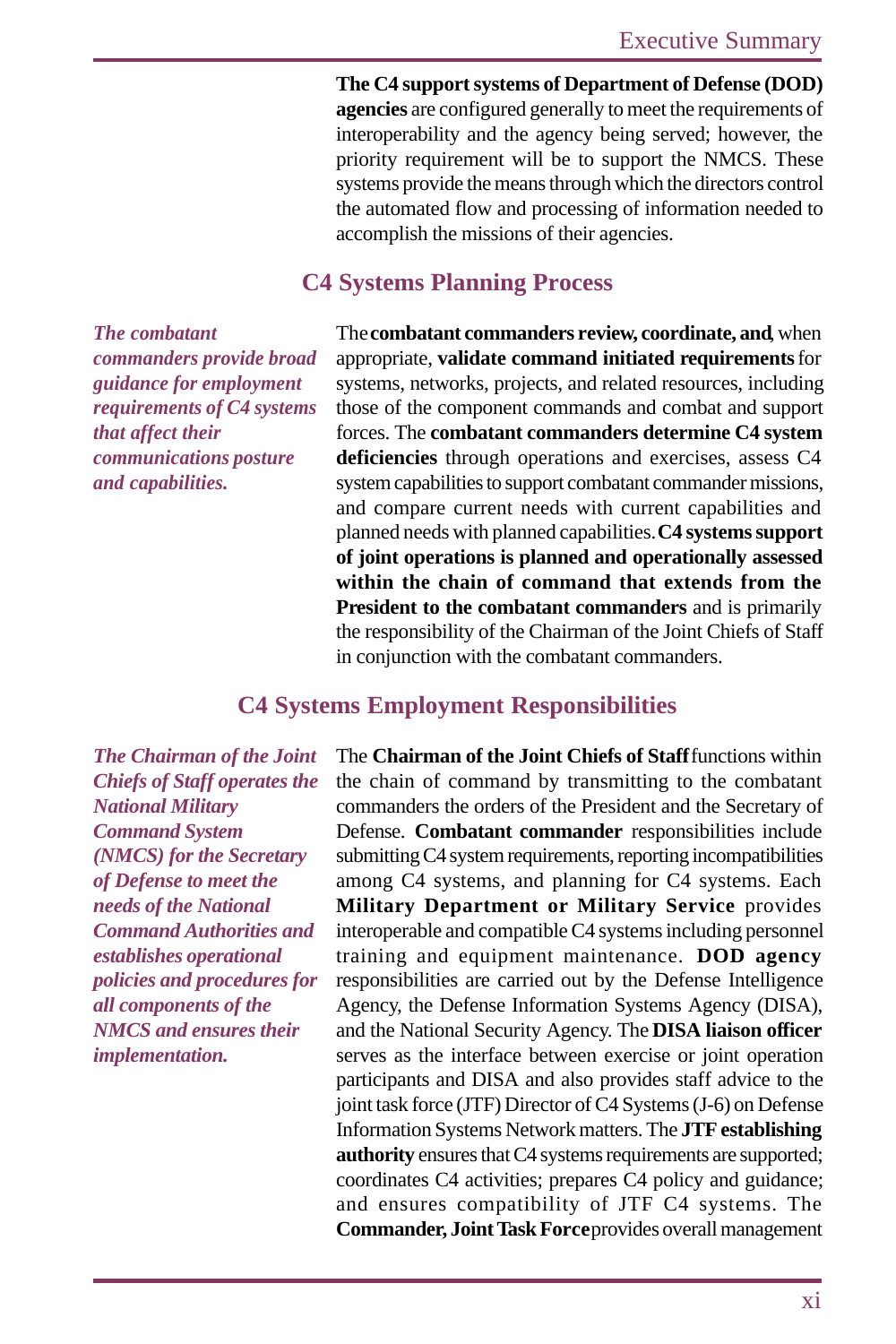of all C4 systems. The **Joint Communications Support Element** possesses a wide range of tactical communications capabilities and provides tactical communications support to JTFs and Joint Special Operations Task Forces.

# **Joint and Multinational C4 Systems Standardization and Procedures**

*Joint and multinational C4 systems require standardization and procedures to enhance compatibility and interoperability.*

**Standardization among allied nations and the United States is achieved by documented policy** which covers all aspects of interoperability. Areas of particular concern for compatibility and commonality include automated information systems, battlefield surveillance systems, target designation systems, target acquisition systems, and communications security hardware and software systems.

**The Military Communication-Electronics Board is a decisionmaking instrument of the Chairman of the Joint Chiefs of Staff and the Secretary of Defense for determining corporate C4 strategy to support the warfighter.** Communications methods and procedures for joint and multinational communications-electronics matters appear in Allied Communications Publications (ACPs) and Joint Army-Navy-Air Force Publications and supplements to ACPs.

# **Global C4 Infrastructure**

The global C4 infrastructure enables the US to accomplish missions efficiently by leveraging sophisticated information technologies. **The following organizations are part of the global C4 infrastructure:**

**The National Communications System** is an interagency group that coordinates the telecommunications assets of 23 Federal departments and agencies to ensure compatibility and interoperability during emergencies without compromising day-to-day operations.

**The Defense Information Systems Network** (DISN) is a composite of certain DOD information transport systems and networks under the management control of DISA. DISN significantly advances the way information is transported and shared.

**The Global Command and Control System (GCCS)** is the cornerstone of the C4I For The Warrior concept; it establishes interoperability among forces with a focus on

*Advances in information technologies and continued reduction in cost of informationrelated equipment and systems affect the C4 systems infrastructure.*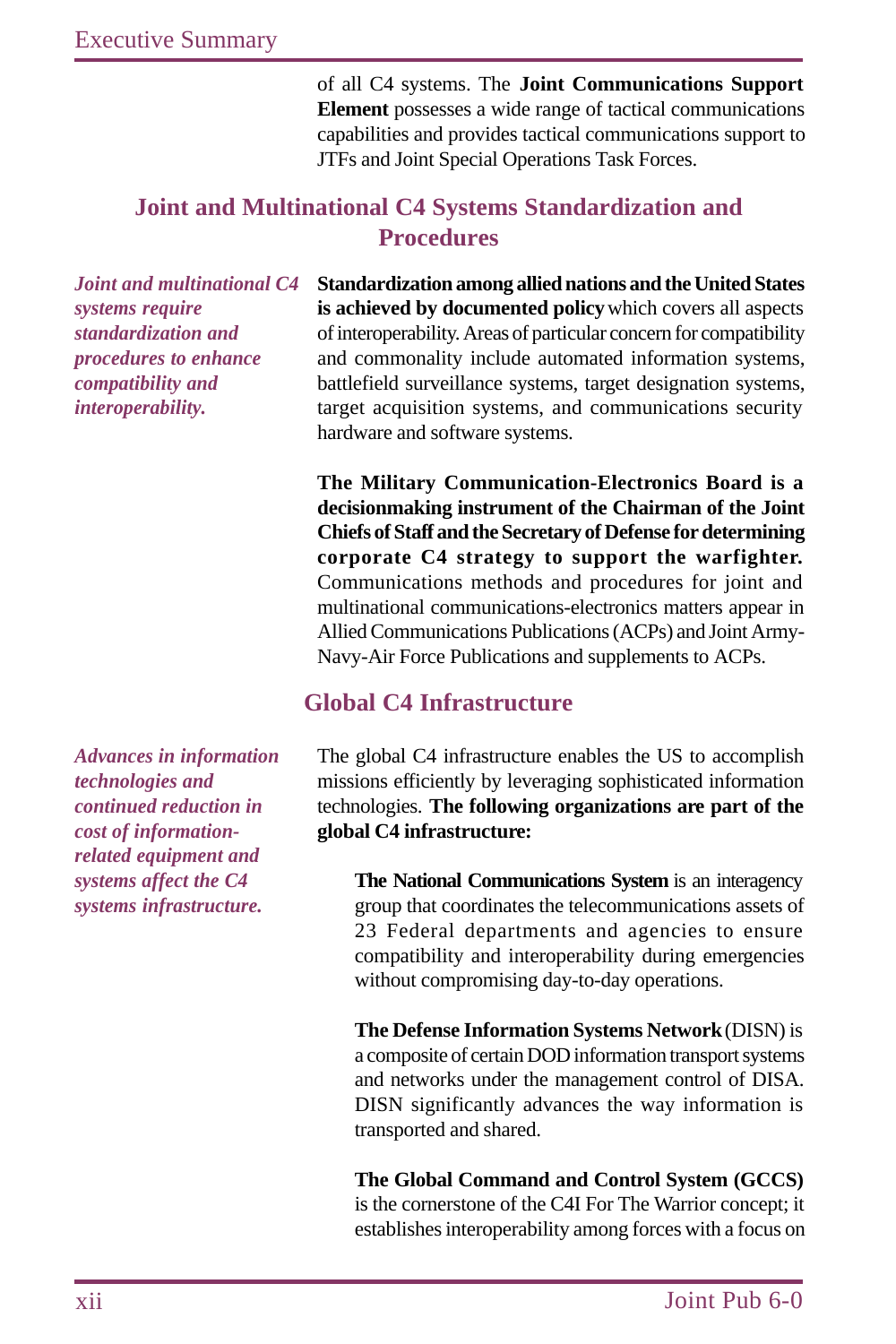providing a common operational picture to support situations awareness to the joint warfighter. GCCS will be a highly mobile, deployable command, control, communications, computers, and intelligence (C4I) system that will provide automated decision support for joint force commanders and key warfighters across the range of military operations. GCCS will employ compatible, interoperable, and integrated C4I systems with information exchange connectivity via the DISN to support the planning, deployment, sustainment, employment and redeployment of joint forces worldwide. GCCS will also allow civilian and military authorities to respond to natural emergencies or manmade disasters to which military support may be appropriate.

**The National Military Command System** is designed to support the National Command Authorities (NCA) and the Joint Chiefs of Staff in the exercise of their responsibilities. The NMCS provides the means by which the President and the Secretary of Defense can receive warning and intelligence so that accurate and timely decisions can be made, and direction can be communicated to combatant commanders or the commanders of other commands established by the NCA. **CONCLUSION**

This publication identifies approved doctrine for C4 systems support to joint operations and outlines the responsibilities of Services, agencies, and combatant commands to ensure effective C4 support to commanders. It addresses how C4 systems support the commanders of joint forces in the conduct of joint operations, including, in general terms, how systems are to be configured, deployed, and employed.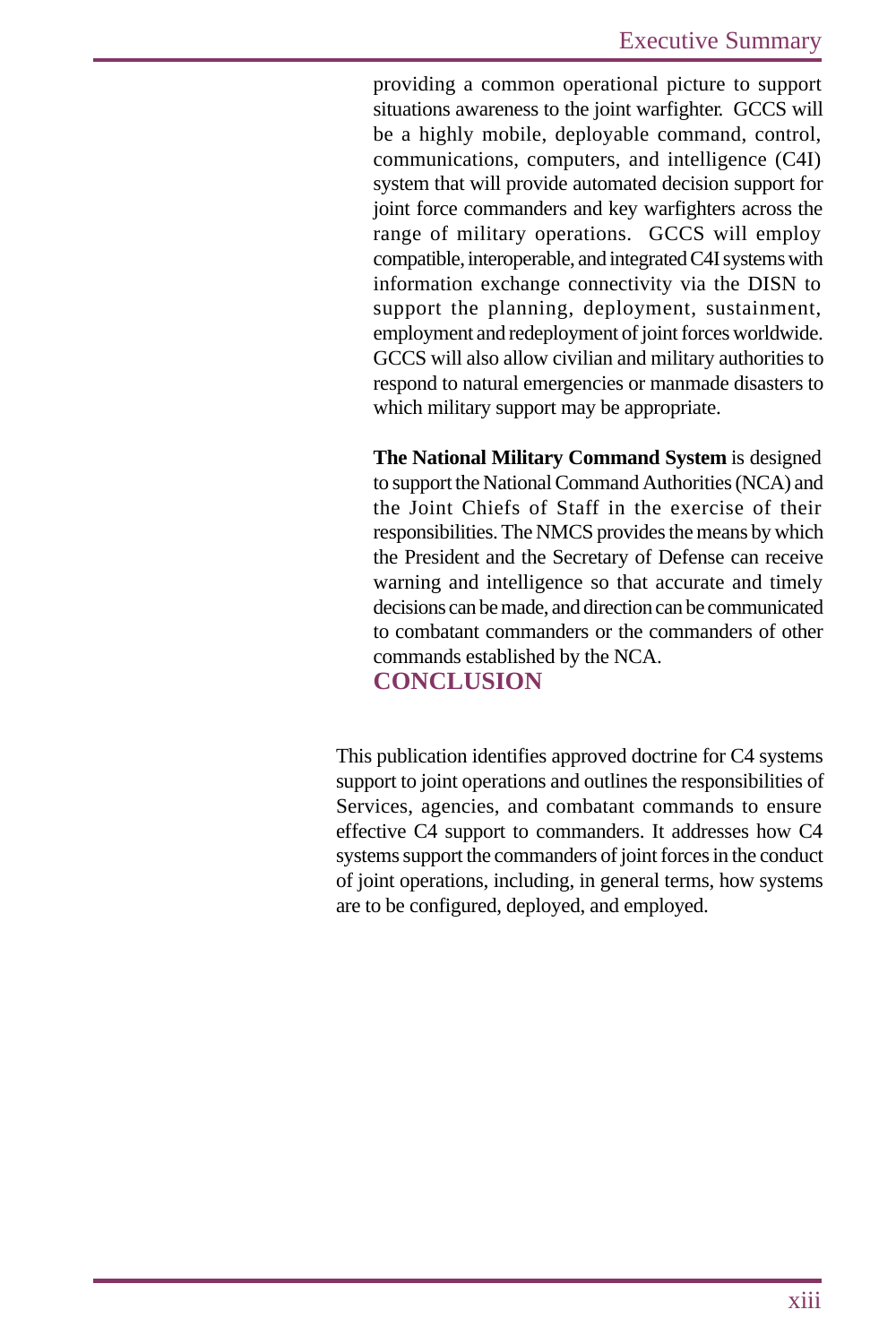Intentionally Blank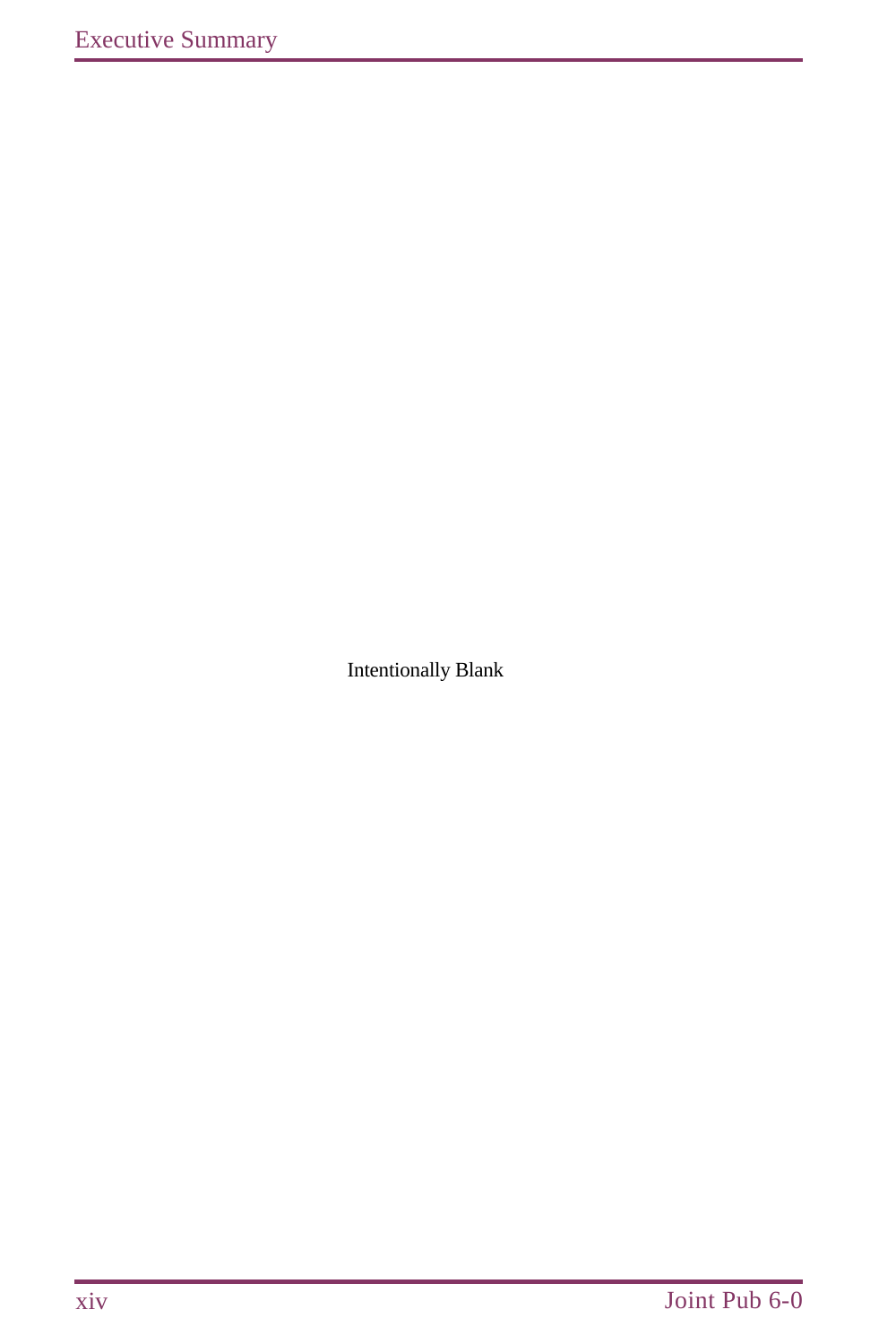# CHAPTER I **INTRODUCTION**

<span id="page-16-0"></span>"What the Warrior Needs: a fused, real time, true representation of the battlespace - an ability to order, respond and coordinate horizontally and vertically to the degree necessary to prosecute his mission in that battlespace."

## **1. Background**

Command of joint forces in war is an intense and competitive process. The joint force commander is not only faced with making tough decisions in complex situations but must do this in an environment of uncertainty and limited time. Command is as much a problem of information management as it is of carrying out difficult and complex warfighting tasks. **Command, control, communications, and computer (C4) systems supporting US military forces must have the capability to rapidly adapt to the warfighters demands;** to make available the information that is important; provide it where needed; and ensure that it gets there in the right form and in time to be used. **The fundamental objective of C4 systems is to get the critical and relevant information to the right place in time** to allow forces to seize on opportunity and meet the objectives across the range of military operations.

#### a. **Enduring Elements**

**•** Over time, **superior command and control (C2) systems** have enabled victorious commanders to maintain the unity of effort to apply their forces' capabilities at the critical time and place to win. **Two characteristics have remained constant: the human element and the need for relevant, timely, and accurate information.** The human element, with its ability to sort what's important, absorb the essentials, and react to the information, remains a constant factor over time.

#### **The C4I For The Warrior vision**

"War is a process that pits the opposing wills of two commanders against each other. Great victories of military forces are often attributed to superior firepower, mobility, or logistics. In actuality, it often is the commander who makes good decisions and executes these decisions at a superior tempo who leads his forces to victory. Therefore, victory demands that commanders effectively link decisionmaking to execution through the concept of command and control. Warfare will continue to evolve and command and control processes, organization, and supporting systems will continue to change, but the basic concept of command and control will remain the key to the decisive application of combat power. More than ever before, a command and control system is crucial to success and must support shorter decision cycles and instantaneous flexibility across vast distances of time and space."

#### **Fleet Marine Force Manual 3, Command and Control**

• Today, improved technology in mobility, weapons, sensors, and C4 systems continue to **reduce time and space**, **increase tempo of operations**, and **generate large amounts of information**. If not managed, this may degrade the reactions of warfighters and ultimately the warfighting force. It is essential to employ C4 systems that are designed to complement human capabilities and limitations.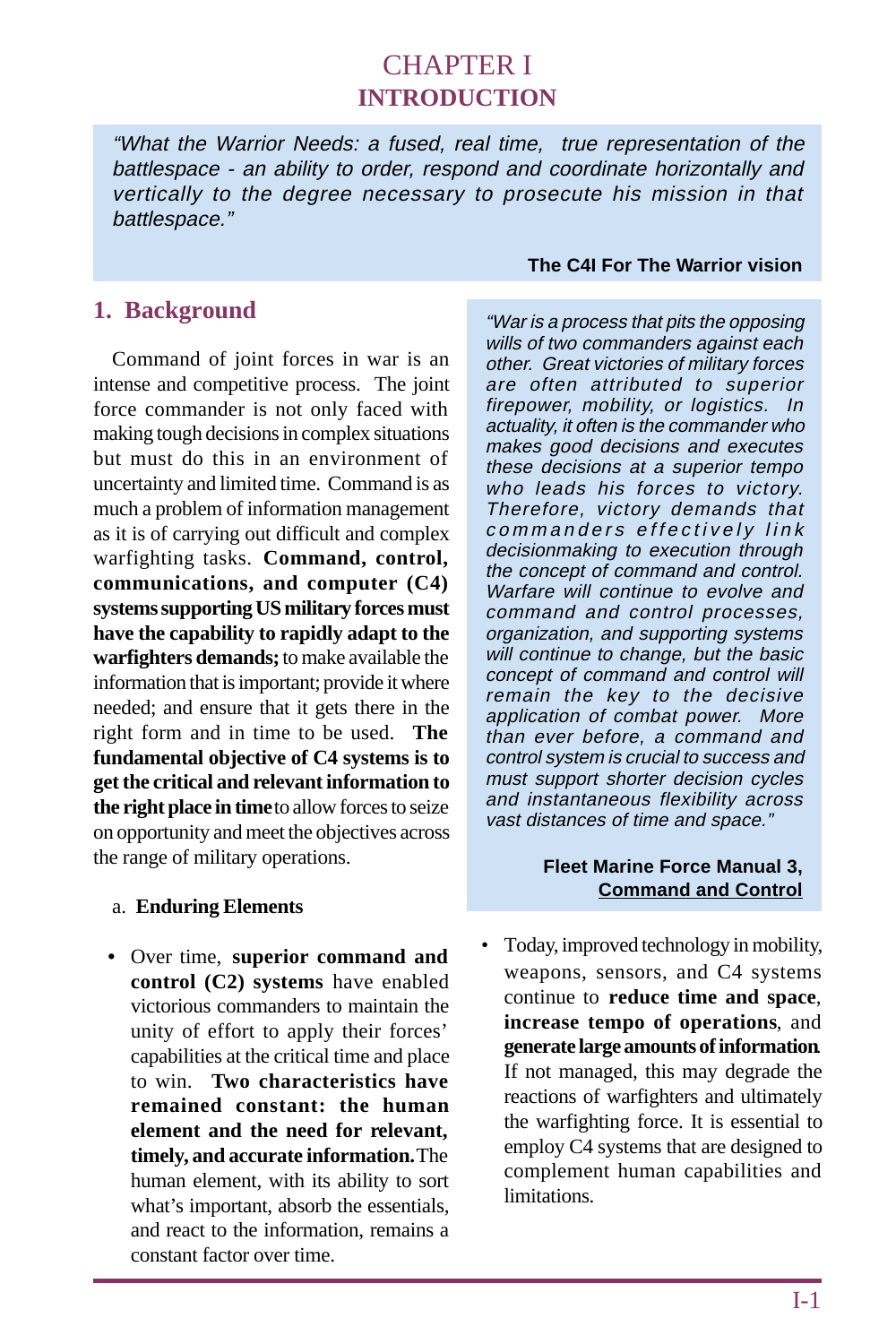<span id="page-17-0"></span>b. **The Role of C4 Systems in C2. C2 must be viewed from a common perspective** to understand the role of C4 systems that support C2. Figure I-1 provides an overview of the relationship between information and the command and control support (C2S) system.

- The C2S system gives the joint force commander (JFC) the means to exercise authority and direct assigned and attached forces in the accomplishment of the mission. **The JFC uses information to support decisionmaking and coordinate actions** that will influence friendly and enemy forces to the JFC's advantage.
- Information integrates joint force components, allowing them to function effectively across vast distances. Therefore, the **structure of the joint force drives specific information flow and processing requirements.** The information requirements of the joint force drive the general architecture and specific configuration of the C2S system.
- The C2S system must overlay the joint force to provide the means through which the JFC and subordinate commanders drive the joint force toward specific mission objectives. **The C2S forces that compose the C2S system** (e.g., reconnaissance, surveillance, intelligence, fire support coordination, air control, electronic warfare, **C4 systems**, sensor management, signals intelligence, deception, space systems, and others) **should be task-organized** and arrayed to collect, transport, process, and protect information as well as deny the enemy the same capability.
- Modern military forces' **growing dependence upon C2 presents vulnerabilities that can be exploited by the capabilities of joint forces**. Command and control warfare (C2W) seeks to deny the adversary the ability to command force disposition and employment while protecting the friendly joint force from similar efforts. The



**Figure I-1. Information and Command and Control**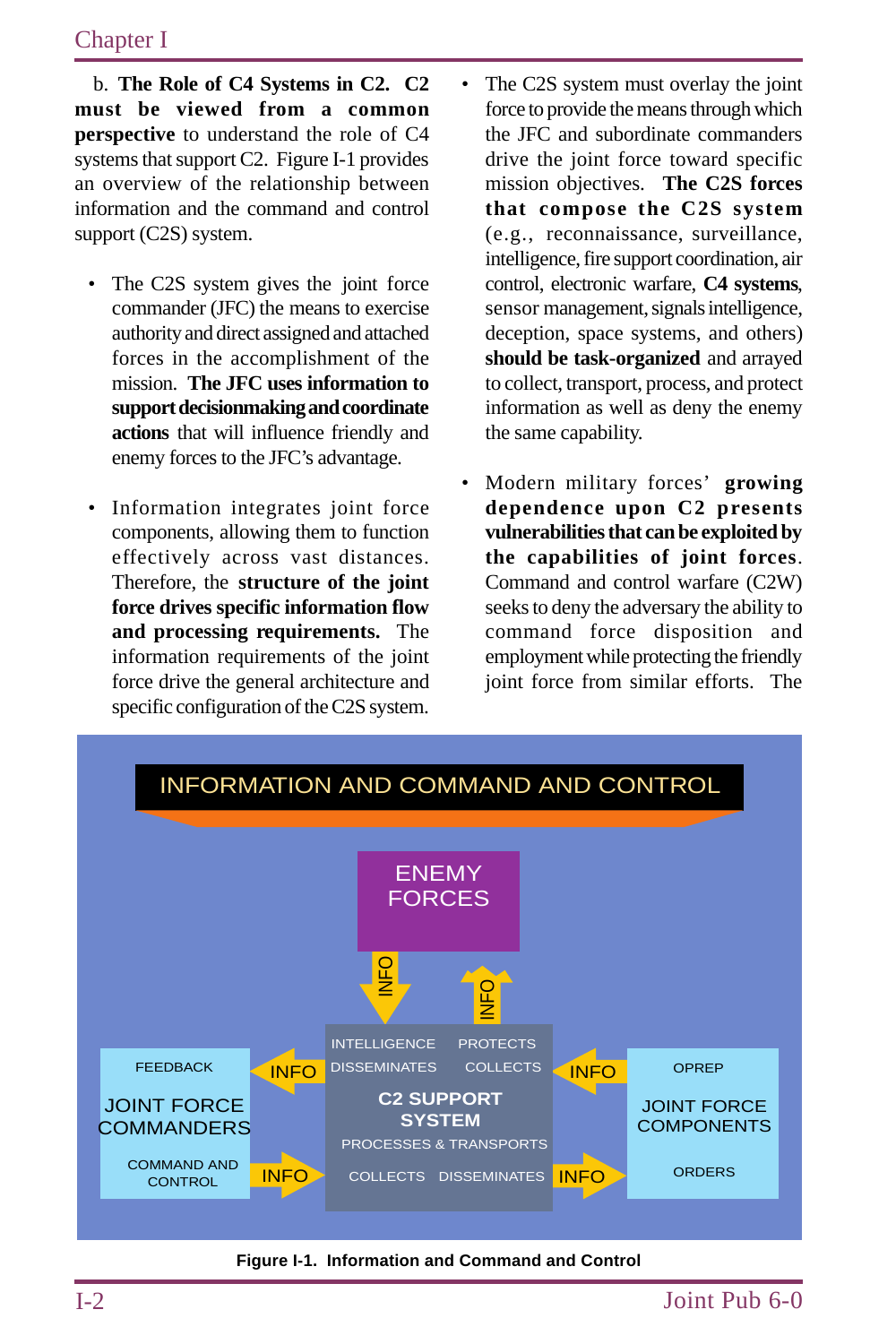<span id="page-18-0"></span>objective is to degrade the adversary's unity of effort and decrease their tempo of operations while simultaneously increasing that of the joint force (see Joint Pub 3-13, "Joint Doctrine for Command and Control Warfare (C2W)").

• In short, the **joint force must have information to operate. This information should be relevant, essential, timely, and in a form that warriors quickly understand and can use to act.** The C2S system is the JFC's principal tool used to collect, transport, process, and disseminate this information. The C2S system also supports the implementation of C2W. **C4 systems form the information exchange and decision support subsystems of a C2S** system (see Figure I-2). **In time of war, C4 systems support a continuous flow of data** to provide real time battlespace information anywhere, anytime, on demand. C4 systems also have the broader role of supporting other functions within joint forces and the Department of Defense (DOD) forming the overall Defense Information Infrastructure.

c. **Information. Information is data** collected from the environment and processed into a usable form (see Figure I-3). **Combining pieces of information with context produces ideas or provides knowledge**. By applying judgment, knowledge is transformed into understanding.

• **Information Requirements. Data is gathered in a variety of ways**—from sensors (both active and passive), from C4 systems, and through situation reports from senior, subordinate, or lateral commands. Information needs to be interpreted and correctly applied to be of use and is valuable only insofar as it contributes to knowledge and understanding. Warfighters understand things best in terms of ideas or images; a clear image of their commander's intent and of the local situation can allow subordinates to seize the initiative. In this regard, **C4 systems play a critical role in the processing, flow, and quality of**



**Figure I-2. C4 Systems Support Information Exchange and Decision Support Subsystems**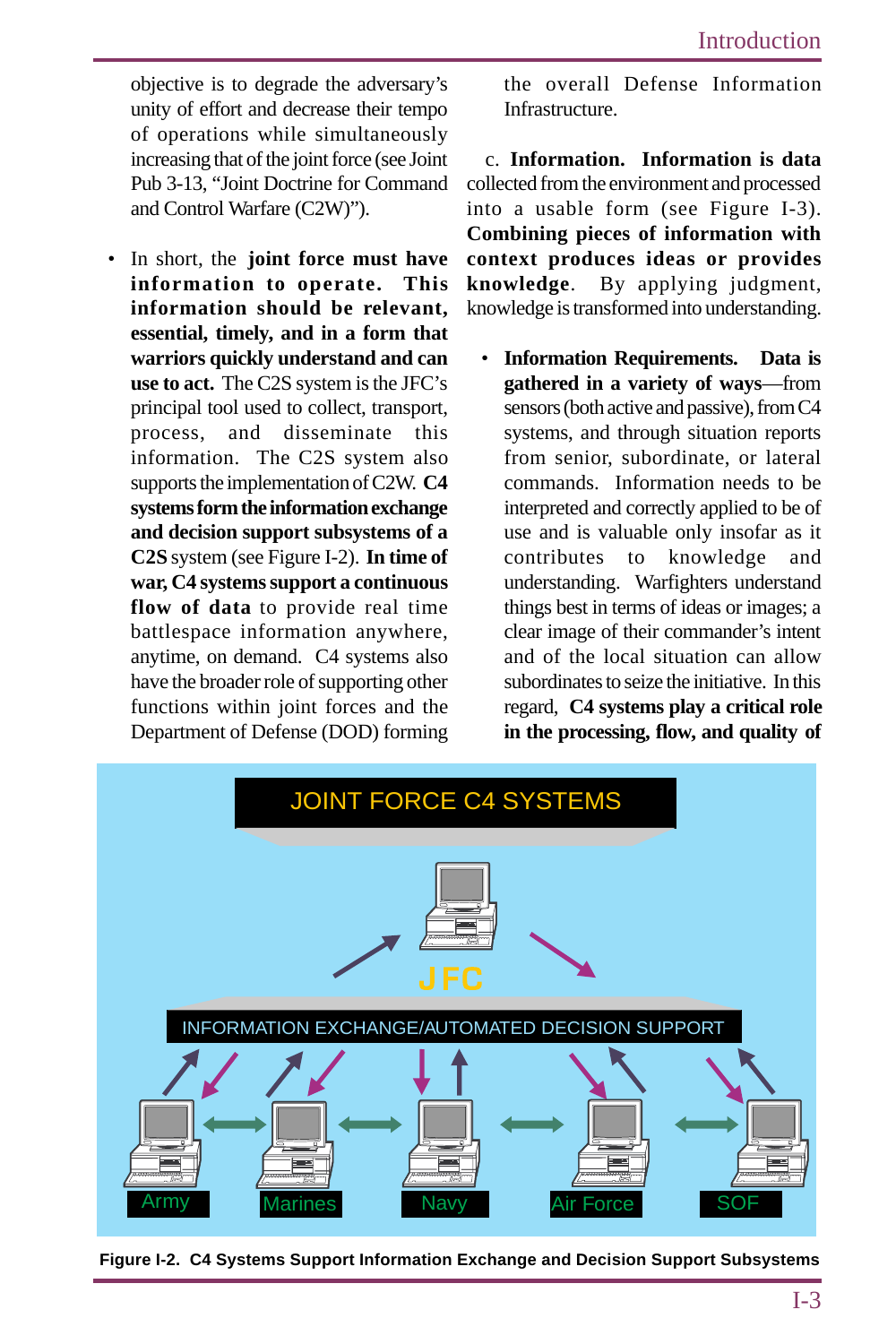<span id="page-19-0"></span>

**Figure I-3. The Cognitive Hierarchy**

**data to support information requirements throughout the joint force**.

- **Information Quality.** Many sources of information are imperfect and susceptible to distortion and deception. The **seven criteria** shown in Figure I-4 **help characterize information quality**.
- **Information Flow.** The flow of information must be nearly instantaneous vertically and horizontally within the organizational structure. An example of real time battlespace information is provided in Figure I-5. All levels of command must be able to immediately pull the information they need.

d. **Functions of C4 Systems.** C4 systems support the following functions:

- **Collect.** Acquiring or gathering and initial filtering of information based on a planned need, determining time sensitivity, and putting the information into a form suitable for transporting.
- **Transport.** Moving or communicating the information to appropriate receptacles for processing.
- **Process.** Storing, recalling, manipulating, filtering and fusing data to produce the minimum essential information in a



Multimission space based platforms provide real time information exchange.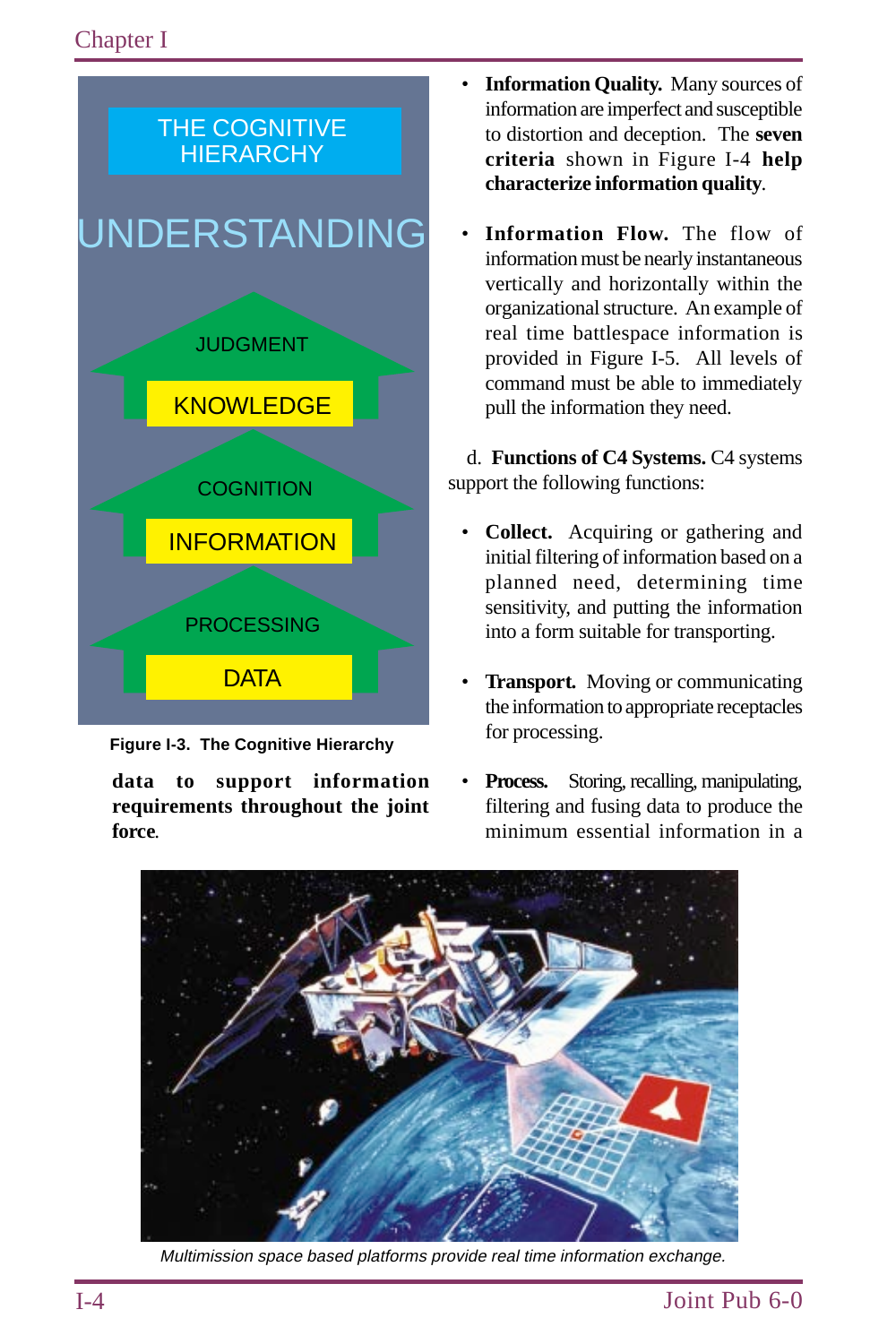# INFORMATION QUALITY CRITERIA

# <span id="page-20-0"></span>**ACCURACY**

**Information that conveys the true situation**

# **RELEVANCE**

**Information that applies to the mission, task, or situation at hand**

# **TIMELINESS**

**Information that is available in time to make decisions**

# **USABILITY**

**Information that is in common, easily understood format and displays**

# **COMPLETENESS**

**All necessary information required by the decisionmaker**

# **BREVITY**

**Information that has only the level of detail required**

# **SECURITY**

**Information that has been afforded adequate protection where required**

## **Figure I-4. Information Quality Criteria**

usable form on which the warfighter can take appropriate actions.

- **Disseminate.** Distributing processed information, to the appropriate users of the information.
- **Protect.** Ensuring the secure flow and processing of information and access only by authorized personnel.

e. **Fundamental Objectives of C4 Systems.** The fundamental objectives are listed in Figure I-6 and are described below.

• **Produce Unity of Effort.** C4 systems should help a military force and its

supporting elements to combine the thoughts and impressions of multiple commanders and key warfighters. This allows the views of many experts to be brought to bear on any given task.

• **Exploit Total Force Capabilities.** C4 systems must be planned as extensions of human senses and processes to help people form perceptions, react, and make decisions. This allows people to be effective during high-tempo operations. C4 systems must be immediately responsive, simple, and easily understandable, especially for systems planned for use during situations involving great stress.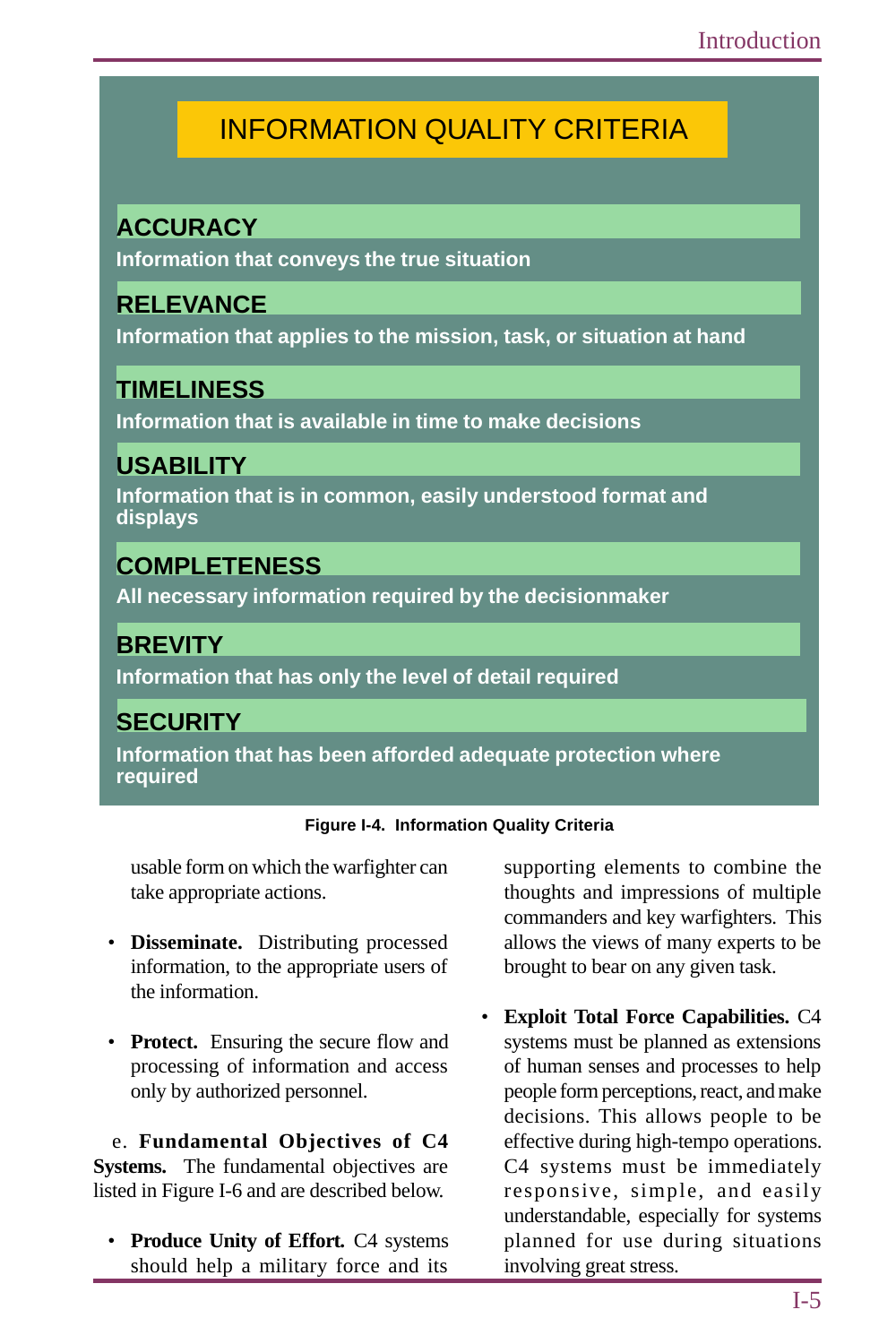<span id="page-21-0"></span>



#### **Figure I-5. Real Time Battlespace Information**

# FUNDAMENTAL OBJECTIVES OF C4 SYSTEMS

## **• Produce Unity of Effort**

- Exploit Total Force **Capabilities**
- **Properly Position** Critical Information
- **Information Fusion**

**Figure I-6. Fundamental Objectives of C4 Systems**

- **Properly Position Critical Information.** C4 systems must be able to respond quickly to requests for information and to place and maintain the information where it is needed. This not only reduces critical delays but also reduces the impact on communications networks.
- **Information Fusion.** The ultimate goal of C4 systems is to produce a picture of the battlespace that is accurate and meets the needs of warfighters. This goal is achieved by fusing, i.e., reducing information to the minimum essentials and putting it in a form that people can act on. There is no one fusing of information that meets the needs of all warriors. However, with concise, accurate, timely, and relevant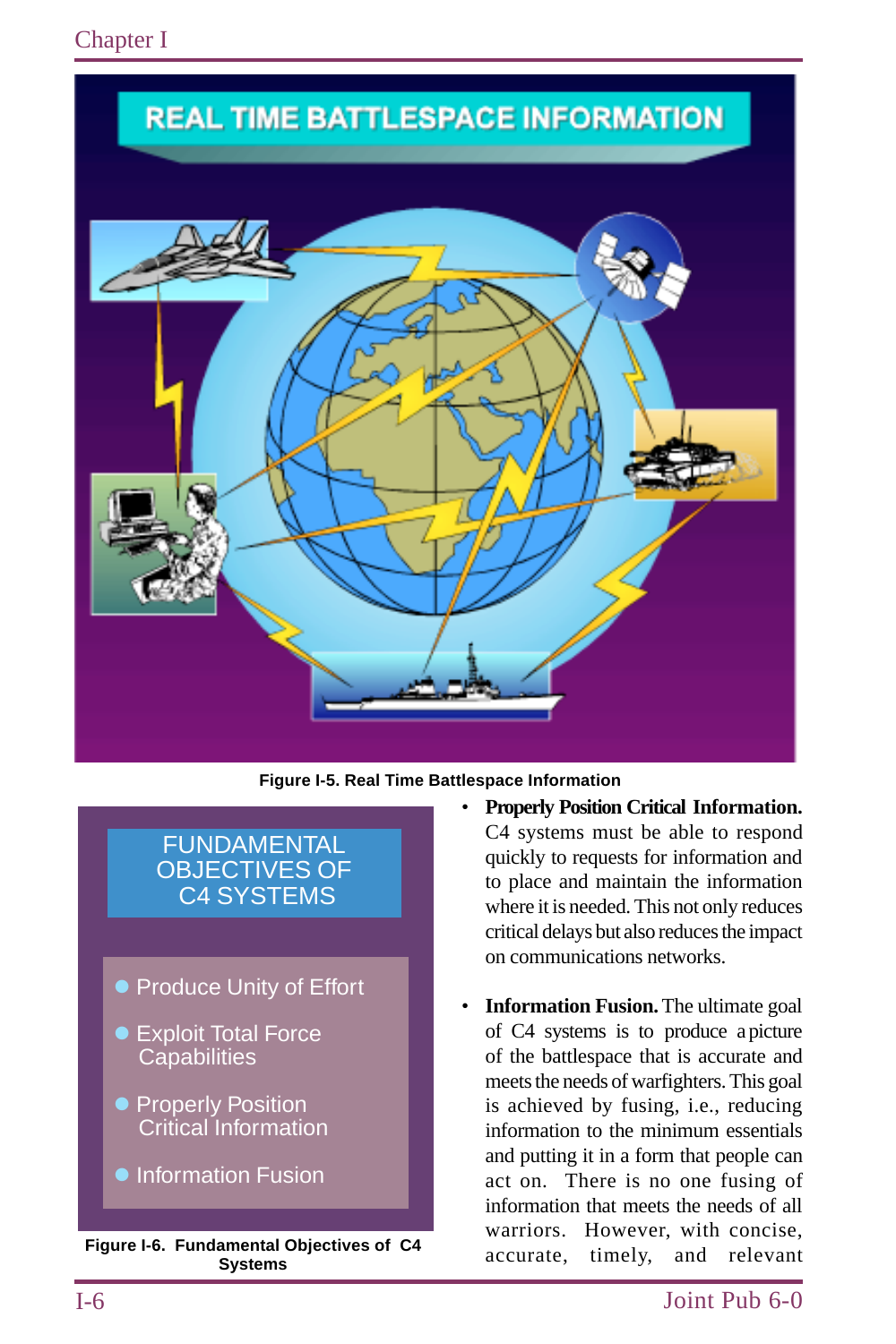<span id="page-22-0"></span>information, unity of effort is improved and uncertainty is reduced, enabling the force as a whole to exploit opportunities and fight smarter.

# **2. Basic Doctrine for C4 Systems**

a. **C4 systems must provide the rapid, reliable, and secure flow and processing of data to ensure continuous information exchange throughout the force.** An unbroken chain of communications must extend from the National Command Authorities (NCA) (i.e., the President and the Secretary of Defense), through the Chairman of the Joint Chiefs of Staff (CJCS), to the combatant commanders, commanders of Service components, and all subordinate commanders.

b. **The Chairman of the Joint Chiefs of Staff**, through the combatant commands, Defense Information Systems Agency (DISA), and Military Services, **ensures that commanders at each echelon have the communications necessary to accomplish their assigned missions**.

c. Effective C4 systems are vital to planning, mounting, and sustaining a successful joint operation. **Operations, logistic, and intelligence functions all depend on responsive C4, the central system that ties together all aspects of joint operations** and allows commanders and their staffs to command and control their forces.

d. Regardless of the source, **C4 systems provided to combatant commanders operate under their authority and will be an integral part of their C2 infrastructure** until such time as the NCA, the Chairman of the Joint Chiefs of Staff, or the combatant commanders determine that further support is no longer needed or a higher priority necessitates redeployment of the assets. Combatant commanders normally develop plans that integrate the Defense Information Systems Network (DISN), National Communications System (NCS), and commercial and allied systems and organize joint and Service organic and component tactical communications systems into interoperable and compatible theater networks to support their mission.

e. **JFCs must develop operational procedures that provide interoperable, compatible, C4 networks.** Component tactical C4 systems must remain under the command of and be responsive to JFCs' needs.

f. **The complexity of joint operations and the finite amount of C4 resources may require the JFC to adjudicate or assign subordinate command responsibilities for providing C4 systems support.** This is normally done in an operation plan (OPLAN). However, in the absence of such a plan, C4 systems can be employed as follows: senior to subordinate, supporting to supported, reinforcing to reinforced, left to right, between adjacent units as directed by the first common senior, or by the unit gaining an attachment. This order is more common to ground forces, but it may have application to space, naval, and air forces as well. These rules are generally followed except when sound military judgment dictates otherwise for special situations.

g. The Chairman of the Joint Chiefs of Staff is responsible for joint C4 doctrine.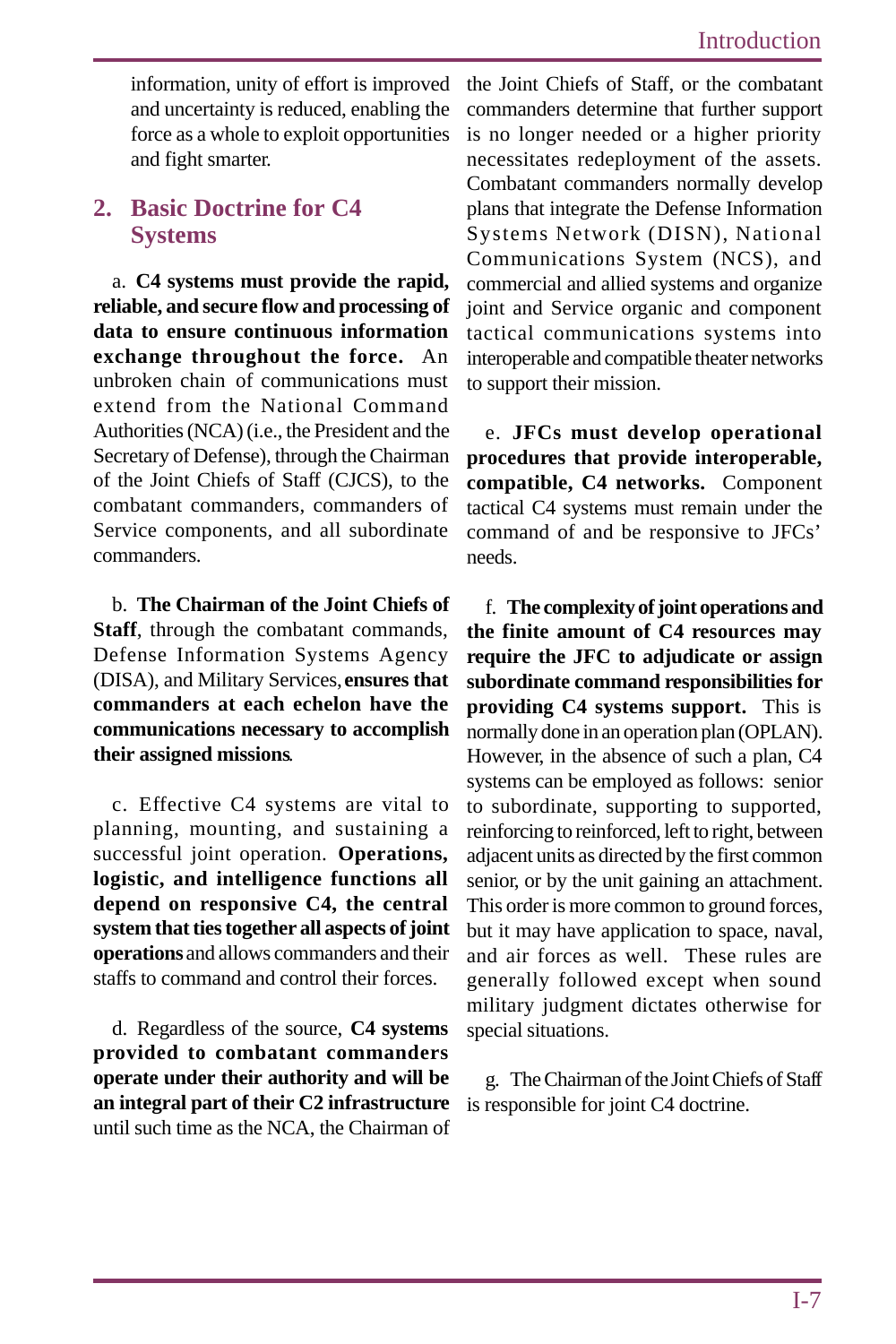Intentionally Blank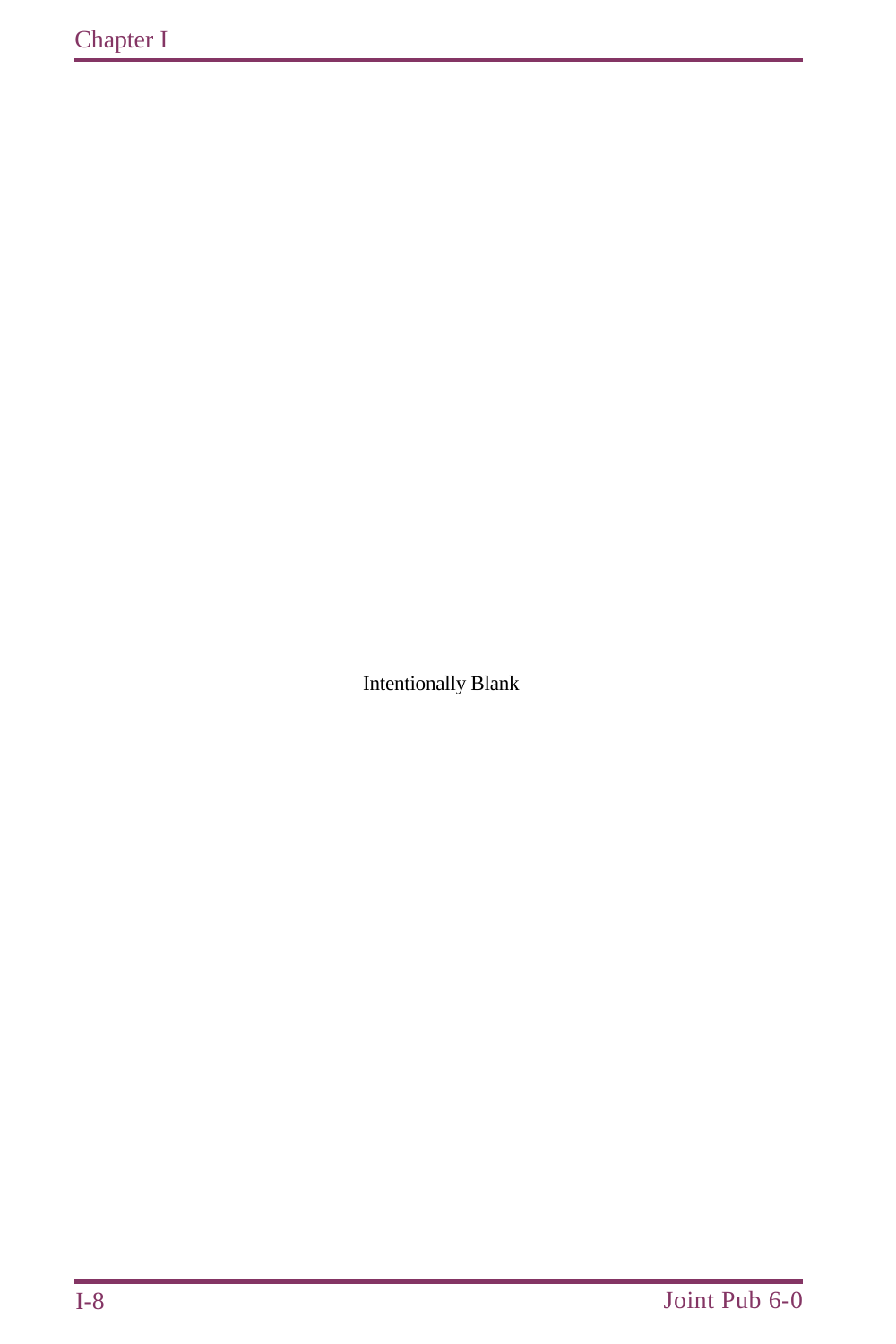# CHAPTER II **C4 SYSTEMS PRINCIPLES**

<span id="page-24-0"></span>"At the height of the Persian Gulf conflict, the automated message information network passed nearly 2 million packets of information per day through gateways in the Southwest Asia theater of operations. Efficient management of information increased the pace of combat operations, improved the decisionmaking process, and synchronized various combat capabilities. The technology developed to support these networks proved to be a vital margin that saved lives and helped achieve victory."

## **1. General**

The missions of the US military have changed dramatically in the last decades of the twentieth century. **The current and future operating environment of joint forces will be increasingly characterized by rapid change.** Technological improvements in mobility, directed energy weapons, and sensors will continue to reduce factors of time and space, and demand faster tempos of operation across vast areas. Increasing global population, rapidly expanding world economic markets, and unprecedented advances in information systems technology will continue to perpetuate a **global explosion of military and commercial information networks**. **These ever increasing networks are rapidly creating a global sphere (or infosphere) of information.** The infosphere refers to the rapidly growing **global network of military and commercial C4 systems and networks** linking information data bases and fusion centers that are accessible to the warrior anywhere, anytime, in the performance of any mission. **The infosphere provides a worldwide, automated information exchange that supports joint forces,** which is secure and transparent to the warrior. This emerging capability is highly flexible to support the rapid task organization and power projection. **Information technology and the existence and growth of a global infosphere have irreversibly impacted the**

#### **General Colin L. Powell, June, 1992**

**fundamental approach to warfare of massing effects rather than forces.** This has not only propelled joint forces into the age of information, but also into **information-based warfare** with precision-guided weapon systems that detect and engage targets based on the electronic transfer of data. Joint forces must quickly adapt to this increasingly complex and highly uncertain operating environment. For this reason, **JFCs must be able to conceptually view the total joint force C2S system as a whole to employ it to the best advantage.** The JFC can then identify how it should be structured; identify where improvements can be made; and focus and balance limited C4 resources to best advantage to control the flow, the processing, and the quality of information essential to speed joint force decisions and execution. **The need for C4 systems that can deploy rapidly to meet crises worldwide has evolved into a demand for joint, interoperable systems.** Leaders at all echelons now understand that real battlespace coverage requires both hierarchical communications within each Service and lateral communications between the Services at all levels. The fast pace of advancements in C4 systems technology can become very complex for both the JFC and joint staff planners. **C4 systems exist to extend the flow of information** between warriors who are beyond audible or visual range or between machines. All military communication systems, from ancient semaphore to the most recent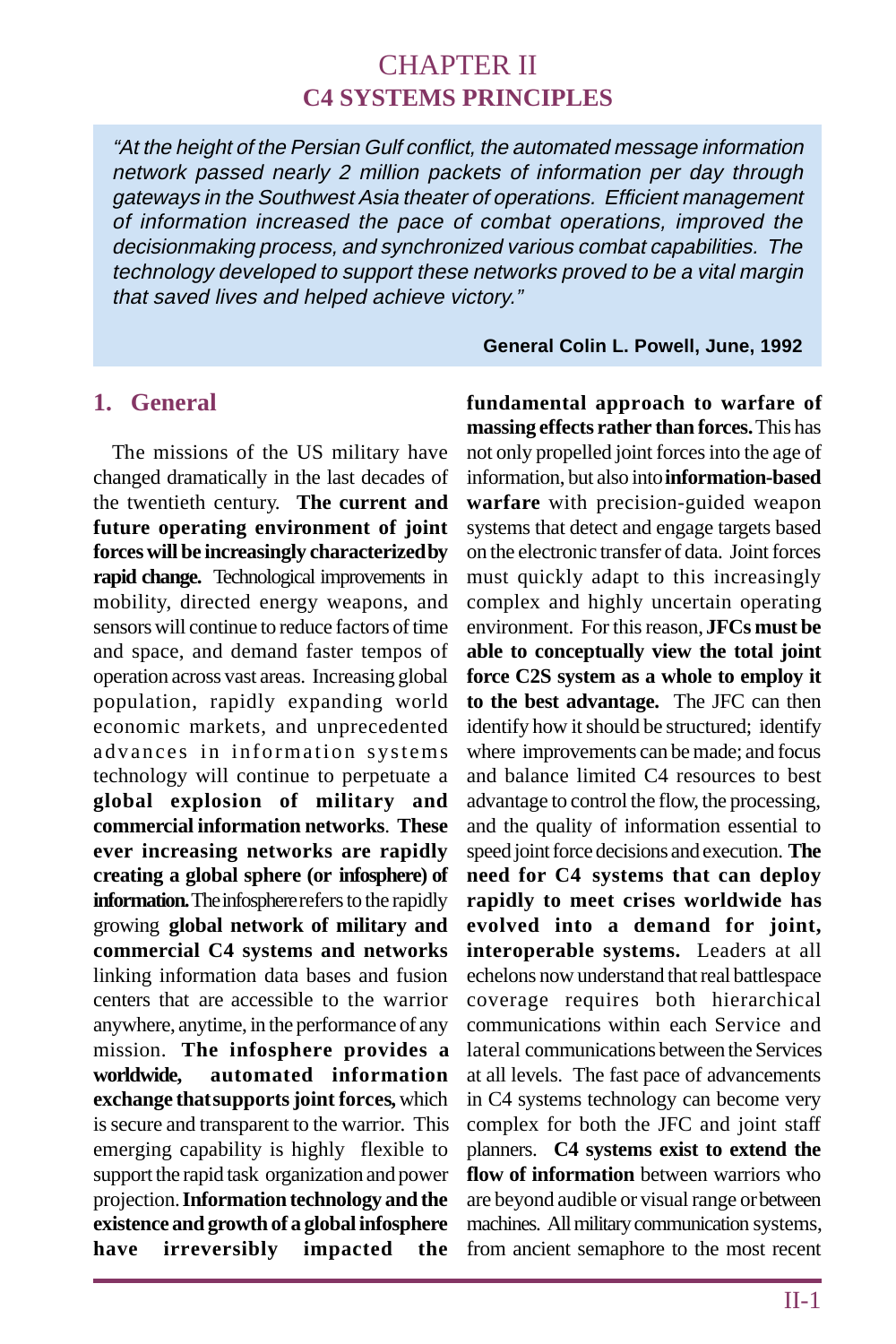# <span id="page-25-0"></span>Chapter II

computer-based systems are but technical advancements on the same theme of **sending information to warriors and organizations** which are out of sight. However, a basic understanding of the major components of C4 systems can reduce complexity to gain an appropriate level of understanding.

- a. **C4 Systems and Networks.**
- **C4 systems have the following major components**: terminal devices, transmission media, switches, and control and management (see Figure II-1).

•• **Terminal devices** are the most recognizable components. Telephones, radios, facsimile machines, computers, televisions, or personal digital assistants are all examples of terminal devices used to transmit (send) and receive information. Information, often called

traffic, can take the form of voice, data, message, video, or combinations thereof. Traffic may be secure (encrypted/ covered) or nonsecure (clear). Generally speaking, terminal devices transform information from forms comprehensive to the warfighter into a format for electronic transmission or vice-versa.

Information exchanged between warriors travels from originator to recipient over paths (sometimes called links) using one or more **transmission media** to connect users employing terminal devices. There are three basic electronic transmission media: radio (including space based systems), metallic wire, and fiber-optic cable. They may be used independently or in any combination of the three. **Paths may be point-to-point** if established between just two users, **or they may be point-to-**



**Figure II-1. Basic Communications System**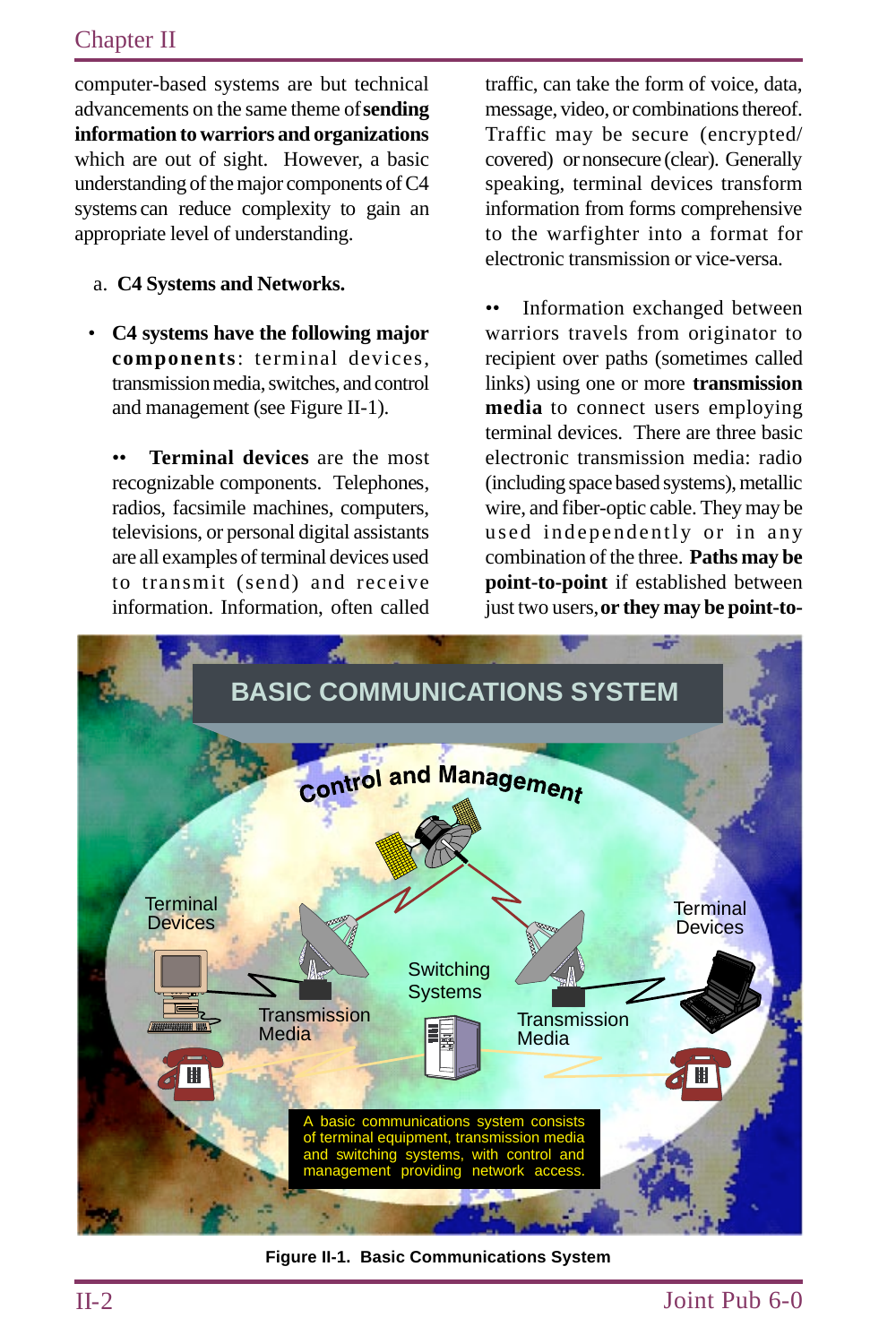**multipoint** if the same path serves a community of subscribers. A path may be part of a multi-subscriber network with many terminals interconnected by several switches. The bandwidth in terms of frequency spectrum and other technical factors limit how much data can be transported through a given media.

•• **Switching** is the means by which traffic is routed through a network of transmission media supporting many commands, units, and warriors. Switching may be manual (operator assisted) or automatic; it may serve local subscribers (in a city or on a military base) or perform area network functions. There are basically two types of switches: circuit and message. **Circuit switches generally support telephone traffic while message switches process data communication.** Although computers can be used as terminal devices, they now play a major role in the operation and control of switching systems that are terrestrially based as well as supporting on board processing in space based communication systems. Computercontrolled communication links and switching have increased both the efficient use of limited resources and warrior access to extremely flexible systems that can rapidly be tailored to meet even unforeseen military requirements. This trend is commonly referred to as open systems architecture.

•• The final basic building block of C4 systems is that of control and management. **There are two basic levels of control: network and nodal.**

**Network control** provides management of area, regional, theater, or global networks. Its principal focus is in the management and configuration of long haul transmission media and switching centers transporting and routing bulk

data between nodal facilities. The specific functions of network control are: (1) Technical management and direction (2) Management of C4 resources (e.g., C4 personnel, equipment, maintenance, logistics, and management of the radio frequency spectrum) (3) Network performance analysis (e.g., monitor information flow versus network design to determine required modifications to maintain or improve performance) (4) Fault isolation (5) Security (6) Network planning and engineering (e.g., link analysis and engineering of a network expansion via microwave link), and (7) Configuration Management.

**Nodal control** is concerned with the management of local C4 systems. Its principal focus is in the switching systems and terminal devices supporting warriors at locations such as command centers or C2 facilities and/or concerned with extension of the network. (1) Nodal control centers perform basically the same functional tasks as do network control centers except that they are primarily focused on installing, operating, and maintaining local operations inside the nodal vice a larger network distributed across a larger geographic area. (2) Nodes points can be manned or unmanned such as the case with C4 systems in aircraft, spacecraft, or unmanned aerial vehicles used to extend the range of radio communications. Nodes may be entirely automated or combinations of manual and automatic control at more complex sites.

• **The networks that result from open systems architectures are called information grids.** They allow the warrior users to gain access, process, and transport information in near real time to anyone else on the network. **Information grids refer to computer controlled networks that provide virtual connectivity** on the demand of the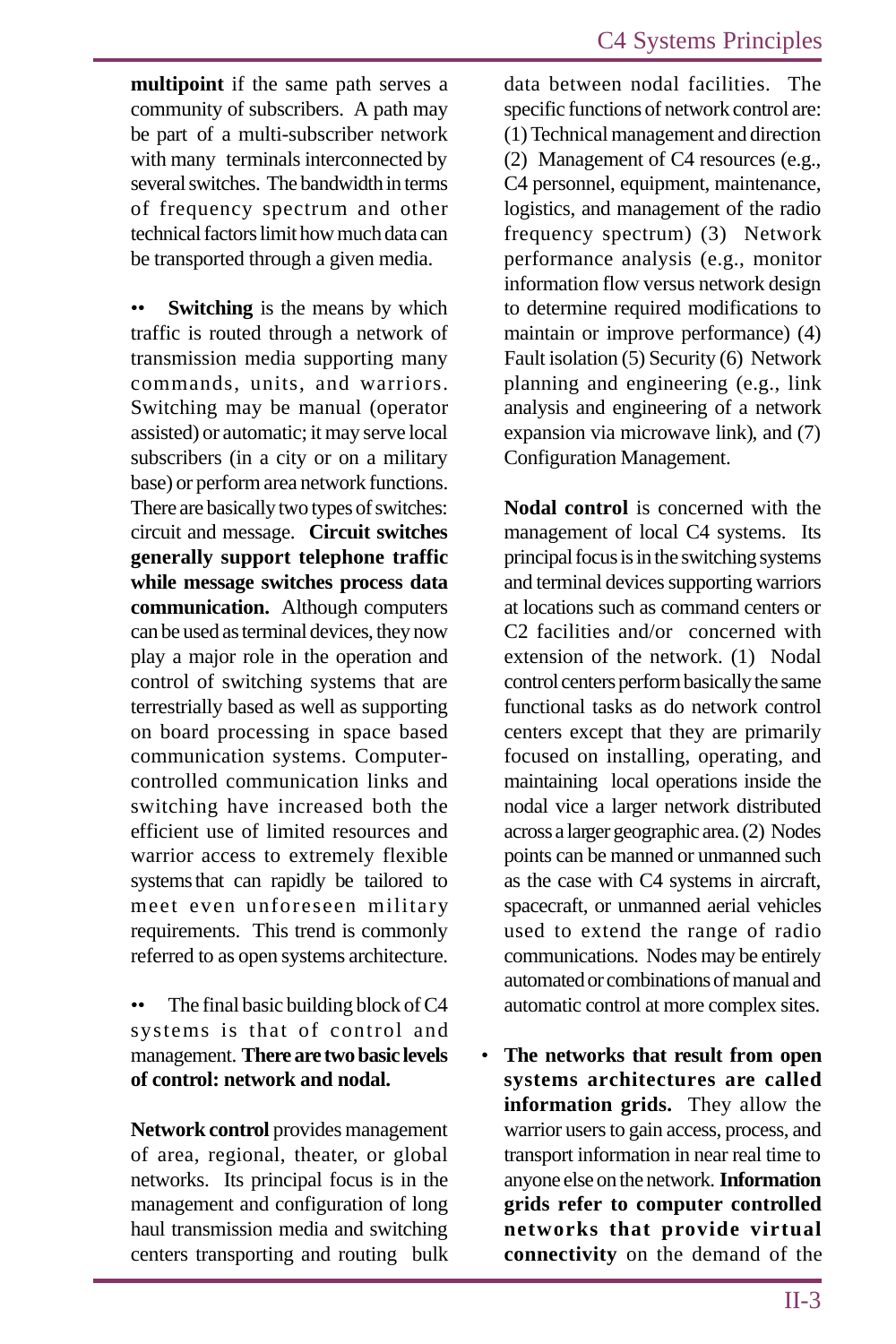# <span id="page-27-0"></span>Chapter II

warrior; they support local and area network operations. **They are also the basic components of larger grid networks** that, when interconnected, support regional, theater, and ultimately **a global grid that is also referred to as the infosphere**. Computers control connectivity so quickly that wasteful and inefficient permanent or full period connectivity is no longer required; an example could be cellular telephone networks where mobile users maintain continuous virtual connectivity even though they are connected through numerous links and nodal switching centers as they move during the course of a single call. **This allows a full range of user service to be distributed across vast areas**—hence these distributed grid networks are also extremely redundant; individual users have hundreds of computer selectable paths available vice one or two, making their service many times more reliable.

b. **Emerging open systems architectures offer significant improvements in the flow and processing of information; however, their vulnerability to attack is increased.** JFC's must ensure that both passive and active C2-protect operations are conducted continuously to preserve the integrity and security of networks and nodal C4 systems from hostile attack. For example, powerful encryption and key management systems provide **passive protection** of data while **active protection** may include technical C4 personnel monitoring systems to detect and locate unauthorized network intrusion or attacking an enemy jammer with anti-radiation missiles.

c. Information throughput expands in direct relation to the needs of the warfighter and the handling capacity of information technology. Likewise, military forces gain agility, initiative, and flexibility if they have the information tools to plan, coordinate and synchronize activities.

## **2. C4 Principles**

To ensure the continuous and uninterrupted flow and processing of information, **joint warfighters must have C4 systems that are interoperable, flexible, responsive, mobile, disciplined, survivable, and sustainable**. See Figure II-2.



**Figure II-2. C4 Principles**

a. **Interoperable.** Joint and Service C4 systems **must possess the interoperability necessary to ensure success** in joint and combined operations. Interoperability is the condition achieved among C4 systems or items of C4 equipment when information or services can be exchanged directly and satisfactorily between them and their users. To ensure C4 systems' **interoperability**, all aspects of achieving it **must be addressed throughout the life cycle of a system**.

• Additional principles furthering interoperability include: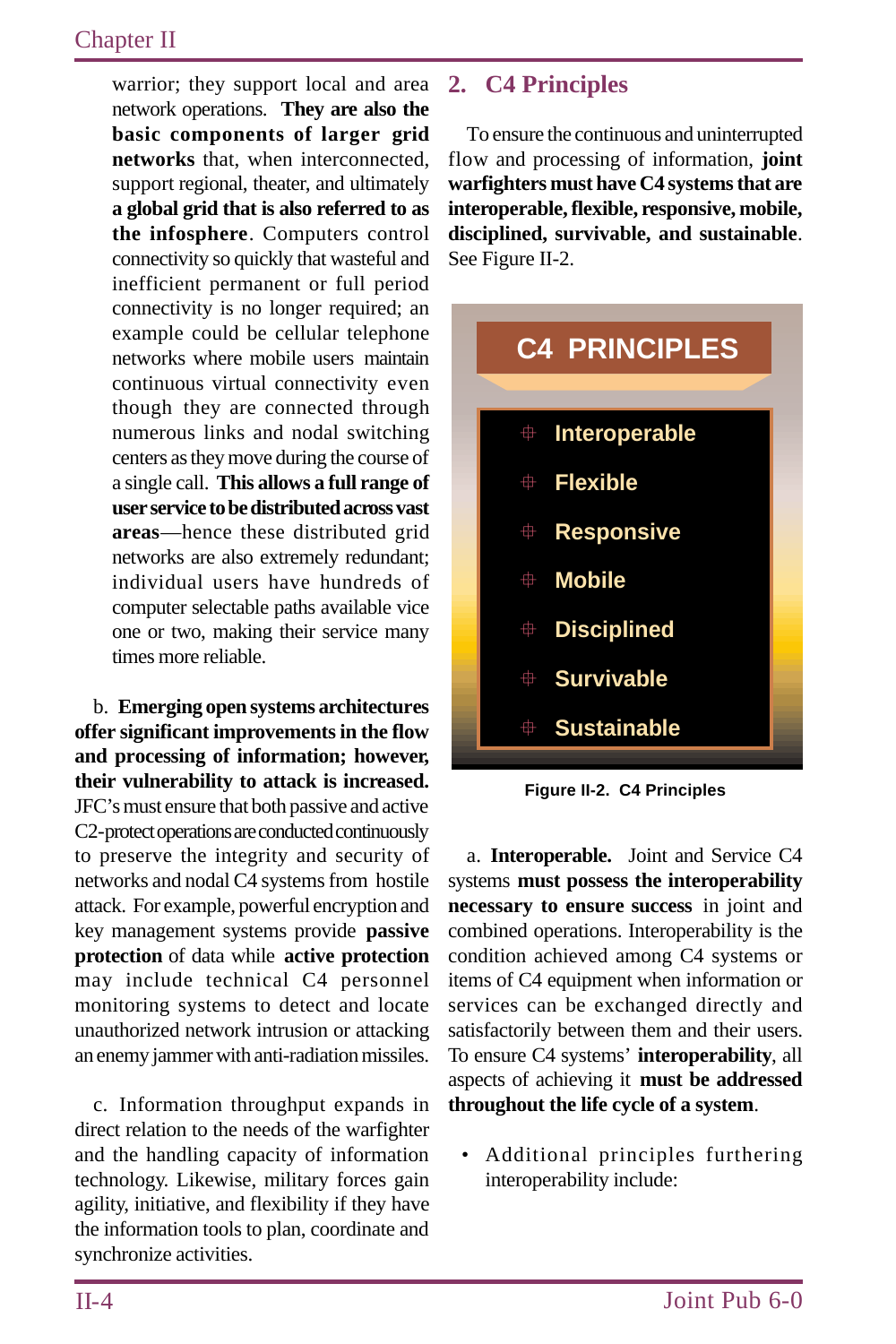•• **Commonality.** Equipment and systems are common when: (1) they are compatible, (2) each can be operated and maintained by personnel trained on the others without additional specialized training, (3) repair parts (components or subassemblies) are interchangeable, and (4) consumable items are interchangeable.

•• **Compatibility.** Compatibility is **the capability of two or more items or components of equipment or material to exist or function in the same system or environment without mutual interference**. Electromagnetic compatibility, including frequency supportability, must be considered at the earliest conceptual stages and throughout the planning, design, development, testing and evaluation, and operational life of all systems.

•• **Standardization.** The broad objectives of the NCS and the DISN, coupled with the need for tactical C4 systems to interface with facilities of the DISN, require that C4 systems be standardized as far as practical. **Standardization includes aspects of compatibility, interoperability, and commonality.** Plans for standardization must ensure that the essential requirements of all Services and agencies are accommodated. Space, weight, or other limitations may prevent systems used by different Services and agencies from taking the same form. In such cases, the equipment should include the maximum possible number of components common to all Services, and operational characteristics must be coordinated between the Services and agencies concerned. The following are objectives of standardization:

Minimize the addition of buffering, translative, or similar devices for the specific purpose of achieving workable interface connections.

Achieve the maximum economy possible from cross-servicing and crossprocurement.

Permit emergency supply assistance among Services.

Facilitate interoperability of functionally similar joint and Service C4 systems.

Avoid unnecessary duplication in research and development of new technology.

• **Liaison.** Liaison is the contact or communication maintained between elements of military forces that ensures mutual understanding and unity of purpose and action.

•• **No amount of technology can replace face-to-face exchange of information between commanders.** However, as the pace and complexity of operations increases, the commander must extend his presence through liaison. There are no firm rules for selecting liaison personnel, but the commander must trust completely the integrity of his liaison officer to operate and make decisions on his behalf. **The critical functions of liaison are to monitor, coordinate, advise, and assist the command to which the team is attached.**

•• In terms of mission accomplishment, liaison is one of the most effective principles of all and can be enhanced by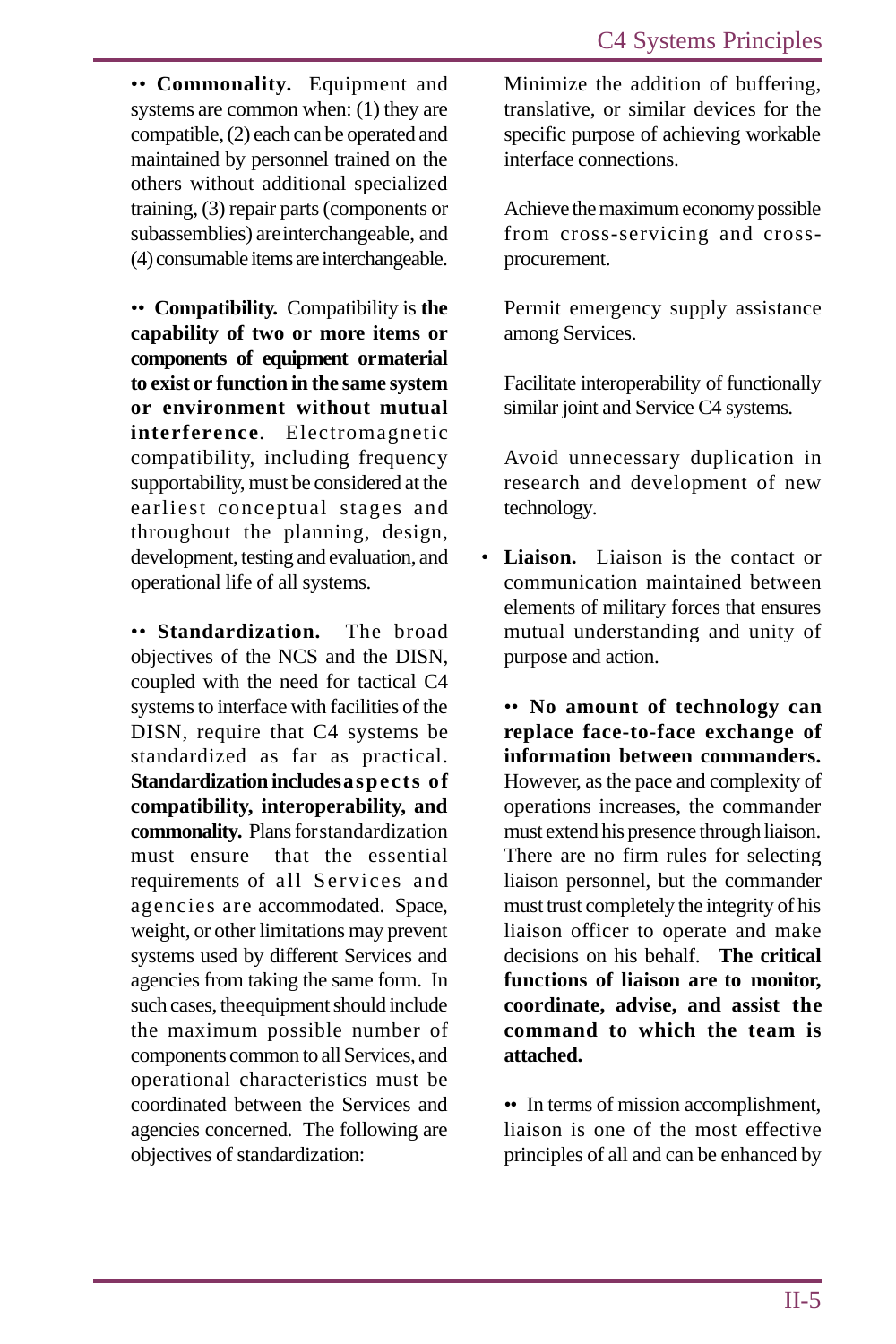placing competent C4 systems personnel with the forces employed to extend the eyes and ears for the commander and the C4 systems director.

•• C4 systems liaison personnel can ensure that systems function as intended and can take corrective action, as required. C4 personnel that are carefully selected, trained, and positioned within liaison teams can significantly enhance the operation of C4 systems within joint or multinational forces. They often prevent C4 systems problems before they occur and reduce restoral time when a failure does occur.

b. **Flexible.** Flexibility is required to meet changing situations and diversified operations with a minimum of disruption or delay. **Flexibility can be obtained by system design (standardization), using commercial facilities, mobile or transportable C4 systems, or pre-positioned facilities.** Although certain standard C4 systems (e.g., the Global Command and Control System (GCCS), or the DISN) must operate under rather strict standards, systems requirements and designs should consider the planners' needs to tailor systems to meet strategic, operational, and tactical requirements. Flexible systems will allow planners to more readily integrate all levels of joint and Service C4 systems into plans. The connectivity that can be achieved and maintained from flexible systems is particularly important in providing commanders' contingency needs. Flexibility is a necessary adjunct to other principles of interoperability, survivability, and compatibility.

c. **Responsive.** C4 systems must respond instantaneously to the warriors' demands for information. To be responsive, systems must be reliable, redundant, and timely.

• **Reliable. C4 systems must be available when needed and must perform as**

**intended.** The reliability of C4 systems is achieved by designing equipment and systems with low failure rates and error correction techniques, standardizing equipment, establishing standardized procedures and supervising their execution, countering computer attacks and electromagnetic jamming and deception, and establishing effective logistic support programs.

- **Redundant. Redundancy provides for alternate paths, back-up systems, and equipment that recover communications quickly in the event of failure.** Evolving open systems architectures are inherently redundant through the multiplicity of paths available through the network. Employing selfhealing strategies in the design of these networks ensures that data is replicated at several locations in the network which can be recovered quickly, in the event that portions of the network or nodal sites are destroyed.
- **Timely.** As weapon system technology makes it increasingly feasible for the time between warning and attack to be compressed, so must **the processing and transmission time for warning, critical intelligence, and operation order execution information be compressed**. The demand for rapid communications throughout the defense establishment concerning C2, logistic, weather, intelligence, and administrative information requires that the element of speed be considered during all aspects of C4 system planning.

d. **Mobile.** The horizontal and vertical flow and processing of information must be continuous to support the rapid deployment and employment of joint military forces. **Warriors at all levels must have C4 systems that are as mobile as the forces, elements, or organizations they support**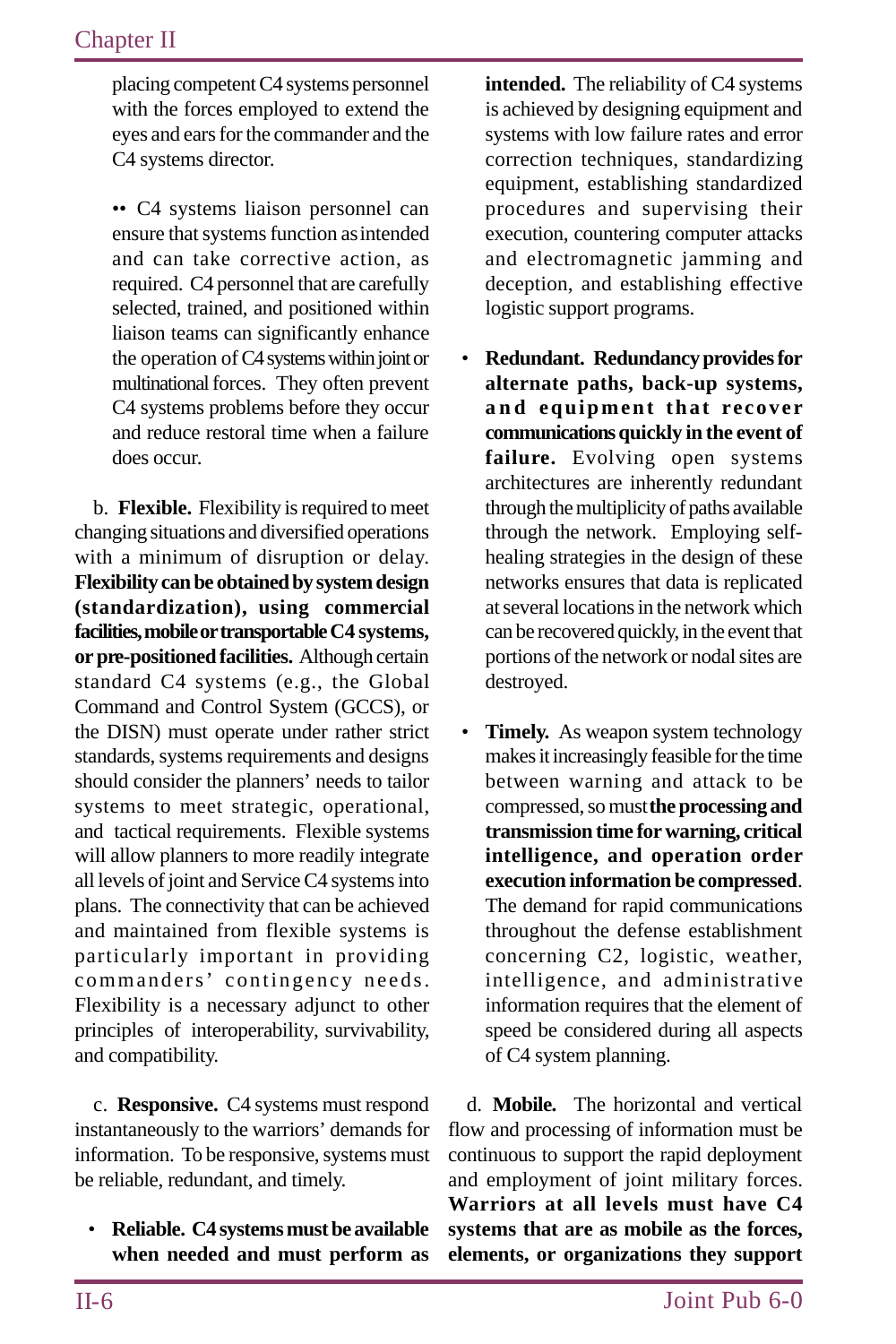**without degraded information quality or flow.** More than ever before, modular design and micro-electronics can make C4 systems lighter, more compact, and more useful to warfighters.

e. **Disciplined.** C4 systems and associated resources available to any JFC are limited and must be carefully used to best advantage. **Discipline begins with the JFC focusing and balancing the joint force command and control infrastructure based on predetermined needs for critical information** (minimum essential information critical to decisionmaking and mission execution). This ensures that limited C4 systems and their associated forces and resources are employed to best advantage.

• **Control and Management.** The JFC and joint staff must ensure that **the flow, processing, and quality of information is deliberately controlled**. This requires the planned complementary employment of all information related forces and systems. The C2S system must overlay the rest of the joint force to provide the means through which the JFC and subordinate commanders drive the joint force toward specific mission objectives. **The C2S forces that comprise the C2S system should be task-organized and arrayed to collect, transport, process, and protect information as well as support C2W operations that deny the enemy the same capability.** Control and management of C2S forces is therefore crucial to the JFC's ability to implement effective C2 within the joint force. The control and management of C4 networks and nodal operations is central to this effort.

•• C4 systems supporting current and future networks operate at high speeds. It is not uncommon to have little or no time for coordination through command

and staff channels. Therefore, the JFC depends on network and nodal control centers (e.g., Joint Communications Control Center (JCCC)) to provide the technical direction essential to maintain effective C2. Much of this direction is machine-to-machine while other directions must be between network and nodal control center personnel. **C4 network control provides technical management of system configuration and resources, performance, fault isolation, security, and system planning and engineering.** Planning and management of frequency spectrum resources is critical to this effort.

•• **Spectrum Management.** The complexity and vast distances involved in joint warfighting makes **control and management of the electromagnetic spectrum a crucial factor in the JFC's ability to influence decisive action**. The horizontal flow of information between adjacent subordinate ommands is equally critical during mission execution and demands continuous and uninterrupted access to the electromagnetic spectrum to support highly mobile, fast moving operations. **The JFC ensures that favorable electromagnetic compatibility exists through the comprehensive management of the electromagnetic spectrum.**

•• Management of the electromagnetic (radio frequency) spectrum is fundamental to the art of communications. Frequencies and their use are the foundation for electrical, electronic, and electromagnetic communications. Frequency resources are governed by international law as national (hostnation) resources. Frequency assets must be coordinated and deconflicted on a continuous basis at strategic, operational, and tactical levels via a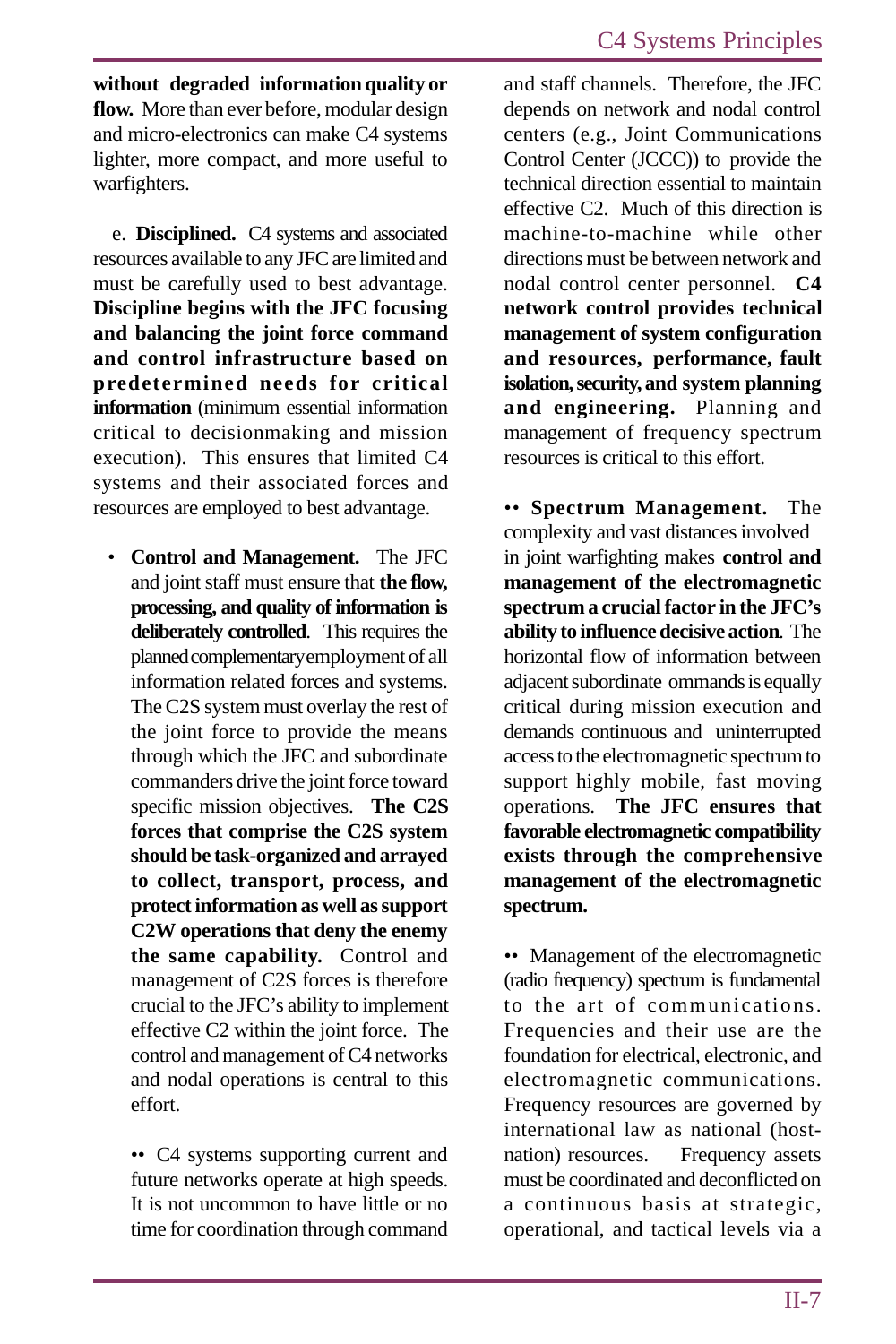variety of national and international technical and political channels.

•• During crisis or wartime operations, **the JFC employs C2W operations to control and dominate the frequency spectrum while denying this capability to the enemy**. Close and continuous coordination between frequency managers and both C2W and C4 system planners is crucial to ensure the continuous and uninterrupted access to the electromagnetic spectrum.

• **Information Priority. The prioritization of information is essential since C4 systems have a finite capacity.** Prioritization of specific types of information is the responsibility of the JFC, subordinate commanders, and staff planners that essentially provides a benchmark from which discipline on information flow and processing within C4 networks can be maintained. Prioritization is also essential to sizing C4 network and nodal systems requirements (e.g., the level of C4 assets devoted to intelligence requirements may reduce network responsiveness to other users requiring a decision by the JFC during campaign and operation planning).

f. **Survivable.** National policy dictates the survivability of both the national command centers and the C4 systems through which decisions are transmitted to the forces in the field. It is not practical or economically feasible to make all C4 systems or elements of a system equally survivable. The degree of survivability for C4 systems supporting the function of C2 should be commensurate with the survival potential of the associated command centers and weapon systems. C4 systems survivability can be achieved through application of techniques such as dispersal of key facilities, multiplicity of communication modes, hardening (electrical and physical), or a combination of these techniques.

• **Security. The JFC ensures that both offensive and defensive C2W actions are employed to protect friendly C2.** These actions are referred to as C2 protect operations. Since C4 networks and associated nodal systems are crucial to the joint force C2S system, they present a high value target to the enemy and must be protected to maintain the integrity of the joint force C2 infrastructure. C4 systems defense includes measures to ensure the security of information and C4 systems through information protection, intrusion/attack detection and effect isolation, and incident reaction to restore information and system security.

•• **Information Protection.** Security of information and C4 systems involves **the procedural and technical protection of information and C4 systems major components** (terminal devices, transmission media, switches, and control and management), and is an integral component of the JFC's C2-protection effort. This is accomplished through application of information protection means including: (1) Physical security of C4 system component facilities. (2) Personnel security of individuals authorized access to C4 systems. (3) Operations security (OPSEC) procedures and techniques protecting operational employment of C4 system components. (4) Deception, deceiving the adversary about specific C4 system configuration, operational employment, and degree of component importance to mission accomplishment. (5) Low probability of intercept (LPI) and low probability of detection (LPD) capabilities and techniques designed to defeat adversary attempts to detect and exploit C4 system transmission media. (6) Emissions control procedures designed to support OPSEC and LPI/LPD objectives. (7) Transmission security capabilities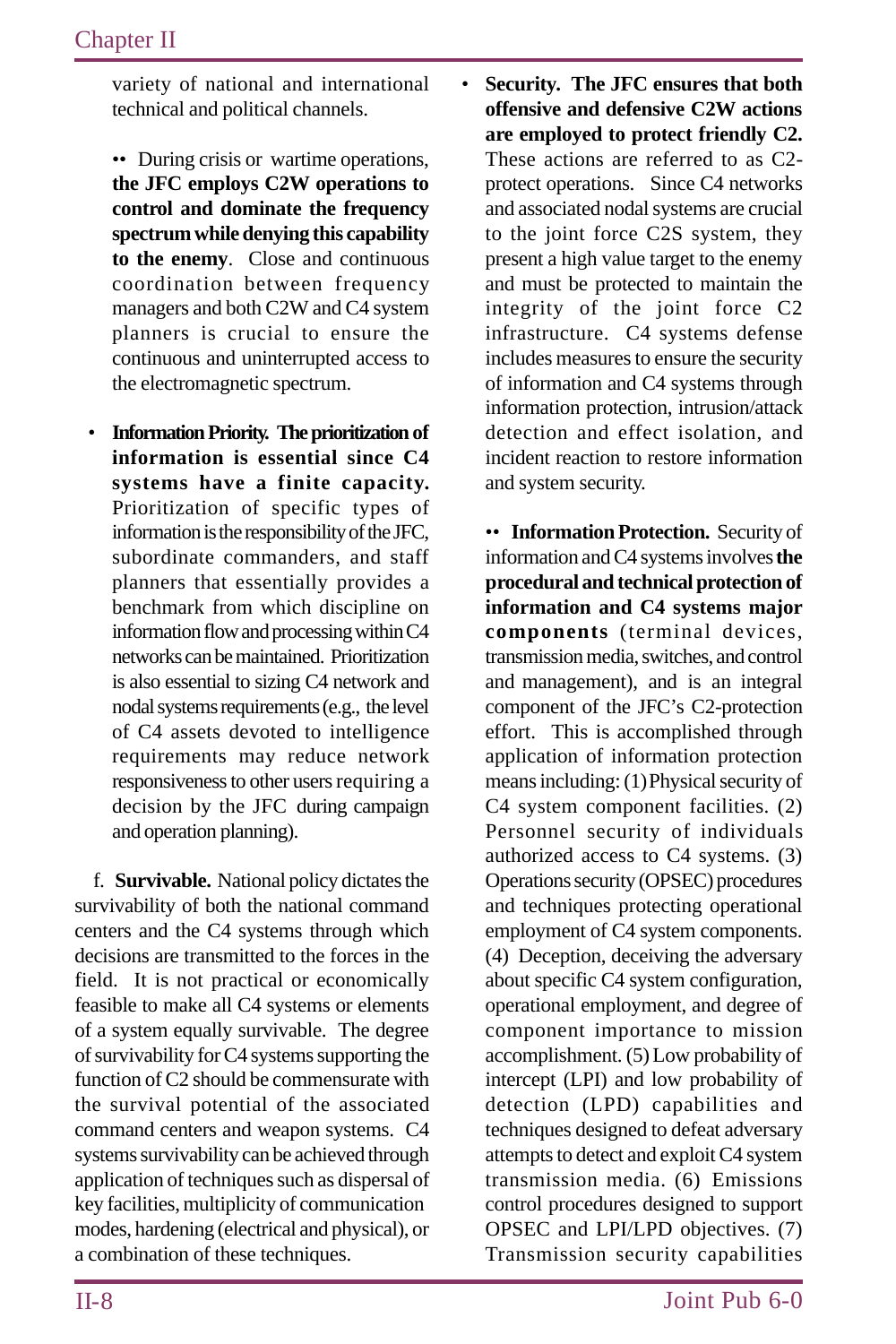<span id="page-32-0"></span>designed to support OPSEC and LPI/ LPD objectives. (8) Communications security (COMSEC) capabilities to protect information transiting terminal devices and transmission media from adversary exploitation. (9) Computer security capabilities to protect information at rest, being processed, and transitioning terminal devices, switches, networks, and control systems from intrusion, damage, and exploitation. (10) C4 system design and configuration control (e.g., protected distribution systems, protection from compromising emanation (TEMPEST)) to mitigate the impact of information technology vulnerabilities. (11) Identifying technological and procedural vulnerability analysis and assessment programs.

•• **Intrusion/Attack Detection and Effect.** In addition to information protection, **C4 systems security involves procedural and technical measures and capabilities to detect and isolate the effects of C4 system intrusions**. Examples include system auditing tools, virus scans, authentication procedures and use of alternate frequencies.

•• **Incident Reaction.** Incident reaction measures include offensive actions to eliminate threats, closing system component vulnerabilities, use of alternate frequencies, and changing COMSEC keying material.

g. **Sustainable.** C4 systems must provide continuous support during any type and length of joint operation. This requires the economical design and employment of C4 systems without sacrificing operational capability or survivability. The following are specific examples:

• Consolidation of functionally similar facilities, which are closely located, under one command or Service.

- Integration of special purpose and dedicated networks into the DISN switched systems, provided they can offer equal or better service.
- Careful planning, design, and procurement of facilities and systems.
- Efficient management and operating practices and effective communications discipline.
- Maximum use of the DISN common-user subsystems.
- Judicious use of commercial services.

h. **Other relevant principles.** The principles listed above are by no means the complete set of C4 systems principles; other principles or terms have been identified. Subject to the interpretation and discretion of the user, these are either encompassed in those listed above or applied when appropriate. These principles include: integration, maintainability, mobility, modularity, planning, prioritization procedures, readiness, responsibility, responsiveness, simplicity, and supportability. (See Joint Pub 6-02, "Joint Doctrine for Employment of Operational/ Tactical Command, Control, Communications, and Computer Systems," for a more detailed description of C4 principles.)

# **3. C4 Principles for Joint and Multinational Operations**

Joint and multinational operations are complex and bring together diverse military organizations to operate as one force. **Multinational forces may have differences in C4 systems**, **language, terminology, doctrine, and operating standards that can cause confusion.** Confusion increases the demand for information and also the level of uncertainty. The lower the echelon of interface between diverse commands, the higher the uncertainty becomes and the greater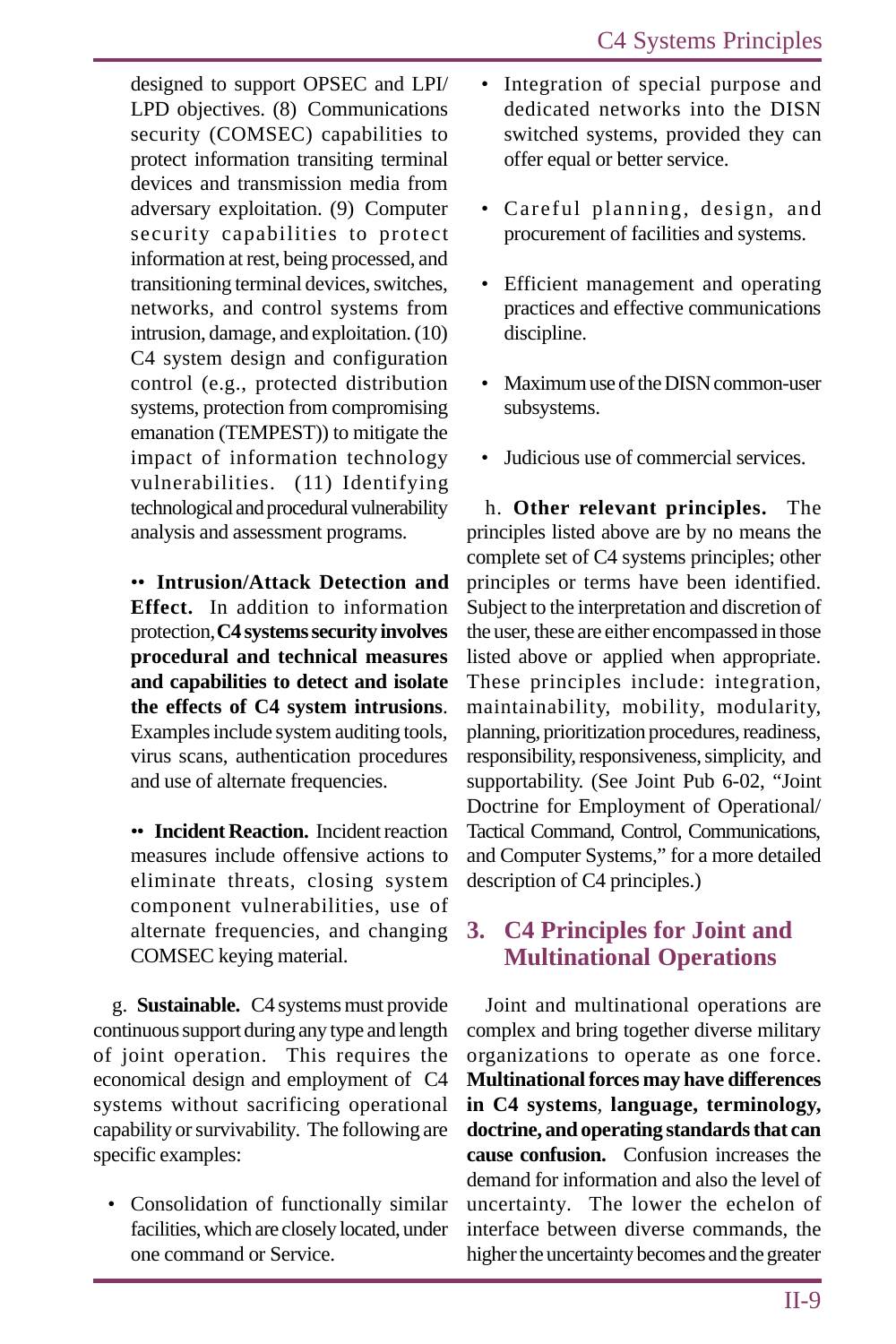<span id="page-33-0"></span>the demand on C4 systems. **The JFC should ensure that great care is taken in structuring the multinational force prior to operations to avoid unnecessary confusion within friendly forces.** Once the JFC establishes the specific C2 organization for a joint or multinational operation, the information exchange requirements for C4 systems are then established and several principles apply:

a. **Establish Liaison Early.** Effective C4 systems interface in joint and multinational operations demands the use of liaison teams. Their importance as **a source of both formal and informal information exchange** cannot be overstated. Requirements for liaison should be established early and to the extent possible, **liaison teams should be trained and maintained** for known or anticipated requirements.

b. **Effective Use of Limited C4 Resources.** The demand for information often exceeds the capabilities of C4 assets within joint and multinational commands. **It is crucial that the JFC identify C4 systems requirements early that are external to the command or require the use of national and/or hostnation C4 resources** (e.g., space based systems support, CJCS-controlled assets, Joint Communications Support Element (JCSE), and frequency spectrum).

c. **Standardization of Principles. Standardization of principles and procedures** by allied nations and coalition partners for multinational communications **is essential**.

d. **Agreement in Advance of War. Combined communications agreements should be made with probable allies.** These should cover principles, procedures, and overall communications requirements (including standard message text formats, standard data bases and data formats, frequency management, and procedures for deconflicting frequency problems between allied and civilian organizations) and should be arrived at by mutual agreement in advance of war.

e. **Policy in Absence of Agreements.** Where communications agreements have not been arrived at in advance of war, **multinational forces should adopt the procedures of one ally or coalition partner** on direction of a duly established multinational authority.

f. **US Interpreters. The United States will provide its own interpreters** to ensure that US interests are adequately protected.

g. **Choice of Cryptographic Systems. The operational acceptability and disclosure or release of COMSEC** to foreign governments for multinational use **will be determined and approved by national authorities** (National COMSEC Committee) before entering into discussions with foreign nationals.

# **4. C4 Architectures and Interfaces**

**C4 systems doctrine seeks to achieve interoperability and compatibility** through developing joint and Service C4 systems on a life cycle basis to include architectures, standards, and life cycle support to functional systems. (DOD Directive 4630.5, CJCSI 6212.01, "Compatibility, Interoperability, and Integration of Command, Control, Communications, Computers, and Intelligence Systems.")

### a. **Architecture**

• **The joint C4 architecture provides a framework of functional and technical relationships for**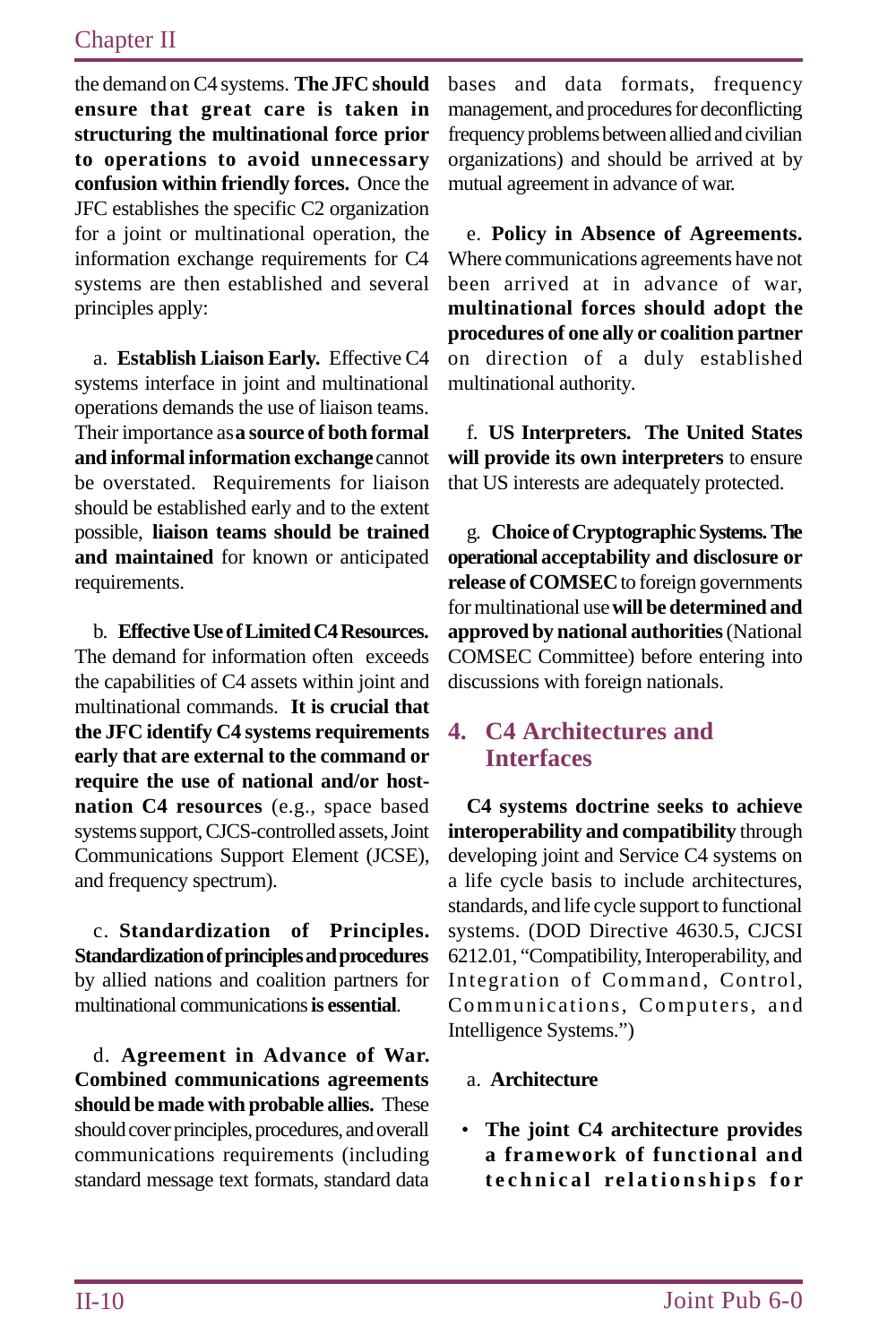<span id="page-34-0"></span>**achieving compatibility and interoperability of C4 systems.** Architectures provide the logical link between operational requirements and C4 systems development. They are based on doctrine defining command relationships and information requirements (what information is exchanged to support the varied functions of operations, intelligence, logistics, and planning). The supporting analyses for architectures document the doctrinal basis for joint interfaces and can recommend or prescribe an equipment solution for each interface. The equipment solution may be met by existing, programmed, or yet to be developed systems.

"We have set the course with the C4I For The Warrior concept. Many milestones have been achieved. The Global Command and Control System is well underway. We continue to make progress toward a common global vision to provide the Joint Armed Forces with the critical information they need."

> **General John M. Shalikashvili 12 June 1994**

• **The Common Global Vision. C4I For The Warrior (C4IFTW)** (see Figure II-3) **sets forth a 21st century vision of a global information infrastructure** made up of a web of computer controlled



**Figure II-3. The Evolution of C4I For The Warrior**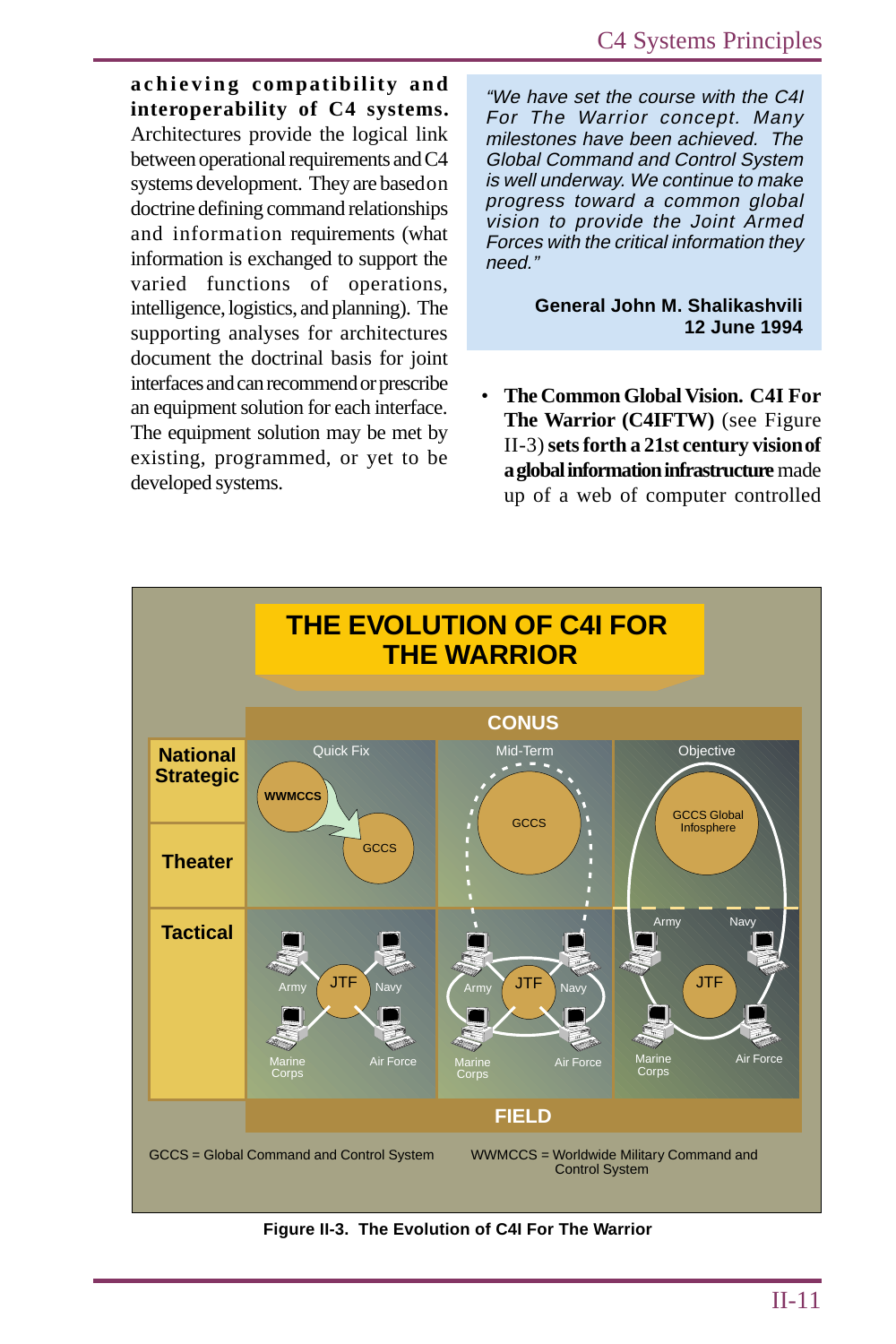<span id="page-35-0"></span>telecommunications grids that transcends industry, media, government, military, and other nongovernment entities. C4IFTW provides a unifying theme, guiding principles, and milestones for achieving global command, control, communications, computers, and intelligence (C4I) joint interoperability that:

- •• Will allow any warrior to perform any mission—any time, any place.
- •• Is responsive, reliable, and secure.
- •• Is affordable.
- **The Infosphere Architecture.** The C4I For The Warrior vision put the Armed

Forces of the United States on a course toward **an open systems architecture referred to as the global grid** (see Figure II-4) that will provide virtual connectivity from anywhere to anywhere instantaneously on warrior demand. **The architecture of grid networks can support both vertical and horizontal information flow to joint and multinational forces. Commanders at all levels require a distributed communications grid comprised of links** employing any electronic transmission media overlaying an area of responsibility/joint operations area. Nodal points may be terrestrial, airborne, and/or space-based. Nodal points automatically store, relay, and process information. Voice, data, and imagery

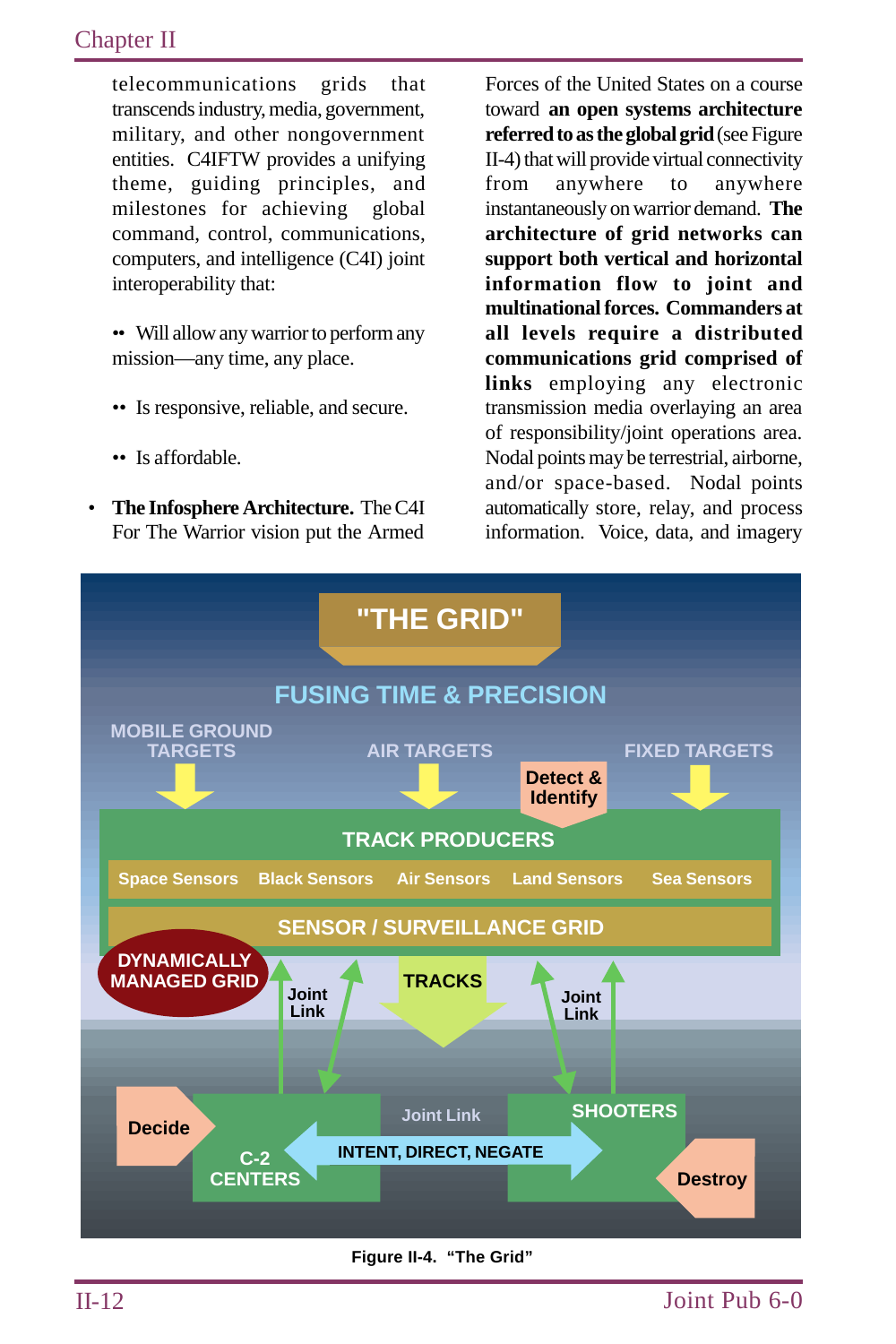flows together in digitized form across all communication paths. **Automated user terminals** from man portable to more stationary types allow personnel to instantly connect in any fashion desired (e.g., electronic mail; instantly reconfigured (virtual) voice radio nets; imagery; connected sensor grids; or extended personal presence by creating synthetic environments such as virtual reality). The specific paths used to setup virtual connectivity are controlled by computers. **Warriors** no longer depend on a single communication link, but **have vastly increased reliability and flexibility with access via any of hundreds or thousands of circuits** available through the GCCS and DOD information infrastructures, host nation, commercial service, or any combination. Virtual connectivity is automatically determined, established, and maintained on warrior demand through the grid network. When no longer needed, the resource is automatically made available providing efficient use of C4 resources.

• **The Warrior Vision of the Infosphere.** The bottom line is a shared image of the battlespace between joint decisionmakers and warfighters at all levels and with instantaneous sensor to shooter connectivity. **The JFC and subordinate leaders gain a coherent understanding of operational situations**, regardless of the enemy's actions or responses, strategically, operationally, or tactically. **Commanders see the battlespace together as a team**—they perceive and move ideas and knowledge in a timely and coherent fashion. The virtual grid also links sensors to shooters to allow rapid exploitation of opportunity and generate quick, decisive actions.

b. **Interfaces. These are based on standards developed for the purpose of**

### **achieving interoperability and compatability.**

- **Technical interface standards** specify the technical parameters of systems that determine their physical and performance characteristics.
- **Procedural interface standards** address the form and format of the information to be exchanged and are divided into the three categories below.

•• **Data base standards** include both the logical structure and the data elements. Computer to computer bulk data transfers include standard formats for initial or replacement data loads and for data base maintenance purposes.

•• **Bit oriented message standards** provide message formats for data links between command centers, sensor platforms, and weapon platforms. Related procedural information to operate the joint interface using these message standards is contained in the Joint Pub 3-56.2X, (to be replaced by CJCSI 6120.0X series) "Tactical Command and Control Planning Procedures for Joint Operations," series.

•• **Character oriented message standards** improve interoperability by: (1) **Producing messages** that can be read by humans and processed by machine. (2) **Reducing the time and effort** required to draft, transmit, analyze, interpret, and process messages. (3) **Improving information exchange** through vocabulary control. (4) **Providing uniform reporting procedures** to be used across the range of military operations. (5) **Facilitating exchange of information** between the US and multinational commands; reducing or eliminating dual reporting by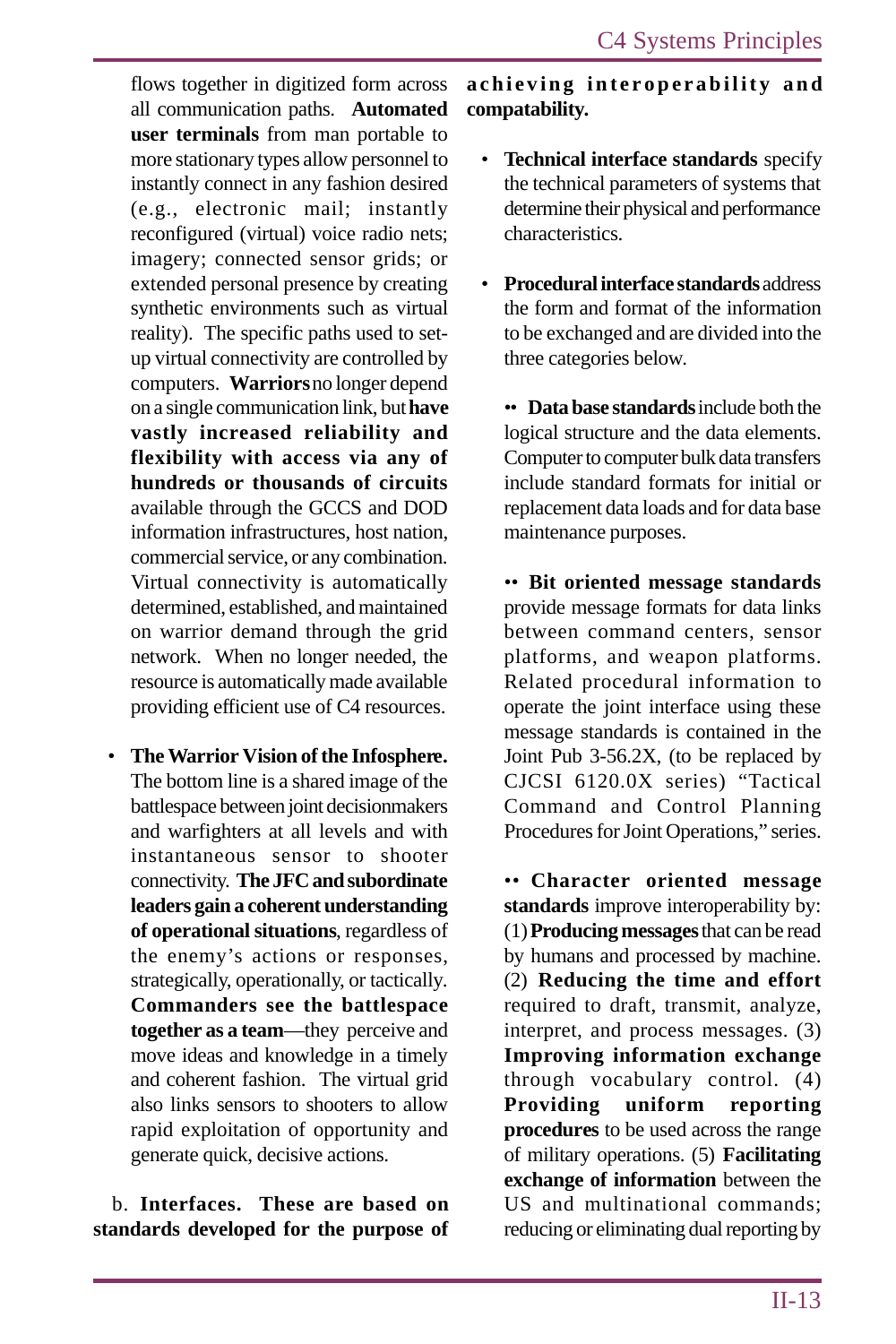US units when they operate with multinational commands or units or after their transfer to a multinational force. (6) **Providing**, through the Joint Pub 6-04, "US Message Text Formatting Program," (to be replaced by CJCS manuals), **the management and documentation** for these standards.

## **5. Decision Support Systems**

**Decision support systems** (i.e., reporting, intelligence, and logistics) are included within the umbrella definition of C4 systems. A detailed presentation of the interfaces for each is beyond the scope of this publication, but key principles regarding C4 systems support to the functional areas, vice the systems, can be presented. Also, all the principles presented in this chapter apply to these supported systems as they do to C4 systems.

### a. **Joint Reporting System Support**

- **Reporting** includes intelligence, situation reports from maneuver forces, and logistic status. The information varies from data required for staff planning, and significant events requiring a commander's immediate attention.
- **The principal sources of operationally significant information** are the C4 systems of the combatant commands, the management and/or information systems of the Services, the support systems of the DOD agencies, and the Joint Reporting Structure (JRS). The Joint Pub 1-03, "Joint Reporting Structure (JRS)," series (to be replaced by CJCS manuals) prescribes standard JRS reporting within and between the Joint Staff, combatant commands, Services, and agencies and details the procedures, formats, and reporting channels for the reports.
- **Some principles for reporting:**

•• **Commanders provide the organization and procedures** so that reports receive command attention when required to support decisionmaking and control of mission execution.

•• **Reports adhere to standard formats** when feasible to facilitate their handling through electronic systems and speed interpretation by people.

•• **Commanders review reporting requirements** for their commands to assure that the content and frequency of reports support assigned missions without needlessly burdening subordinates.

### b. **Intelligence Support**

- Intelligence organizations use a variety of sensors and other information sources to collect and analyze data and produce intelligence products. **C4 systems support to intelligence is normally limited to providing the communications interface and media required to move intelligence information.** C4 systems support does not typically cover the collection and production of intelligence. (See Joint Pub 2-0, "Joint Doctrine for Intelligence Support to Operations," series.)
- **The basis for system interoperability is the application of standard data elements and structures and information exchange standards** applicable to all levels of command and to all Services and supporting agencies. The Services and agencies are responsible for fielding intelligence systems based on these standards.
- **Basic intelligence system principles:**

•• **Intelligence requirements must be incorporated in the planning and**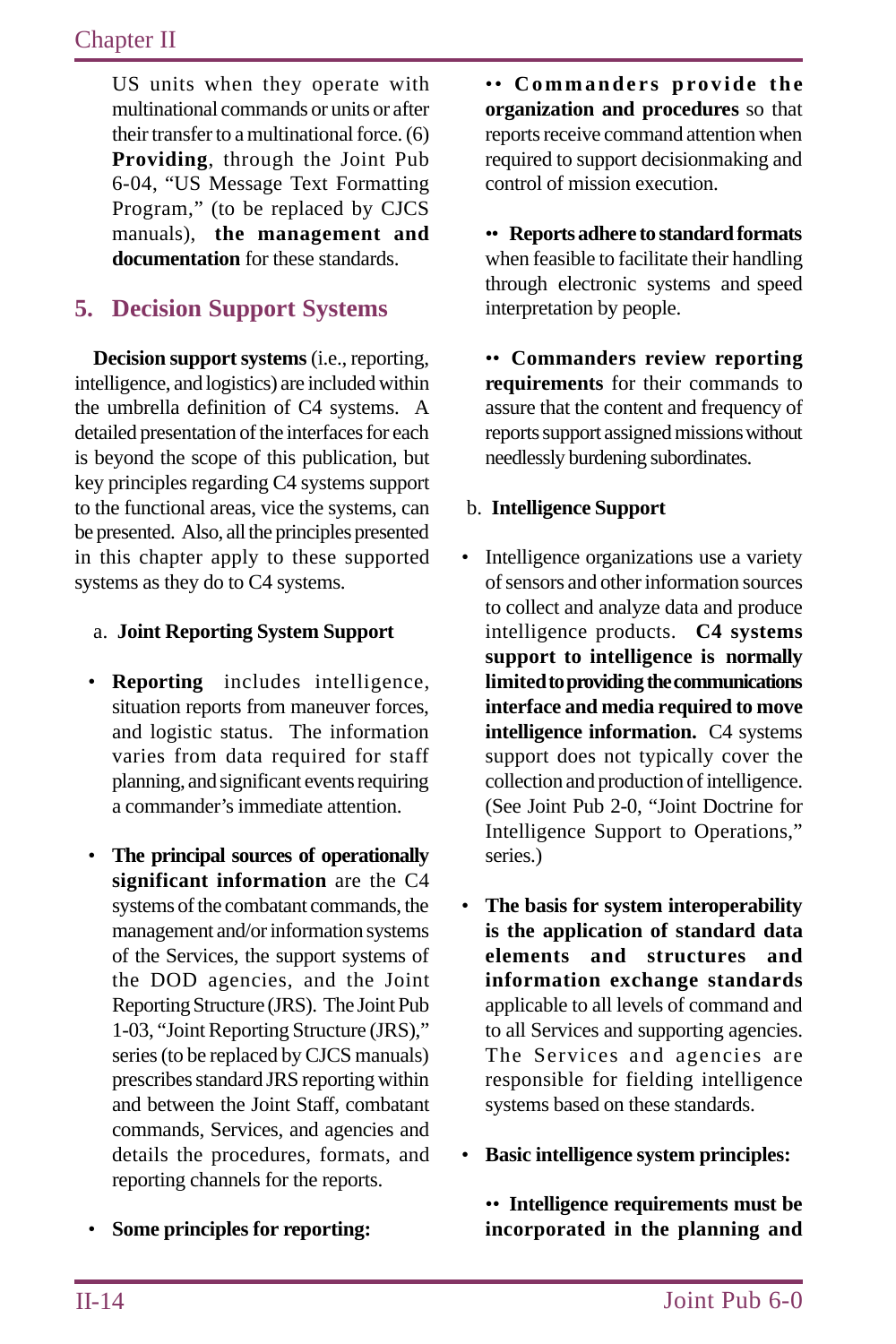**execution** of military operations. Intelligence staffs should coordinate with the J-6 staff to identify requirements and obtain an assessment of the intelligence communications required to support operations. Intelligence requirements generally exceed communication capabilities, therefore, communications and intelligence communities continue to develop concepts for expanding communication pipelines and imagery compression techniques.

•• Each echelon of command receives **organic and external intelligence support.** Commanders direct requirements for assets through the J-2 staff element.

•• Defense intelligence organizations and systems operate on a **shared information** basis. Accordingly, within limits imposed by security, intelligence is distributed up, down, and across echelons.

•• **The responsibility** for the application of intelligence information **is shared** by intelligence and operations.

c. **Logistic Support. Accurate and timely logistic information is required for the management of critical resources.** A principle source of operationally significant logistic information is the JRS. Information not routinely supplied through the JRS may be provided in response to specific queries from combatant command systems, Service logistic systems, and the DOD agencies.

d. **Planning Support.** In addition to conveying force status and intelligence information, **C4 systems provide processing capabilities for planning**. The Joint Pub 5-03, "Joint Operation Planning and Execution System (JOPES)," series provides instructions for using GCCS (WWMCCS) for deliberate and crisis action planning.

e. **Decision Support. Operational and tactical decision support systems** also include maneuver, fire support and target planning, C2W, air operations, and C4 systems control and management. These are addressed in detail in other publications.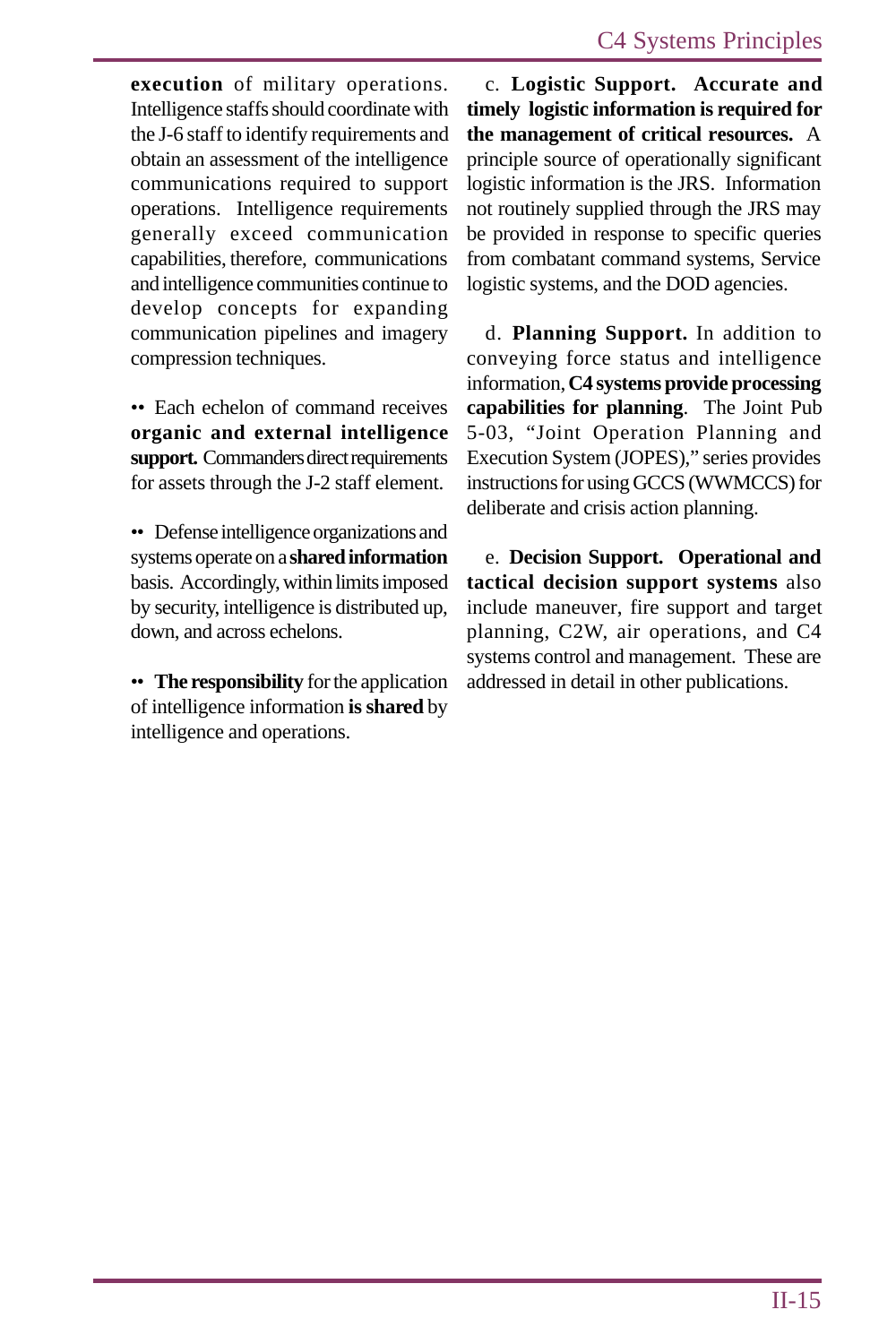Intentionally Blank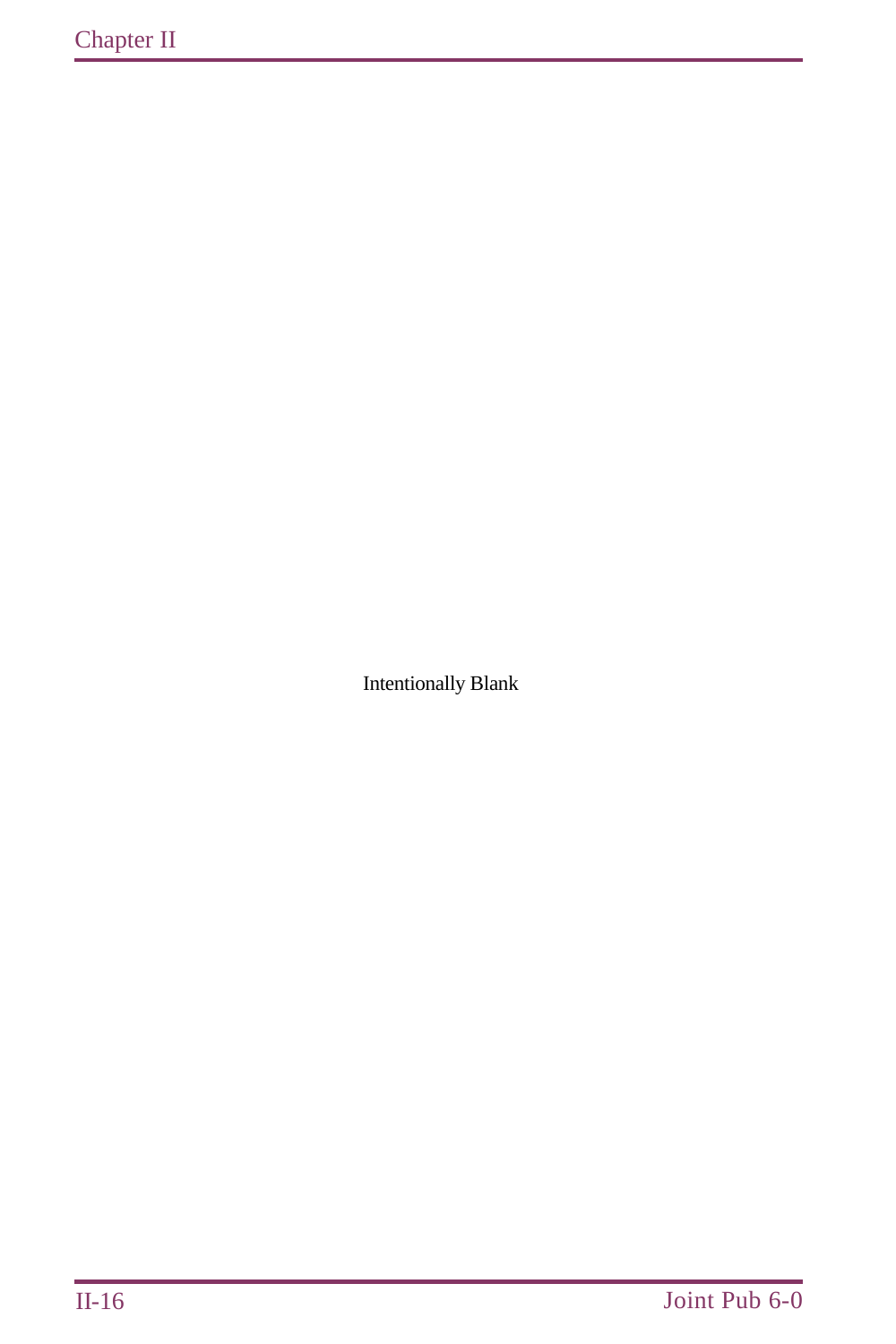# CHAPTER III **C4 SYSTEMS DOCTRINE FOR EMPLOYMENT, CONFIGURATION, PLANS, AND RESOURCES**

"It is DOD Policy: That for purposes of compatibility, interoperability, and integration, all C3I systems developed for use by US forces are considered to be for joint use."

#### **DOD Directive 4630.5**

### **1. Employment**

a. **Authority.** The employment authority and responsibilities of the combatant commanders include **control, review, and coordination of assigned C4 resourcesand actions affecting such resources** within the geographic or functional area of responsibility of the command.

b. **C4 Systems Employment Capabilities.** The most important guiding principle for C4 systems in support of employment is that **they be designed to support wartime scenarios**. Procedures used in conflict must be comparable to those used during peacetime and not be subject to degradation because of any subsequent increase in system loading. Commensurate with the level of employment, **systems must provide the C4 capabilities described in Figure III-1**.

c. **C4 Systems Conflict Levels.** C4 systems planners must continually prioritize and choose from among the individual joint and Service system capabilities that support different needs across the range of military operations. **Different conflict levels impose different, and sometimes contentious, requirements on the C4 systems that support them.** Various conflict levels can occur simultaneously over a wide geographic area, each requiring different options and responses. Given the scope and often conflicting nature of C4 requirements that must be accommodated, **the following briefly describes their employment at four levels of conflict**.

#### • **Peacetime C4 Systems**

•• **Deterrence** relies on peacetime forces having a wartime capability. Therefore, **peacetime C4 systems support three basic requirements: daily operations, attack warning, and transition to war**. Day-to-day peacetime communications are primarily carried out with existing secure and nonsecure telephone service, record traffic, and data transmissions. Dedicated C4 systems using satellite, radio, and terrestrial links are active and exercised to provide immediate wartime capability. Such a deterrence posture requires that the type and scope of an enemy action be rapidly recognized and characterized.

•• **Data from intelligence and sensor systems must be correlated, processed, and presented by systems within minutes.** To transmit the data, rapid connectivity via the emergency action message (EAM) networks, and other C4 networks is required to support conventional and nuclear responses. This warning capability supports maximum preservation of alert forces, response and retaliatory operations, and US defensive measures. **C4 systems also support the transition to wartime posture.** Systems that support wartime forces, missions, and facilities, including appropriate COMSEC equipment, must be prepositioned and ready for activation.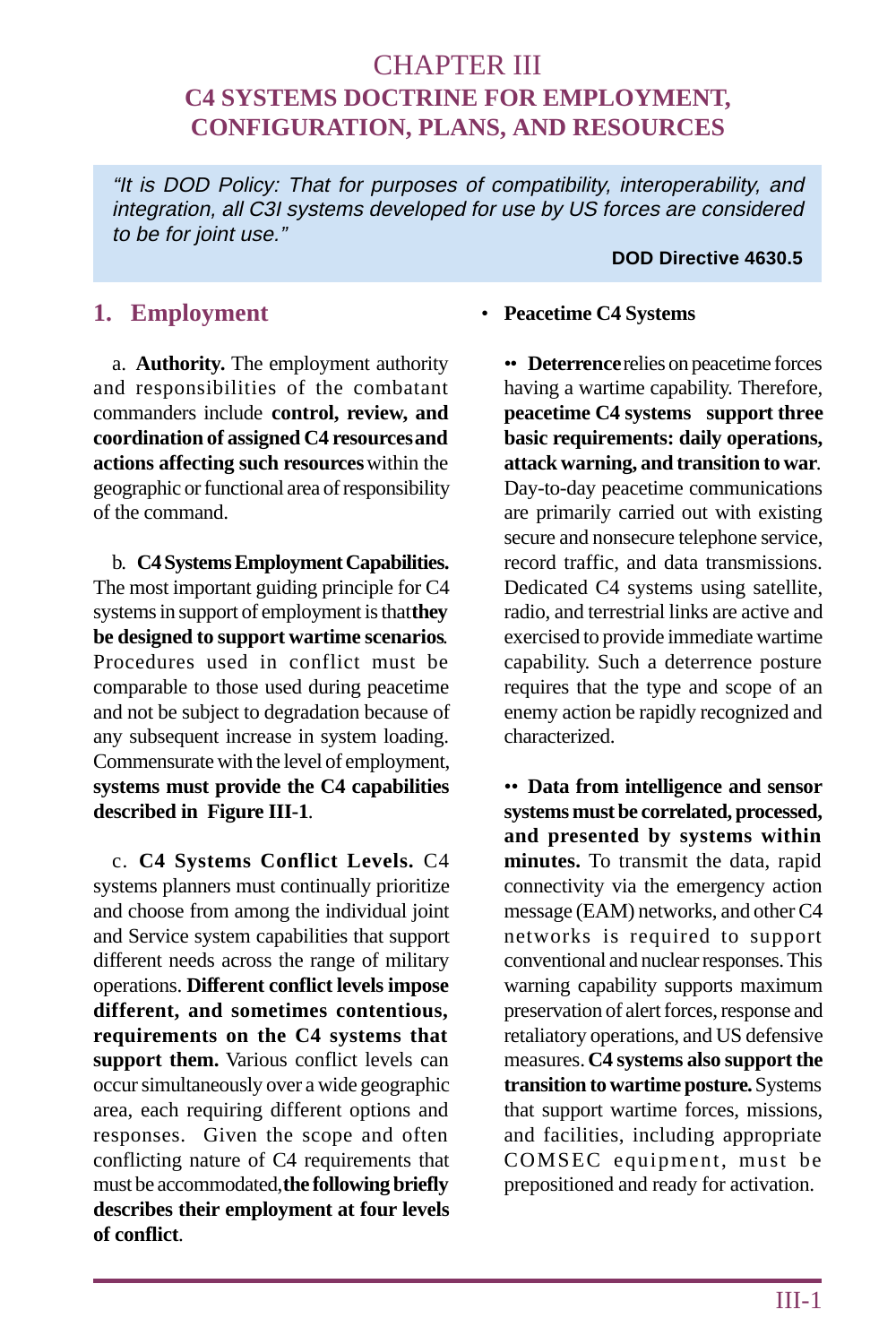

### **Figure III-1. Mandatory C4 Capabilities**

•• The vulnerability of C4 networks to adversary attack or unauthorized intrusion demands adequate defensive measures against malicious activities. Proactive vulnerability analyses and risk assessments are essential and must be continuous. When networks are breached by an unauthorized intruder, the intruder must be quickly isolated to minimize damage, the network recovered and returned to normal operations.

• **Crisis and Contingency C4 Systems. During a crisis, actions must be taken quickly** before the opportunity to influence events and prevent escalation is lost. **In the early stages of a crisis, critical C2 connectivity is needed to establish and maintain communications** with military units, diplomatic personnel, friendly forces, and, wherever possible, hostile elements. In addition to the systems used during the peacetime phase,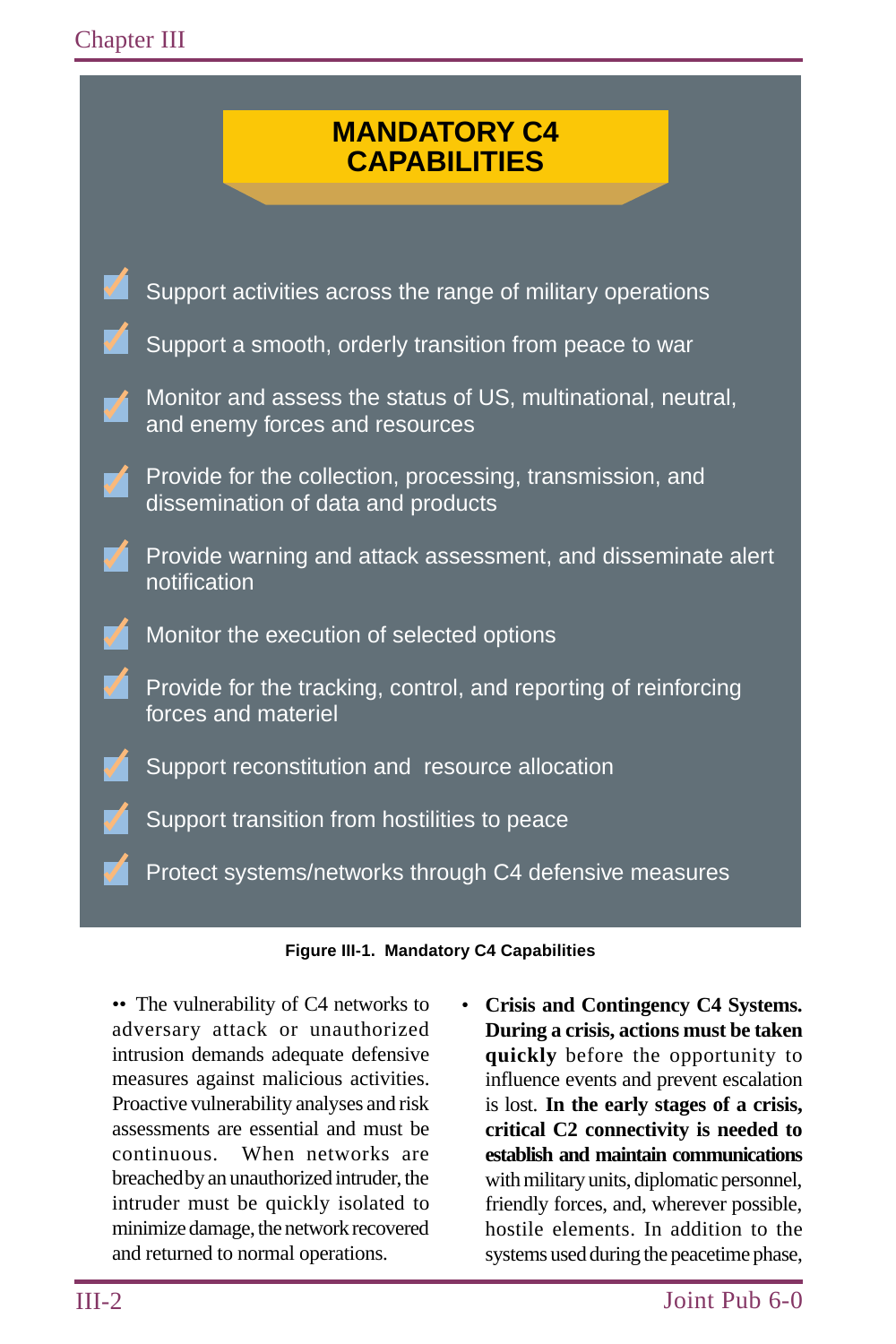**the indefinite nature of a crisis situation may require activation of contingency C4 circuits and assets** such as the JCSE or component organic elements. Crisis operations may involve US forces operating outside of traditional theaters and areas of operations, as part of a joint or multinational task force. When a contingency arises, the need for

Deployable Intelligence Support System services in support of the deployed Joint Intelligence Center.

• **Conventional War C4 Systems**

•• **The combatant commander may take command of C4 forces** and agencies within the theater that are not



Tactical ground mobile forces satellite communications earth station.

accurate, timely national-level intelligence is paramount. A National Intelligence Support Team (NIST) is formed to bridge the gap between theaterlevel and national-level intelligence. The NIST is an interagency team from national-level intelligence agencies deployed to support a combatant commander's national-level intelligence requirements. The team is comprised of intelligence analysts from the Defense Intelligence Agency (DIA), National Security Agency, and Central Intelligence Agency who provide immediate access to their respective agency's data systems, national experts, and to the greater intelligence community. The NIST may also provide Joint Worldwide Intelligence Communications System and Joint

organic to tactical forces. **C4 systems control provides network status and supports reconfiguration and reconstitution.** It also provides priority for circuits and facilities required to execute and sustain critical command functions.

•• **Wartime C4 systems support to joint operations focuses on wartime C2 requirements**; they also support intelligence, logistics, combat service support, and special operations. **As the C2 functions expand, additional communications links and C4systems**, constituted during the crisis phase, **are usually brought on line**. Targeting, strike mission planning, and rapid ad hoc planning must also be supported. Systems supporting wartime roles are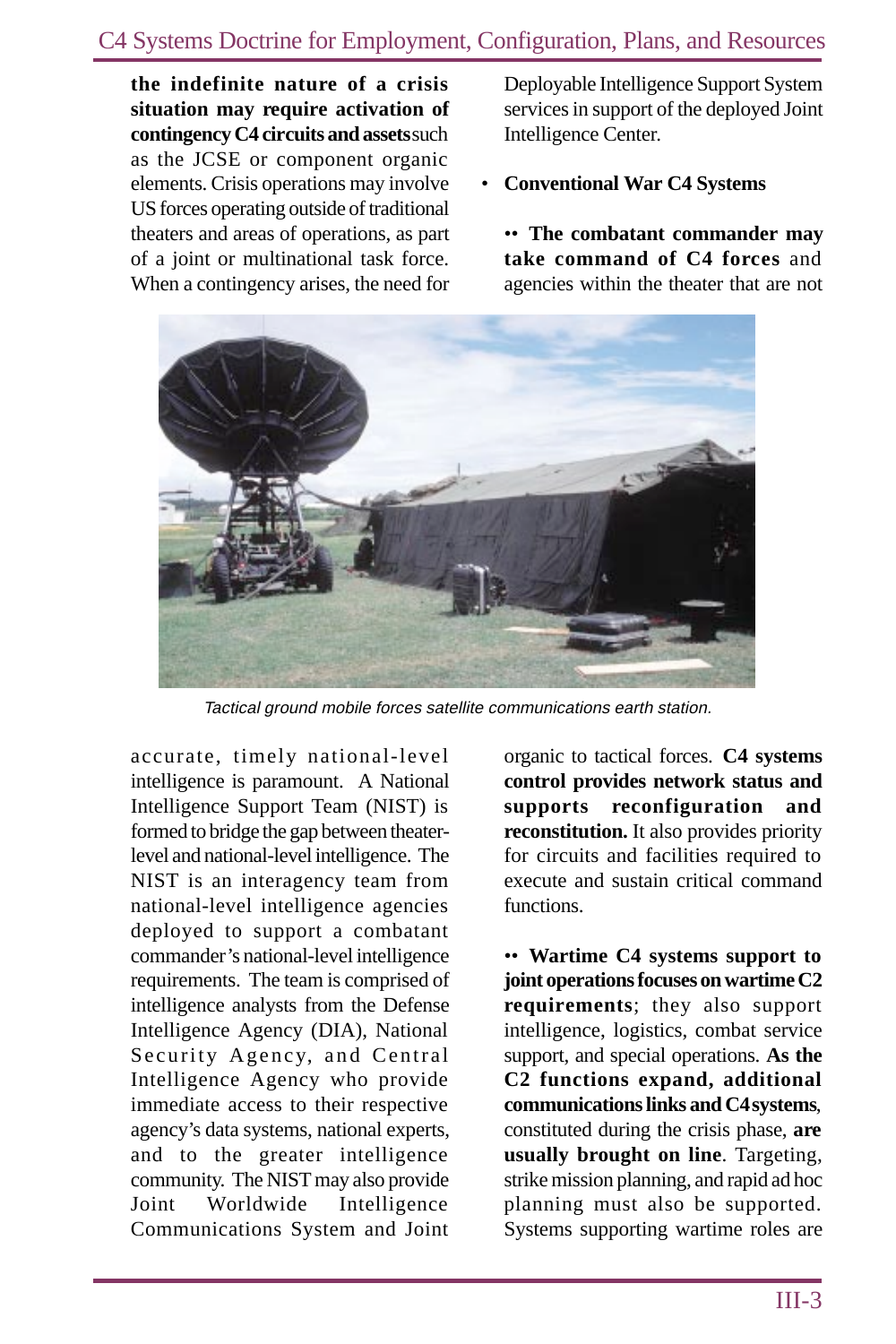## Chapter III

multifaceted and redundant to ensure reliable, accurate, and survivable C4 support under the most hostile situations.

•• At this point, **essential C4 systems are comprised of many systems and modes** interconnecting the combatant commander with component commanders, supporting combatant commanders and any multinational forces. **Measures to include controlling emissions and restricting external communications**

provision of conferencing communications for decisionmakers**. A combination of radios, landlines, and satellite systems, for example, interconnect the combatant commanders and the NCA.** To ensure maximum survivability, airborne, ground mobile hardened, and electromagnetic-pulse-protected systems and communications platforms are included in the diverse array of C4 systems specifically designed to support nuclear operations.



Joint warfare requires skilled operators and complex C4 systems.

**are implemented.** Systems and facilities supporting control of nuclear weapons remain active in case a potential for escalation to nuclear conflict exists.

• **Nuclear War C4 Systems.** The planning for and employment of nuclear weapons may be US or allied responsibilities. The combatant commander(s) and the NCA must be able to consult with each other and the alliance in the event of a possible allied nuclear response. **Nuclear C4 systems must provide accurate information to support release decisions.** This support includes situation assessment, reports of nuclear detonation, preparation and transmittal of EAMs, and

### **2. Assistance and Coordination**

a. Within their capabilities and consistent with assigned missions, the **combatant commanders assist other combatant commands, Military Services, and DOD agencies** in satisfying their C4 systems requirements.

b. **Military Services and DOD agencies are responsible for coordinating with appropriate combatant commanders** those C4 system projects, plans, programs, and Service requirements that have an impact on the systems, networks, or facilities within their geographic or functional areas of responsibilities.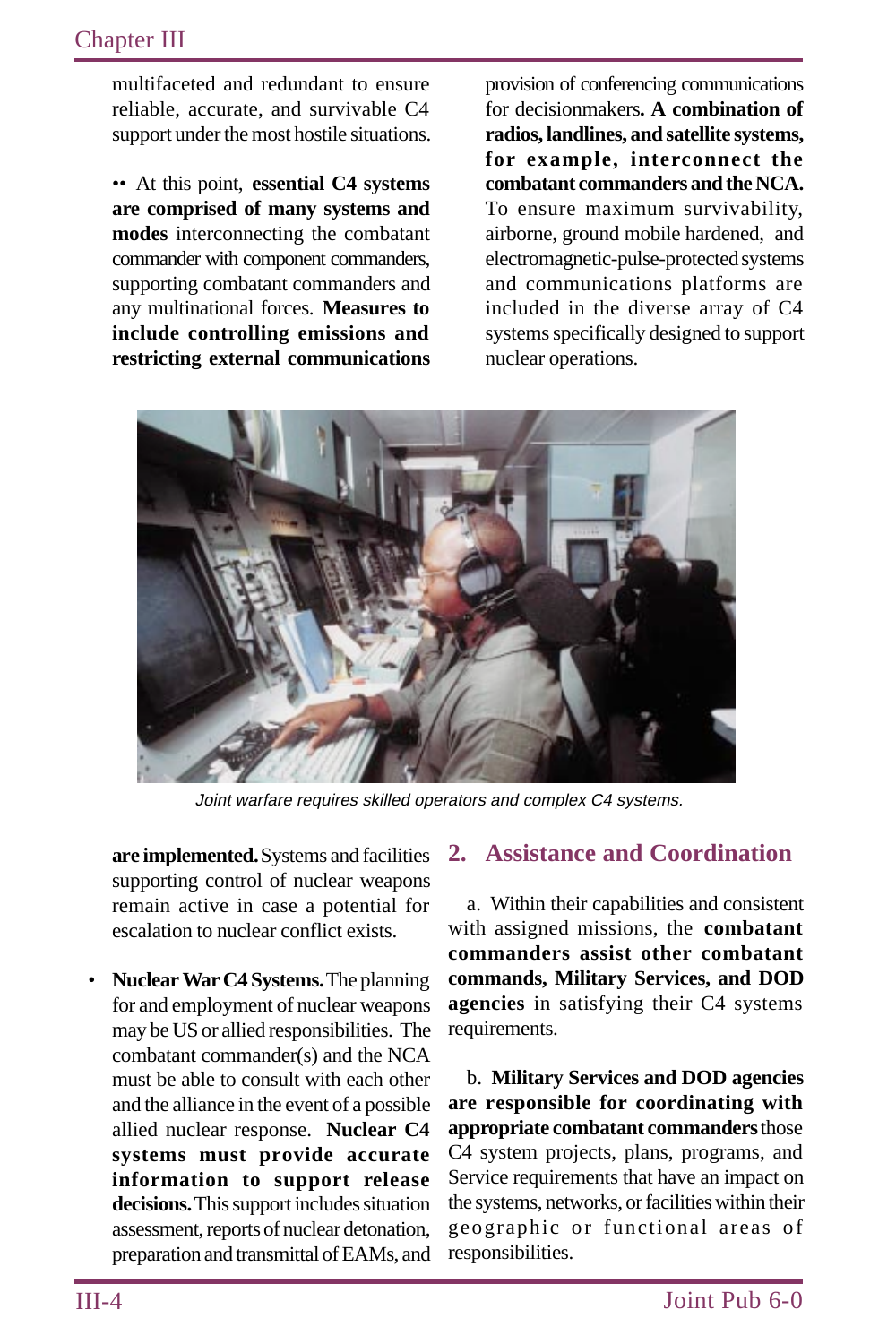C4 Systems Doctrine for Employment, Configuration, Plans, and Resources

## **3. C4 Systems Configuration**

The configuration of the individual Service or component C4 systems is too detailed for this publication.

### a. **C4 Systems of the Combatant Commands**

- The C4 systems of the combatant commands are configured and operated generally to meet the requirements of the command being served; however, the priority requirement will be to support the National Military Command System (NMCS). **These systems provide the means through which the commanders send and receive information and exercise command and control over their forces.**
- The C4 system of a combatant command includes the **C4 systems of subordinate unified commands and joint task forces (JTFs)** when such organizations are established and assigned.

• **Combatant commanders' C4 system responsibilities** are shown in Figure III-2.

### b. **C4 Systems of the Headquarters of the Service Component Commands**

- The C4 systems of the Service component commands are configured and operated generally to meet the requirement of the command being served; however, the priority requirement will be to support the NMCS. **These systems provide the means through which the commanders send and receive information and support their forces.**
- **The Service component commander submits** to the parent Service the **operational requirements for the C4 system of the command**. The Service component commander keeps the combatant commander apprised of these requirements. The requirements will be responsive to the NMCS and, in addition to meeting the commanders own needs,

# **C4 SYSTEMS RESPONSIBILITIES OF THE COMBATANT COMMANDERS**

- **Provide guidance to subordinate commands to ensure interoperability of the command-wide C4 systems necessary to accomplish assigned operational functions**
- **Forward the command's submissions for C4 systems requirements to the Joint Staff for validation**
- **Designate a joint communications site manager (usually the joint force commander) when two or more component commands are collocated within a geographic area**
- **Provide C4 systems reporting for those systems under their combatant command (command authority) or operational control**

**Figure III-2. C4 Systems Responsibilities of the Combatant Commanders**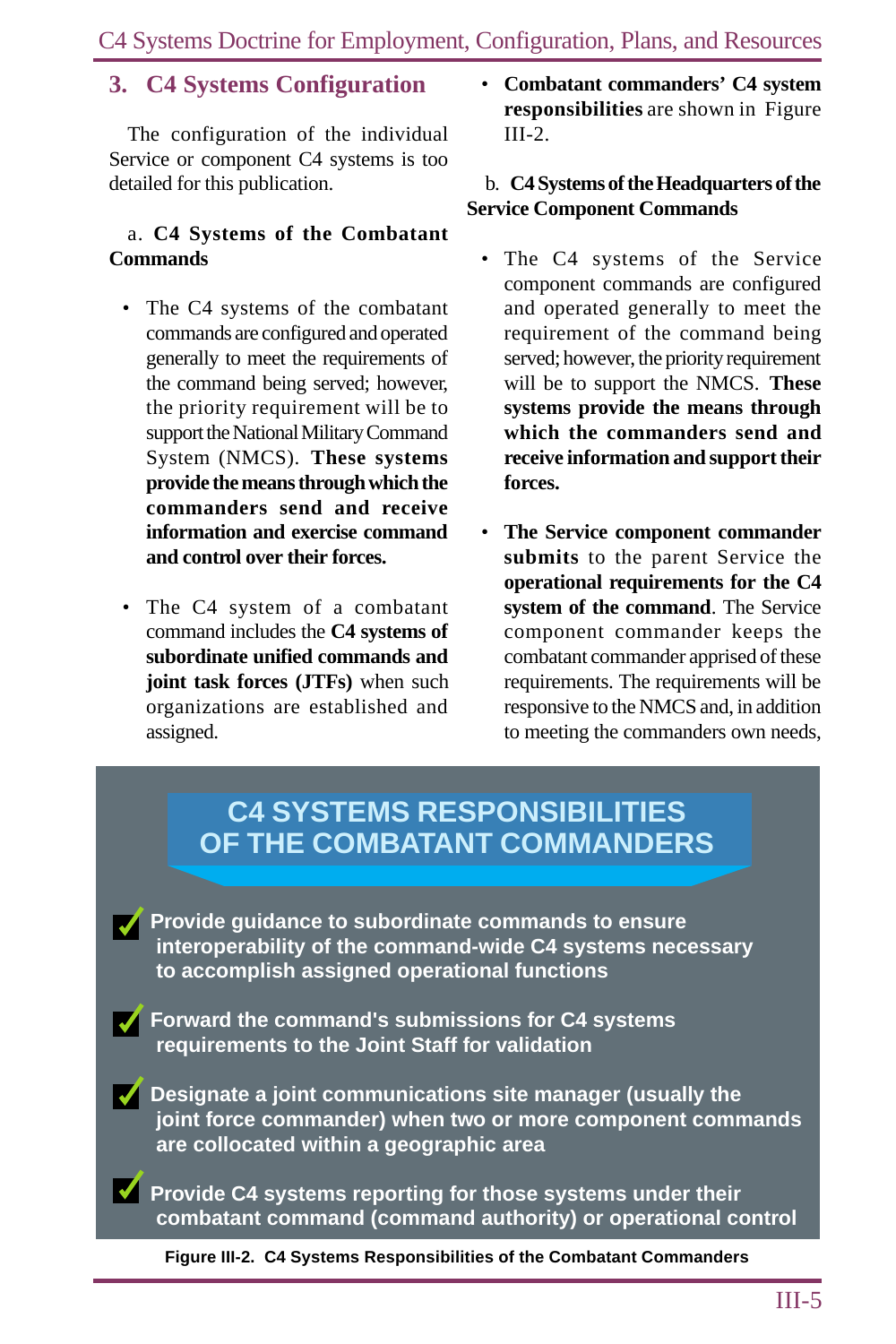will be in accordance with the interoperability guidance of the combatant commander.

c. **C4 Systems of the Military Departments and Services.** The C4 systems of the Military Departments and Services are configured and operated generally to meet the requirements of individual Service commands and the requirement to provide serviceable wartime capabilities that can support existing forces logistically, generate new forces, establish force readiness levels adequate to deal with existing threats, and provide support for the NMCS. **These systems facilitate coordination of the means by which US forces are sustained across the range of military operations.**

d. **C4 Systems of DOD Agencies.** The C4 support systems of DOD agencies are configured generally to meet the requirements of the agency being served; however, the priority requirement will be to support the NMCS. **These systems provide the means through which the directors control the automated flow and processing of information needed to accomplish the missions of their agencies.**

## **4. C4 Systems Plans**

a. **Guidance. The combatant commanders provide broad guidance for employment requirements of C4 systems** that affect the communications posture and capabilities within the command.

#### **JOINT C4 IN THE GULF WAR**

**The communications network established to support Operations DESERT SHIELD and DESERT STORM was the largest in history. A flexible and responsive command, control, and communications system was installed in record time — and it maintained a phenomenal 98 percent readiness rate. The final architecture provided connectivity with the NCA, US sustaining bases, CENTCOM, other Coalition forces, and subordinate component elements. This was not an easy task.**

**In addition to equipment differences among various Coalition members, there were differences among US forces. Ultimately, several generations of equipment and many different command and staff elements were melded. At the height of the operation, this hybrid system supported more than 700,000 telephone calls and 152,000 messages a day. Additionally, more than 35,000 frequencies were managed and monitored daily to ensure radio communication nets were free of interference from other users.**

**On 8 August, in support of the rapid deployment of US forces, CENTCOM deployed the first contingent of communications equipment and personnel to provide crucial links between the in-theater forces and CINCCENT at MacDill AFB. Included in the initial communications package was a super high frequency (SHF) multichannel satellite terminal, several ultra high frequency (UHF) single-channel tactical satellite (TACSAT) terminals, and associated terminal equipment, to provide secure voice, facsimile and Defense Switched Network (DSN), Automatic Digital Network (AUTODIN), and Worldwide Military Command and Control System connectivity to the initial deployed headquarters elements. The Joint Communications Support Element (JCSE) was among the first of these deployments (The JCSE is responsible to the CJCS for providing tactical communications to JTF headquarters and SOCOM.) At the**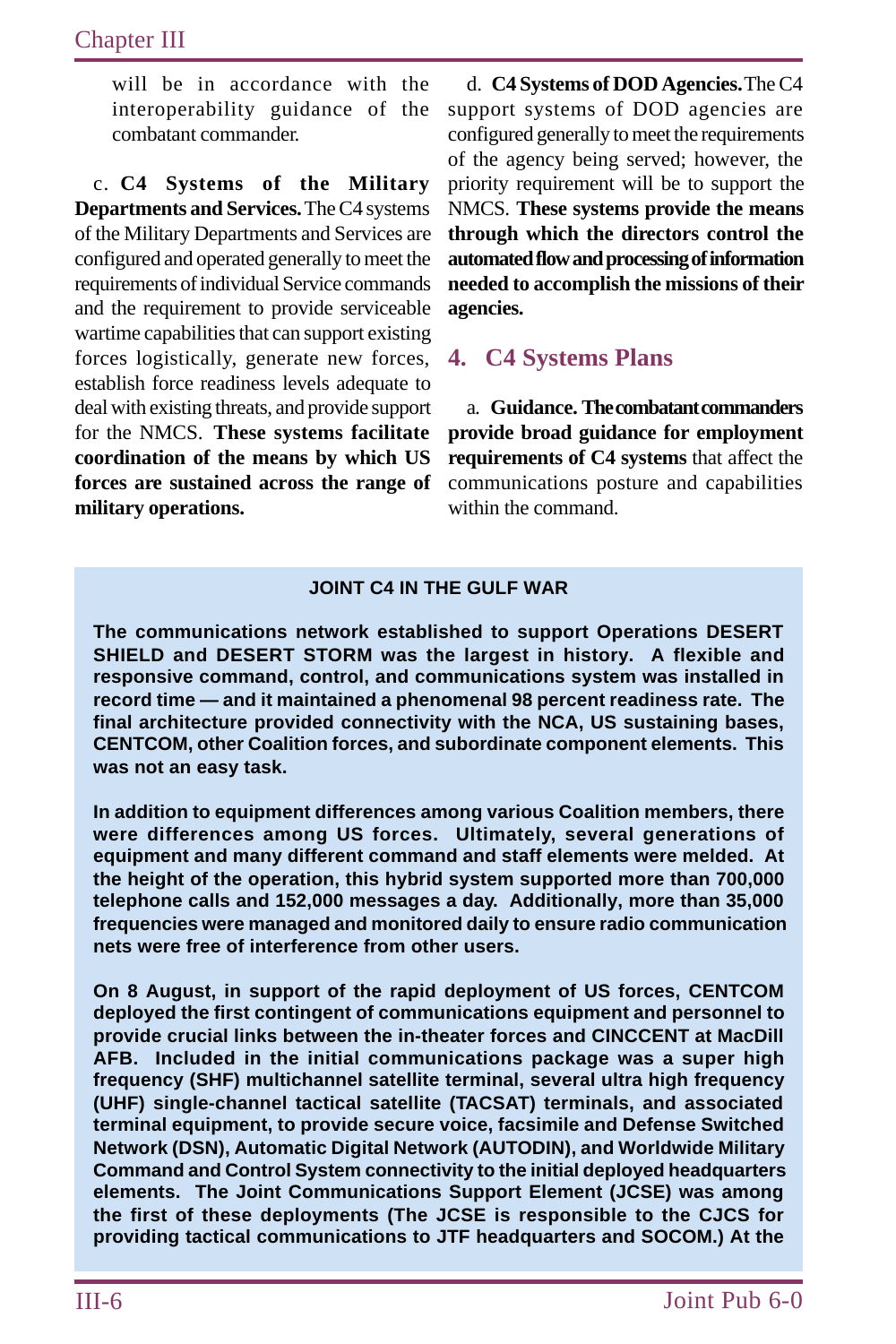**same time, communications equipment from the XVIII Airborne Corps, I MEF, and the 9th Air Force began arriving and links were established quickly.**

**The rapidly deployable JCSE provided the primary communications support to CENTCOM and SOCCENT during the initial deployment. JCSE resources included UHF and SHF SATCOM radios, line-of-sight radios, High Frequency (HF) radios, and circuit and message switches. Throughout Operations DESERT SHIELD and DESERT STORM, JCSE communications provided continuous transmission and switching support for CENTCOM headquarters, linking the command with its components and the NCA. The final JCSE resources were deployed in mid-January in response to a requirement to support the CENTCOM Alternate command post, and to provide Ground Mobile Force/Defense Satellite Communications System (GMF/DSCS) satellite support to UK forces.**

**The Saudi national telephone service augmented early deploying communications packages. There were very limited in-place Defense Communications System (DCS) facilities anywhere in Southwest Asia (SWA) and, although the Saudi telecommunications system is modern and reliable, it has neither the capacity nor the geographical dispersion to support a large military force. Available international telephone access also was only a small part of the total requirement.**

**Parallel to the rapid buildup of combat forces in SWA was the deployment of organic tactical communications systems from Army, USMC and USAF units to tie components and subordinate commands into a joint voice and message switching network. Because of the high demand for limited airlift resources, initial forces arrived with minimum essential communications capabilities, usually single channel UHF SATCOM and sporadic access to the local commercial telephone system using secure telephone units (STU-III). This level of communications support would have been insufficient to conduct operations had hostilities begun immediately. The network continued to expand, however, as air and surface transports brought more communications equipment into the theater. The arrival of heavy tropospheric scatter and lineof-sight radio equipment (which provided the bulk of the intra-theater connectivity) improved multiple path routing, adding robustness to the joint network.**

**By November, there was more strategic connectivity (circuits, telephone trunks and radio links) in the AOR than in Europe. By the time Operation DESERT STORM began, networks that included satellite and terrestrial communications links provided 324 DSN voice trunks into US and European DSN switches, along with 3 AUTODIN circuits to CONUS and European AUTODIN switches, supporting 286 communications centers. The Defense Data Network (DDN) was extended to the tactical level, providing high-speed packet switched data communications. At its peak, the joint communications network included 118 GMF satellite terminals, 12 commercial satellite terminals, 61 TRI-TAC voice and 20 TRI-TAC message switches. (This was the first major operational employment of the jointly developed TRI-TAC equipment.)**

> **SOURCE: DOD Final Report to Congress: Conduct of the Persian Gulf War, April 1992.**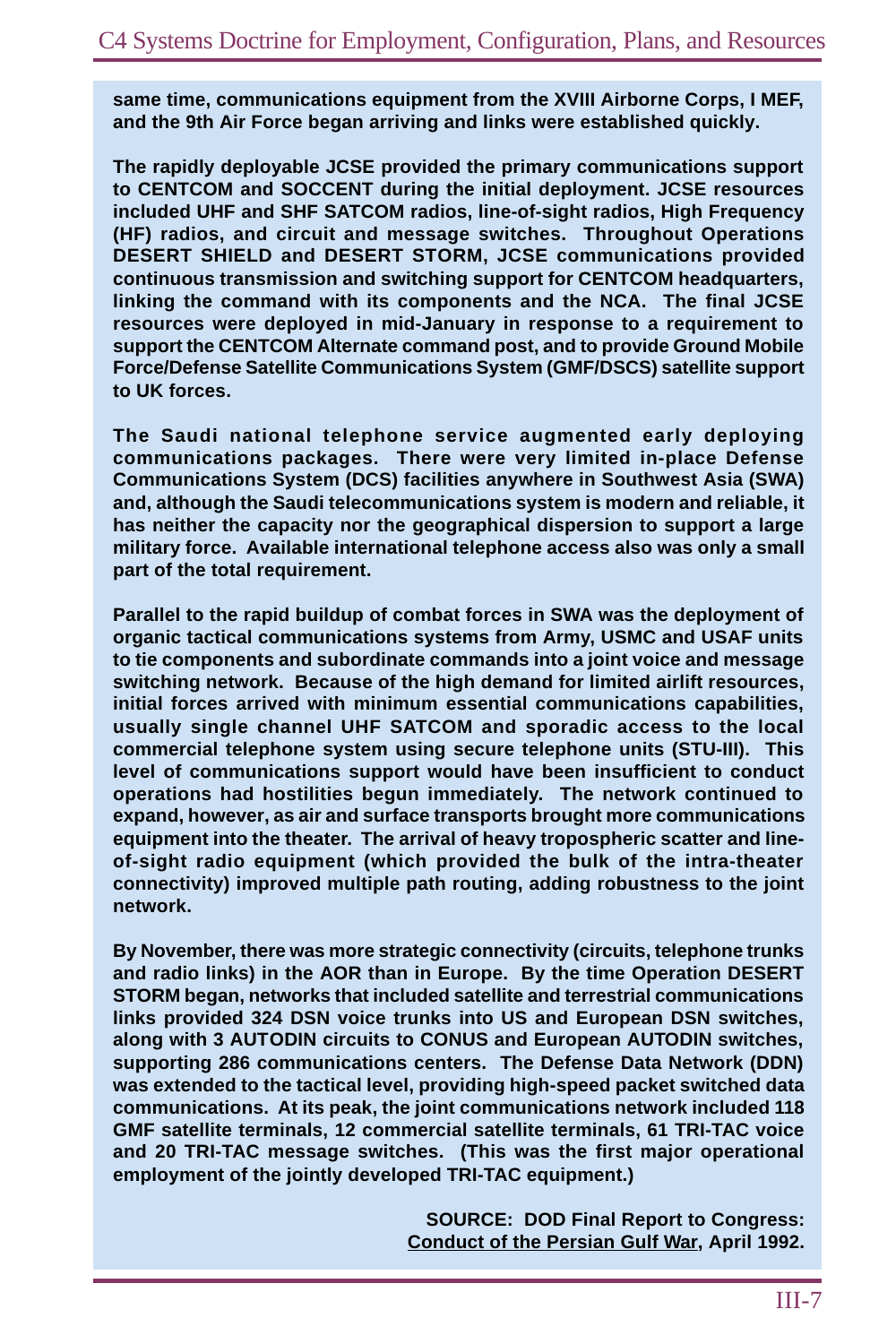b. **Review of C4 Systems Plans. The combatant commanders review, coordinate, and, when appropriate, validate command initiated requirements** for systems, networks, projects, and related resources, including those of the component commands and combat and support forces. The review will ensure essential performance of missions, establishment of selective implementation priorities, and agreement with approved plans and programs, including employment plans.

c. **C4 Systems Requirements.** The combatant commanders **determine C4 system deficiencies** through operations and exercises**, assess C4 system capabilities** to support combatant commander missions (as detailed in C4 system master plans (see CJCSI 6111.01, "Command, Control, and Communications Systems Evaluation Program")), and **compare current needs with current capabilities and planned needs with planned capabilities**. Resulting deficiencies are addressed as C4 requirements and submitted in accordance with published guidance.

### d. **C4 Systems Operational Planning Process**

• **C4 systems support of joint operations** is planned within the chain of command that extends from the President to the combatant commanders and **is primarily the responsibility of the Chairman of the Joint Chiefs of Staff in conjunction with the combatant commanders**. C4 systems planning is unique in that:

•• **It provides the mechanisms** (i.e., C4 systems) **on which to conduct deliberate, crisis action, and campaign planning**.

•• Planning for C4 systems is accomplished using those **same systems' deliberate and crisis action**

**procedures**, from OPLANs down to the JFC, as well as those **joint planning activities** that support the preparation for strategic direction and integration with the functions of the Military Services.

- **C4 systems planning establishes the context in which the combatant commanders and/or subordinate JFCs identify the requirements for communications and C4 systems** within the theater or joint operations area. A determination as to numbers, types, and locations of C4 systems results from staff planning at those levels involved in the operation. Planning would typically include the **combatant command staff**, **joint force staff elements**, especially the J-2, J-3, J-4, J-5, J-6, and **components** in coordination with **supporting combatant commands** and **Services**.
- Joint Pub 5-0, "Doctrine for Planning Joint Operations," establishes doctrine and general guidance for planning. Joint Pub 5-00.2, "Joint Task Force Planning Guidance and Procedures," provides an annex on communications planning from a JFC perspective. The Joint Pub 5-03 series (to be replaced by CJCSI 3122.0X series) explains the JOPES, a C4 system resident on the GCCS (near term WWMCCS Automated Data Processing and WWMCCS Information Network). Joint Pub 6-0 subordinate publications also provide C4 systems planning guidance.

e. **Planning DISN and Non-DISN (Tactical) C4 Systems Interfaces. Requirements for interface between the DISN and tactical C4 systems occur at various organizational levels** and include DISN switched networks, C2 and support networks, and transmission capabilities ranging from a few circuits to many.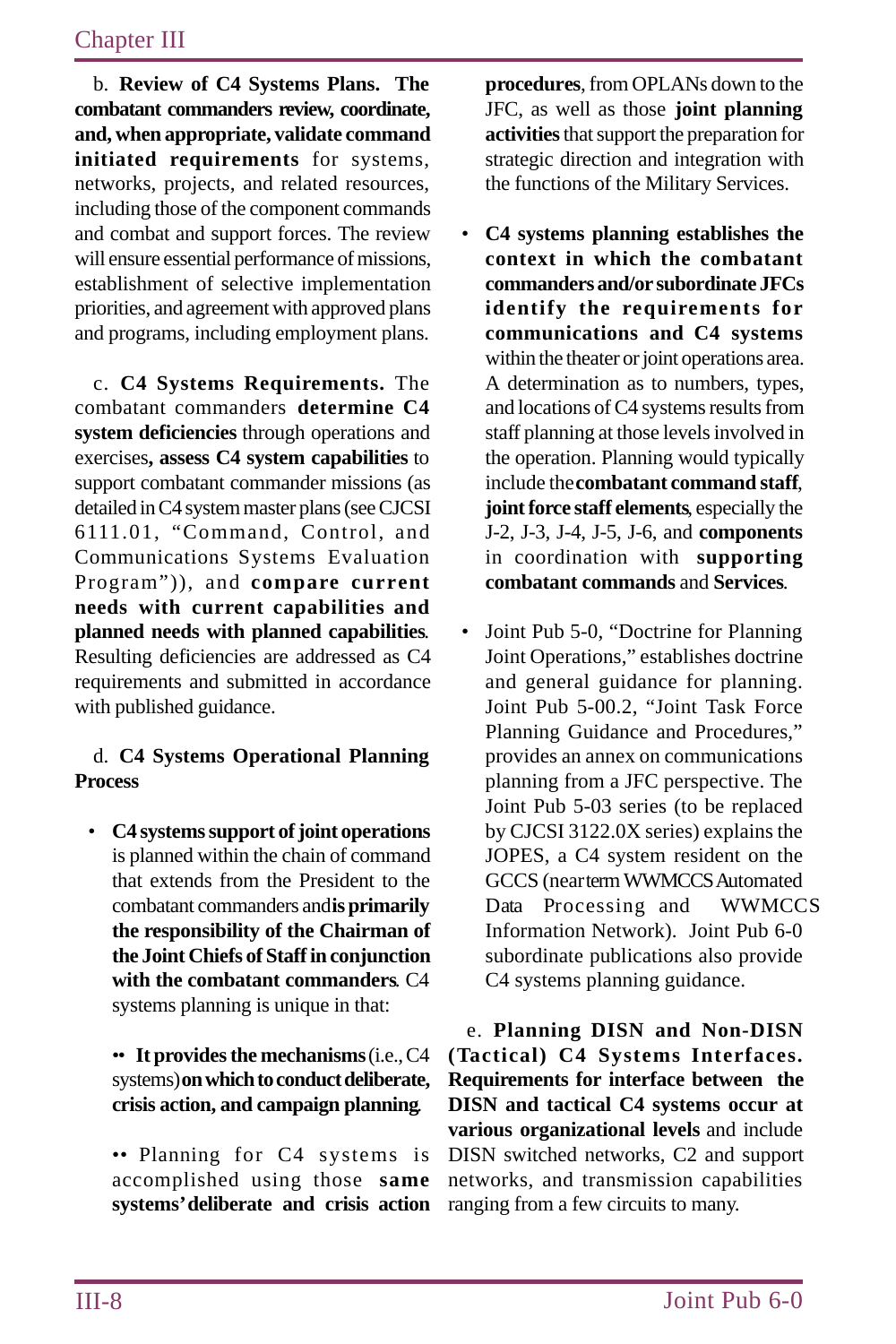- **The combatant commanders designate where, when, and how DISN and non-DISN C4 systems interface.** In the preparation of plans, commanders should ensure that these points, and those facilities for which interface capability is required, are identified and that operational interface requirements are established. Normally, interface will occur at the headquarters of the commanders of component commands, at the headquarters of other elements directly controlled by the combatant commander, or at designated area communications nodes. Additional interface points may be specified by the Chairman of the Joint Chiefs of Staff.
- When the combatant commander determines that the extension of the DISN is appropriate, **the combatant commander may designate certain operational tactical C4 facilities to replace DISN facilities** or make other appropriate temporary arrangements until DISN facilities can be provided.
- New equipment which must interface with the DISN in joint tactical operations will conform to the applicable electrical interface standards developed by DISA, in coordination with the Joint Staff, combatant commanders and Services.

# **5. C4 Systems Resources**

- a. Allocation of C4 System Resources
- **Combatant commanders determine priorities of C4 systems** and allocate communications circuits and channels (bandwidth) within the geographic or

functional area of responsibility of their commands, including those required by component and other subordinate commands.

• Where the C4 support services required by a combatant command, Military Service, or DOD agency use the resources or traverse the C4 systems, networks, or facilities within the area of responsibility of another combatant command, the **allocation of resources are accomplished through mutual agreement** of the commands, Military Services, or agencies concerned. Component requirements for C4 resources must be validated by the respective combatant commander.

### b. **Allocation of Critical C4 Resources**

- Where the availability of C4 system resources is critical and **a mutually acceptable agreement cannot be achieved** by the combatant commander, Military Services, or DOD agencies concerned, **the matter is referred to the Chairman of the Joint Chiefs of Staff** for resolution on behalf of the NCA.
- **Cases are referred to the Chairman of the Joint Chiefs of Staff**, on behalf of the NCA, by either a joint or individual communication from the combatant commanders, Military Services, or DOD agencies concerned. Referrals include information on the mission requiring support; C4 system resources of each command, Military Service, or DOD agency concerned; reasons why common-user systems cannot be used; and impact if C4 service is not provided.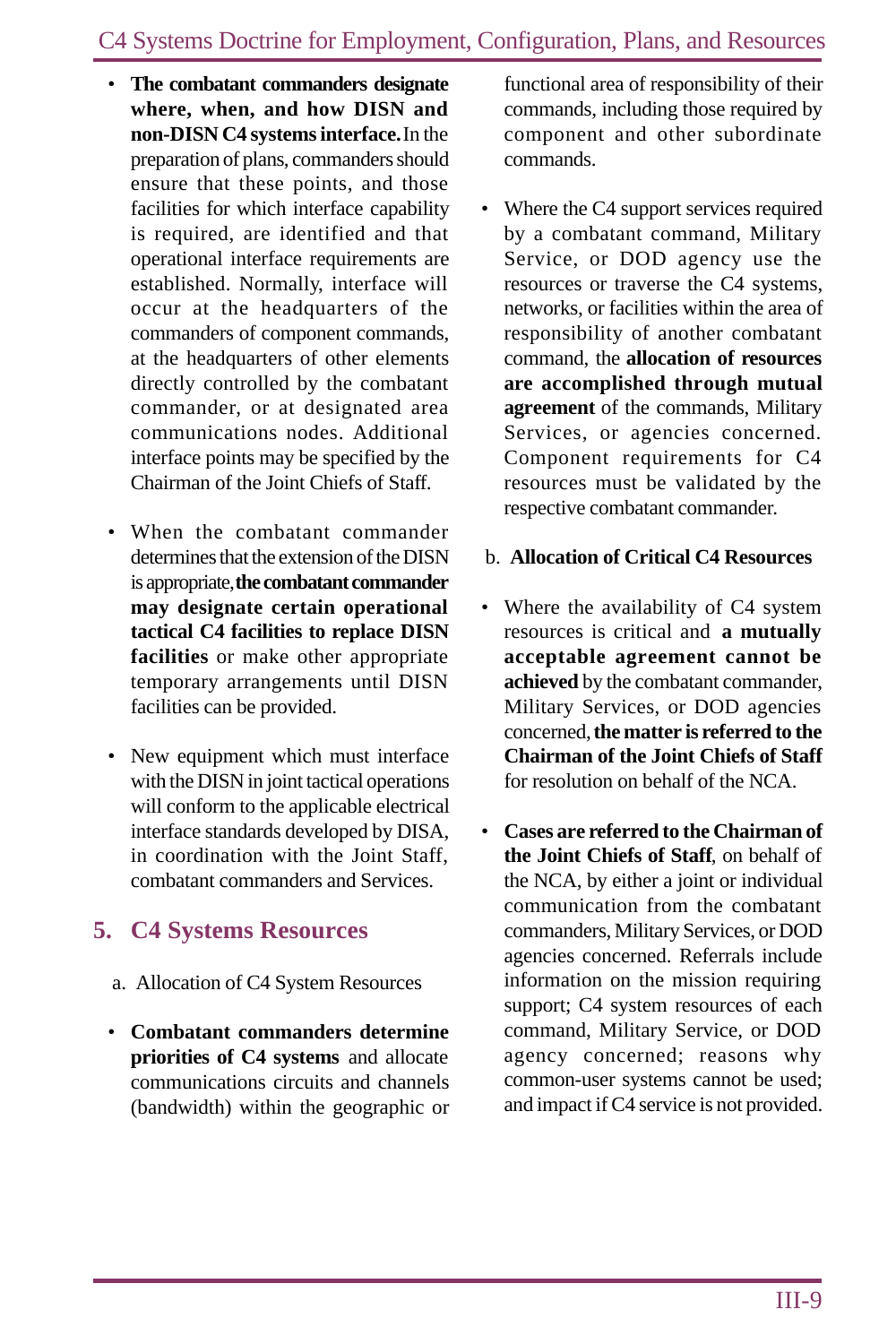Intentionally Blank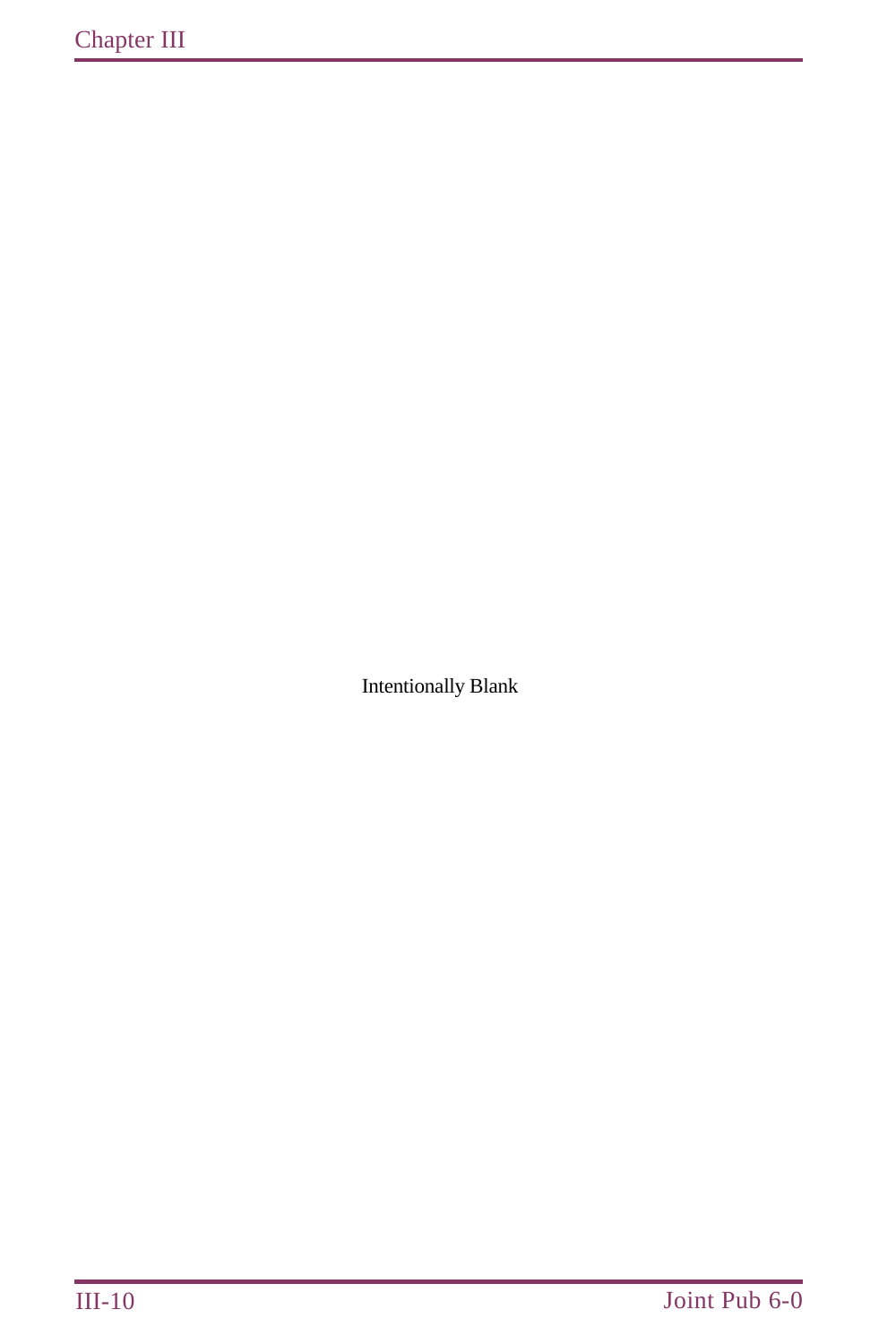# CHAPTER IV **C4 SYSTEMS EMPLOYMENT RESPONSIBILITIES**

"The history of command can thus be understood in terms of a race between the demand for information and the ability of command systems to meet it."

> **Martin Van Creveld, Command in War, Harvard University Press, Cambridge, MA, 1985**

## **1. CJCS Responsibilities**

a. The Chairman of the Joint Chiefs of Staff functions within the chain of command by transmitting to the combatant commanders the orders of the President and the Secretary of Defense. **The Chairman coordinates all communications in matters of joint interest addressed to the combatant commanders by other authority.**

b. **The Chairman operates the NMCS** for the Secretary of Defense to meet the needs of the NCA and establishes operational policies and procedures for all components of the NMCS and ensures their implementation.

c. **General operational responsibility for the Nuclear Command, Control, and Communications (C3) System lies with the Chairman of the Joint Chiefs of Staff.** The Nuclear C3 System is centrally directed through the Joint Staff. The Nuclear C3 System supports Presidential nuclear C2 and NCA C2 of the combatant commands in the areas of integrated tactical warning and attack assessment, decisionmaking, decision dissemination, and force management and report back.

### **2. Combatant Commander Responsibilities**

#### **Combatant commanders:**

a. **Submit C4 system requirements**, for joint operations within the scope of their missions and functions, to the Chairman of the Joint Chiefs of Staff. **They also provide information copies** of the correspondence to the Services, and Defense agencies. This submission will include requirements for CJCS-controlled mobile, transportable C4 assets, when such requirements are not satisfied by normal Military Department or Military Service processes.

b. **Collect, provide comments on, and forward** to the Chairman of the Joint Chiefs of Staff **requirements applicable to joint operations for all C4 equipment** that are generated by subordinate operational commands and are being submitted directly to the Military Departments or Services. DISN/C4 resources must be validated at the combatant commander level.

c. **Report** to the Chairman of the Joint Chiefs of Staff **incompatibilities or lack of interoperability** among C4 systems and between tactical systems and the DISN.

d. **Test the C4 systems portions of appropriate OPLANs periodically** as a part of a CJCS-sponsored or command-sponsored exercise. These tests will identify unresolved issues, verify operational procedures and interoperability, and provide joint training.

e. **Ensure that Service components and subordinate unified commands submit requirements** for all C4 systems applicable to joint operations through the combatant commanders to the Military Departments or Services in accordance with procedures in effect.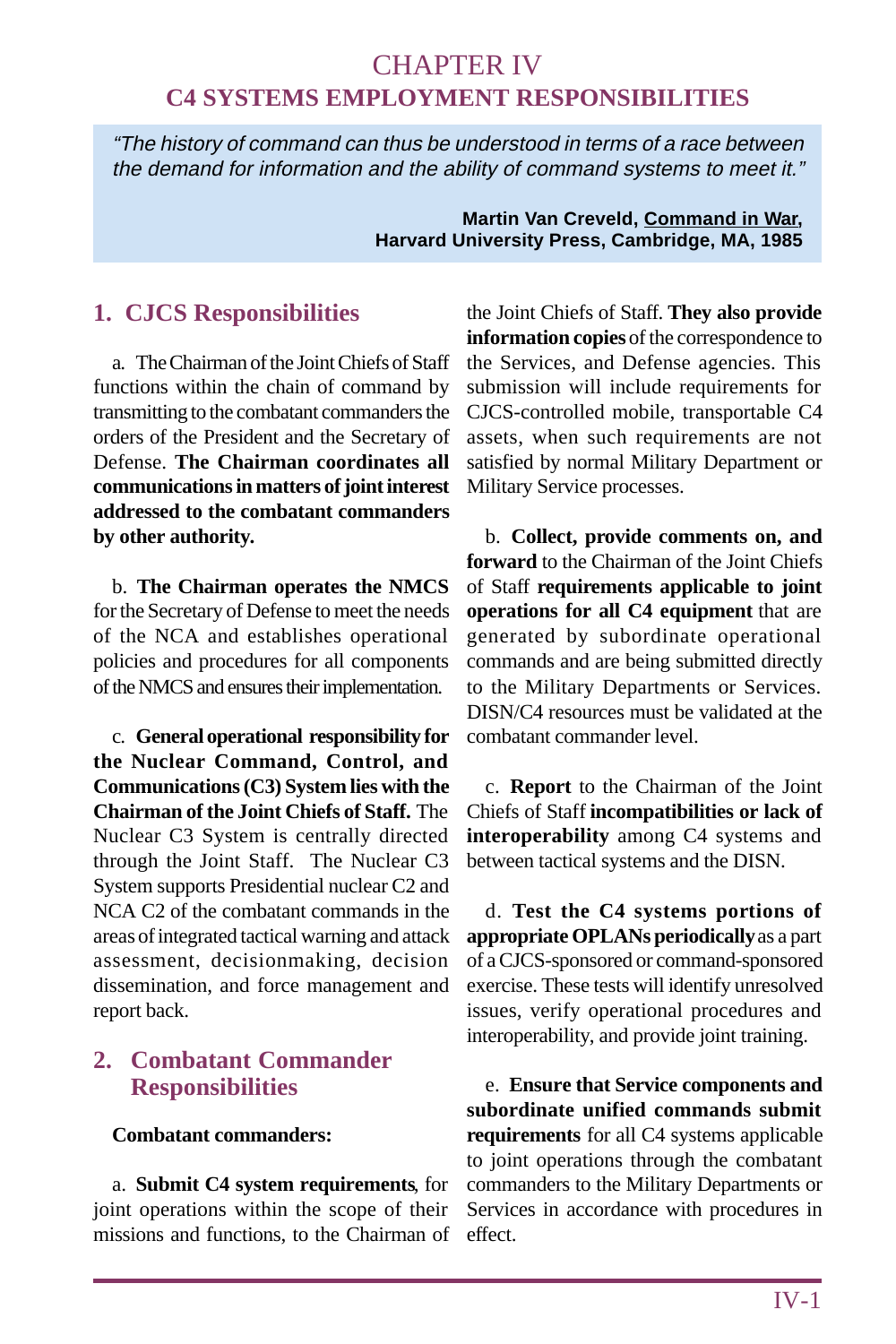f. **Submit a C4 system master plan** to the Chairman of the Joint Chiefs of Staff. (See CJCSI 6111.01, "Command, Control, and Communications Systems Evaluation Program.")

## **3. Military Department Responsibilities**

In accordance with guidelines and direction from the Secretary of Defense, each **Military Department or Military Service**, as appropriate, has the following common functions and responsibilities pertaining to joint operations:

a. **To provide interoperable and compatible C4 systems, warfighters, and reserves of equipment and supplies** for the effective prosecution of war and to plan for the expansion of peacetime communications to meet the needs of war.

b. **To provide, organize, and train its C4 systems personnel** and provide interoperable and compatible C4 systems equipment for joint operations.

c. **To install, operate, and maintain assigned facilities of the DISN**, including the capability of meeting the provisions of applicable standards. The Service responsible for operation and maintenance of the DISN facility will be responsible for providing the conditioning equipment required to effect the DISN or non-DISN interface.

d. **To maintain mobile, transportable C4 system assets**, which are controlled by the Chairman of the Joint Chiefs of Staff, in a high state of readiness.

e. **To cooperate with and assist the other Services** in accomplishing their C4 system functions, as determined by proper authority.

**4. Service and Commander in Chief, United States Special Operations Command (USCINCSOC) Responsibilities and C4 Organizations**

The C4 system responsibilities of each Service will normally parallel and be determined by other related assigned responsibilities and command relationships. **Each Service and USCINCSOC has the following responsibilities and implements them through organizations discussed**



C4 Systems must be mobile to support joint warfighters.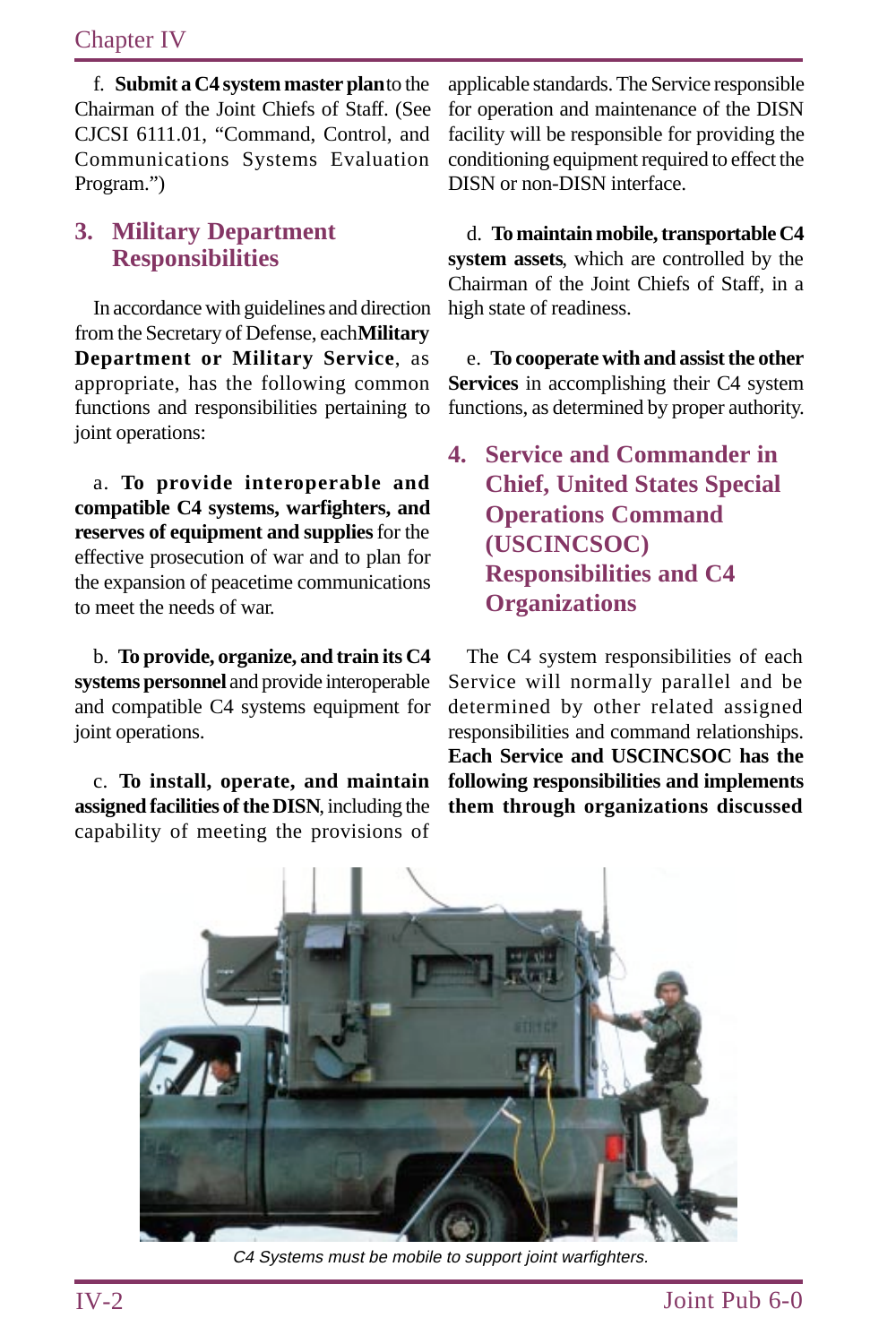**below** that are unique to their respective operating environments:

a. **To provide, operate, and maintain the C4 facilities** organic to its own tactical forces, including organic Service elements.

b. **To provide, operate, and maintain terminal equipment** on DISN access circuits, circuits required for communications with elements of other Services, and associated circuit facilities as may be assigned or mutually agreed.

c. **To provide, operate, and maintain interoperable and compatible C4 systems** for distress, disaster, emergency, and safety as directed by proper authority and in accordance with applicable international agreements.

d. **To provide the capability for interface of non-DISN facilities.**

- The Service operating a non-DISN facility that must interface with the DISN while using existing equipment will meet required interface standards.
- A Service procuring new non-DISN facilities that are to interface with the DISN must ensure that they meet applicable standards.

e. **To provide the combatant commands with Service C4 system and connectivity requirements** for forces assigned to that command for inclusion in command deliberate planning.

f. **Army Communications Organizations.** The Army communications organizational structure extends from the Service headquarters level down to the Army division and separate combat brigade. At the Department of the Army (DA), the **Director of Information Systems for Command, Control, and Communications** is responsible

for the overall planning, programming, and budgeting of Army communications/ information systems that support both strategic and tactical requirements worldwide. The responsibility includes those Defense Communications System (DCS) facilities that are assigned to the Army for engineering, installation, operation, and maintenance.

- **The Army communications organizations are designed around Army strategic missions** as assigned by the Joint Strategic Capabilities Plan and the DA, **and the tactical communications required** to support deployed Army forces from the Army level down to the smallest unit. Strategic communications are designed to support the Army mission of operating and maintaining assigned portions of the **Defense Information Systems Network** worldwide. Additionally, in Europe, the Pacific, and the continental United States, the mission is to provide Army forces and other Services with conductivity into the DCS through Army communications systems and voice and message switches. Tactical communications in support of all Army forces are provided by **tactical mobile communications units** from separate signal brigades that provide communications in support of Army and other non-Army c orps units. Support to corps, divisions, and below is provided by **organic signal brigades** and battalions designed to meet the operational requirements of their units.
- **United States Army Information Systems Command** (**USAISC) has the principal responsibility of engineering, installing, operating, and maintaining all Army DCS facilities** and the communications for theater army at Echelons Above Corps (EAC). Subordinate to USAISC are the **Army signal commands and brigades** that implement DCS and EAC communications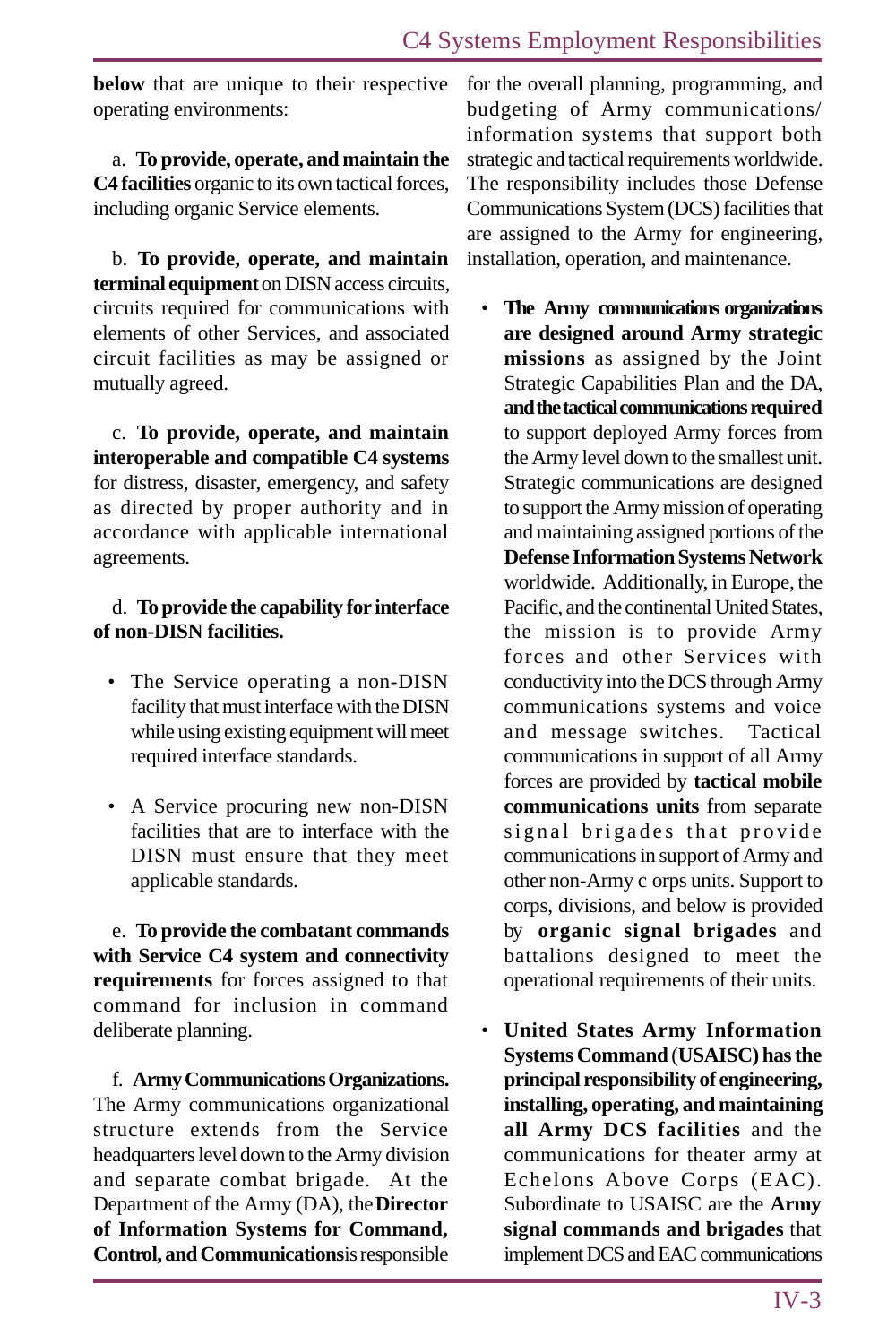## Chapter IV

missions for their respective areas of operations. USAISC is also responsible for supporting post communications facilities that include local switching and distribution systems. See Figure IV-1.

• The **theater Army component commands** are directly responsible to the geographic combatant commanders and under the guidance of Headquarters, DA, for administrative and long-range **Program Objective Memorandum** matters.

Component commands include US Army Europe, Heidelberg, Germany; the US Army Pacific, Fort Shafter, HI; and US Army Central at Fort McPherson, GA. **Each Army component command has a fairly large information systems staff and intelligence staff** (which is normally part of the Joint Intelligence Center). During war, the **Theater Army Communications Command** has operational control over the signal organizations supporting the theater Army



**Figure IV-1. US Army Information Systems Command**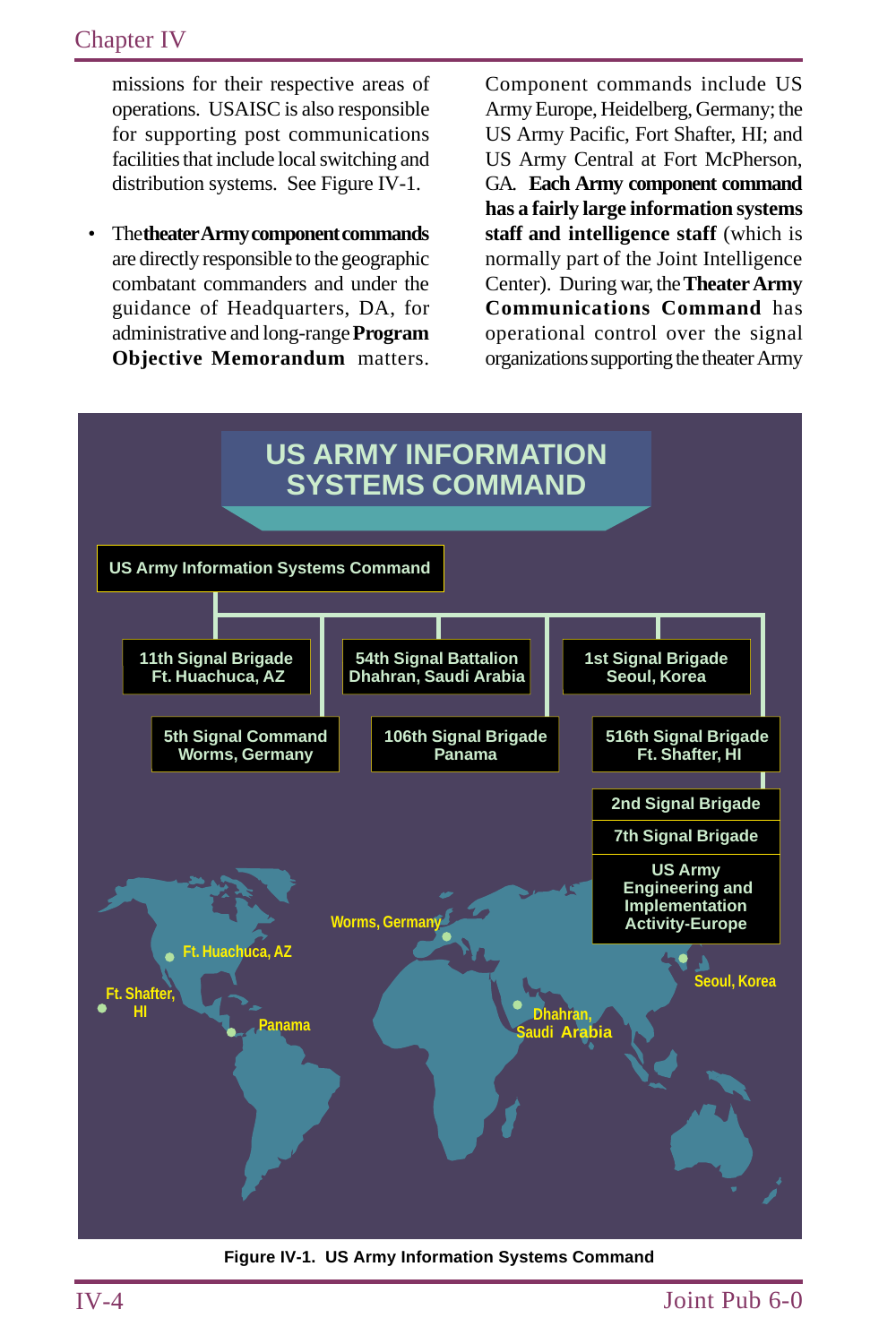and its component commands. In this role, **the Theater Army Communications Command is responsible for all in-theater Army communications** that are not organic to Army corps and smaller-sized units. The Theater ArmyCommunications Command would operate and maintain in-theater Army DCS facilities (and, in some cases, joint facilities) that are, in turn, under the management/control of the DISA Area Communications Operations Center.

- In October 1992 the Army modified the way USAISC operates on an installation. Previously, the Directorate of Information Management (DOIM) worked directly for USAISC and did not fall under the post commander for the installation, operation, and maintenance of communications systems. Today, **the DOIM is assigned to USAISC but is under the operational control of the garrison commander**. Units that are part of this directorate provide the interface between installation communications and commercial or DCS communications organizations.
- From a tactical standpoint, **communications units below Army level are organic to the supported command** (corps, division, or separate brigade). At most Army corps, **a signal brigade composed of several signal battalions supports the corps headquarters and provides communications** between the corps and its subordinate commands. Each division and separate combat brigade contains an organic signal battalion or company to provide its communications systems. These units are normally organized to support a Division Main, Tactical Command Post, Division Artillery, or Division Support Command. They use **Mobile Subscriber Equipment** to provide communications access nodes

that connect the combat brigades across the division. For a separate combat brigade, a signal company or reinforced communications platoon normally will provide the same type of communications support. **Responsibility for communications support is from higher echelons to lower organizations.** Figure IV-2 illustrates Army tactical communications configurations.

• Other units having large-scale communications systems to support unique operations in a corps or division are the **military intelligence brigades** (corps level) or **Combat Electronic-Warfare Intelligence battalions** (division level) and **the Air Defense Artillery** (brigade and battalion level) that have dedicated communications systems to support their assigned units when dispersed across the battlefield.

g. **Navy Communications Organizations.** The US Navy is one of two Services within the Department of the Navy. The other, the Marine Corps, is discussed later in this chapter. The Chief of Naval Operations (CNO), as the Navy's Chief of the Service, is responsible for recruiting, organizing, training, equipping, and providing naval forces for assignment to combatant commands, and for administering and supporting these forces. **Providing communications support to the forces is the responsibility of several organizations** subordinate to the CNO. Figure IV-3 shows the structure of naval communications within the Department of the Navy.

• **The N-6, Directorate of Space and Electronic Warfare, is the principal Navy staff responsible to the CNO for C4I.** The N-6 is charged with oversight and development of the technological systems and organizational support systems that focus on the command and control of forces by naval commanders. Primary responsibilities **include the**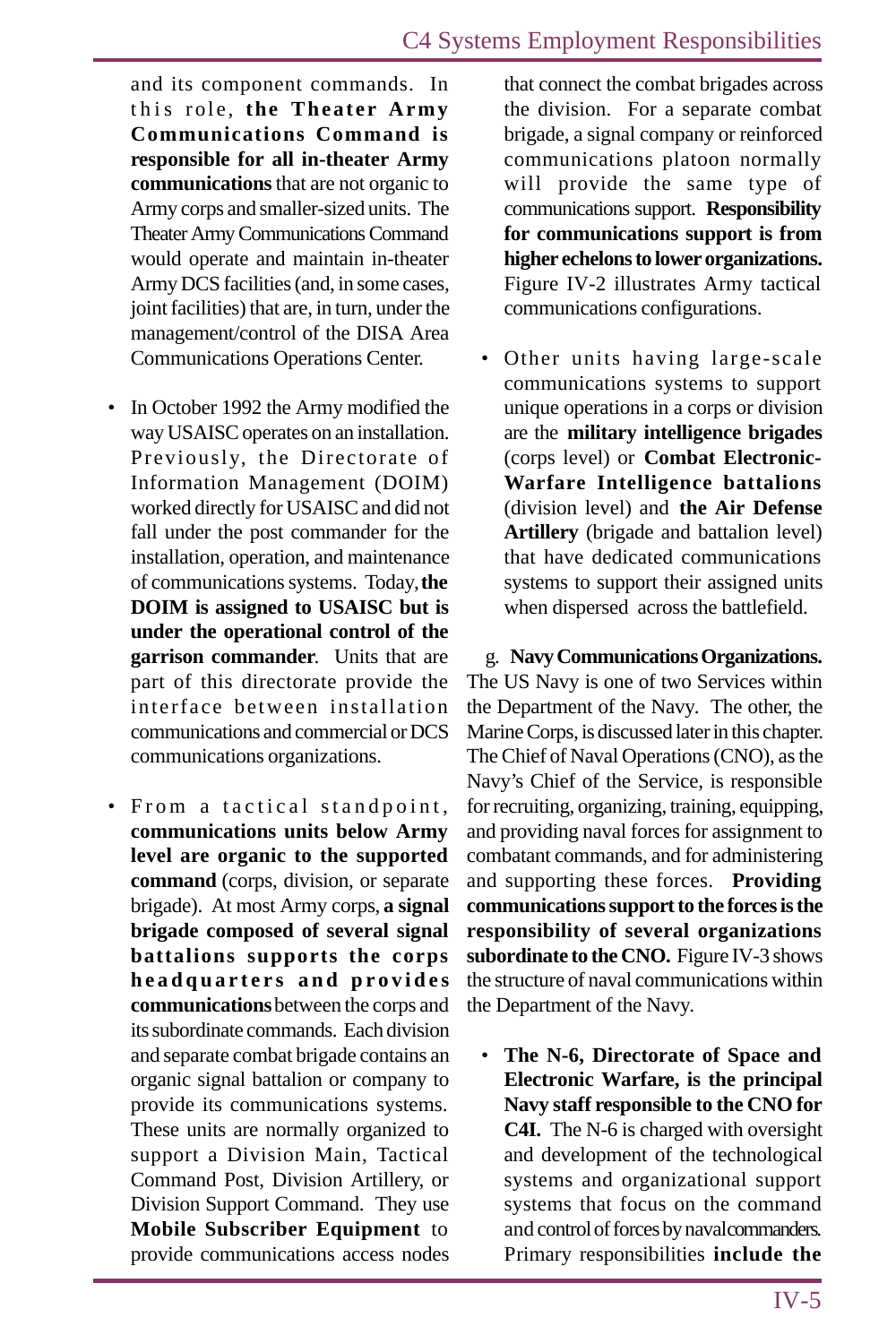## Chapter IV



**Figure IV-2. Representative Theater Army Tactical Configurations**

**Naval C4I strategy and developing systems that support C4I For The Warrior and doctrine governing related space, Information Warfare, and C4I systems.**

• **Subordinate to the N-6 is the Naval Computer and Telecommunications Command (NCTC).** The NCTC is charged with the **administrative and technical oversight of the Navy's shorebased naval telecommunications facilities**—Naval Computer and Telecommunications Area Master Stations (NCTAMS), Naval Computer and Telecommunications Stations (NCTS), and other computer and

telecommunications shore sites. The NCTC has administrative control of all shore-based telecommunications facilities worldwide, oversees the operations of the naval portion of the DCS, and maintains administrative and logistical oversight of the Naval Telecommunications Integration Center and the Naval Electronic Spectrum Center.

• **A NCTAMS is the transmission and switching hub** for routing all fleetoriginated traffic into the DCS and for distributing DCS and internal Navy traffic to fleet units. At the tactical unit level, **a ship's communications**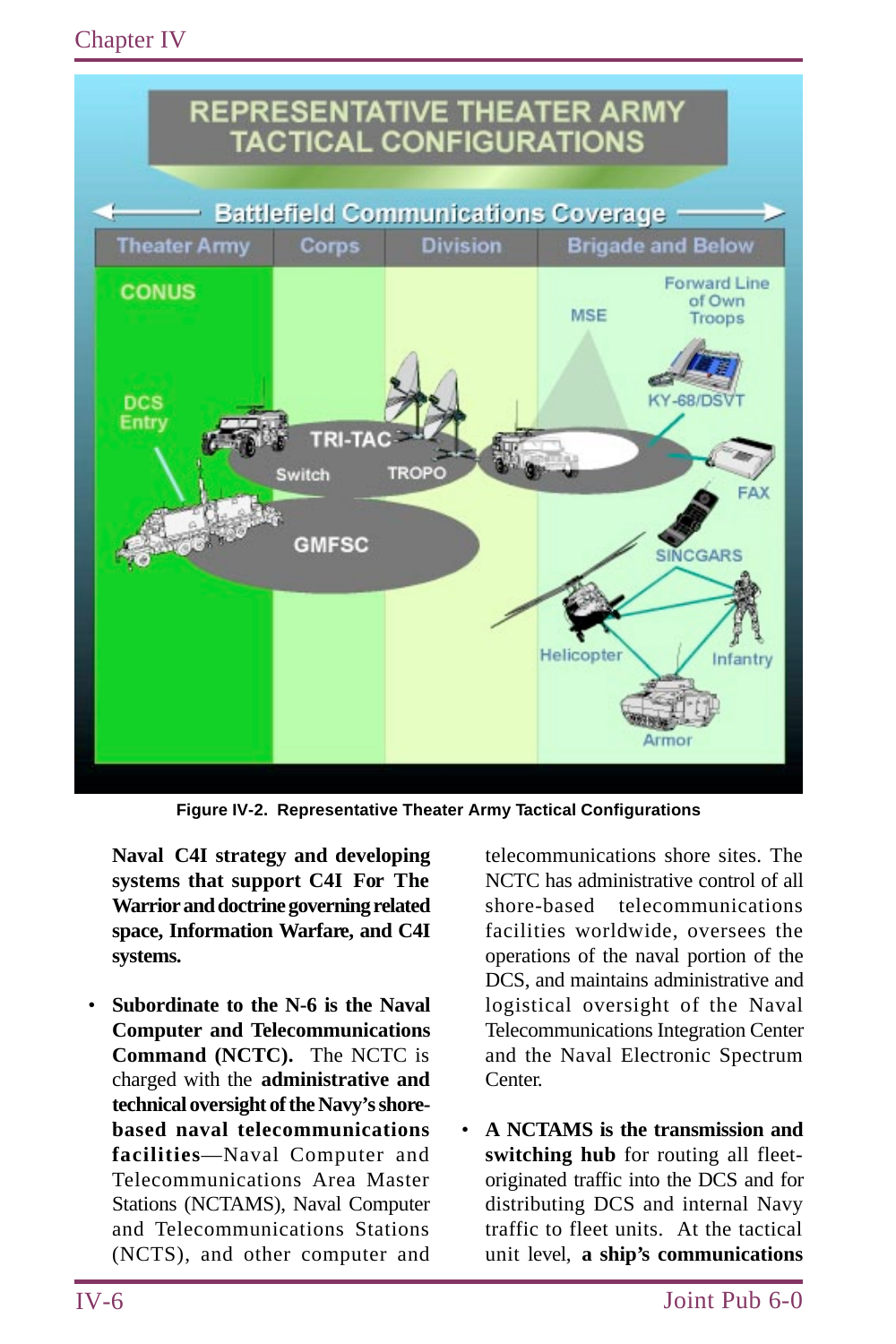## C4 Systems Employment Responsibilities



**Figure IV-3. Naval Communications Structure**

**officer is responsible for all telecommunications activities**. At a naval base, Naval Computer and Telecommunications Centers or Detachments furnish base telecommunication and computer services and provide entry into the DCS. The NCTAMS is administratively subordinate to the Commander, NCTC.

- **The NCTAMS is responsible for all Naval Computer and Telecommunications System daily operations within its assigned region.** NCTAMS also maintain control over subordinate NCTSs within their area. **Fleet Commanders have operational control of NCTC facilities**, such as NCTAMS, **located in their areas of operation**. For example NCTAMS Pacific, an administrative subordinate of NCTC, is under the operational control of the Commander-in-Chief, Pacific Fleet. Four NCTAMS: NCTAMS LANT in Norfolk, VA; NCTAMS MED in Bagnoli (Naples), Italy; NCTAMS WESTPAC in Finegayan, Guam; and NCTAMS EASTPAC in Wahiawa, HI, are the primary shore-based telecommunications and computer hubs serving US Navy fleet activities worldwide.
- The **US Atlantic Fleet** at Norfolk, VA, serves as the Navy component command for the United States Atlantic Command; the **US Pacific Fleet** at Makalapa, HI, for the United States Pacific Command (USPACOM); the **US Naval Forces Europe** located in Naples, Italy, with administrative staff in London, serves as the Navy component command for the United States European Command (USEUCOM); **US Naval Forces Central**, with headquarters at MacDill AFB, FL, and a forward headquarters in Bahrain, serves as the Navy component command for the United States Central Command (USCENTCOM). **These headquarters have organic telecommunications staffs who supervise these activities within their areas of operations.**

h. **Air Force Communications Organizations** are shown in Figure IV-4. The Office of the Chief of Staff of the Air Force is organized with a **Deputy Chief of Staff for Command, Control,**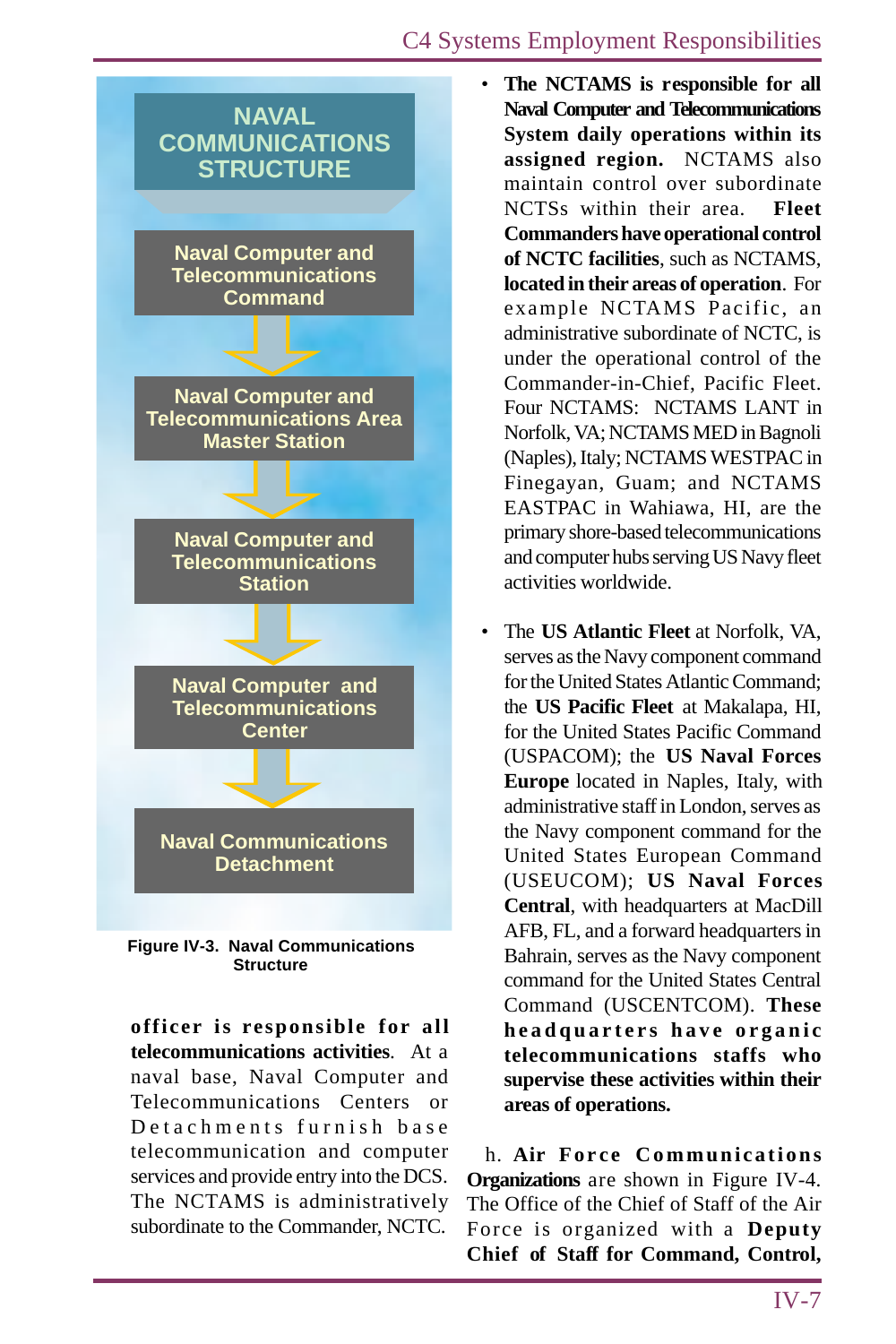**Communications, and Computers** referred to as SC. The SC is responsible to the Chief of Staff of the Air Force for architecture and technical policy, joint interoperability matters, future concepts, monitoring programs, and budgets for the Air Force C4 infrastructure. The SC currently has responsibility for direct oversight of three directorates and three Field Operating Agencies. On the staff side are: Plans, Policy, and Resources; Architectures, Standards, and Interoperability; and Mission Support. Organizations outside the staff include the **Air Force Pentagon Communications Agency**; **Air Force Frequency Management Agency**; and the **Air Force C4 Agency**. Operational and tactical level communications are within the Air Combat Command at Langley AFB, VA.

• The Air Force Pentagon Communications Agency (AFPCA) is responsible for supporting Air Force communications in the Pentagon and the Washington, D.C. area. They were reorganized in March, 1995 under the single agency manager for Pentagon Technical Services, but will continue to function as AFPCA.

- The Air Force Frequency Management Agency is responsible for all matters involving frequency management.
- The Air Force C4 Agency is responsible for carrying out policy directed by the AF Deputy Chief of Staff for C4. As the technical arm of Headquarters USAF/SC, it ensures C4 integration across the Air Force.
- The 3 Combat Communications Group (CCG) at Tinker AFB, OK, and the 5 CCG at Warner Robins AFB, GA, are subordinate to the Air Combat Command at Langley AFB, VA. The 1 Combat Communications Squadron (CCS) and 644 CCS are subordinate to US Air Forces Europe and Pacific Air Forces, respectively. Additionally, Air National Guard and Air Reserve Forces Combat Communications Squadrons are also employed when required. CCG/CCS



**Figure IV-4. US Air Force C4 Organizational Structure**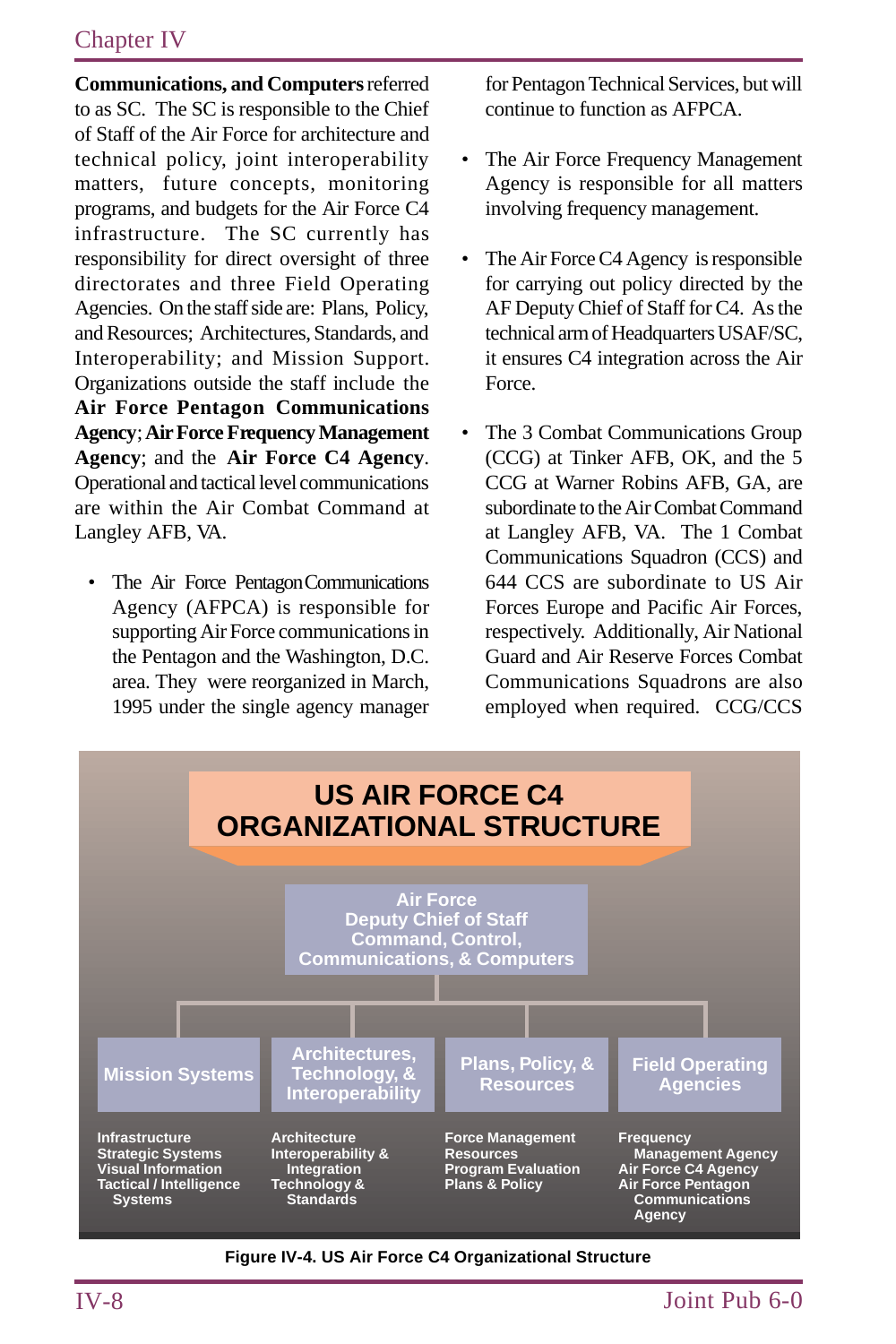missions will be to deploy equipment and personnel to augment initial communications capabilities already in theater. Their assets provide a more robust mixture of Tri-Service Tactical Communications (TRI-TAC) and commercial communications equipment than is often found in a theater of operations. Capabilities provide long haul communications capabilities to include ground mobile forces (GMF) satellite, tropospheric and line of sight (LOS) microwave, digital and analog switching, record communications, and technical control capabilities. Under the Theater Deployable Communications program, older TRI-TAC equipment will be replaced with advanced digital equipment which includes multi-band capable satellite terminals capable of backward compatibility with GMF terminals while also being capable of using commercial satellite bands. In addition to the more robust communications capabilities, the CCGs and CCSs provide deployed Air Traffic Control capabilities to support bare base operations.

i. **Marine Corps Communications Organizations.** The US Marine Corps is a separate Service within the Department of the Navy. Headquarters Marine Corps (HQMC) is located at the Navy Annex of the Pentagon, Washington, D.C. **The Commandant of the Marine Corps (CMC) has the primary responsibility for recruiting, organizing, training, equipping, and providing Marine forces** for assignment to combatant commands. The Service administers and supports those forces, including C4, through a senior staff and subordinate commands.

• As shown in Figure IV-5, **the CMC's principal military staff assistant for communications and intelligence functions is the Assistant Chief of Staff for C4I.** The C4I Department located at HQMC is responsible for all matters regarding these functional areas, to include planning, programming, budgeting, directing, and operations.

- In addition to the headquarters staff, two large Marine Corps support commands have communications responsibilities: the **Marine Corps Systems Command** and the **Marine Corps Combat Development Center** located at Quantico, VA. They are responsible for developing C4I-related doctrine, training and education, equipment acquisition strategies, technical development, and hardware and software program oversight.
- All US Marine Corps operational forces are organized for combat as **Marine airground task forces** (MAGTFs). Regardless of size, each MAGTF consists of a command element, a ground combat element, an aviation combat element, and a combat service support element. **All have communications requirements and support organizations.** Figure IV-6 illustrates the structure of a notional US Marine Corps operational backbone communications structure.
- **MAGTFs are assigned to two regional Marine Forces: Marine Forces Atlantic and Marine Forces Pacific (MARFORPAC).** These commands are Marine components of the various geographic combatant commanders; they concurrently constitute the Marine segments of US Navy components to geographic combatant commanders. For example, the Commanding General, MARFORPAC, is the Marine component commander for USCENTCOM and USPACOM. **The most recent addition to the organizational structure is Marine Forces Europe**, which is located near USEUCOM headquarters at Vaihingen, Germany.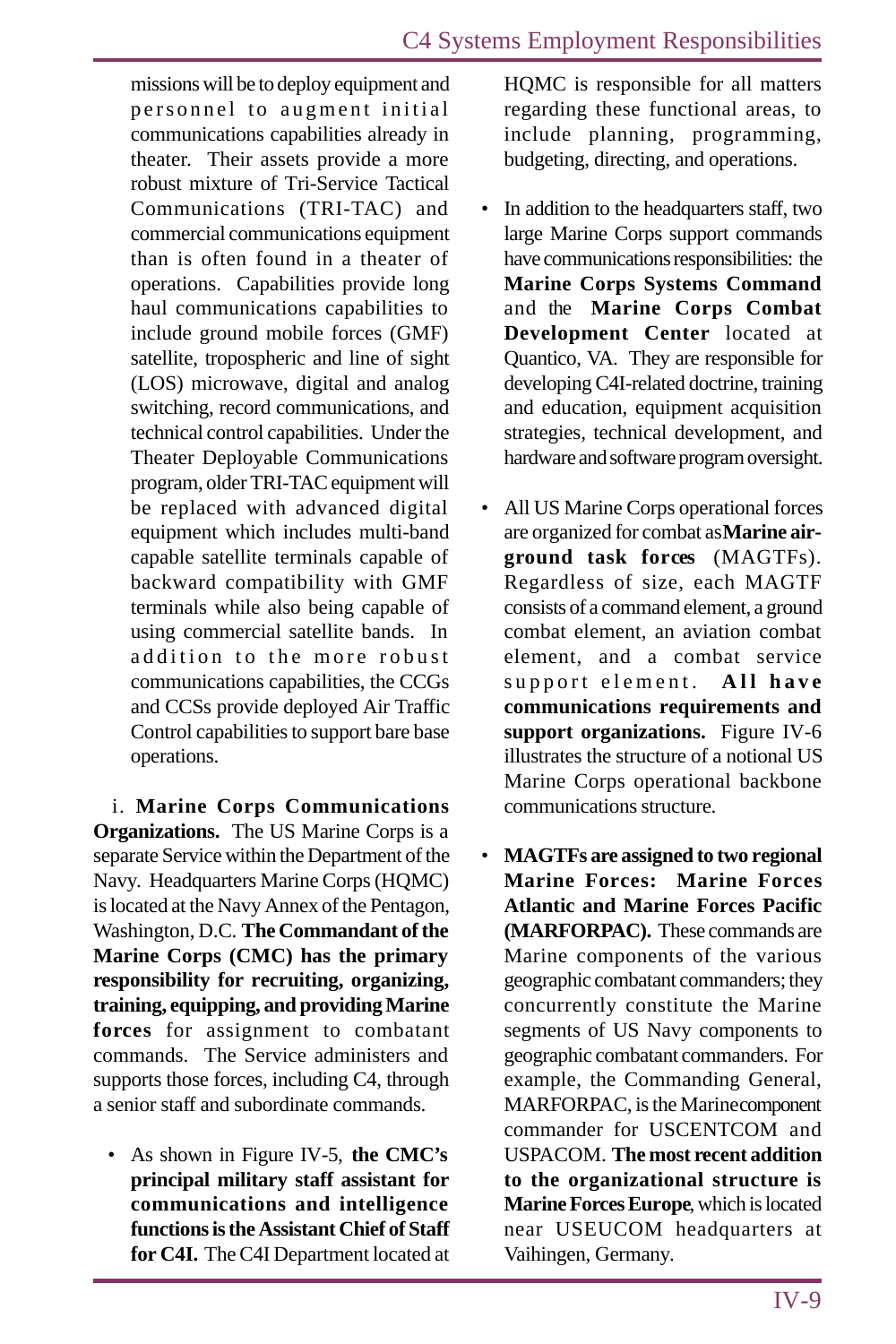

**Figure IV-5. US Marine Corps Communications and Intelligence Overview**

• **Marine Forces Pacific has two warfighting MAGTFs:** I Marine Expeditionary Force (MEF) located at Camp Pendleton, CA, and III MEF assigned to Camp Butler, Okinawa, Japan. Marine Forces Atlantic, with headquarters at Camp Lejeune, NC, is assigned II MEF, which is also homebased at Camp Lejeune, NC. **Each MEF contains a command element, an** **infantry division, a Marine aircraft wing, and a service support group.** MEFs can be further task-organized as operationally necessary into smaller MAGTFs; additionally, it is possible to add elements to a MEF to increase combat power. During the Gulf War, for example, both the 1st Marine Division (from I MEF) and the 2nd Marine Division (from II MEF), along with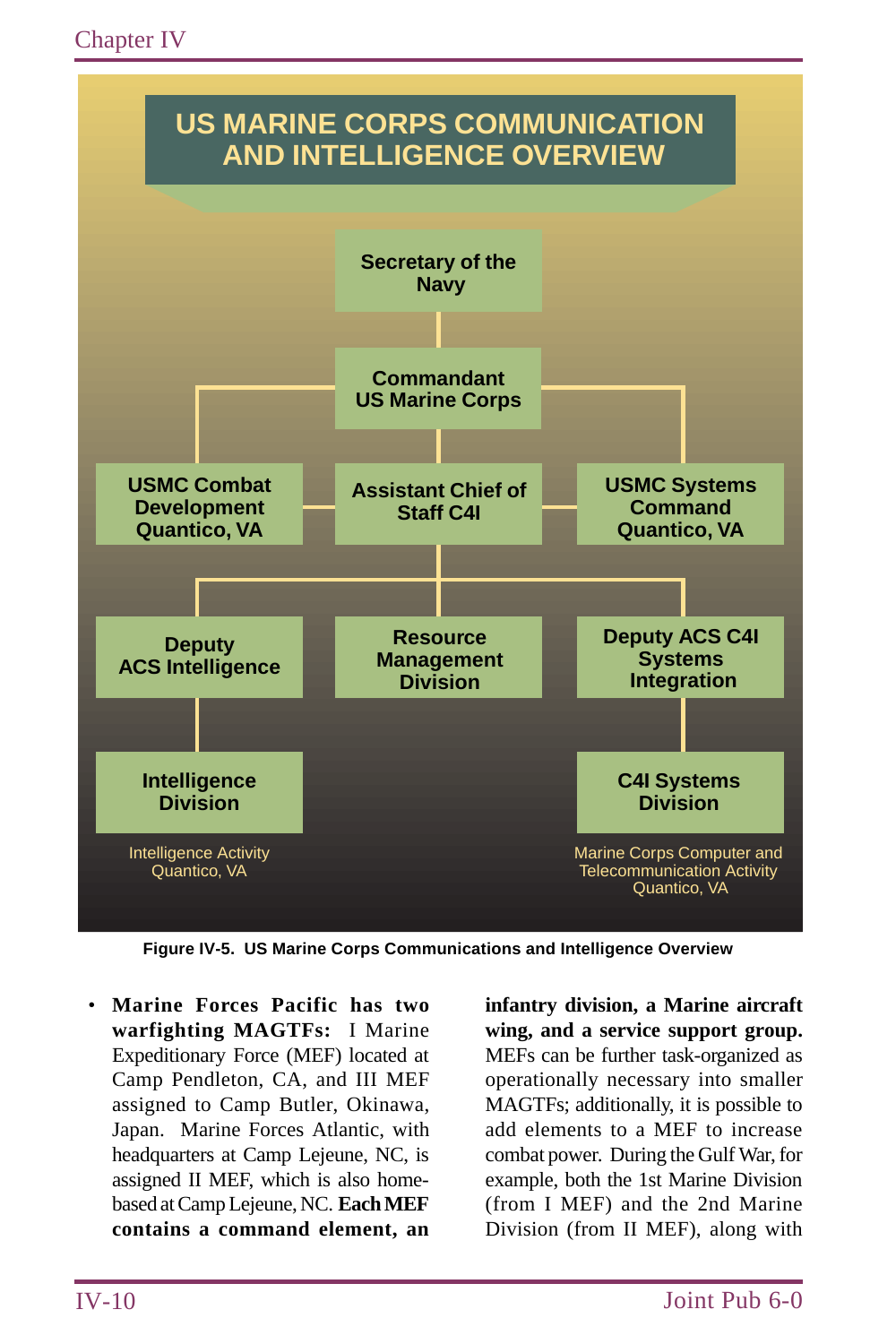

**Figure IV-6. Notional US Marine Corps Operational Backbone Communications Structure**

coalition forces, formed the ground combat element of I MEF— USCENTCOM's Marine component.

- **Organic telecommunications and intelligence support to the MEF headquarters is provided by a Surveillance, Reconnaissance, and Intelligence Group (SRIG).** Within SRIGs are a communications battalion, a radio battalion, and other tactical surveillance and intelligence organizations.
- **The communications** battalion, the major communications unit within a MEF, **is charged with providing**

**common-user, general service message, and other telecommunications support** as required to the MEF headquarters. This includes, but is not limited to, multi-channel satellite, single channel satellite, multi-channel terrestrial, and single channel terrestrial transmissions systems, along with circuit, packet, and message switching services. **The communications battalion also provides necessary equipment to interface** with the DCS, the Naval Telecommunications System, JTF systems, and multinational military systems as required. **The communications battalion may be augmented** as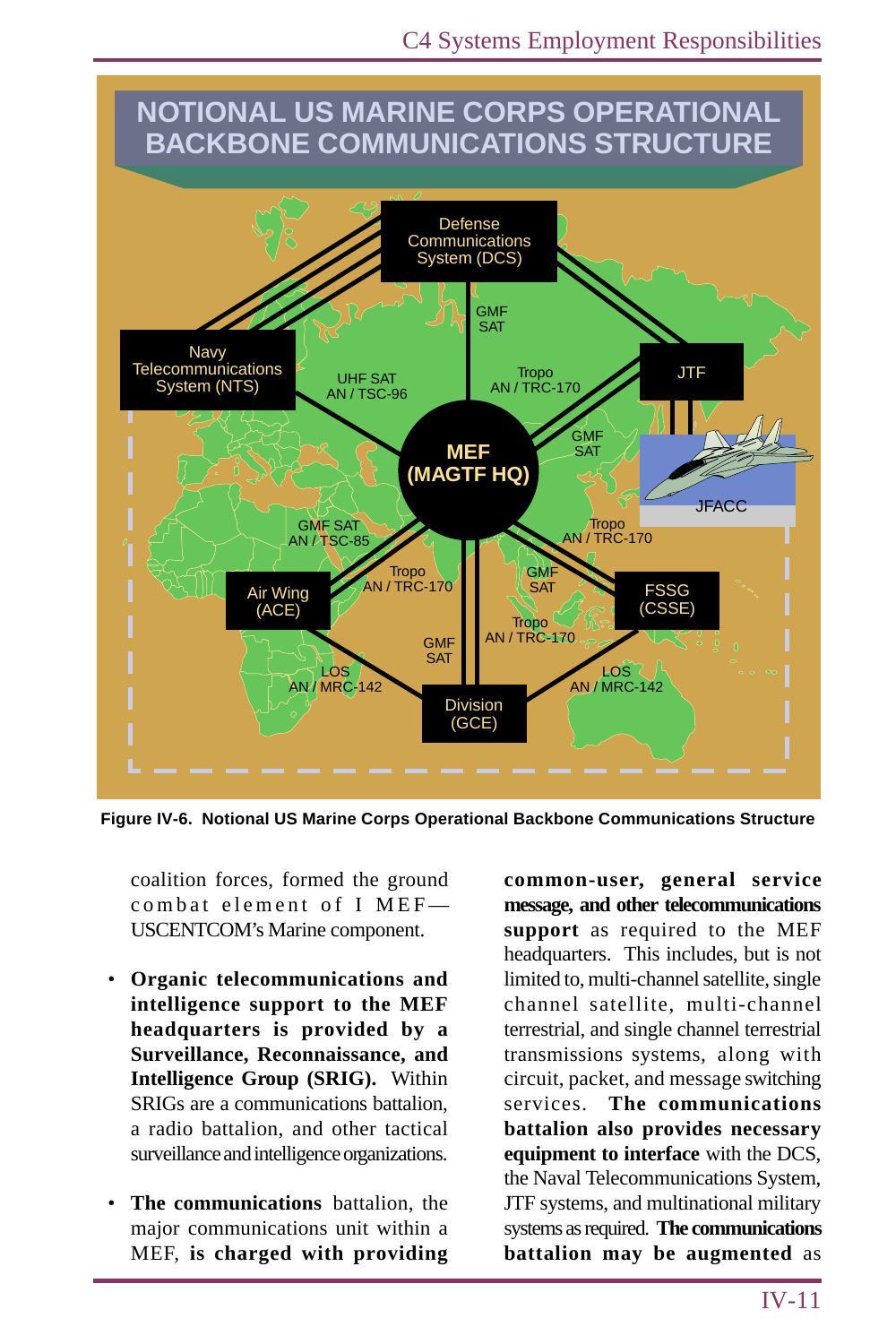directed for joint operations by JTFprovided communications equipment and systems. **A communications battalion is located with each MEF** the 7th with III MEF on Okinawa, Japan; the 8th with II MEF at Camp Lejeune, NC; and the 9th with I MEF at Camp Pendleton, CA.

- **MAGTF Special Compartmented Intelligence (SCI)** communications terminal support is provided by dedicated **Special Security Communications Teams** from the SRIG's radio battalion. The communications battalion, however, provides most of the trunking and switching support for SCI circuits within the MEF.
- Each Marine aircraft wing has an organic communications squadron, each Marine division an organic communications company, and each service support group a communications company. These communications units provide internal communication to their respective organizations; the MEF's communication battalion provides common-user external communications.
- **The traditional staff functions of communications-electronics and computer systems have been combined in all Marine tactical organizations** from the MEF headquarters to the battalion/squadron level into one principal staff officer titled either the G-6 or S-6, depending on the size of the unit. For example, a MEF has a G-6, while an infantry battalion has an S-6.

j. **Coast Guard Communications Organizations.** Although the Coast Guard is attached to the Department of Transportation, it has participated, as an arm of the US Navy, in every national conflict. It routinely participates in various DOD

activities and in Navy fleet and joint exercises. The Coast Guard is headquartered in Washington, D.C., and has an Atlantic and Pacific area headquarters, ten district headquarters, ten air stations, and twelve communications and long-range electronic aid to navigation (LORAN) stations that provide C4 support worldwide. The **Coast Guard Office of Command, Control, and Communications manages communications organizations** that routinely interact with the Services, as do subordinate units engaged directly in operations involving the joint community. **The Coast Guard is directly connected with all major DOD common-user systems** such as Defense Data Network, Defense Switched Network, and Defense Commercial Telecommunications Network. Additionally, it plays a very active role in the counterdrug community and has C4 access to systems supporting that effort.

- In addition to major systems connectivity, **the Coast Guard has mobile/ transportable systems** such as ultra high frequency (UHF) tactical satellite (TACSAT) and LOS radio systems **that provide secure and nonsecure connectivity at the operator level.** This is important to the day-to-day operations where it and the military community routinely interact. Examples include search and rescue, aids to navigation, and maritime law enforcement. Major missions under the latter category include customs and immigration issues such as those recently experienced with Haitian refugees, and daily operations in the areas of smuggling and narcotics enforcement.
- Organizationally, **several communications responsibilities exist in the mission area of aids to navigation** that are especially important to the Navy and Air Force. These include the **long-range electronic aid to**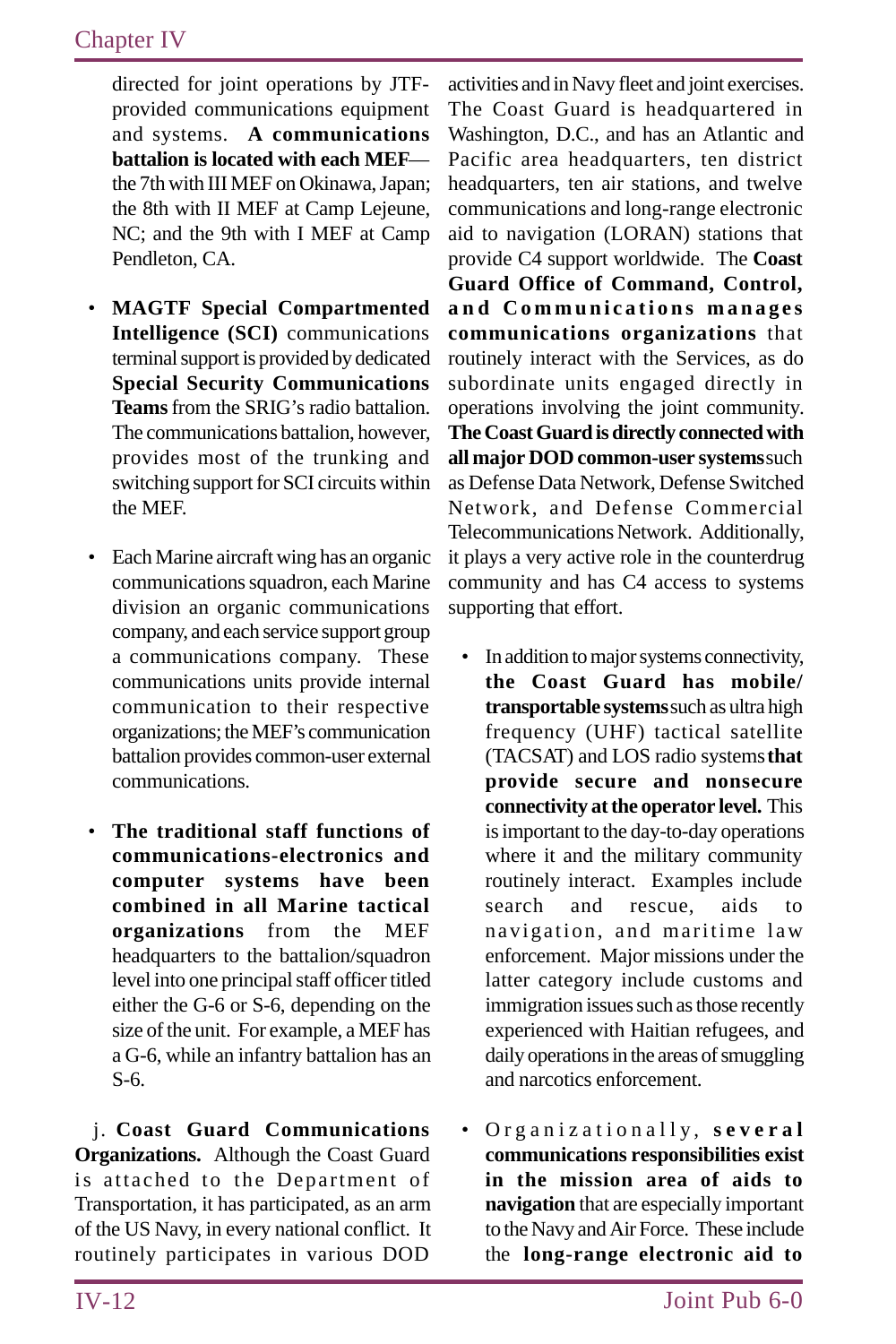**navigation** known as LORAN-C, Differential Global Positioning System, and OMEGA. In a related mission, the Coast Guard has an important role in Global Positioning System (GPS) management. Specifically, it operates the **GPS Information Center** that provides civil users of that system with system status and other GPS satellite information. In that regard, it works directly with the United States Space Command in the development of the **DOD Operational Capability Reporting Management System** regarding the interface of the military with the nonmilitary GPS community.

k . **Special Operations Forces Communications Organizations.** Special operations forces (SOF) have **unique missions** that include direct action, strategic reconnaissance, unconventional warfare, foreign internal defense, counterterrorism, psychological operations, and civil affairs. The execution of these missions often **requires communications and intelligence systems support that is distinctly different from that required by conventional forces**.

- Located at MacDill AFB in Tampa, FL, **US Special Operations Command (USSOCOM) is the combatant command with oversight of the special operations community**. In normal circumstances, the orientation of USSOCOM is support, not operational control. It does so with the help of its four component commands, which similarly have intelligence and communications staffs, but also have units and capabilities that can be tasked to support communications missions.
- **SOF units require lightweight, highly mobile, and efficient communications that have a low probability of detection and interception.** SOF units have organic communications capability to

connect tactical headquarters to small deployed elements operating in the field. Communications normally consist of UHF satellite and high frequency (HF) or UHF/very high frequency LOS communications equipment. USSOCOM acquired communications systems under a program called "Crashout," that provide an **initial deployable communications Joint Special Operations Task Force (JSOTF) package**. These packages include commercial and military transmission, cryptographic, terminal equipment, power generation assets, UHF TACSAT, international maritime commercial satellite, HF radios, STU-III secure telephones, and computer terminals.

## **5. DOD Agency Responsibilities**

DOD Agency Responsibilities:

a. **DIA is responsible for developing, implementing, and managing the configuration of information, data, and communications standards for intelligence systems**, in coordination with the Joint Staff, Services, other agencies, and the Office of the Secretary of Defense. DIA establishes defense wide intelligence priorities for attaining interoperability between tactical, theater, and national intelligence related systems and between intelligence related systems and tactical, theater, and national C4 systems.

b. **DISA is responsible for ensuring that the DCS/DISN meets the worldwide network and transmission telecommunications requirements** of the NCA, DOD, and other authorized government agencies and departments. DISA is further charged with **providing reliable, flexible information services to all users at acceptable costs**. These services include **providing network service to facilitate information transfer**; planning, programming, and network system engineering; implementing all DISN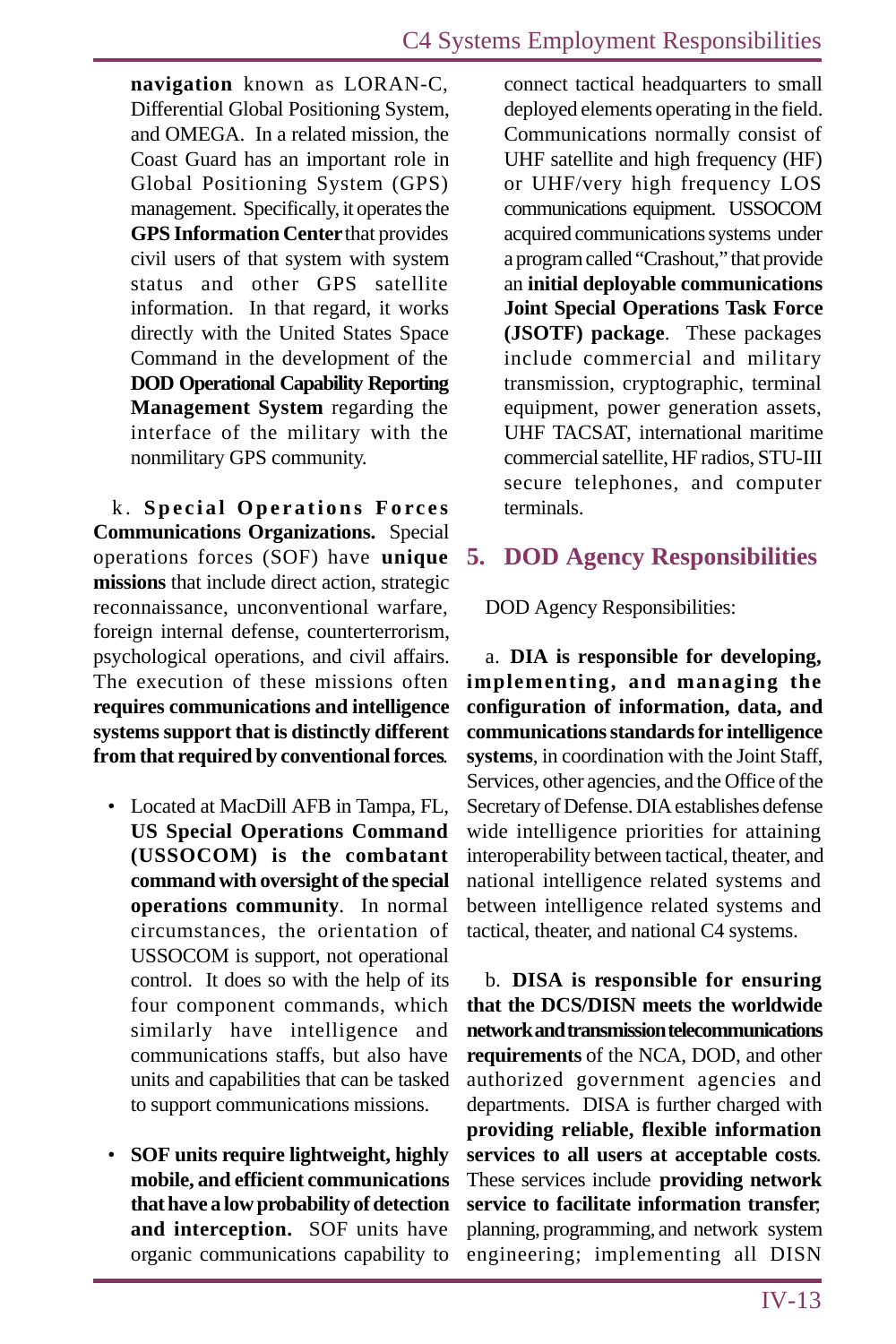programs; and centralized internal DISA telecommunications services. DISA, for example, has operational control of the Defense Network (scheduled to be replaced 1 October 1995 by DISN Internet Protocol Router Data Services), video teleconferencing for all DOD, the Red Switch Network, the Defense Message System, and other extensive telecommunications and computer networks. **The Director, DISA, is also designated the Nuclear C3 System Engineer.** The Nuclear C3 System Engineer is charged with providing technical support to the Joint Staff in carrying out responsibilities with respect to the Nuclear C3 System. This nuclear C3 technical support includes: operational assessments, the drafting of related Joint Emergency Action Procedures and Operation Plans, developing battlestaff certification plans, providing assessments of engineering or operational issues, recommending techniques and systems to counteract the threat, performing threat assessments to include survivability studies, and proposing developmental efforts and new C3 systems to meet Nuclear C3 System objectives.

- DISA is also responsible for **specifying interfaces** with non-DCS/DISN military and commercial elements and **recommending standards** to promote interoperability between DCS and non-DCS stations. It also analyzes non-DOD communications activities and facilities that can be fully integrated or collocated with DCS/DISN operating facilities.
- A significant quantity of critically important **intelligence circuits** traverse DCS/DISN transmission and switching networks or commercial networks maintained by DISA. Consequently, **knowledge of this agency and how it operates is important for those intelligence planners** who are developing new requirements that require communications support.

c. **The National Security Agency is responsible for developing and prescribing cryptographic standards and principles** that are technically secure and sound; development and executive management of DOD cryptographic hardware and software systems; and providing specialized support to the NCA and operating forces (e.g., National Intelligence Support Teams and other special capabilities).

## **6. Responsibilities of the JTF Establishing Authority**

**The establishing authority:**

a. **Ensures that C4 systems personnel, COMSEC, and equipment requirements** of the Commander, Joint Task Force (CJTF), and Commander, Joint Special Operations Task Force, **are supported**.

b. **Coordinates C4 activities** with the Chairman of the Joint Chiefs of Staff, DISA, Services, combatant commands, component forces, and others, as appropriate.

c. **Prepares C4 policy and guidance** to enable subordinate forces to operate within the unified command structure.

d. **Ensures compatibility** of JTF C4 systems.

## **7. CJTF Responsibility**

### **The CJTF:**

a. **Ensures adequate and effective C4 systems are available to support** the joint force C2 infrastructure.

b. **Publishes C4 plans, annexes, and operating instructions** to support the assigned mission.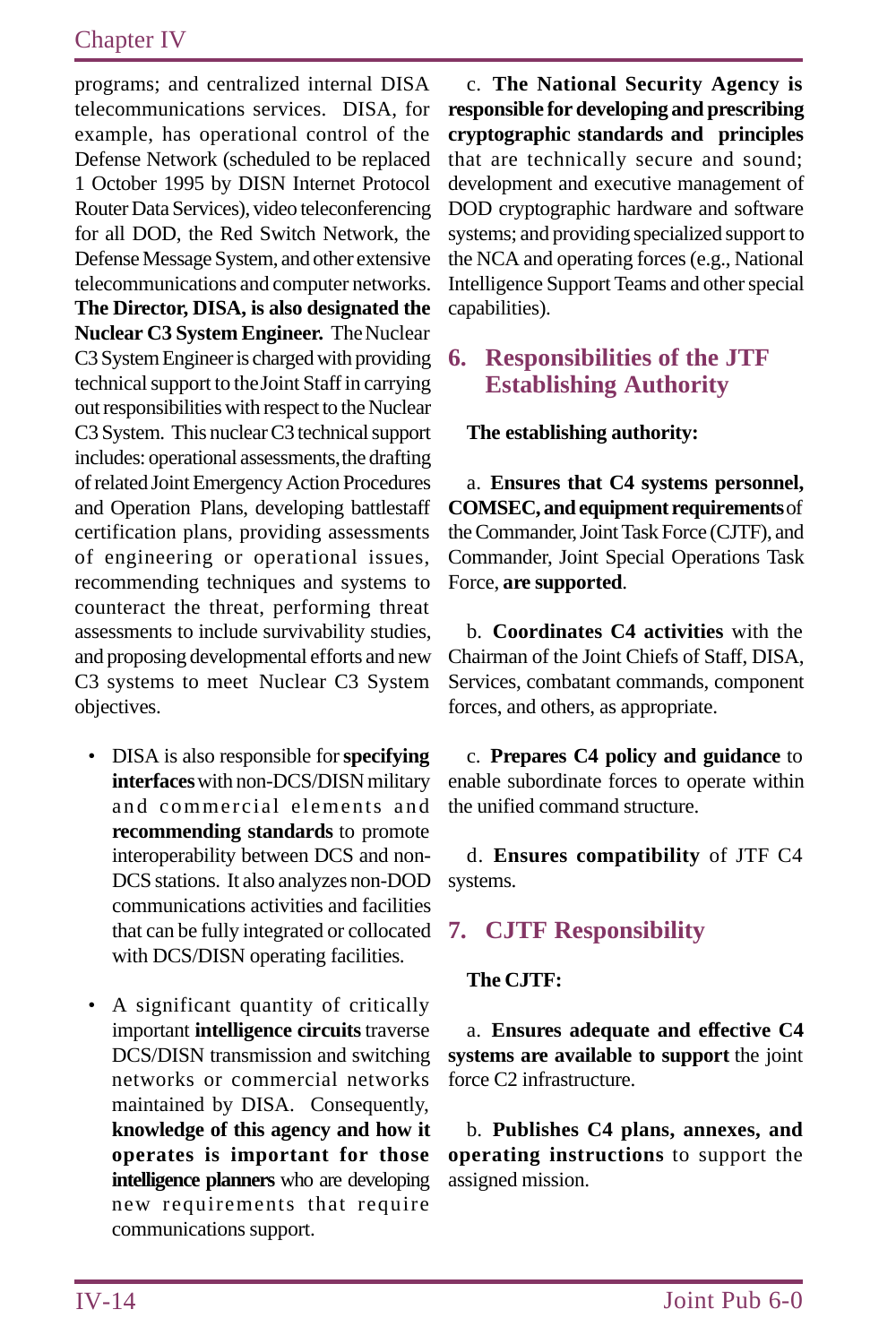c. **Provides overall management** of all C4 systems supporting the JTF.

d. **Reviews and coordinates C4 plans** prepared by subordinate commands.

e . **Requests CJCS-controlled transportable communications assets**, including JCSE assets, in accordance with CJCS MOP 3, "CJCS-Controlled Communications Assets" and other established procedures. (See Chapter II for additional information on spectrum management responsibilities.)

f. **Ensures compatibility** of JTF C4 systems.

## **8. The JTF Director of C4 Systems (J-6) Responsibilities**

**The JTF J-6:**

a. **Responds to the CJTF** on all C4 matters.

b. **Exercises staff supervision, operational direction, and management control** of all CJCS-controlled transportable assets, including JCSE, and C4 assets employed in joint C4 systems and networks.

c. **Establishes the JCCC** to support top level network control and management within the joint operations area.

## **9. Joint Communications Support Element Responsibilities**

**The JCSE is a unique communications organization** under the operational control of the CJCS. Headquartered at MacDill AFB, the JCSE consists of an active duty element of about 500 personnel and two Air National Guard Joint Communications Support Squadrons. **JCSE's primary mission is to provide tactical communications support** for two simultaneously deployed JTFs and two JSOTFs. **The JCSE possesses a wide range of tactical communications capabilities** tailored to meet a variety of contingency missions. The unit is staffed with personnel from all the Services and is equipped with a wide array of tactical and commercial communications equipment.

## **10. DISA Liaison Officer Responsibilities**

### **The DISA Liaison Officer:**

a. **Serves as the interface** between exercise and/or joint operation participants and DISA.

b. **Provides staff advice** to the JTF J-6 on DISN matters.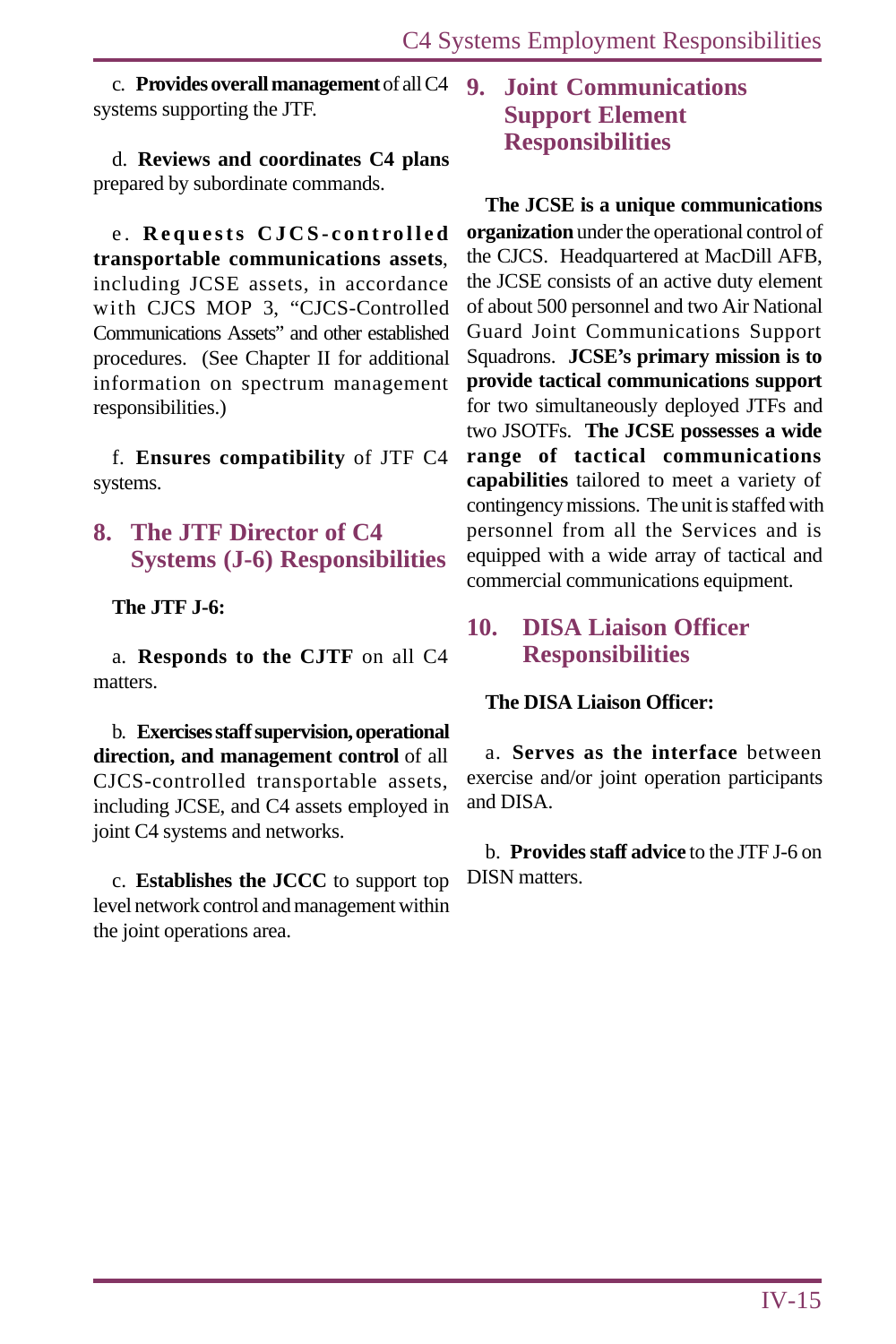Intentionally Blank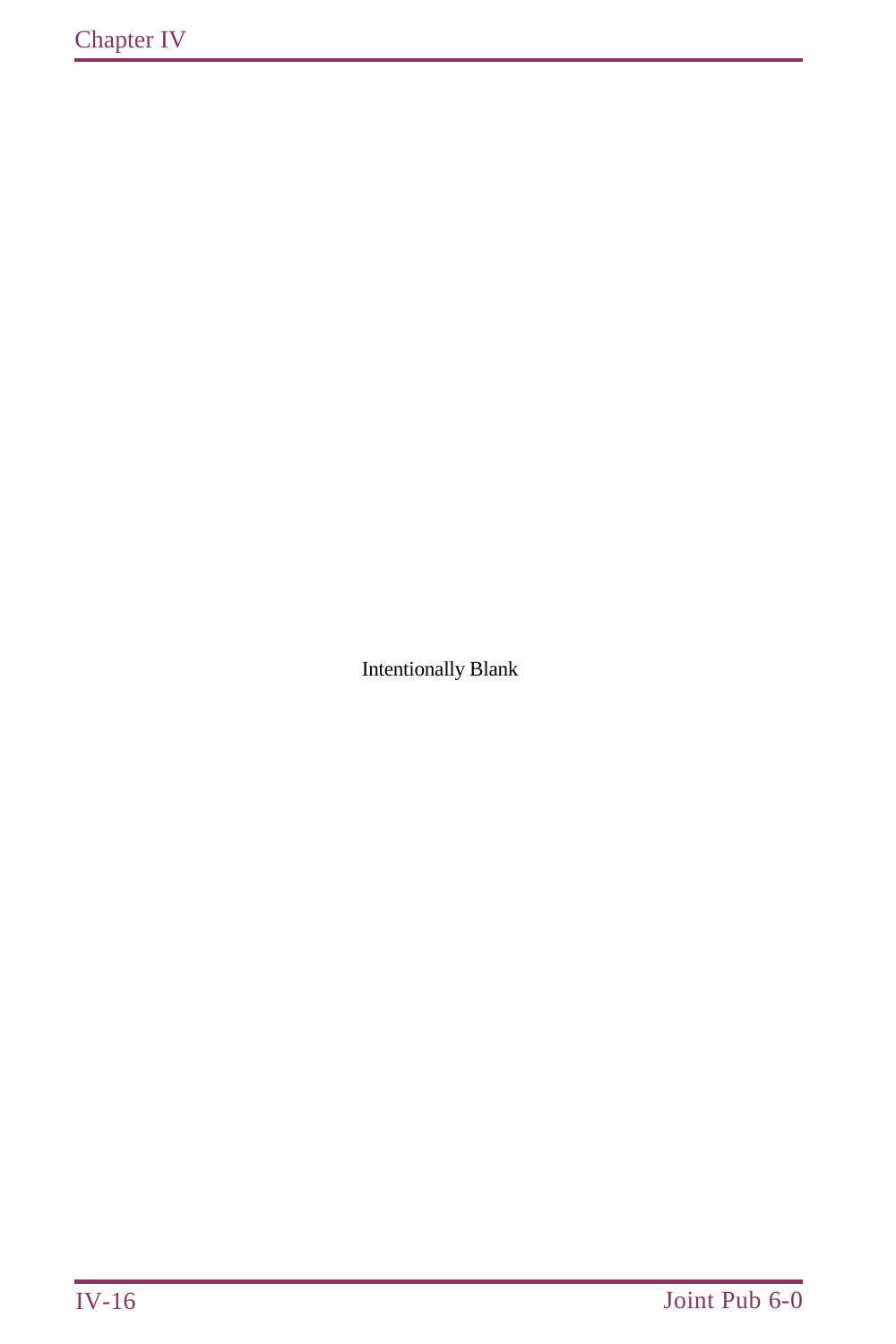# CHAPTER V **JOINT AND MULTINATIONAL C4 SYSTEMS STANDARDIZATION AND PROCEDURES**

"When masses of troops are employed, certainly they are widely separated, and ears are not able to hear acutely nor eyes to see clearly. Therefore officers and men are ordered to advance or retreat by observing the flags and banners and to move or stop by signals of bells and drums. Thus the valiant shall not advance alone, nor shall the coward flee."

#### **Chang Yu: (c. 1000)**

## **1. Standardization**

**Standardization among allied nations and the United States is achieved through international forums** in accordance with policy and procedures in CJCSI 2700.01, "International Military Rationalization, Standardization, and Interoperability (RSI) Between the United States and Its Allies and Other Friendly Nations." This policy document covers all aspects of interoperability. **With respect to C4 systems, the policy focuses on enhancing multinational combat capabilities for US military forces to communicate and share data and information.** Areas of particular concern for compatibility and commonality

include C4 and automated information systems, battlefield surveillance systems, target designation systems, and target acquisition systems, and COMSEC hardware and software systems.

a. The United States participates in many **forums of RSI negotiations** around the world, including:

• **North Atlantic Treaty Organization (NATO).** All wartime essential communication computer systems used in the European theater will comply with the NATO Air Command and Control System.



Unique operating environments may require specialized C4 systems.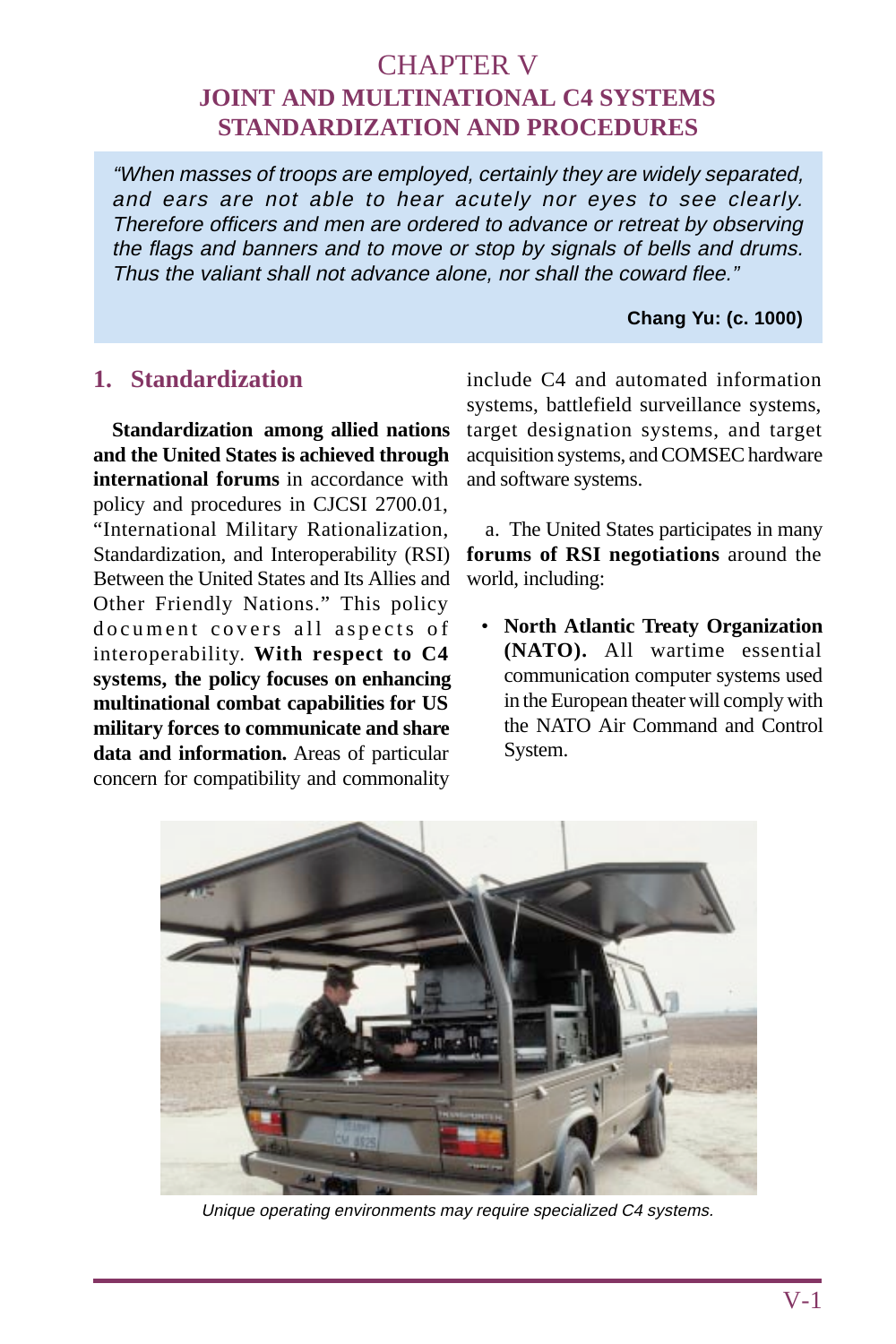• **Other multilateral organizations** (e.g., American, British, Canadian, Australian Armies, Air Standardization Coordinating Committee, Multinational Communications-Electronics Board).

### • **Bilateral contacts.**

b. For C4 systems multinational doctrine, the **Command, Control, Communications, and Computer Systems Directorate (J-6)** is the Joint Staff office of primary responsibility.

## **2. Military Communication-Electronics Board (MCEB)**

The MCEB is a decisionmaking instrument of the Chairman of the Joint Chiefs of Staff and the Secretary of Defense for determining corporate system C4 strategy to support the warfighter. The MCEB considers and resolves issues related to the interoperability, compatibility, and integration of the C4I For The Warrior vision. The MCEB is chaired by the Director for Command, Control, Communications, and Computer Systems (J-6), Joint Staff, and composed of twenty-two organizations from the Services and Defense agencies at the flag officer/Senior Executive Service level.

## **3. Joint and Allied Publications**

**Communications methods and procedures for joint and multinational communications-electronics matters**, which are established by the MCEB for use by the Military Services, **appear in the following publications:**

a. **Allied Communications Publications (ACPs).** These publications are produced in conjunction with allied nations. MCEB supervises US participation in the production of ACPs. ACPs are approved for US use by the Chairman of the Joint Chiefs of Staff.

b. **Joint Army-Navy-Air Force Publications (JANAPs) and Supplements to ACPs.** JANAPs and US supplements to ACP's US C4 publications are developed under the direction of the Chairman of the Joint Chiefs of Staff for US use under the following conditions:

- When no ACP covers a specific subject.
- To expedite the provision of new or supporting information to the Armed Forces of the United States pending acceptance by other allied nations.
- To meet requirements peculiar to specialized US operations or for providing such augmenting, supporting, or new information to enhance or clarify usage of ACPs.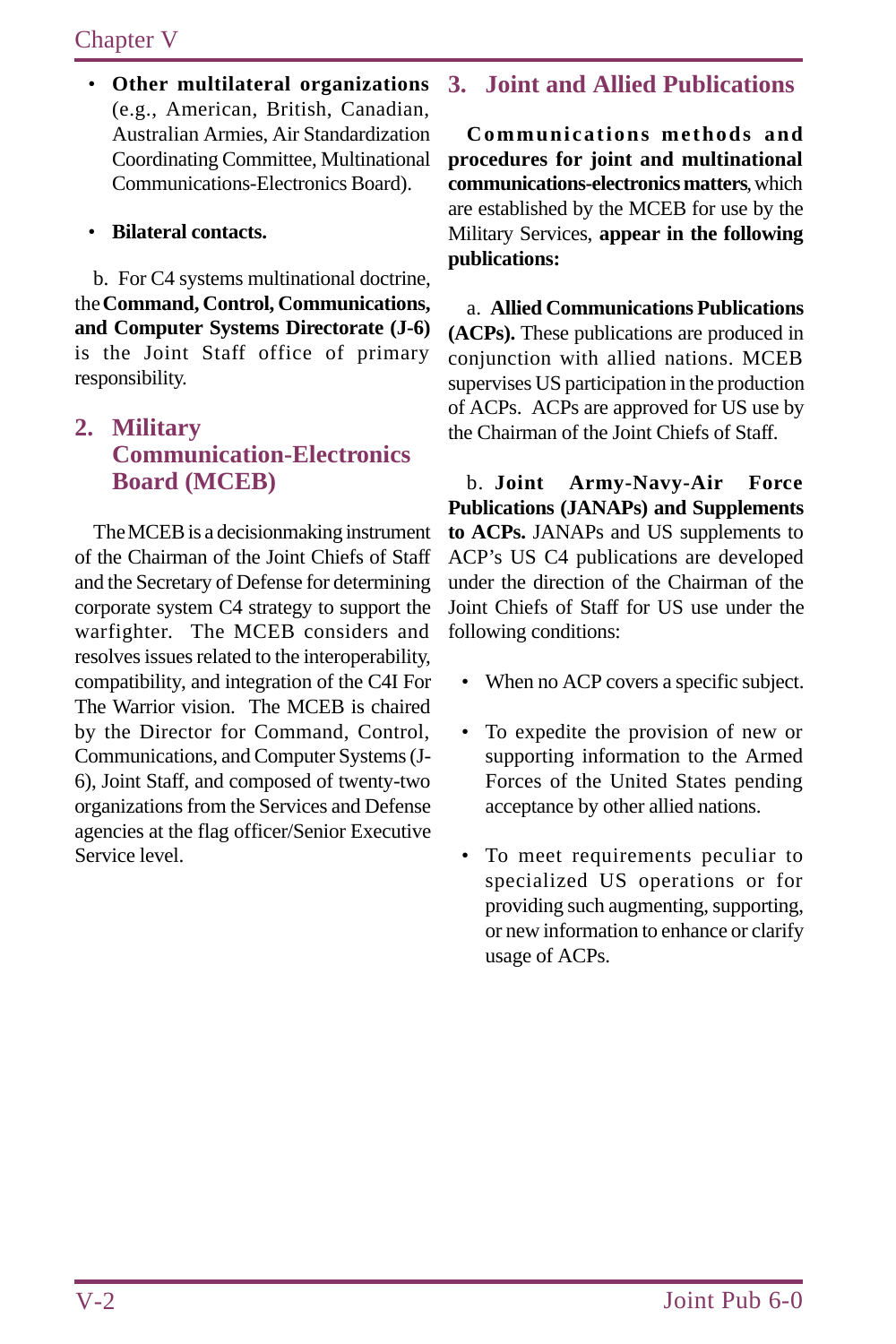# CHAPTER VI **GLOBAL C4 INFRASTRUCTURE**

"Just as we capitalized on our strong base of heavy manufacturing to gain victory in World War II, we will rely on America's dynamic new base of available technologies to tailor our fighting force to tomorrow's battlefield. Specifically, we are exploiting advances in information technology to raise our readiness to respond to unstable situations throughout the world."

#### **General Gordan R. Sullivan**

## **1. The Nature of the Global Information Environment**

**Advances in information technologies and continued reduction in cost of information-related equipment and systems** continue to fuel an explosion of networks around the globe that form the infosphere. In reality, the various labels placed on systems and networks are misleading as there are no discrete boundaries in the information environment. All are inextricably intertwined and this trend will only intensify with the continuous application of rapidly advancing technology.

a. **Viewing this environment as an**

worldwide telecommunications web transcends industry, media, and the military and includes both government and nongovernment entities**. The infosphere electronically links organizations and individuals around the globe.** It is characterized by a merging of civilian and military information networks and technologies. While the benefits received are tremendous, reliance on this technology and infrastructure generates dependence and dependence creates vulnerabilities that have to be accounted for and overcome.

**infosphere reveals its true nature.** This peacekeeping, to fighting a major regional b. **In the post-Cold War era, US military forces are tasked with a wide variety of missions**, from disaster relief, to



Timely relevant information is critical for successful military operations.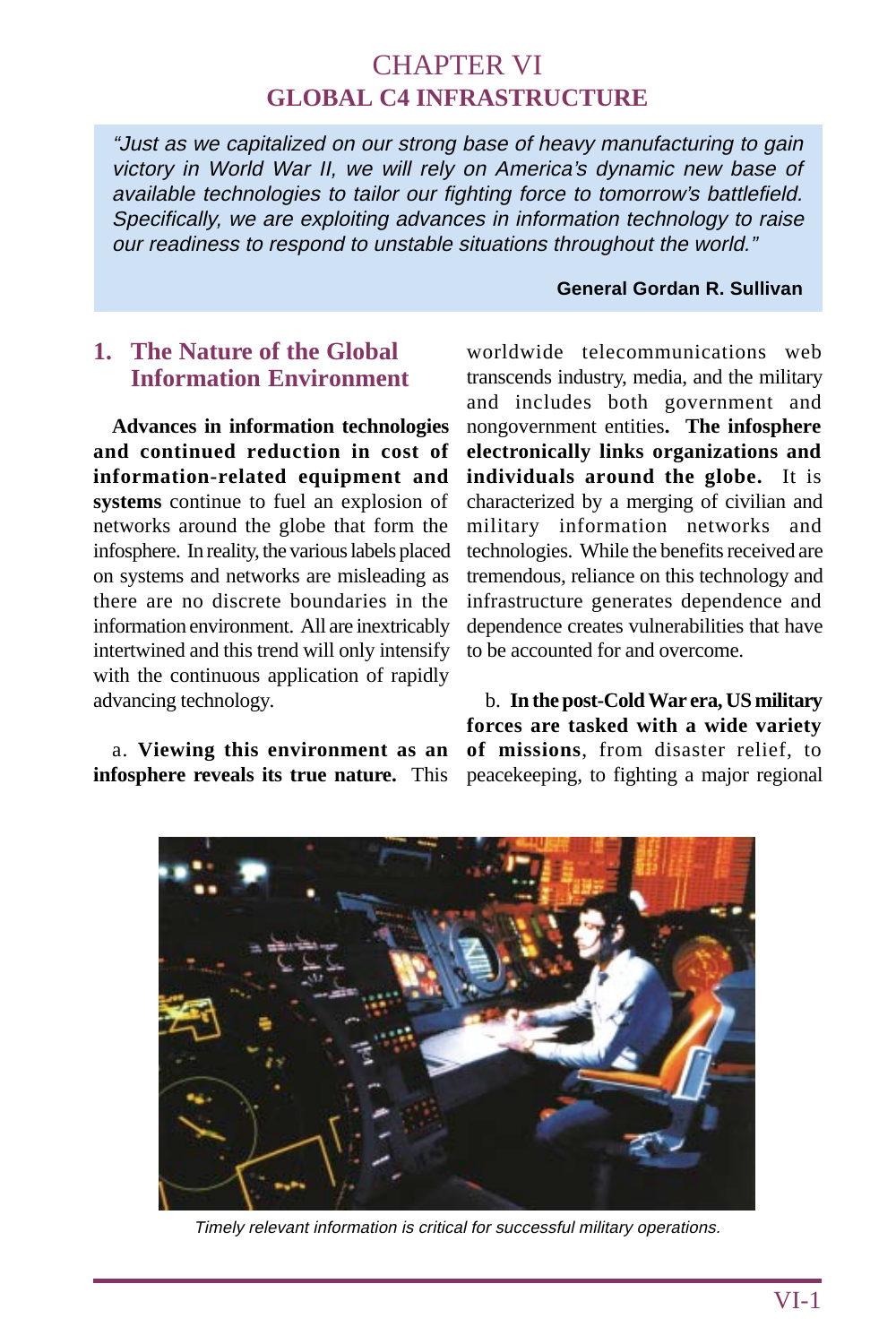conflict. Declining resources dictate that the US military accomplish this wider variety of roles and missions with a smaller force structure. **Historically, the US military has relied on technology as a force multiplier** to accomplish assigned missions as efficiently as possible while preserving human life and limiting the destruction of property. **One way to accomplish such missions efficiently is to leverage sophisticated information technologies.** Today, and in the future, efficient use of information technologies will require the support of the infosphere, including both an evolving national and defense information infrastructure.

## **2. National Communications System**

**The National Communications System** is an interagency group that **coordinates the telecommunications assets of 23 Federal departments and agencies** to ensure compatibility and interoperability during emergencies without compromising day-today operations.

a. The NCS consists of the telecommunications assets of the entities represented on the NCS Committee of Principals and an administrative structure consisting of the Executive Agent, the NCS Committee of Principals, and the Manager. **NCS Committee of Principals consists of representatives from those Federal departments, agencies, or entities designated by the President that lease or own telecommunications facilities or services of significance to national security or emergency preparedness.** The NCS includes, to the extent permitted by law, other Executive entities that bear policy, regulatory, or enforcement responsibilities of importance to national security or emergency preparedness telecommunications capabilities.

b. **The NCS departments, agencies, or entities include** the Departments of State, Treasury, Commerce, Defense, Justice, Interior, Agriculture, Health and Human Services, Transportation, Energy, and Veterans Affairs; Central Intelligence Agency, General Services Administration; US Information Agency; National Aeronautics and Space Administration; Federal Emergency Management Agency; Federal Communications Commission; Nuclear Regulatory Commission; Postal Service; Federal Reserve System; National Security Agency; National Telecommunications and Information Agency; and the Joint Staff. The assets are operated and funded by their respective parent agencies, pursuant to cross-Service or mutual support arrangements.

c. **The purpose of the NCS** is to assist the President, National Security Council, Office of Science and Technology Policy, and Office of Management and Budget to:

- **Exercise their wartime and nonwartime emergency functions** and their planning and oversight responsibilities.
- **Coordinate the planning** for and provision of national security and emergency preparedness communications for the Federal government under all circumstances.

d. **The Secretary of Defense is the Executive Agent for the NCS.** The principal adviser for NCS matters is the Assistant Secretary of Defense for Command, Control, Communications, and Intelligence. The Director, DISA, is the Manager, NCS.

## **3. Defense Information Systems Network**

**The DISN is a composite of certain DOD information systems and networks** under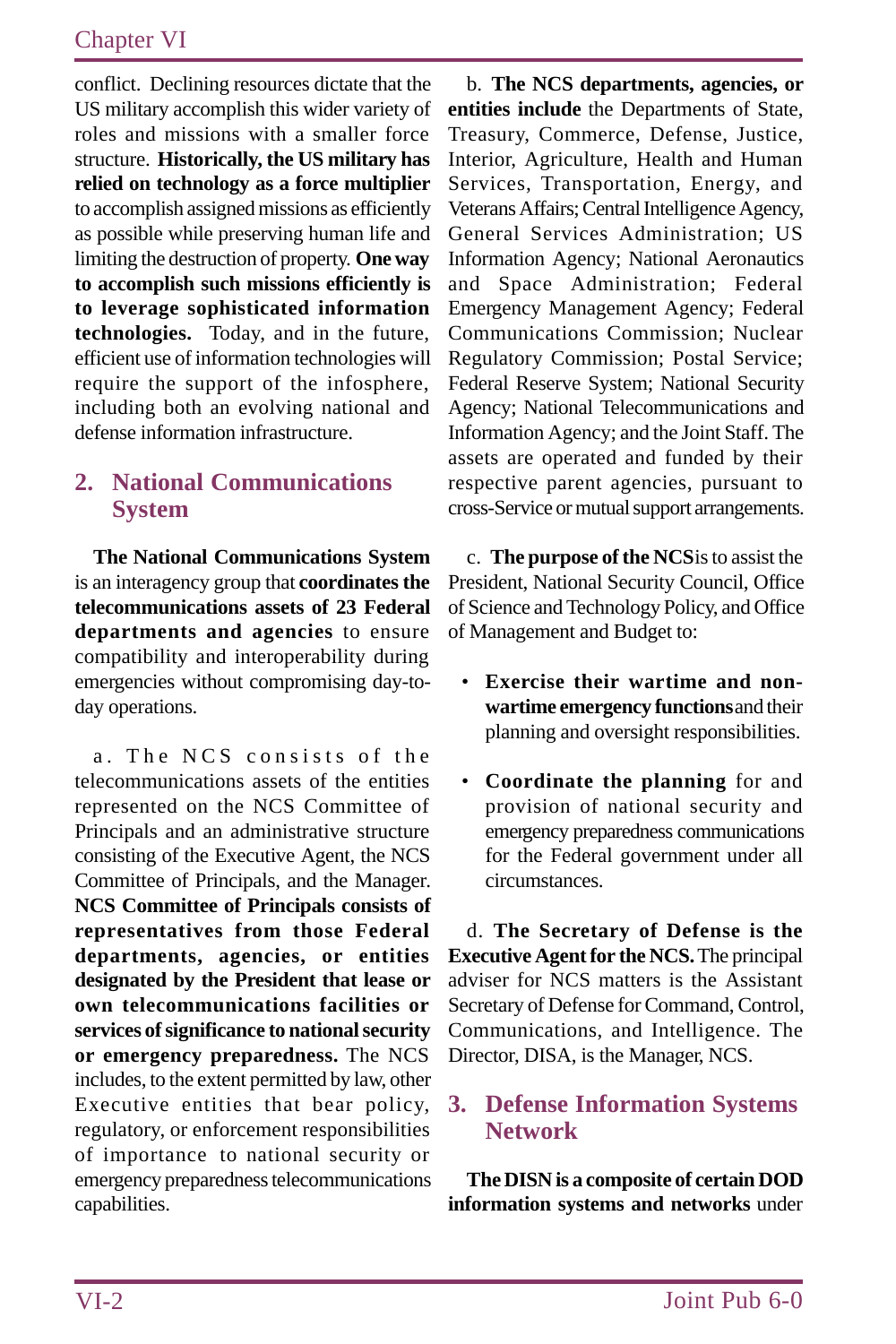the management control and C4 systems operational direction of DISA. **The DISN is a significant effort that has been undertaken by DOD to transform the way information is developed, used, and shared.** This includes modifications to the existing DCS to establish a defense information infrastructure, the Corporate Information Management initiative, programs to implement the CJCS C4I For The Warrior concept, and the integration of advanced technology demonstrations conducted under the global grid initiative. DISN will ultimately subsume or replace most Service- and Agency-unique stovepipe networks and systems.

a. **The existing DCS provides the long haul, point-to-point, and switched network telecommunications** needed to satisfy the C2 requirements of DOD and civil agencies directly concerned with national security or other critical emergency requirements. DCS facilities are employed in support of C2, operations, intelligence, weather, logistic, and administrative functions. **The objective of the DCS is to organize the complex of DOD communications networks, equipment, control centers, and resources** to provide an effective, responsive, survivable worldwide communications system. The system provides **maximum security** consistent with threat, cost effectiveness, and acceptable risk factors and makes use of any DCS circuitry available at a given time for fulfilling the priority needs of the users.

b. **The DISN architecture** (see Figure VI-1) **prescribes a global network** integrating existing DCS assets, military satellite communications, commercial satellite communications initiatives, leased telecommunications services, as well as the dedicated worldwide enterprise-level telecommunications infrastructure that provides the interoperable transport for the end-to-end transfer of information in support of military operations.



**Figure VI-1. Key Elements of the DISN Goal Architecture**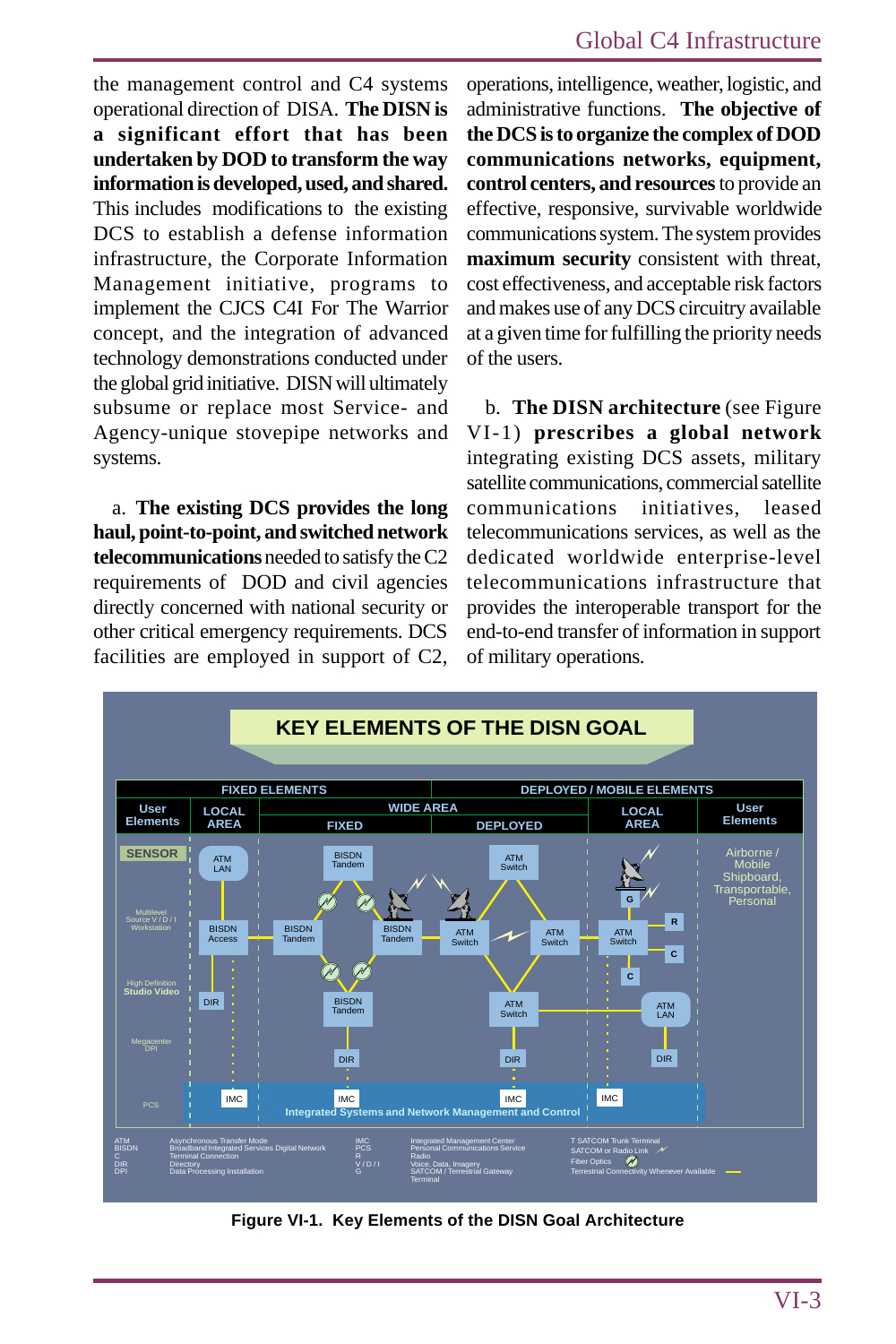c. **The development of DISN will be an evolutionary** process that will support the military's move into the 21st century information age, and will replace the individual legacy communications systems with a seamless transport.

## **4. Global Command and Control System**

GCCS provides a fused picture of the battlespace within a modern C4 system capable of meeting warfighter needs into the 21st century. It incorporates the core planning and assessment tools required by the combatant commanders and their subordinate joint force commanders and meets the readiness support requirements of the Services. GCCS is required to move the combatant commanders and subordinate joint force commanders joint C2 support capability into the modern era of client/server architecture using commercial, open systems standards for both commercial and government off-the-shelf applications. The umbrella standards and unifying approach that GCCS brings to the ongoing DOD C4I migration strategy are essential for the Services and agencies to successfully reduce the large number of systems in use today.

a. Much of what has been defined as GCCS initial operating capability has been fielded at several operational sites and networked via the DISN. GCCS is being implemented at all combatant commands and their components and at the Service headquarters. The Joint Staff, in consultation with the combatant commanders, will apply a set of user-defined criteria in determining precisely when GCCS will be declared fully operational.

b. **Until GCCS is fielded, WWMCCS will continue to provide the means for strategic and operational direction and technical administrative and decision support for the command and control of** **US military forces.** WWMCCS ensures effective connectivity among the NCA, the Chairman of the Joint Chiefs of Staff, and other components of the NMCS down to the Service component commanders. **The system is comprised of:**

- The National Military Command System.
- The C4 systems of the combatant commands.
- The WWMCCS-related management and information systems of the headquarters of the Military Departments.
- The C4 systems of the headquarters of the Service component commands.
- The C4 support systems of DOD agencies.

c. WWMCCS is described in DOD Directive 5100.30 and the Joint Pub 6-03, "WWMCCS Objectives and Management Plan," series. **The primary mission of WWMCCS is to support the NCA's C2 function.** On a noninterference basis, WWMCCS is available to support the combatant commanders.

d. **WWMCCS automation elements are a subset of WWMCCS and extend through the various levels of C2.** The flow of information through the system is enhanced by **both formalized reporting systems** defined in the Joint Pub 1-03, "Joint Reporting Structure," series (to be replaced by a series of CJCS manuals) and by **standard compatible communications and computer systems** interconnected to form a network of reporting systems and data bases. WWMCCS automation supports joint operation planning and execution functions. The **basic WWMCCS elements** are described in Figure VI-2.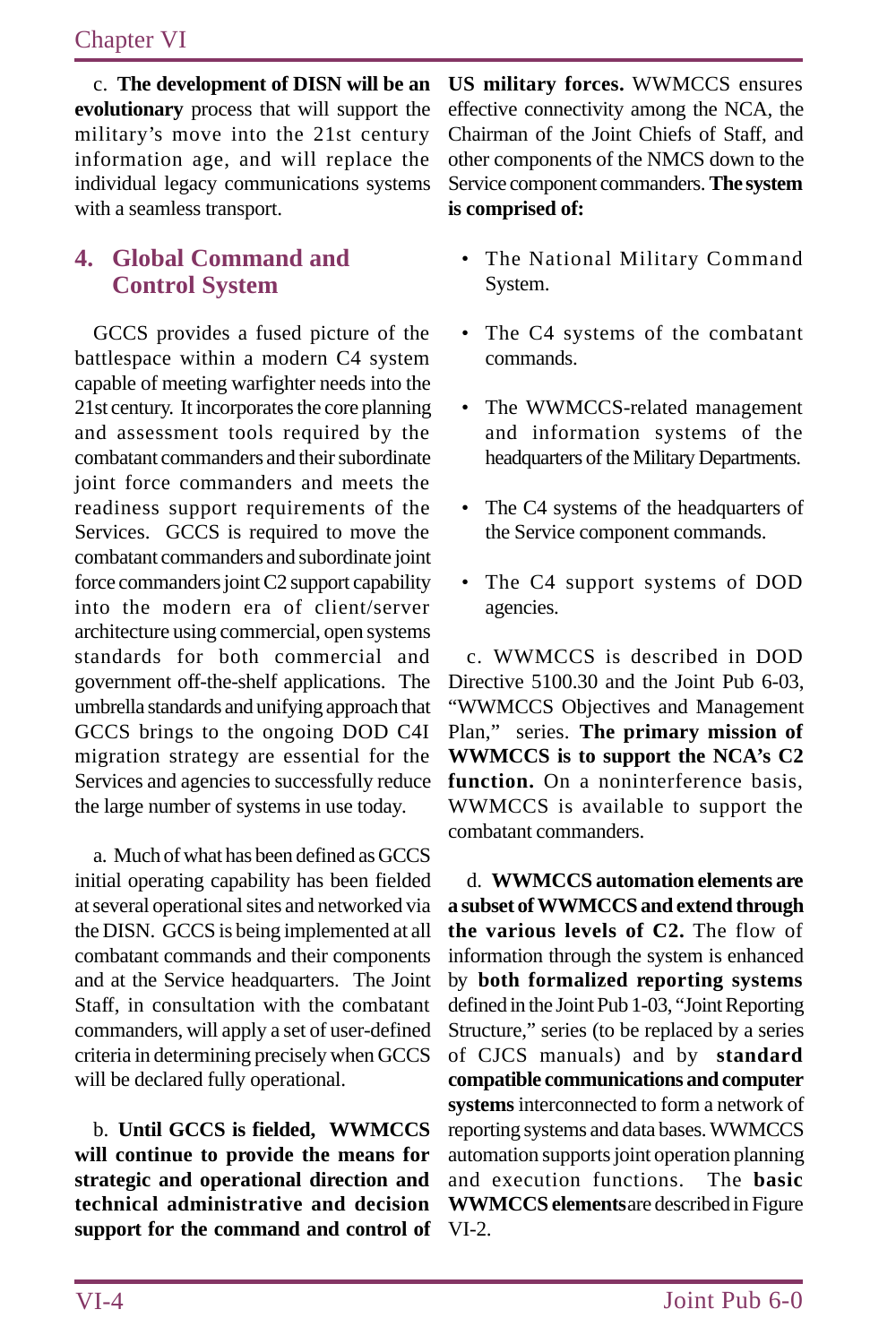

**Figure VI-2. Basic Worldwide Military Command and Control System Elements**

#### **5. National Military Command System**

a. **The NMCS is the priority component of WWMCCS (GCCS)** designed to support the NCA and the Joint Chiefs of Staff in the exercise of their responsibilities. **The NMCS provides the means by which the President and the Secretary of Defense can receive warning and intelligence** so that accurate and timely decisions can be made, the resources of the Military Departments can be applied, military missions can be assigned, and direction can be communicated to combatant commanders or the commanders of other commands established by the NCA. **The NMCS must be capable of providing information so that appropriate and timely responses can be selected, directed, and implemented by the NCA.**

b. Both the communication of warning and intelligence from all sources and the communication of decisions and commands to military forces require that **the NMCS be a responsive, reliable, and survivable system**. This capability requires that the C4 systems within WWMCCS be configured and operated for effective support of the NMCS as well as their specific missions. **Systems must be compatible and interoperable.** C4 systems must provide direct connection or realtime relay wherever necessary. Data and message text formats must be standard. All details of system configuration and operation must be as efficient as possible in terms of both effectiveness and use of resources.

c. An **enduring command structure** with **survivable C4 systems** is both required and fundamental to NMCS continuity of operations.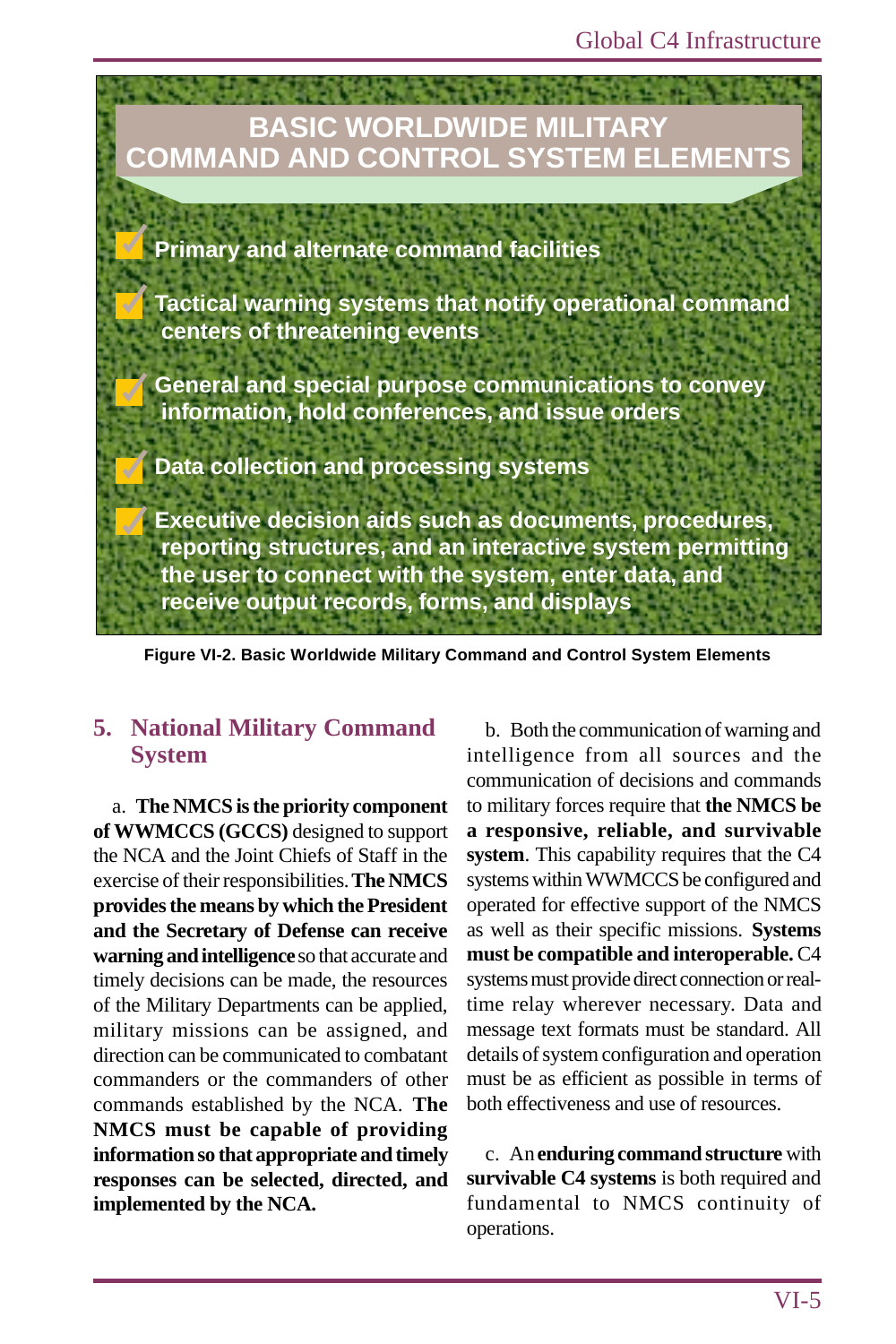#### Chapter VI

• **The NMCS includes** four primary nodes—the National Military Command Center,

United States Strategic Command Center, United States Space Command Center, the National Airborne Operations Center, and such other command centers as may be designated by the Secretary of Defense. Support of the NMCS will be the priority function of all primary and alternate command centers.

• **These centers must be linked by reliable C4 systems**, supported by warning and intelligence systems, and continuously staffed and ready for use. **Special capabilities must be provided for communication** with strategic offensive and defensive forces and for other forces that may be required for quick reaction in crises. In this case, **the communications will be designated and operated to ensure minimum elapsed time for the transmission of orders** to the operating units of these forces. The NMCS also includes C4 systems connecting its centers with primary and alternate command centers of the following:

•• Headquarters of the combatant commands.

- •• Service Headquarters of the Military Departments.
- •• Other designated commands and DOD agencies that provide support through the WWMCCS.
- •• Major or key intelligence direction, analysis, and indication and warning centers.
- Other functional activities; e.g., counterdrug.

d. **Effective coordination and liaison must be established and maintained with those activities of the US Government outside the Department of Defense that have functions associated with the NMCS**; e.g., the White House Situation Room, Department of State Operations Center, Central Intelligence Agency Operations Center, the National Coordinating Center for Telecommunications, UN Military Mission, US Coast Guard Operations Center, Federal Aviation Administration Executive



C4 Systems extend the joint warriors' ability to exchange information across vast distances.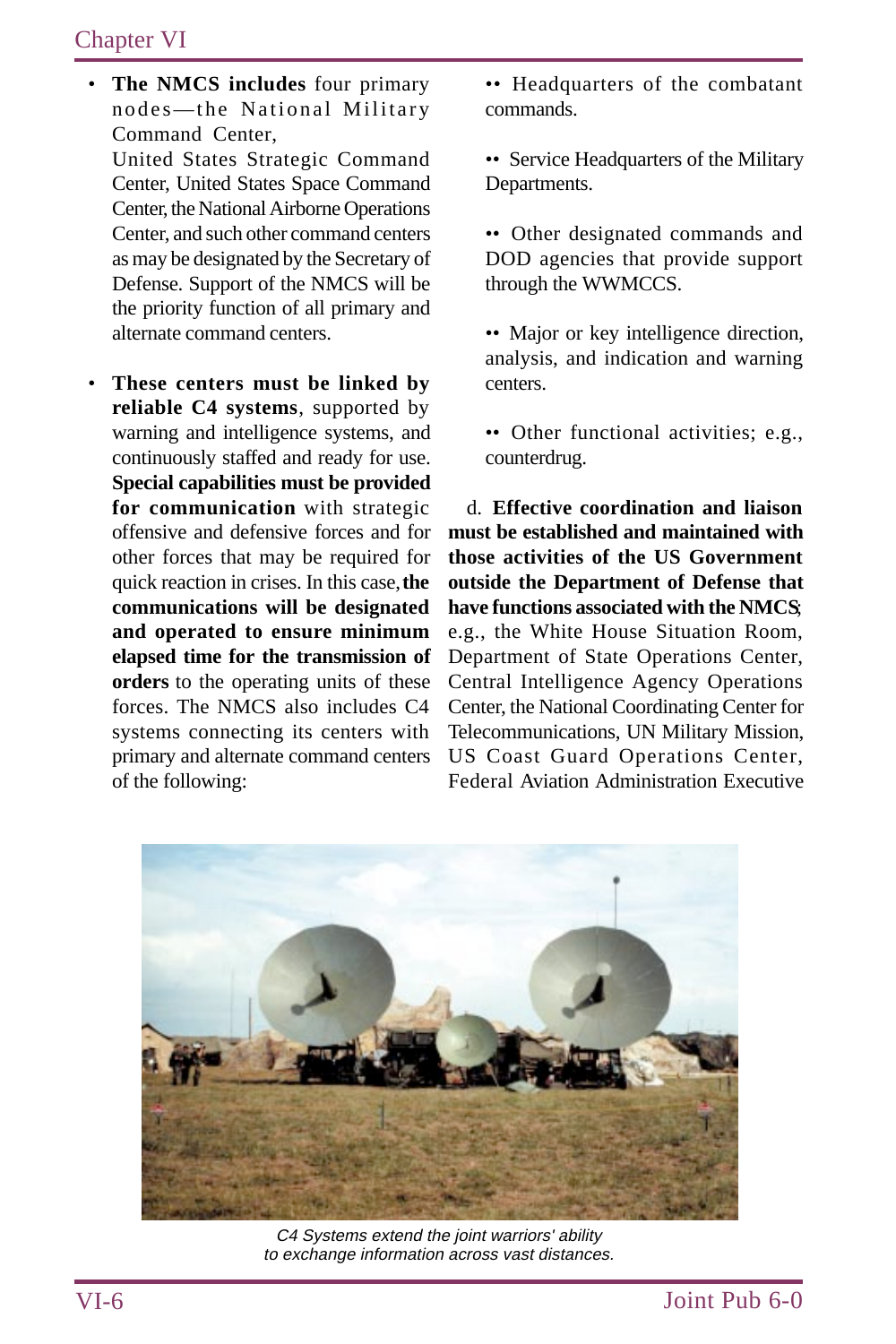Communications Control Center, and such other agencies, activities, or centers as may be designated.

- **Appropriate military information will be provided to these associated systems through the NMCS**, using timely, secure, and reliable communications systems. Conversely, political, intelligence, diplomatic, and economic information input to the NMCS will be provided by these same systems. In addition, **the NMCS should provide communications to support representatives of the White House and other Government activities** that may use the NMCS in a politico-military situation concerning strategic direction of US military forces.
- The Chairman of the Joint Chiefs of Staff will provide for **lateral coordination with US Government activities external to the Department of Defense** to ensure necessary interchange of data to and from the NMCS.

### **6. Command Relationships**

a. **Commanders of combatant commands will develop agreements** that clearly delineate the commanders' relationships with the DISA field organizations within their areas of responsibility. The agreements will be governed by the guidance in DOD Directive 5105.19, "Defense Information Systems Agency (DISA)," additional guidance issued by the Chairman of the Joint Chiefs of Staff, and the following policy:

• **Directors of DISA field organizations** and **Service component commanders** will be responsive to the operational needs of the combatant commanders, who exercise combatant command (command authority) (COCOM) over the Service component operating elements of the DISN. This authority is normally exercised through the Service component commanders.

- In accordance with DOD Directive 5105.19, "Defense Information Systems Agency (DISA)," **DISA field organizations**, under the command of the Director, DISA, exercise operational direction (the authoritative direction necessary to ensure the effective operation of the DISN) over the DISN operating elements.
- If a major emergency necessitates the use of all available forces, the **combatant commanders** have COCOM over the Service component operating elements of the DISN. In exercising this authority, the combatant commanders will be cognizant of DISN support to the NCA, DOD agencies, and other combatant commanders and will preserve DISN integrity and standards to the maximum possible extent.
- **Operating elements of the DISN** are subject to authoritative direction from different sources. To avoid conflicting direction, the combatant commanders will normally express their DISN operational requirements to the senior DISN field organization serving their areas of responsibility.

b. Combatant commanders develop **campaign and operation plans with C4 systems annexes** that stress the integrated nature of the theater network. Component tactical C4 systems will support the overall network guidance and COCOM of the combatant commander.

c. The relationships of the Chairman of the Joint Chiefs of Staff, the Military Departments, and the combatant commanders to DISA are further defined in DOD Directive 5105.19, "Defense Information Systems Agency (DISA)."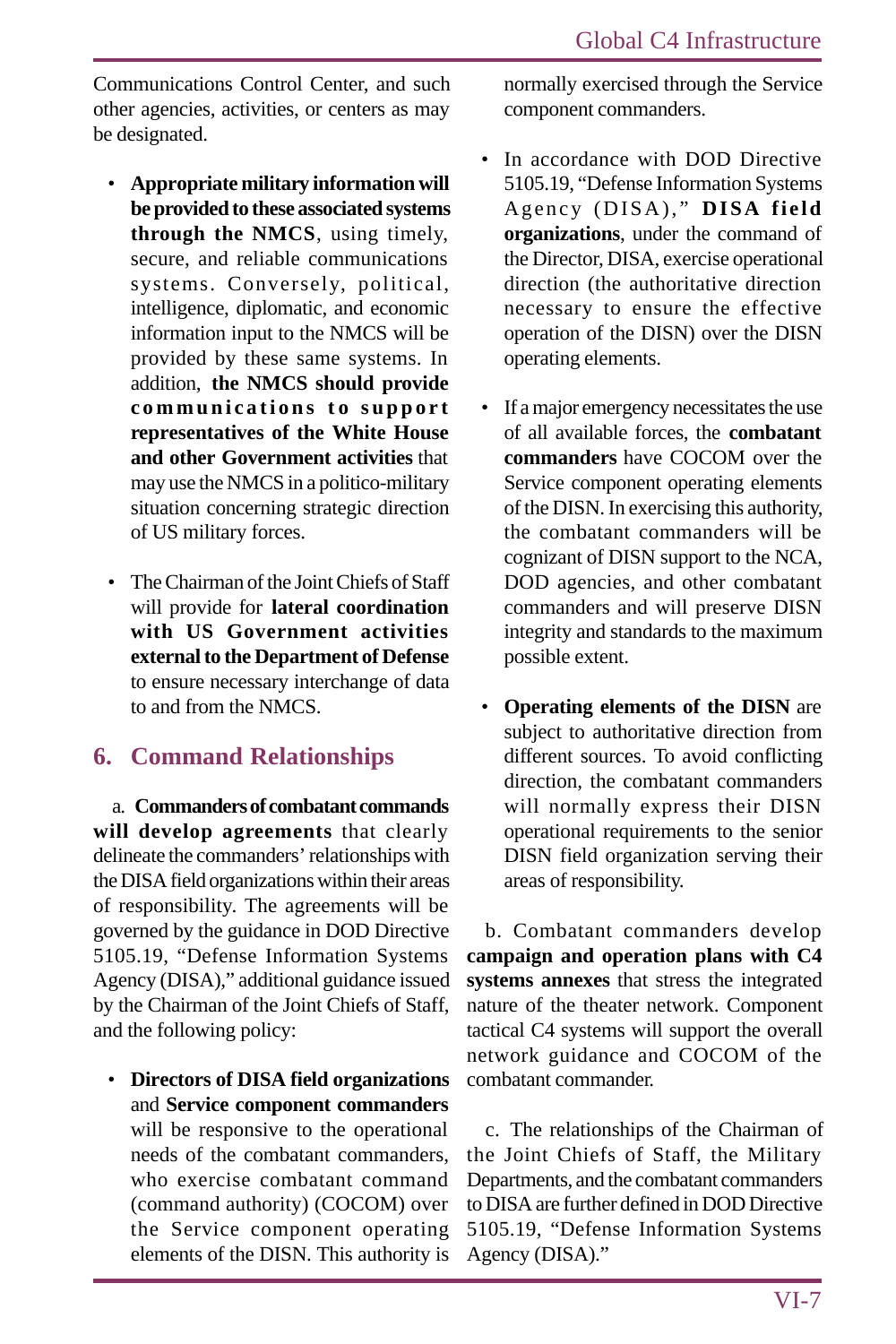Intentionally Blank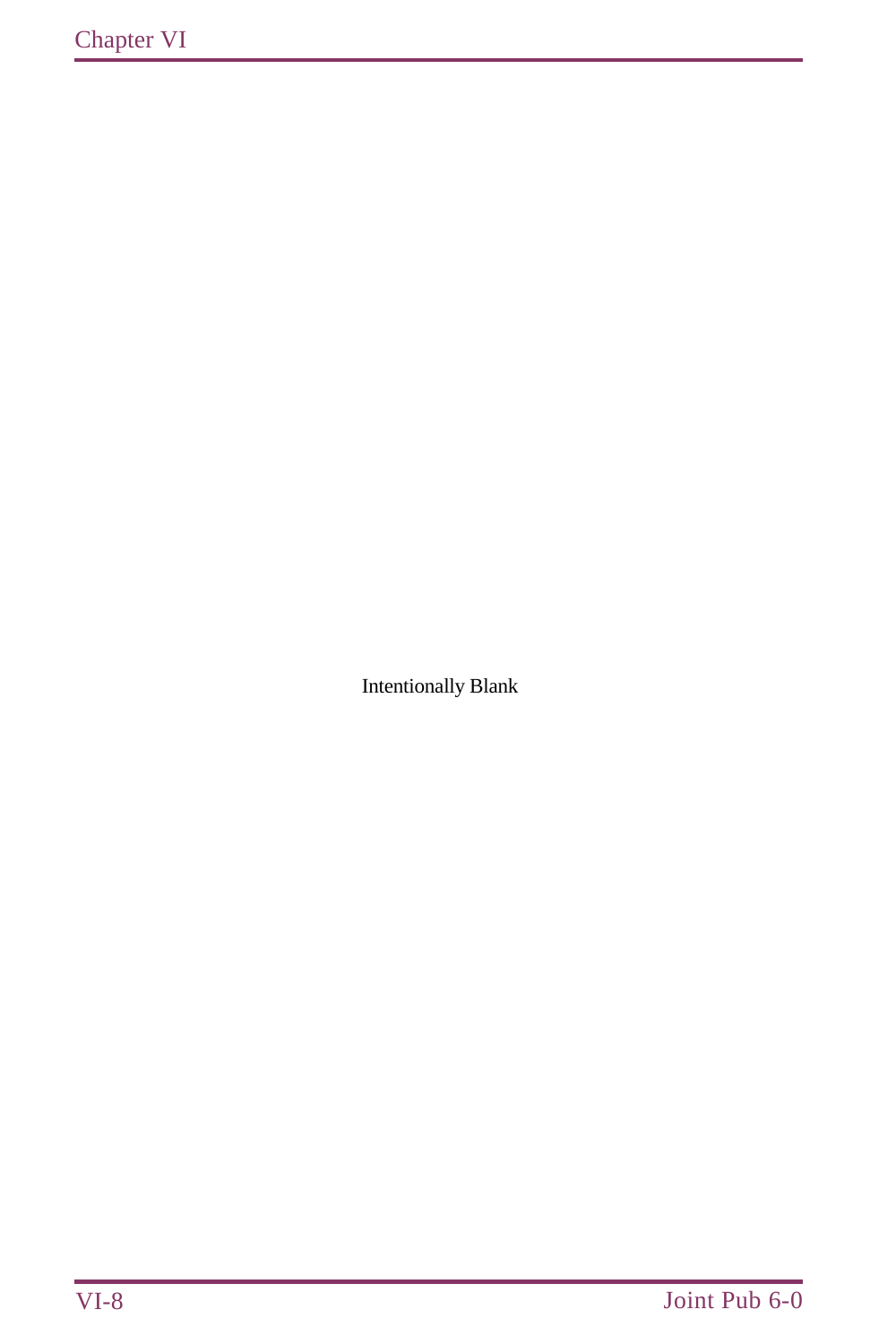# APPENDIX A **REFERENCES**

1. DOD Directive 4630.5, "Compatibility and Interoperability of Tactical Command, Control, Communications, and Intelligence Systems."

2. DOD Instruction 4630.8, "Procedures for Compatibility, Interoperability, and Integration of Command, Control, Communications, and Intelligence (C3I) Systems."

3. CJCS MOP 30, "Command and Control Warfare."

4. CJCSI 6212.01, "Compatibility, Interoperability, and Integration of Command, Control, Communications, Computers, and Intelligence Systems."

5. Joint Pub 0-2, "Unified Action Armed Forces (UNAAF)."

6. Joint Pub 1-02, "Department of Defense Dictionary of Military and Associated Terms."

7. Joint Pub 6-01.1, "Tactical Digital Information Link (TADIL) Message Standards." (To be replaced by a CJCS Manual)

8. Joint Pub 6-02, "Joint Doctrine for Employment of Operational/Tactical Command, Control, Communications, and Computer Systems." (Under revision)

9. Joint Pub 6-03 series, "WWMCCS Objectives and Management Plan." (To be replaced by a series of CJCS Manuals)

10. Joint Pub 6-04 series, "US Message Text Formatting." (To be replaced by a series of CJCS Manuals)

11. Joint Pub 6-05 series, "Manual for Employing Joint Tactical Communications Systems." (To be replaced by a series of CJCS Manuals)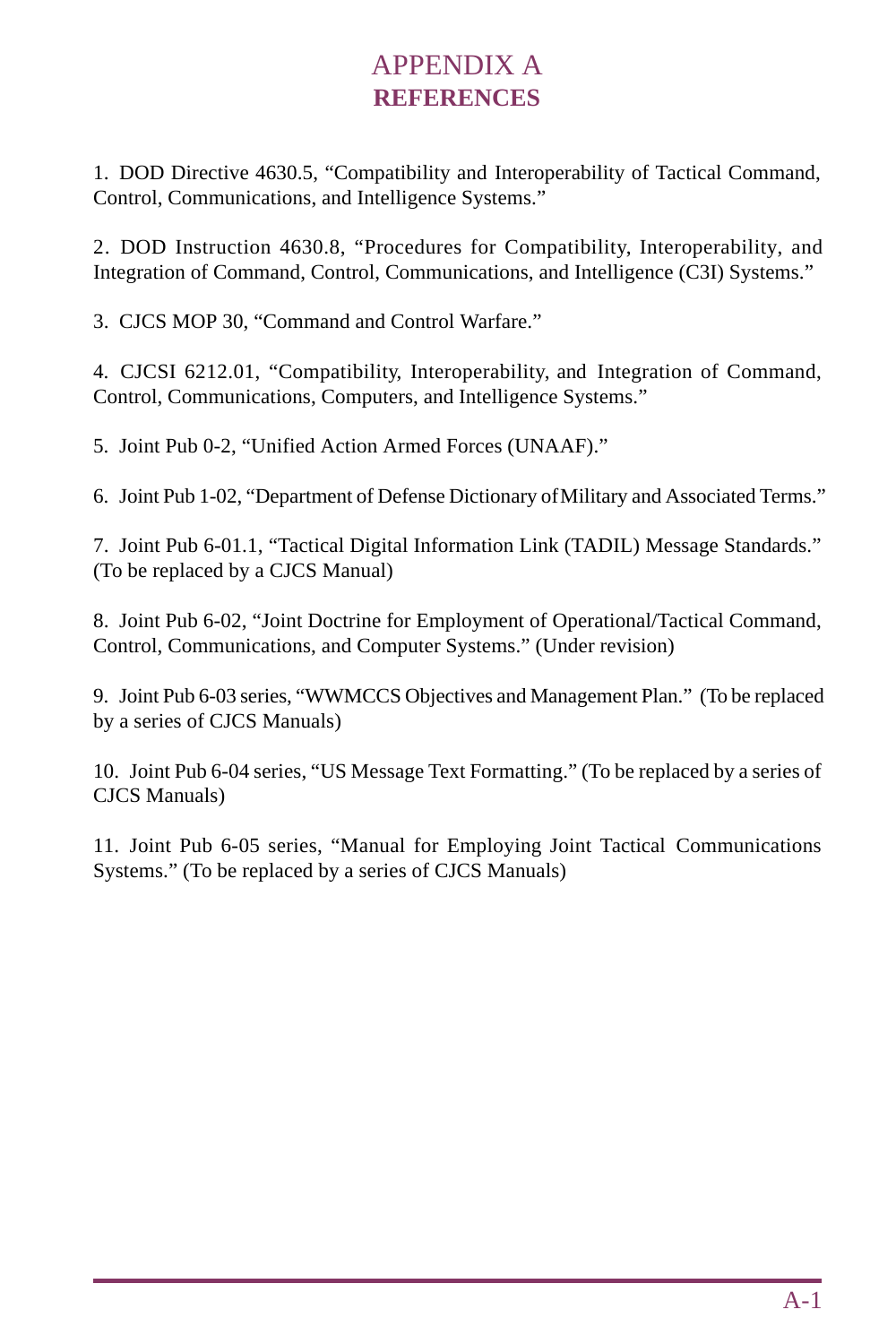Intentionally Blank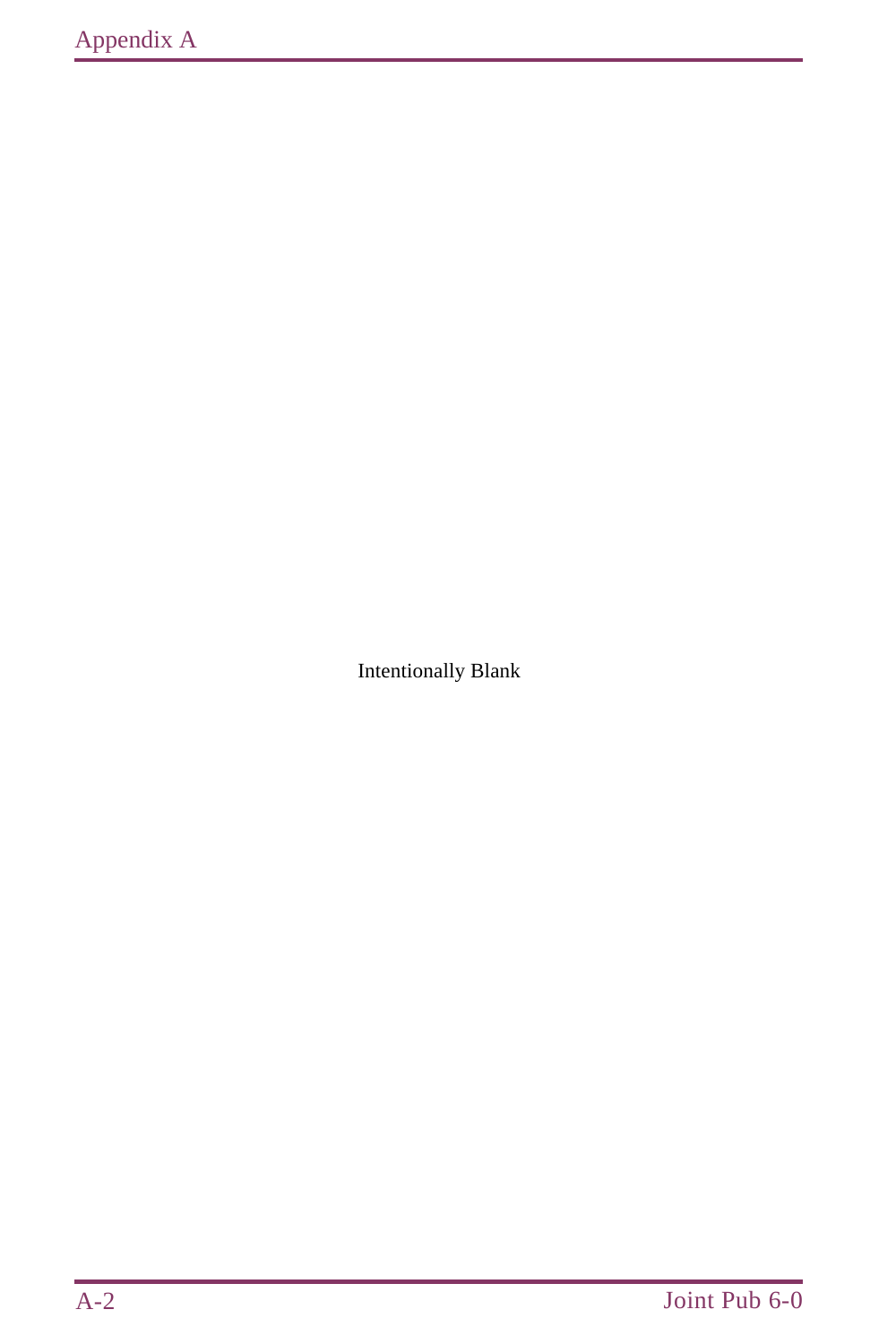# APPENDIX B **ADMINISTRATIVE INSTRUCTIONS**

### **1. User Comments**

Users in the field are highly encouraged to submit comments on this publication to the Joint Warfighting Center, Attn: Doctrine Division, Fenwick Road, Bldg 96, Fort Monroe, VA 23651-5000. These comments should address content (accuracy, usefulness, consistency, and organization), writing, and appearance.

### **2. Authorship**

The lead agent and Joint Staff doctrine sponsor for this publication is the Director for Command, Control, Communications, and Computer Systems (J-6).

### **3. Change Recommendations**

a. Recommendations for urgent changes to this publication should be submitted:

#### TO: JOINT STAFF WASHINGTON DC//J6/J7//

Routine changes should be submitted to the Director for Operational Plans and Interoperability (J-7), JDD, 7000 Joint Staff Pentagon, Washington, D.C. 20318-7000.

b. When a Joint Staff directorate submits a proposal to the Chairman of the Joint Chiefs of Staff that would change source document information reflected in this publication, that directorate will include a proposed change to this publication as an enclosure to its proposal. The Military Services and other organizations are requested to notify the Director, J-7, Joint Staff, when changes to source documents reflected in this publication are initiated.

c. Record of Changes

| CHANGE | <b>COPY</b><br>NUMBER NUMBER CHANGE | DATE OF | <b>DATE</b><br><b>ENTERED</b> | <b>POSTED</b><br>- RY | <b>REMARKS</b> |
|--------|-------------------------------------|---------|-------------------------------|-----------------------|----------------|
|--------|-------------------------------------|---------|-------------------------------|-----------------------|----------------|

\_\_\_\_\_\_\_\_\_\_\_\_\_\_\_\_\_\_\_\_\_\_\_\_\_\_\_\_\_\_\_\_\_\_\_\_\_\_\_\_\_\_\_\_\_\_\_\_\_\_\_\_\_\_\_\_\_\_\_\_\_\_\_\_\_\_\_\_\_\_ \_\_\_\_\_\_\_\_\_\_\_\_\_\_\_\_\_\_\_\_\_\_\_\_\_\_\_\_\_\_\_\_\_\_\_\_\_\_\_\_\_\_\_\_\_\_\_\_\_\_\_\_\_\_\_\_\_\_\_\_\_\_\_\_\_\_\_\_\_\_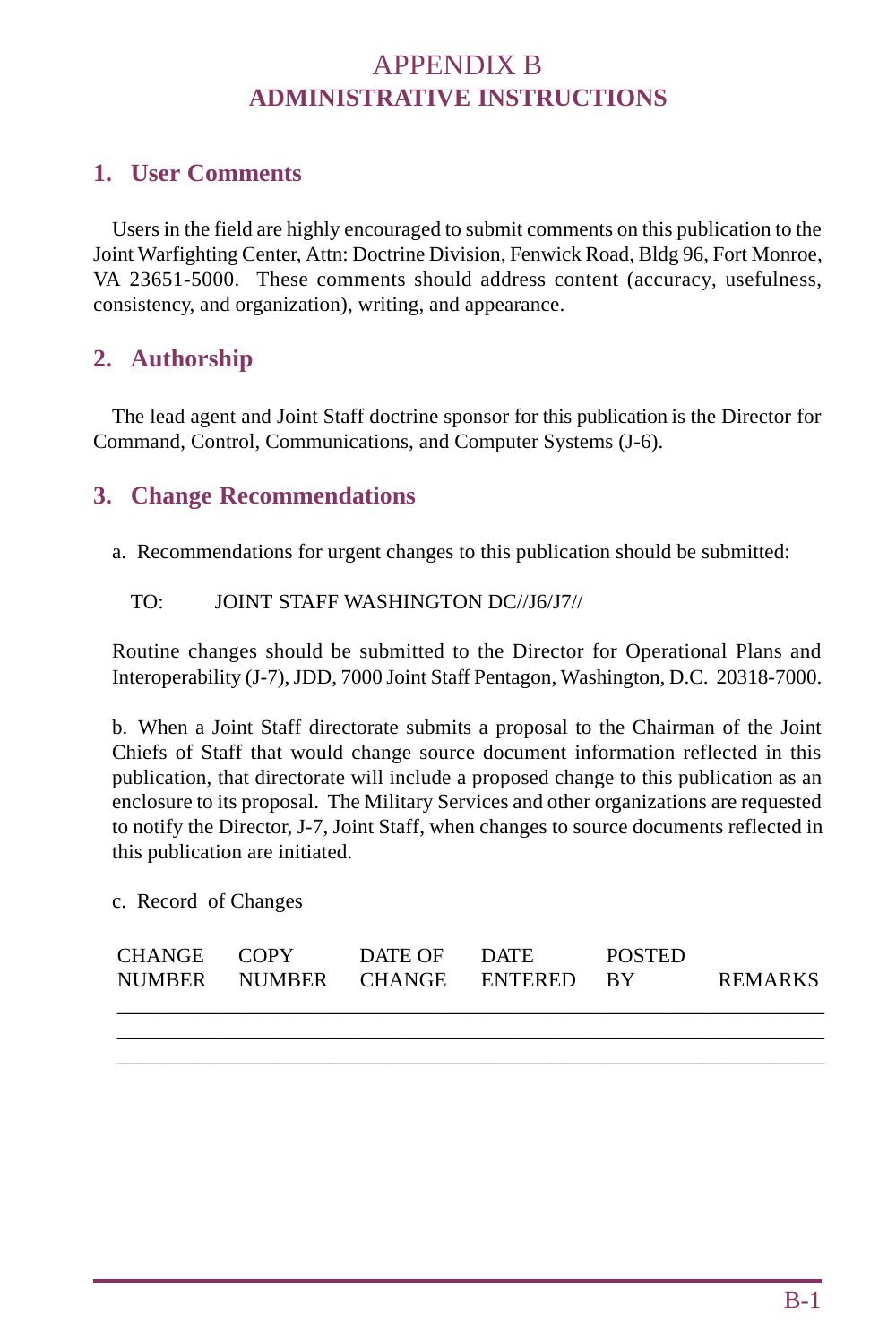## **4. Distribution**

a. Additional copies of this publication can be obtained through Service publication centers.

b. Only approved pubs and test pubs are releasable outside the combatant commands, Services, and Joint Staff. Release of any joint publication to foreign governments or foreign nationals must be requested through the local embassy (Defense Attache Office) to DIA Foreign Liaison Branch, C-AS1, Room 1A674, Pentagon, Washington D.C. 20301-7400.

c. Additional copies should be obtained from the Military Service assigned administrative support responsibility by DOD Directive 5100.3, 1 November 1988, "Support of the Headquarters of Unified, Specified, and Subordinate Joint Commands."

By Military Services:

| Army:         | US Army AG Publication Center<br>2800 Eastern Boulevard<br>Baltimore, MD 21220-2898                                       |
|---------------|---------------------------------------------------------------------------------------------------------------------------|
| Air Force:    | Air Force Publications Distribution Center<br>2800 Eastern Boulevard<br>Baltimore, MD 21220-2896                          |
| Navy:         | CO, Navy Aviation Supply Office<br>Distribution Division (Code 03443)<br>5801 Tabor Avenue<br>Philadelphia, PA 19120-5000 |
| Marine Corps: | Marine Corps Logistics Base<br>Albany, GA 31704-5000                                                                      |
| Coast Guard:  | Coast Guard Headquarters, COMDT (G-REP)<br>2100 2nd Street, SW<br>Washington, D.C. 20593-0001                             |

d. Local reproduction is authorized and access to unclassified publications is unrestricted. However, access to and reproduction authorization for classified joint publications must be in accordance with DOD Regulation 5200.1-R.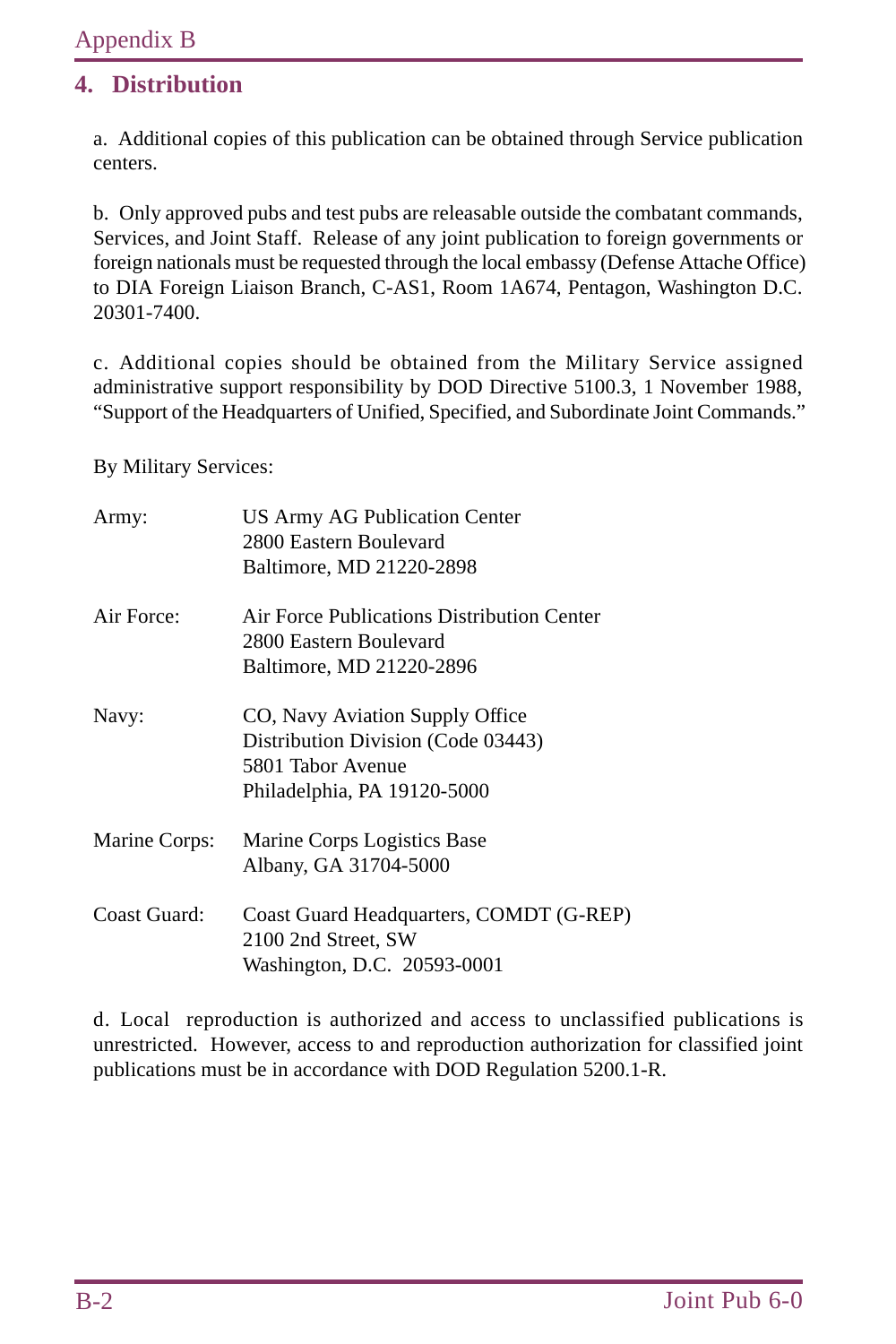# **GLOSSARY PART I—ABBREVIATIONS AND ACRONYMS**

| ACE            | aviation combat element (MAGTF)                                  |  |
|----------------|------------------------------------------------------------------|--|
| ACP            | <b>Allied Communications Publication</b>                         |  |
| <b>AFPCA</b>   | Air Force Pentagon Communications Agency                         |  |
| C2             | command and control                                              |  |
| C2S            | command and control support                                      |  |
| C2W            | command and control warfare                                      |  |
| C <sub>3</sub> | command, control, and communications                             |  |
| C <sub>4</sub> | command, control, communications, and computers                  |  |
| C4I            | command, control, communications, computers,<br>and intelligence |  |
| <b>C4IFTW</b>  | <b>C4I For The Warrior</b>                                       |  |
| CCG            | <b>Combat Communications Group</b>                               |  |
| <b>CCS</b>     | <b>Combat Communications Squadron</b>                            |  |
| <b>CJCS</b>    | Chairman of the Joint Chiefs of Staff                            |  |
| <b>CJTF</b>    | Commander, Joint Task Force                                      |  |
| CJCSI          | Chairman of the Joint Chiefs of Staff Instruction                |  |
| CMC            | Commandant of the Marine Corps                                   |  |
| CNO            | <b>Chief of Naval Operations</b>                                 |  |
| <b>COCOM</b>   | combatant command (command authority)                            |  |
| <b>COMSEC</b>  | communications security                                          |  |
| CSSE           | combat service support element (MAGTF)                           |  |
| DA             | Department of the Army                                           |  |
| <b>DCS</b>     | Defense Communications System                                    |  |
| DIA            | Defense Intelligence Agency                                      |  |
| <b>DISA</b>    | Defense Information Systems Agency (formerly DCA)                |  |
| <b>DISN</b>    | Defense Information Systems Network                              |  |
| DOD            | Department of Defense                                            |  |
| DODD           | Department of Defense Directive                                  |  |
| DODI           | Department of Defense Instruction                                |  |
| <b>DOIM</b>    | Directorate of Information Management                            |  |
| EAC            | <b>Echelons Above Corps</b>                                      |  |
| EAM            | emergency action message                                         |  |
| FSSG           | force service support group (MAGTF)                              |  |
| <b>GCCS</b>    | Global Command and Control System                                |  |
| <b>GCE</b>     | ground combat element                                            |  |
| GMF            | ground mobile forces                                             |  |
| <b>GPS</b>     | <b>Global Positioning System</b>                                 |  |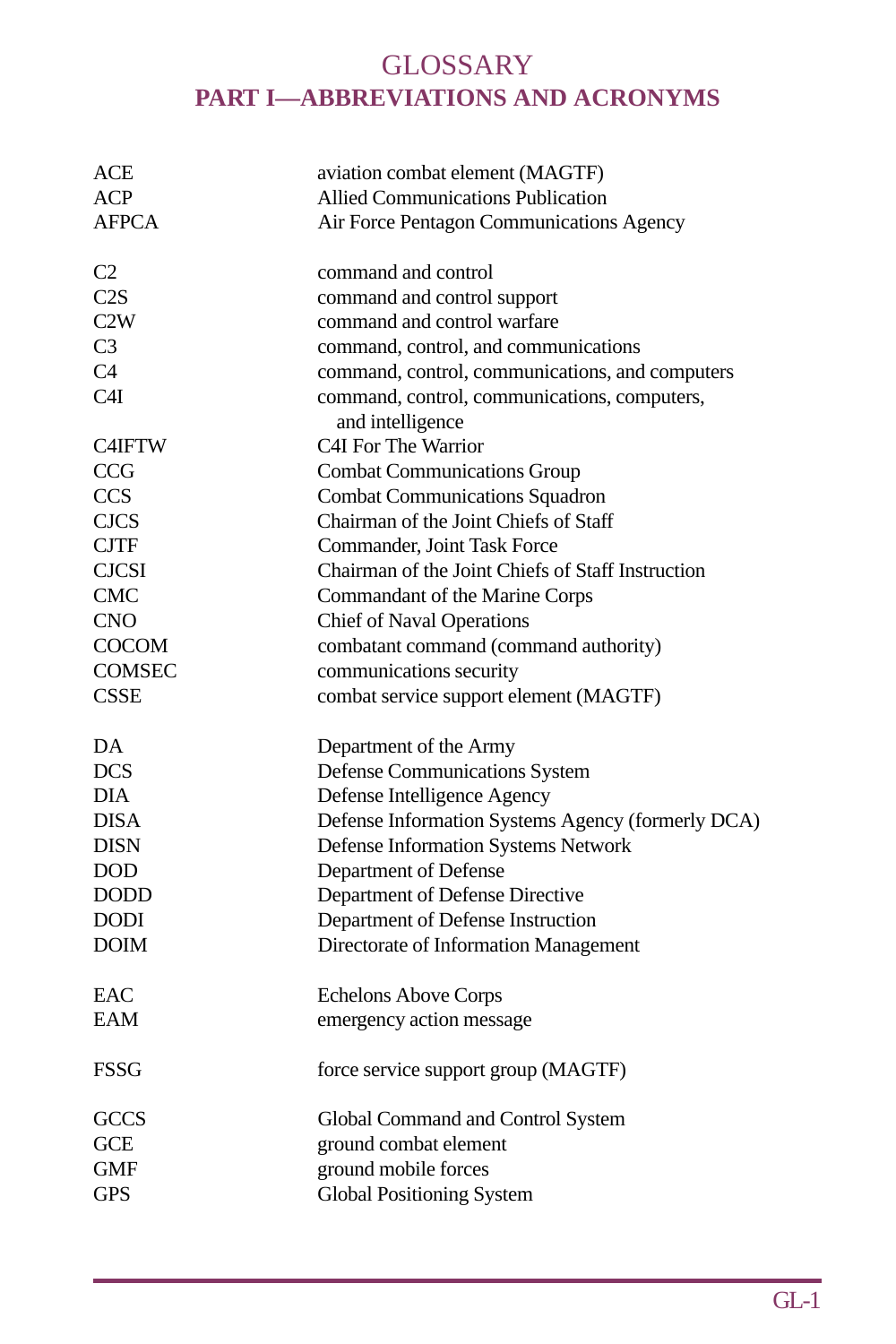# **Glossary**

| ΗF               | high frequency                                                      |
|------------------|---------------------------------------------------------------------|
| <b>HQMC</b>      | <b>Headquarters Marine Corps</b>                                    |
| <b>JANAP</b>     | Joint Army, Navy, Air Force Publication                             |
| <b>JCCC</b>      | <b>Joint Communications Control Center</b>                          |
| <b>JCSE</b>      | Joint Communications Support Element                                |
| <b>JFC</b>       | joint force commander                                               |
| <b>JOPES</b>     | Joint Operation Planning and Execution System                       |
| <b>JRS</b>       | Joint Reporting Structure                                           |
| <b>JSOTF</b>     | Joint Special Operations Task Force                                 |
| <b>JTF</b>       | joint task force                                                    |
| LORAN            | long-range electronic aids to navigation                            |
| LOS              | line of sight                                                       |
| <b>LPD</b>       | low probability of detection                                        |
| <b>LPI</b>       | low probability of intercept                                        |
| <b>MAGTF</b>     | Marine air-ground task force                                        |
| <b>MARFORPAC</b> | <b>Marine Forces Pacific</b>                                        |
| <b>MCEB</b>      | Military Communications-Electronics Board                           |
| MEF              |                                                                     |
| <b>MOP</b>       | Marine expeditionary force                                          |
|                  | Memorandum of Policy                                                |
| <b>MSE</b>       | mobile subscriber equipment                                         |
| NATO             | North Atlantic Treaty Organization                                  |
| <b>NCA</b>       | <b>National Command Authorities</b>                                 |
| <b>NCS</b>       | National Communications System                                      |
| <b>NCTAMS</b>    | Naval Computer and Telecommunications Area<br><b>Master Station</b> |
| <b>NCTC</b>      | Naval Computer and Telecommunications Command                       |
| <b>NCTS</b>      | Naval Computer and Telecommunications Stations                      |
| <b>NIST</b>      | National Intelligence Support Team                                  |
| <b>NMCS</b>      | National Military Command System                                    |
| <b>NTS</b>       | Navy Telecommunications System                                      |
| <b>OPLAN</b>     | operation plan                                                      |
| <b>OPSEC</b>     | operations security                                                 |
| <b>RSI</b>       | rationalization, standardization, and interoperability              |
| SC               | Deputy Chief of Staff for C4                                        |
| SCI              | Sensitive Compartmented Intelligence                                |
| <b>SINCGARS</b>  | Single-Channel and Airborne Radio System                            |
| <b>SOF</b>       | special operations forces                                           |
| <b>SRIG</b>      | Surveillance, Reconnaissance, and Intelligence Group                |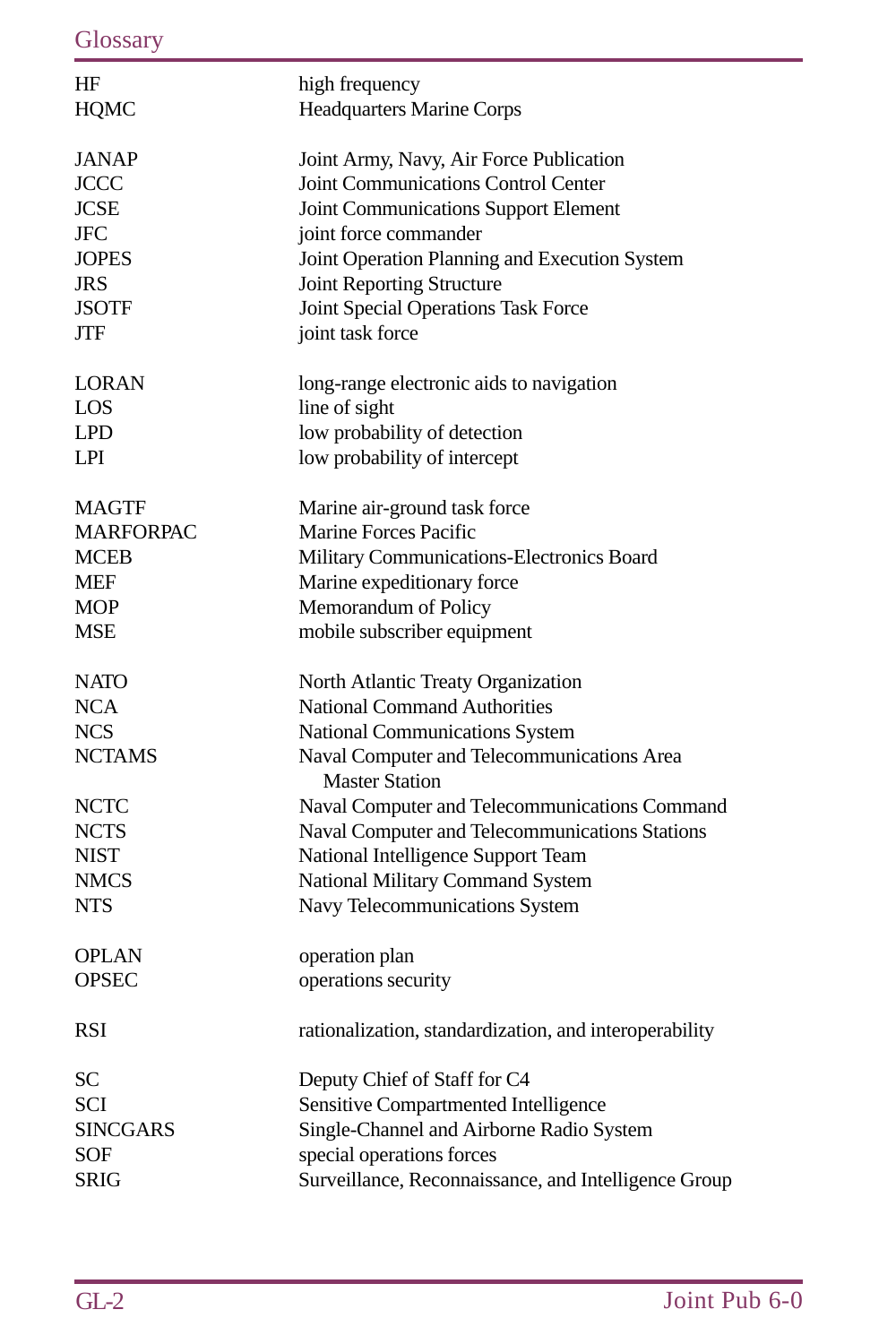| <b>TACSAT</b><br><b>TRI-TAC</b> | tactical satellite<br>Tri-Service Tactical Communications Program |
|---------------------------------|-------------------------------------------------------------------|
| <b>UHF</b>                      |                                                                   |
| <b>UNAAF</b>                    | ultra high frequency<br><b>Unified Action Armed Forces</b>        |
|                                 |                                                                   |
| <b>USAISC</b>                   | United States Army Information System Command                     |
| <b>USCENTCOM</b>                | United States Central Command                                     |
| <b>USCINCSOC</b>                | Commander in Chief, United States Special                         |
|                                 | <b>Operations Command</b>                                         |
| <b>USEUCOM</b>                  | <b>United States European Command</b>                             |
| <b>USPACOM</b>                  | United States Pacific Command                                     |
| <b>USSOCOM</b>                  | <b>US Special Operations Command</b>                              |
| WWMCCS                          | Worldwide Military Command and Control System                     |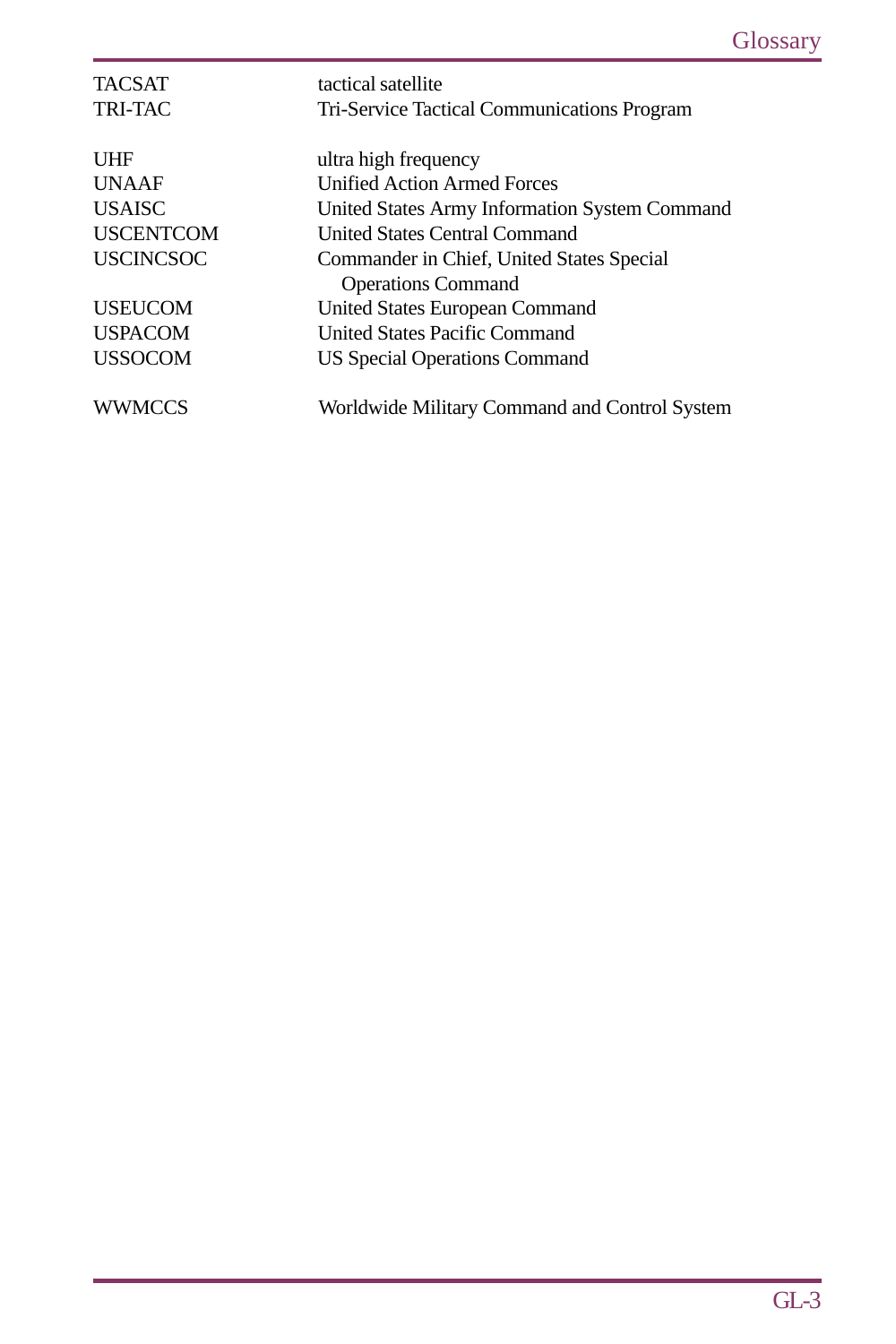### **PART II—TERMS AND DEFINITIONS**

- **area of influence.** A geographical area wherein a commander is directly capable of influencing operations by maneuver or fire support systems normally under the commander's command or control. (Joint Pub 1-02)
- **area of interest.** That area of concern to the commander, including the area of influence, areas adjacent thereto, and extending into enemy territory to the objectives of current or planned operations. This area also includes areas occupied by enemy forces who could jeopardize the accomplishment of the mission. (Joint Pub 1-02)
- **architecture.** A framework or structure that portrays relationships among all the elements of the subject force, system, or activity. (Joint Pub 1-02)
- **combatant command.** A unified or specified command with a broad continuing mission under a single commander established and so designated by the President, through the Secretary of Defense and with the advice and assistance of the Chairman of the Joint Chiefs of Staff. Combatant commands typically have geographic or functional responsibilities. (Joint Pub 1-02)
- **combatant command (command authority).** Nontransferable command authority established by title 10 ("Armed Forces"), United States Code, section 164, exercised only by commanders of unified or specified combatant commands unless otherwise directed by the President or the Secretary of Defense. Combatant command (command authority) cannot be delegated and is the authority of a combatant commander to perform those functions of command over assigned forces involving organizing and employing commands and forces, assigning tasks, designating objectives, and giving

authoritative direction over all aspects of military operations, joint training, and logistics necessary to accomplish the missions assigned to the command. Combatant command (command authority) should be exercised through the commanders of subordinate organizations. Normally this authority is exercised through subordinate joint force commanders and Service and/or functional component commanders. Combatant command (command authority) provides full authority to organize and employ commands and forces as the combatant commander considers necessary to accomplish assigned missions. Operational control is inherent in combatant command (command authority). Also called COCOM. (Joint Pub 1-02)

- **command.** 1. The authority that a commander in the Military Service lawfully exercises over subordinates by virtue of rank or assignment. Command includes the authority and responsibility for effectively using available resources and for planning the employment of, organizing, directing, coordinating, and controlling military forces for the accomplishment of assigned missions. It also includes responsibility for health, welfare, morale, and discipline of assigned personnel. 2. An order given by a commander; that is, the will of the commander expressed for the purpose of bringing about a particular action. 3. A unit or units, an organization, or an area under the command of one individual. 4. To dominate by a field of weapon fire or by observation from a superior position. (Joint Pub 1-02)
- **command and control.** The exercise of authority and direction by a properly designated commander over assigned and attached forces in the accomplishment of the mission. Command and control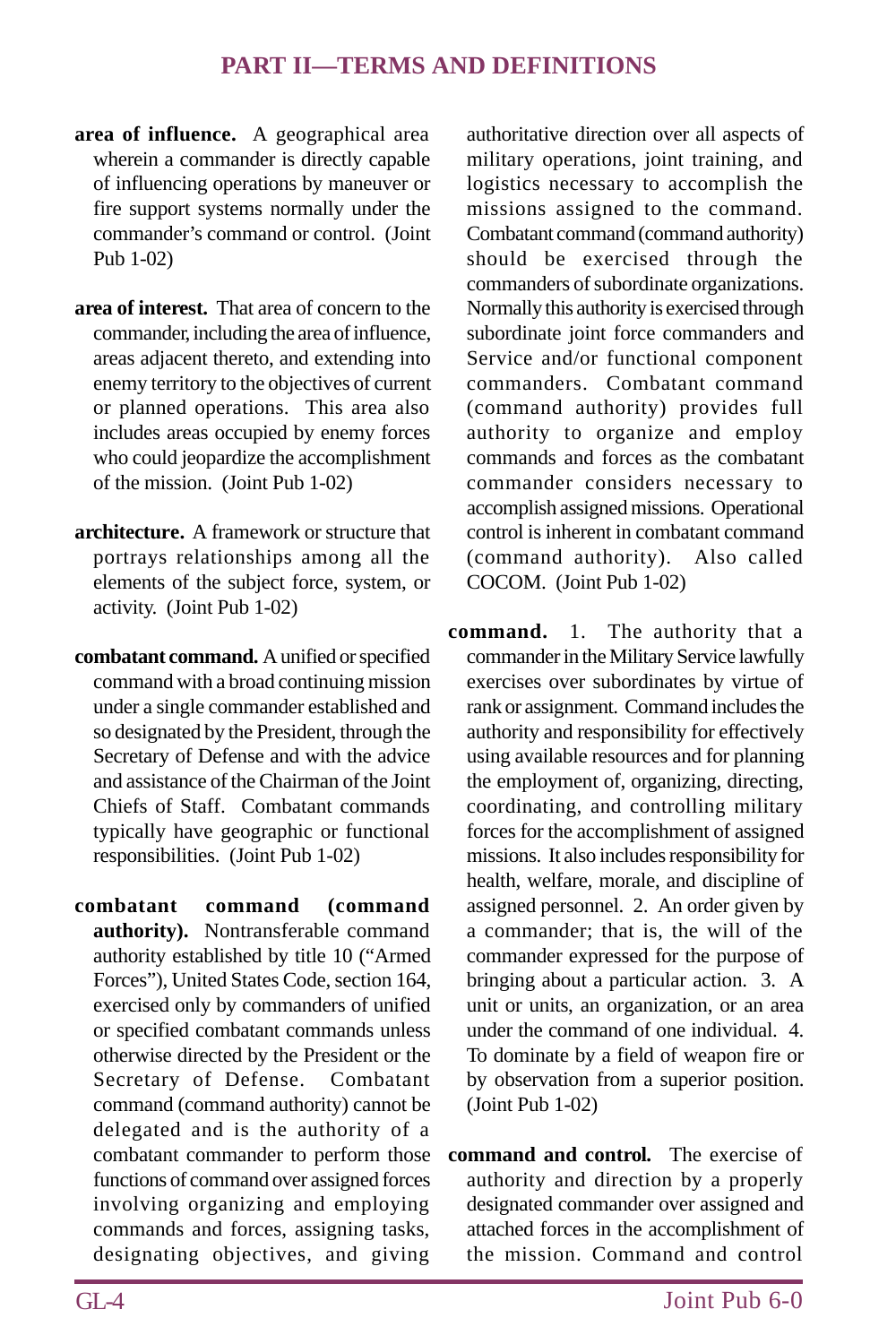functions are performed through an arrangement of personnel, equipment, communications, facilities, and procedures employed by a commander in planning, directing, coordinating, and controlling forces and operations in the accomplishment of the mission. (Joint Pub 1-02)

- **command, control, communications, and computer systems.** Integrated systems of doctrine, procedures, organizational structures, personnel, equipment, facilities, and communications designed to support a commander's exercise of command and control across the range of military operations. Also called C4 systems. (Approved for inclusion in Joint Pub 1-02)
- **command and control warfare.** The integrated use of operations security (OPSEC), military deception, psychological operations (PSYOP), electronic warfare (EW), and physical destruction, mutually supported by intelligence, to deny information to, influence, degrade, or destroy adversary command and control capabilities, while protecting friendly command and control capabilities against such actions. Command and control warfare applies across the operational continuum and all levels of conflict. Also called C2W. C2W is both offensive and defensive: a. counter-C2—To prevent effective C2 of adversary forces by denying information to, influencing, degrading, or destroying the adversary C2 system. b. C2 protection—To maintain effective command and control of own forces by turning to friendly advantage or negating adversary efforts to deny information to, influence, degrade, or destroy the friendly C2 system. (Joint Pub 1-02)
- **commonality.** A quality which applies to materiel or systems: a. possessing like and interchangeable characteristics enabling each to be utilized, or operated and maintained, by

personnel trained on the others without additional specialized training. b. having interchangeable repair parts and/or components. c. applying to consumable items interchangeably equivalent without adjustment. (Joint Pub 1-02)

**communications.** A method or means of conveying information of any kind from one person or place to another. (Joint Pub 1-02)

**communications security.** The protection resulting from all measures designed to deny unauthorized persons information of value which might be derived from the possession and study of telecommunications, or to mislead unauthorized persons in their interpretation of the results of such possession and study. Also called COMSEC. Communications security includes: a. cryptosecurity; b. transmission security; c. emission security; and d. physical security of communications security materials and information. a. cryptosecurity—The component of communications security that results from the provision of technically sound cryptosystems and their proper use. b. transmission security—The component of communications security that results from all measures designed to protect transmissions from interception and exploitation by means other than cryptanalysis. c. emission security—The component of communications security that results from all measures taken to deny unauthorized persons information of value that might be derived from intercept and analysis of compromising emanations from crypto-equipment and telecommunications systems. d. physical security—The component of communications security that results from all physical measures necessary to safeguard classified equipment, material, and documents from access thereto or observation thereof by unauthorized persons. (Joint Pub 1-02)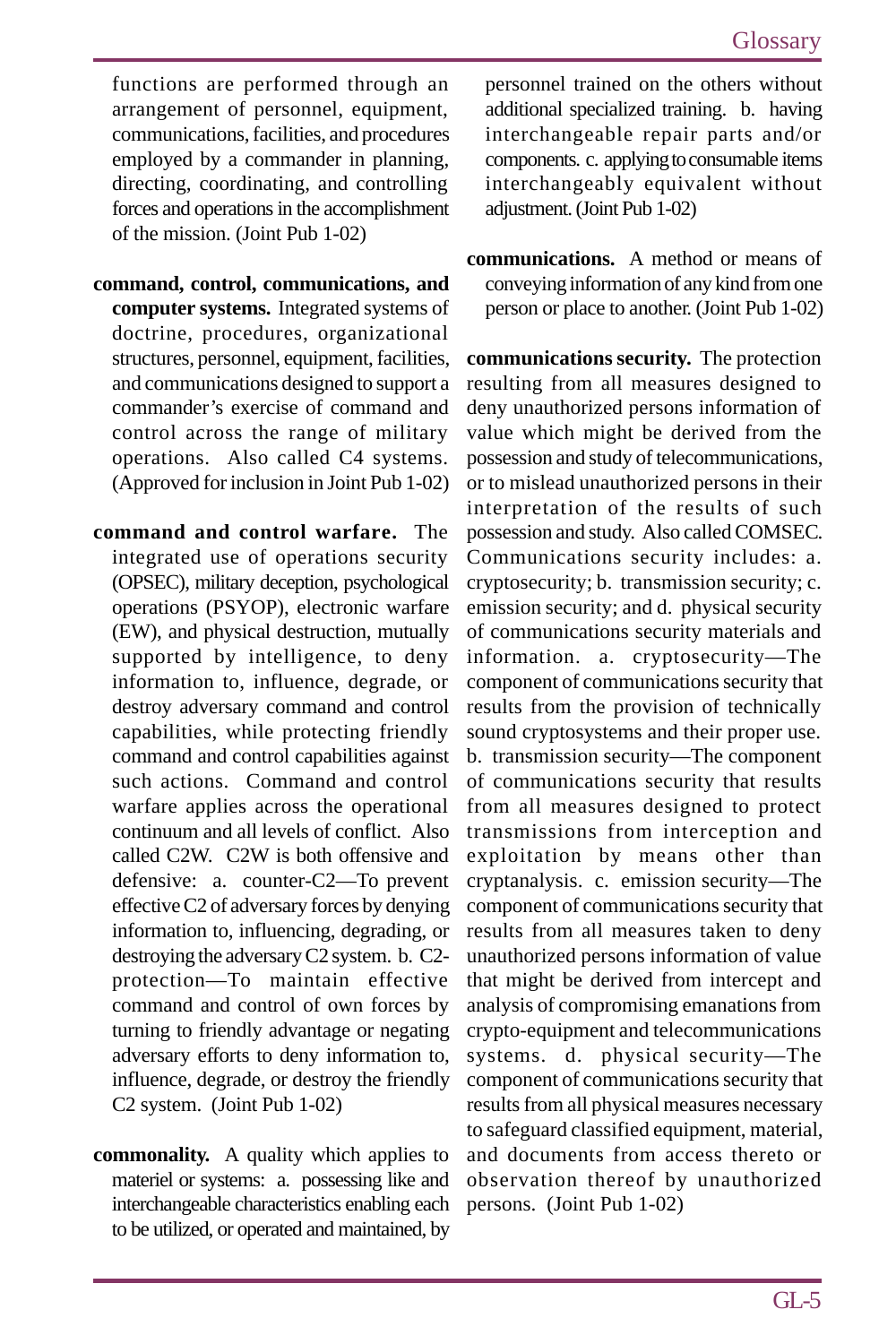- **compatibility.** Capability of two or more items or components of equipment or material to exist or function in the same system or environment without mutual interference. (Joint Pub 1-02)
- **control.** 1. Authority which may be less than full command exercised by a commander over part of the activities of subordinate or other organizations. (Joint Pub 1-02)
- **information**. 2. The meaning that a human assigns to data by means of the known conventions used in their representation. (Joint Pub 1-02)
- **interoperability.** 1. The ability of systems, units, or forces to provide services to and accept services from other systems, units, or forces and to use the services so exchanged to enable them to operate effectively together. 2. The condition achieved among communications-electronics equipment when information or services can be exchanged directly and satisfactorily between them and/or their users. The degree of interoperability should be defined when referring to specific cases. (Joint Pub 1-02)
- **National Communications System.** The telecommunications system that results from the technical and operational integration of the separate telecommunications systems of the several executive branch departments and agencies having a significant telecommunications capability. Also called NCS. (Joint Pub 1-02)
- **National Military Command System.** The priority component of the Worldwide Military Command and Control System designed to support the National Command Authorities and Joint Chiefs of Staff in the exercise of their responsibilities. Also called NMCS. (Joint Pub 1-02)
- **Service component command.** A command consisting of the Service component commander and all those Service forces, such as individuals, units, detachments, organizations, and installations under the command, including the support forces that have been assigned to a combatant command, or further assigned to a subordinate unified command or joint task force. (Joint Pub 1-02)
- **standardization.** The process by which the Department of Defense achieves the closest practicable cooperation among the Services and Defense agencies for the most efficient use of research, development, and production resources, and agrees to adopt on the broadest possible basis the use of: a. common or compatible operational, administrative, and logistic procedures; b. common or compatible technical procedures and criteria; c. common, compatible, or interchangeable supplies, components, weapons, or equipment; and, d. common or compatible tactical doctrine with corresponding organizational compatibility. (Joint Pub 1-02)
- **tactical command, control, communications, and computer system(s).** The facilities, equipment, communications, procedures, and personnel essential to theater level and below commanders for planning, directing, and controlling operations of assigned and attached forces pursuant to the mission assigned and which provide(s) for the conveyance and/or exchange of data and information from one person or force to another. (Approved for inclusion in Joint Pub 1-02)
- **telecommunication.** Any transmission, emission, or reception of signs, signals, writings, images, sounds, or information of any nature by wire, radio, visual, or other electromagnetic systems. (Joint Pub 1-02)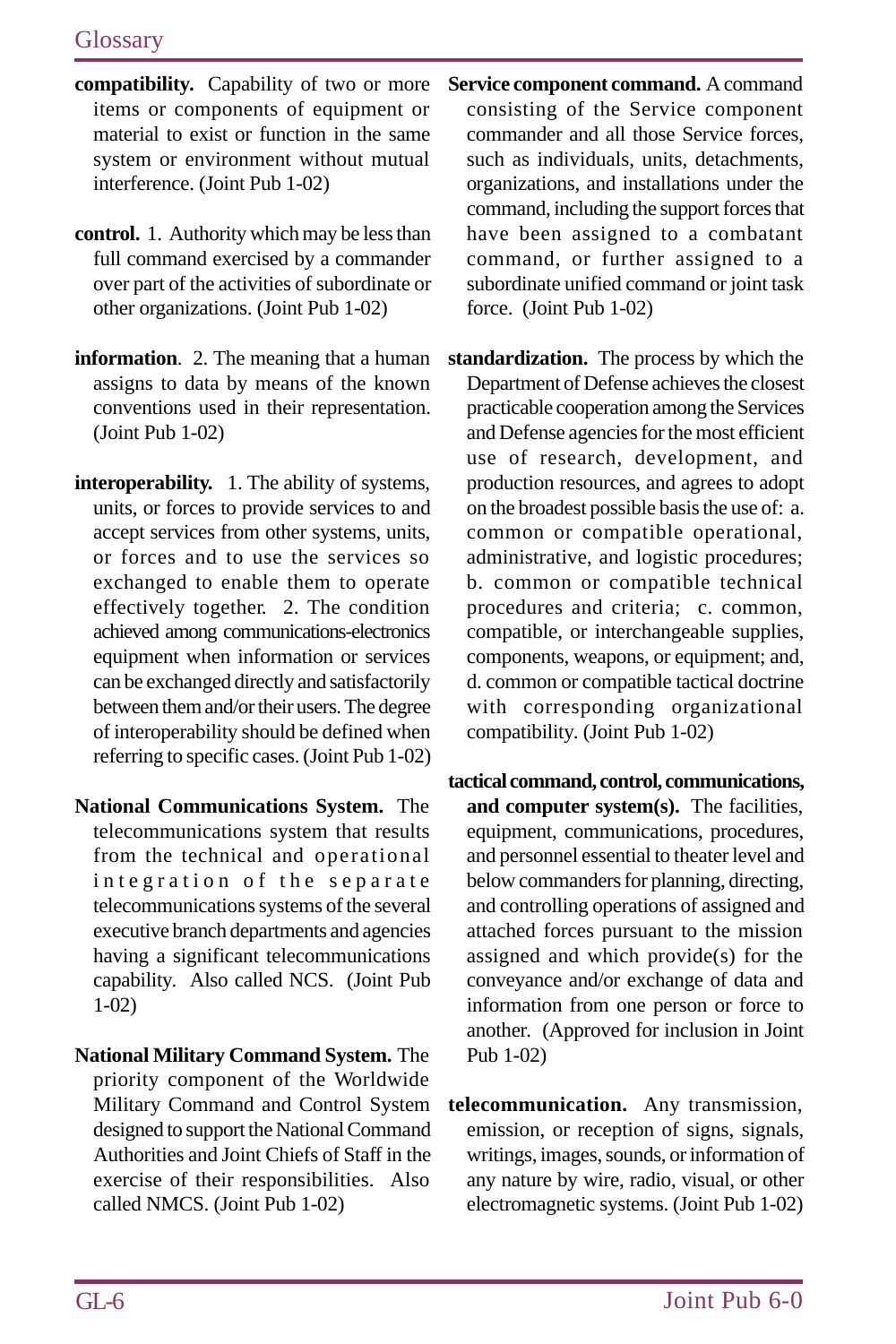